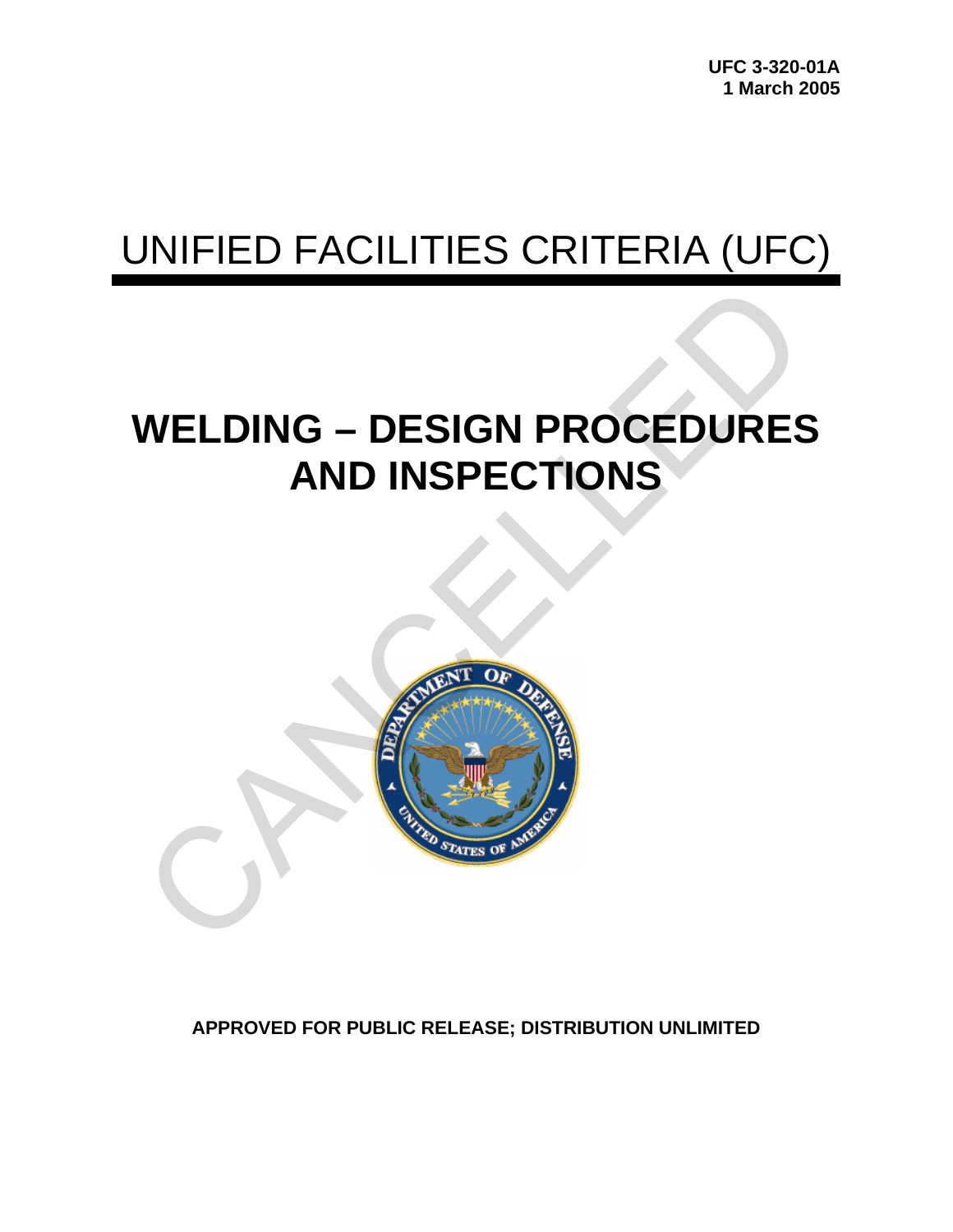## **UNIFIED FACILITIES CRITERIA (UFC)**

## **WELDING – DESIGN PROCEDURES AND INSPECTIONS**

Any copyrighted material included in this UFC is identified at its point of use. Use of the copyrighted material apart from this UFC must have the permission of the copyright holder.

| copyright holder. |             | USE OF the copyrighted material apart from this UFC must have the permission of the |
|-------------------|-------------|-------------------------------------------------------------------------------------|
|                   |             | U.S. ARMY CORPS OF ENGINEERS (Preparing Activity)                                   |
|                   |             | NAVAL FACILITIES ENGINEERING COMMAND                                                |
|                   |             | AIR FORCE CIVIL ENGINEER SUPPORT AGENCY                                             |
|                   |             |                                                                                     |
|                   |             | Record of Changes (changes are indicated by \1\  /1/)                               |
| <b>Change No.</b> | <b>Date</b> | Location                                                                            |
|                   |             |                                                                                     |
|                   |             |                                                                                     |
|                   |             |                                                                                     |

**This UFC supersedes TI 809-26, dated 1 March 2000. The format of this UFC does not conform to UFC 1-300-01; however, the format will be adjusted to conform at the next revision. The body of this UFC is the previous TI 809-26, dated 1 March 2000.**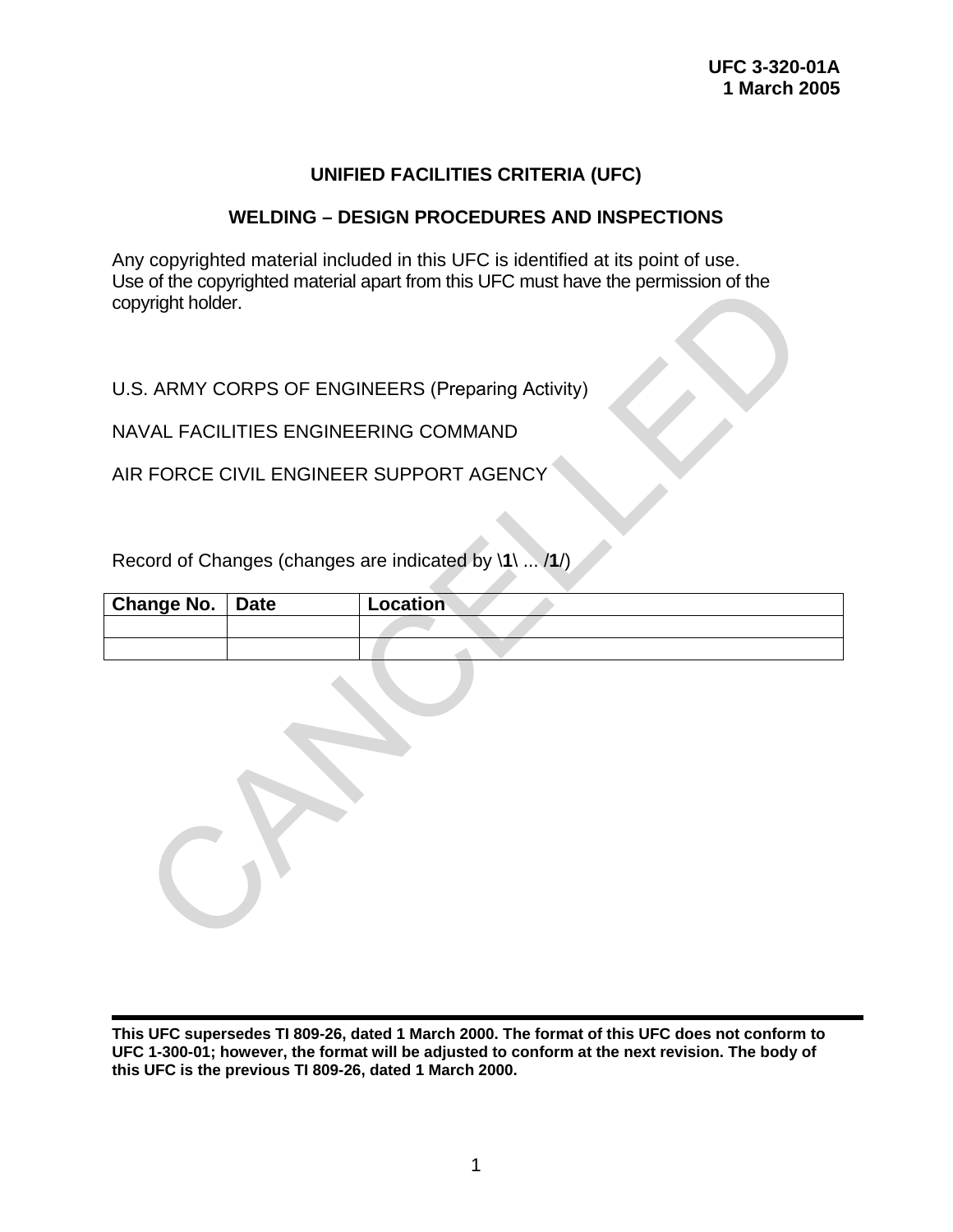## **FOREWORD**

 $\backslash$ 1 $\backslash$ 

The Unified Facilities Criteria (UFC) system is prescribed by MIL-STD 3007 and provides planning, design, construction, sustainment, restoration, and modernization criteria, and applies to the Military Departments, the Defense Agencies, and the DoD Field Activities in accordance with [USD\(AT&L\) Memorandum](http://www.wbdg.org/pdfs/ufc_implementation.pdf) dated 29 May 2002. UFC will be used for all DoD projects and work for other customers where appropriate. All construction outside of the United States is also governed by Status of forces Agreements (SOFA), Host Nation Funded Construction Agreements (HNFA), and in some instances, Bilateral Infrastructure Agreements (BIA.) Therefore, the acquisition team must ensure compliance with the more stringent of the UFC, the SOFA, the HNFA, and the BIA, as applicable.

UFC are living documents and will be periodically reviewed, updated, and made available to users as part of the Services' responsibility for providing technical criteria for military construction. Headquarters, U.S. Army Corps of Engineers (HQUSACE), Naval Facilities Engineering Command (NAVFAC), and Air Force Civil Engineer Support Agency (AFCESA) are responsible for administration of the UFC system. Defense agencies should contact the preparing service for document interpretation and improvements. Technical content of UFC is the responsibility of the cognizant DoD working group. Recommended changes with supporting rationale should be sent to the respective service proponent office by the following electronic form: Criteria Change Request (CCR). The form is also accessible from the Internet sites listed below. refore, the acquisition team must ensure compliance with the more stringent of the UFC,<br>
FA, the HNFA, and the BIA, as applicable.<br>
2 are living documents and will be periodically reviewed, updated, and made available to<br>

UFC are effective upon issuance and are distributed only in electronic media from the following source:

• Whole Building Design Guide web site http://dod.wbdg.org/.

Hard copies of UFC printed from electronic media should be checked against the current electronic version prior to use to ensure that they are current.

AUTHORIZED BY:

 $z_{\rm max}$  ,

DONALD L. BASHAM, P.E. Chief, Engineering and Construction U.S. Army Corps of Engineers

 $\kappa$ athuin  $L$ , foraison ATHLEEN I. FERGUSO $\widetilde{N}$ .

The Deputy Civil Engineer DCS/Installations & Logistics Department of the Air Force

 $\sqrt{a}$ 

DR. JAMES W WRIGHT Chief Engineer Naval Facilities Engineering Command

 $\mathcal{L}$   $\mu$   $\nu$ 

Dr̃, ⁄̄GĚT WLM-OY, P.E. Difector, Installations Requirements and **Management** Office of the Deputy Under Secretary of Defense (Installations and Environment)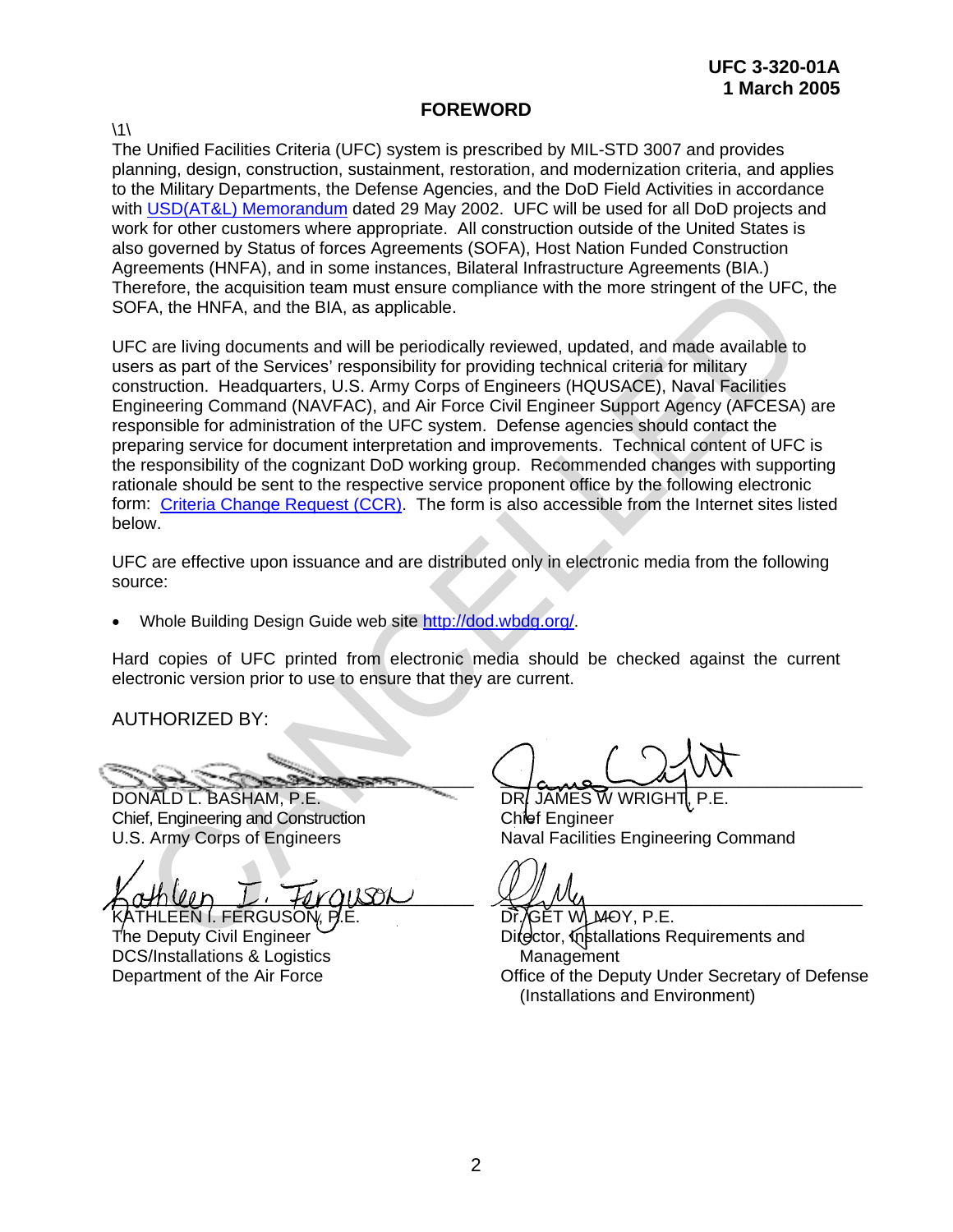**TI 809-26 1 March 2000**



**US Army Corps** of Engineers<sup>®</sup>

# Technical Instructions

# **Welding - Design Procedures And Inspections** Technical Instructions<br>Velding -<br>Velding -<br>And Inspections

**Headquarters US Army Corps of Engineers Engineering and Construction Division Directorate of Military Programs Washington, DC 20314-1000**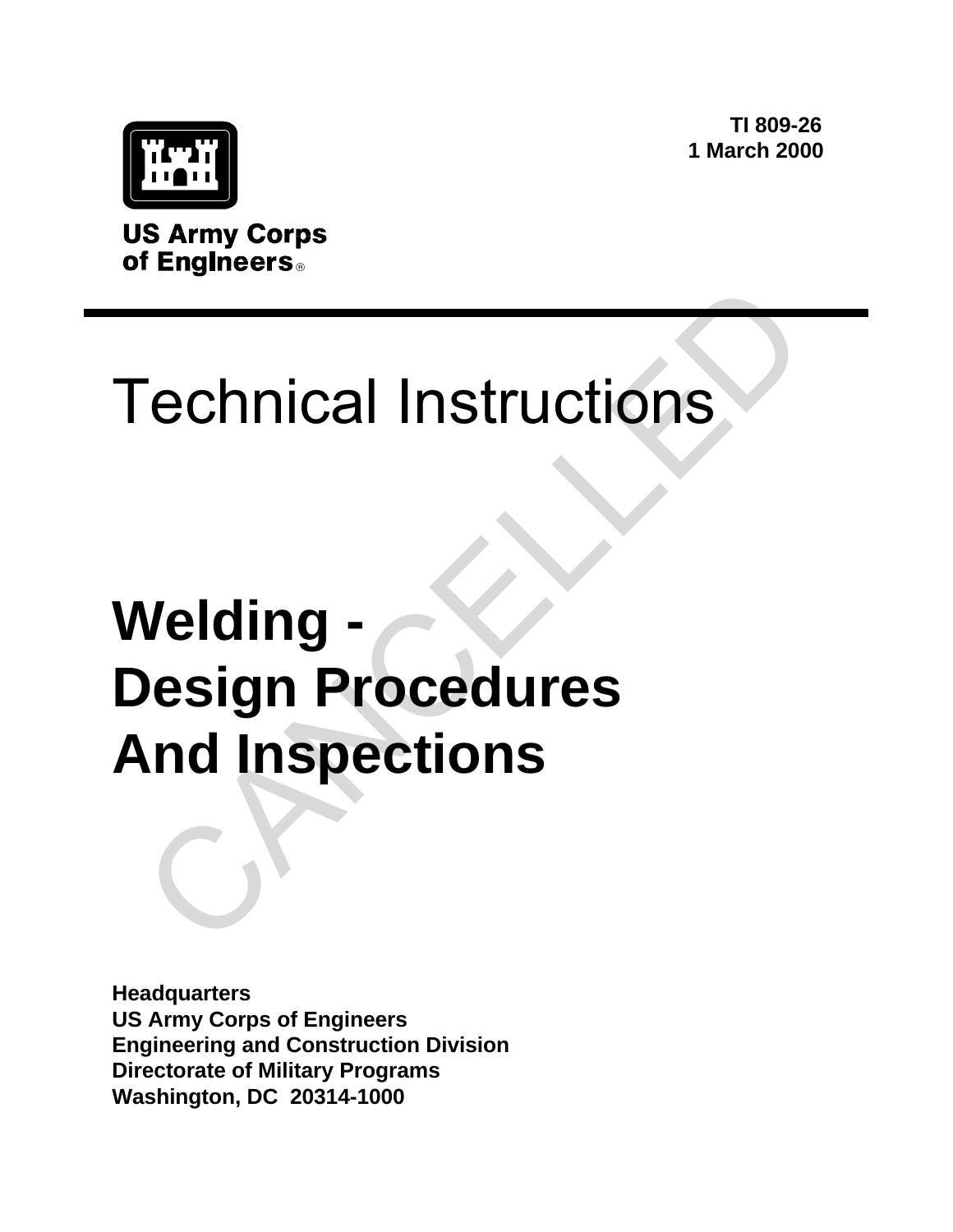$\overline{a}$ 

**CEMP-E TI 809-26 1 March 2000**

## TECHNICAL INSTRUCTIONS

## WELDING - DESIGN PROCEDURES AND INSPECTIONS

Any copyrighted material included in this document is identified at its point of use. Use of the copyrighted material apart from this document must have the permission of the copyright holder. WELDING - DESIGN PROCEDURES AND INSPECTIONS<br>
Any copyrighted material included in this document is identified at its point of use.<br>
See of the copyrighted material apart from this document must have the permission of the c

Approved for public release; distribution is unlimited.

Record of Changes (changes indicated \1\.../1/) No. Date Location

**This Technical Instruction supersedes TM 5-805-7, Welding Design, Procedures and Inspection dated 20 May 1985**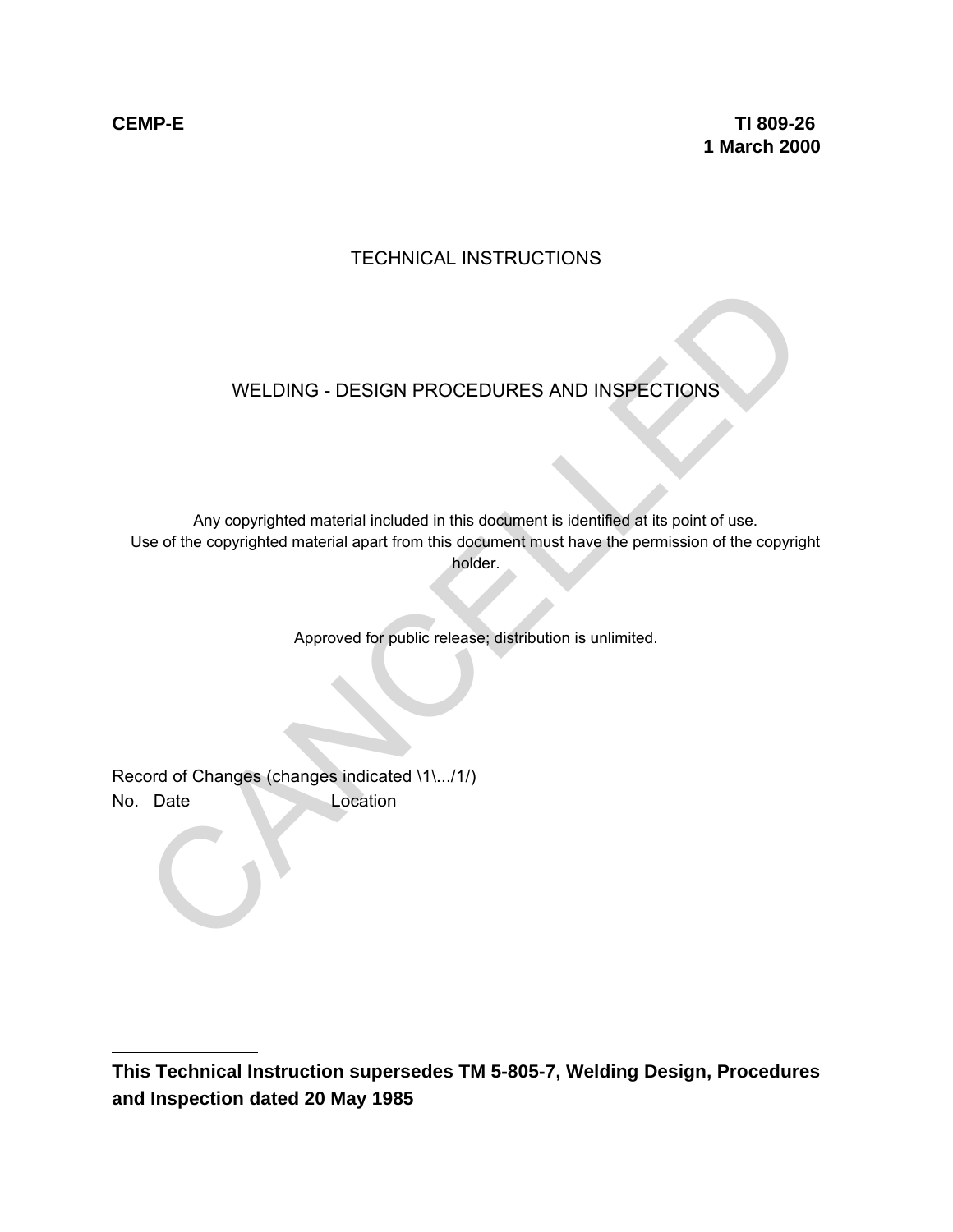## FOREWORD

These technical instructions (TI) provide design and construction criteria and apply to all U.S. Army Corps of Engineers (USACE) commands having military construction responsibilities. TI will be used for all Army projects and for projects executed for other military services or work for other customers where appropriate.

TI are living documents and will be periodically reviewed, updated, and made available to users as part of the HQUSACE responsibility for technical criteria and policy for new military construction. CEMP-ET is responsible for administration of the TI system; technical content of TI is the responsibility of the HQUSACE element of the discipline involved. Recommended changes to TI, with rationale for the changes, should be sent to HQUSACE, ATTN: CEMP-ET, 20 Massachusetts Ave., NW, Washington, DC 20314-1000.

TI are effective upon issuance. TI are distributed only in electronic media through the TECHINFO Internet site *http://www.hnd.usace.army.mil/technifo/index.htm* and the Construction Criteria Base (CCB) system maintained by the National Institute of Building Sciences at Internet site *http://www.ccb.org/html/home/.* Hard copies of these instructions produced by the user from the electronic media should be checked against the current electronic version prior to use to assure that the latest instructions are used. se dechnical instructions (TI) provide design and construction criteria and apply to all U.S. Army<br>or of Engineers (USACE) commands having military construction responsibilities. Til will be used<br>communistry projects and f

FOR THE COMMANDER:

DWIGHT A. BERANEK, P.E. Chief, Engineering and Construction Division

Directorate of Military Programs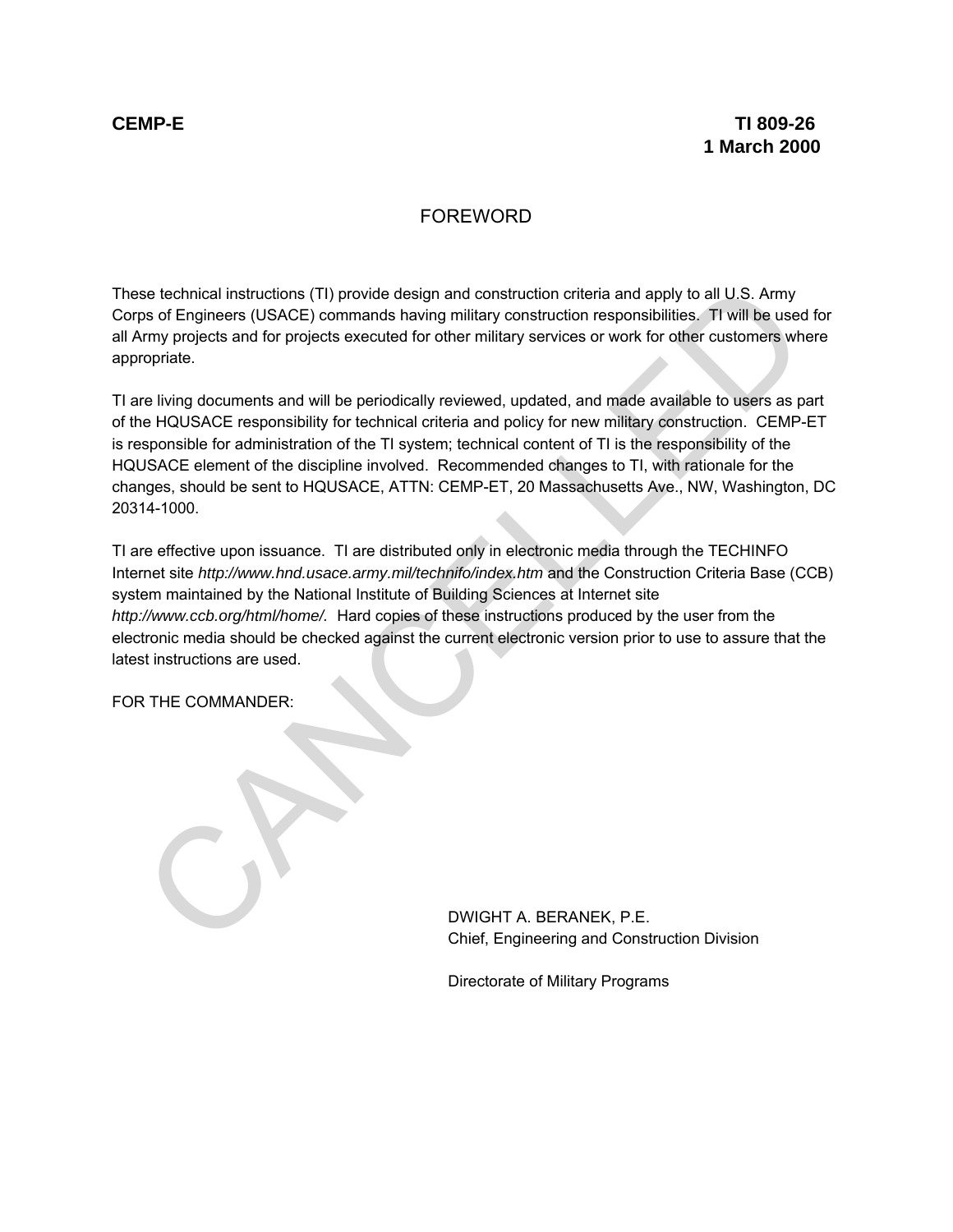#### WELDING - DESIGN PROCEDURES AND INSPECTIONS

#### Table of Contents

## Page

#### CHAPTER 1. GENERAL

#### CHAPTER 2. APPLICABLE DESIGN SPECIFICATIONS

| <b>APTER 1. GENERAL</b> |                |                                                                                                                                                                                                                                                                                                          |                               |
|-------------------------|----------------|----------------------------------------------------------------------------------------------------------------------------------------------------------------------------------------------------------------------------------------------------------------------------------------------------------|-------------------------------|
|                         | 2.<br>3.<br>2. |                                                                                                                                                                                                                                                                                                          | $1 - 1$<br>$1 - 1$<br>$1 - 1$ |
|                         |                | <b>APTER 2. APPLICABLE DESIGN SPECIFICATIONS</b>                                                                                                                                                                                                                                                         |                               |
| Paragraph 1.            |                | a.<br>b.<br>C.<br>d. I                                                                                                                                                                                                                                                                                   |                               |
|                         | 2 <sub>1</sub> | e.<br>USACE AND OTHER MILITARY DOCUMENTS  2-1<br>а.<br>TI 809-02 Structural Design Criteria for Buildings  2-1<br>b.<br>TI 809-04 Seismic Design for Buildings  2-2<br>$\mathbf{C}$ .<br>TI 809-05 Seismic Evaluation and Rehabilitation for Buildings 2-2                                               |                               |
|                         | 3.             | d.<br>TI 809-07 Design of Cold-Formed Load Bearing Steel Systems and<br>e.<br>Masonry Veneer / Steel Stud Walls  2-2<br>f.<br>TM 5-809-6 Structural Design Criteria for Structures Other than Buildings 2-2<br>$q_{\rm c}$<br>Metric Load and Resistance Design Specification for Structural Steel<br>a. |                               |
|                         |                | Load and Resistance Factor Design Specification for Structural Steel<br>b.<br>Specification for Structural Steel Buildings - Allowable Stress Design and<br>$\mathbf{C}$ .<br>Seismic Provisions for Structural Steel Buildings 2-3<br>d.                                                                |                               |
|                         | $4_{-}$        | e.<br>f.<br>Manual of Steel Construction, LRFD, Metric Conversion  2-3<br>g.<br>h.                                                                                                                                                                                                                       |                               |
|                         |                | D1.1 Structural Welding Code - Steel  2-4<br>a.<br>D1.3 Structural Welding Code - Sheet Steel  2-4<br>b.<br>D1.4 Structural Welding Code - Reinforcing Steel  2-4<br>C.<br>A2.4 Standard Symbols for Welding, Brazing and Nondestructive Testing 2-4<br>d.<br>e.                                         |                               |
|                         | 5.             | FEDERAL EMERGENCY MANAGEMENT AGENCY  2-5                                                                                                                                                                                                                                                                 |                               |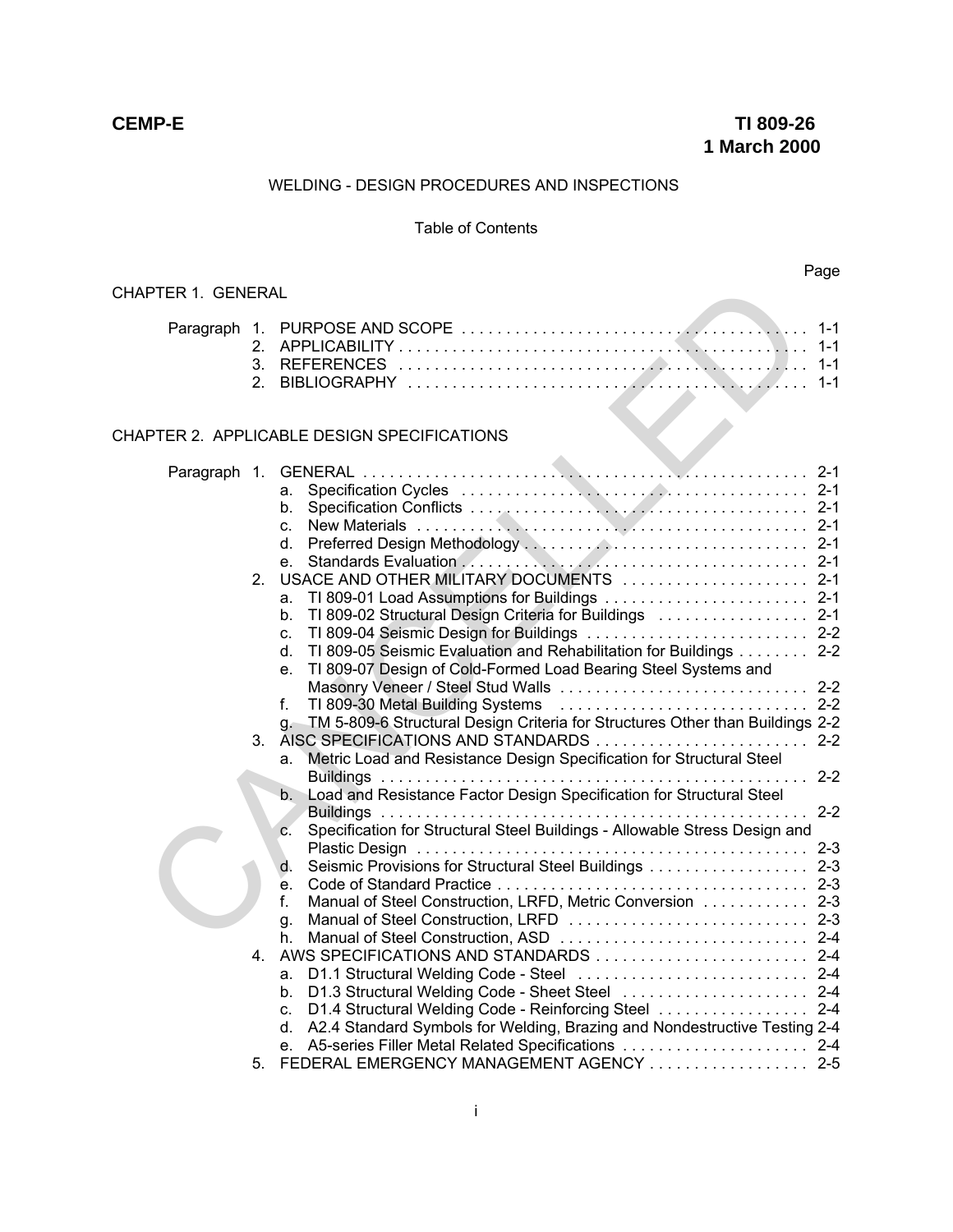| a. FEMA 267 & 267B Steel Moment Frame Structures - Interim                   |  |
|------------------------------------------------------------------------------|--|
|                                                                              |  |
|                                                                              |  |
| c. FEMA 273 NEHRP Guidelines for the Seismic Rehabilitation of Buildings 2-5 |  |
| d. FEMA 302 NEHRP Recommended Provisions for Seismic Regulations for         |  |
|                                                                              |  |

#### CHAPTER 3. WELDING PROCESSES AND MATERIALS

|                                   | <b>APTER 3. WELDING PROCESSES AND MATERIALS</b>                                                                                        |  |
|-----------------------------------|----------------------------------------------------------------------------------------------------------------------------------------|--|
| 2 <sub>1</sub>                    | a.<br>b.<br>$\mathbf{C}$<br>d.<br>a.                                                                                                   |  |
|                                   | b.<br>C.<br>d.<br>e.<br>Postheat (PWHT) And All All All All All All All All 3-5<br>f.                                                  |  |
| $3_{-}$                           | APPLICATION OF HEAT FOR STRAIGHTENING AND CAMBERING  3-5<br>a.<br>b.<br>Maximum Temperatures New York Network 1945<br>$\mathbf{C}$     |  |
| 4.                                | a.<br>b.<br>$C -$                                                                                                                      |  |
| 5.                                | a.<br>$b_{-}$                                                                                                                          |  |
| <b>APTER 4. STRUCTURAL STEELS</b> |                                                                                                                                        |  |
|                                   | Paragraph 1. AISC AND AWS LISTED STRUCTURAL STEELS  4-1<br>a.<br>b.<br>C.<br>Matching Filler Metals for Prequalified Steels  4-2<br>d. |  |

## CHAPTER 4. STRUCTURAL STEELS

|  | Paragraph 1. AISC AND AWS LISTED STRUCTURAL STEELS  4-1 |  |
|--|---------------------------------------------------------|--|
|  |                                                         |  |
|  |                                                         |  |
|  |                                                         |  |
|  | d. Matching Filler Metals for Prequalified Steels  4-2  |  |
|  | e. Matching Filler Metals for Non-qualified Steels  4-3 |  |
|  |                                                         |  |
|  | 2. WELDABILITY OF STRUCTURAL STEELS  4-4                |  |
|  |                                                         |  |
|  |                                                         |  |
|  | 3. PROPERTY ENHANCEMENTS FOR STRUCTURAL STEELS  4-8     |  |
|  |                                                         |  |
|  |                                                         |  |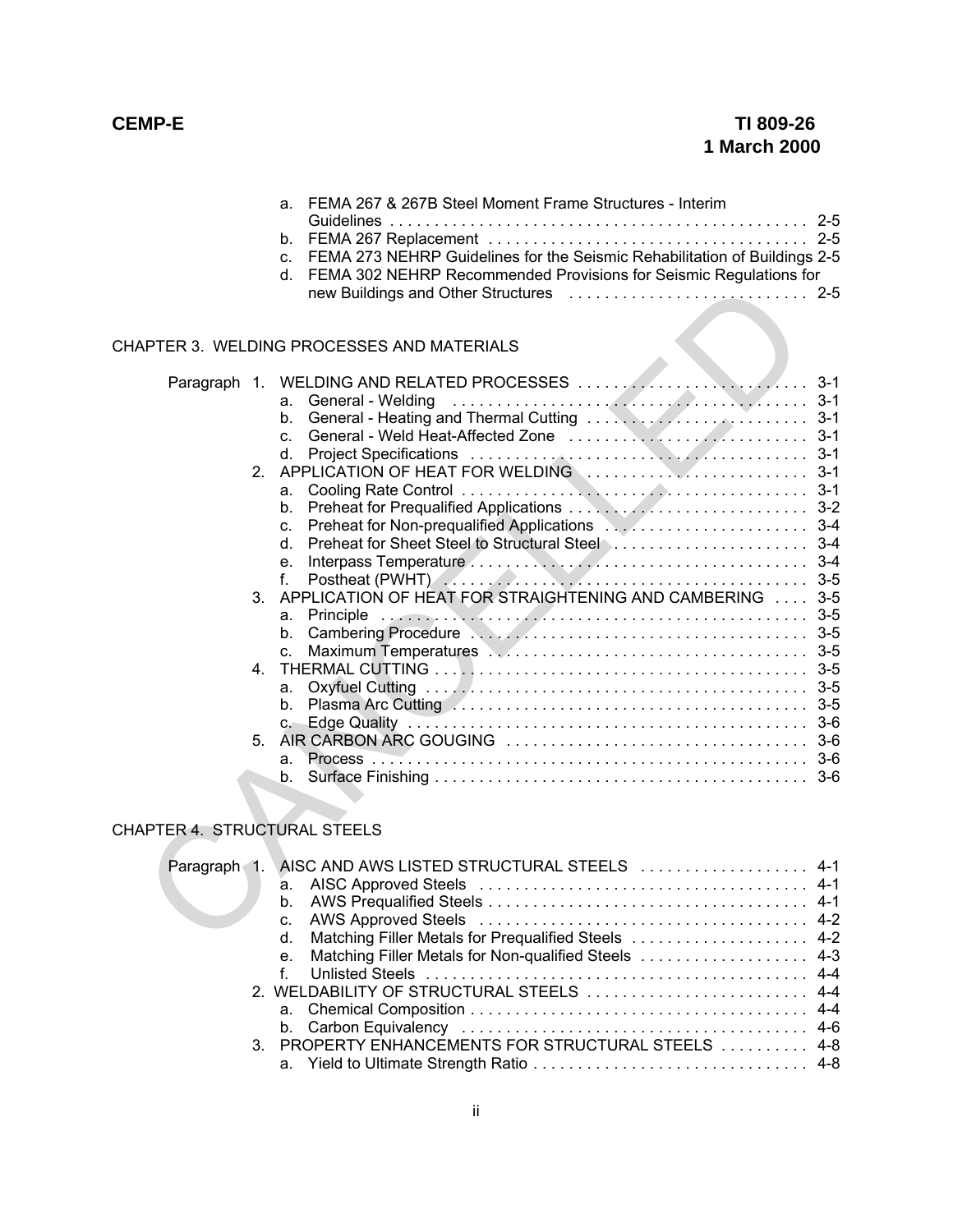## **CEMP-E TI 809-26 1 March 2000**

| 4. SELECTION OF STRUCTURAL STEELS FOR ENVIRONMENTAL<br>EXPOSURE AND SERVICE APPLICATIONS  4-10 |
|------------------------------------------------------------------------------------------------|

## CHAPTER 5. DESIGN FOR WELDING

|              | 5. | EXPOSURE AND SERVICE APPLICATIONS  4-10<br>a.<br>b.<br>C.<br>d. |         |
|--------------|----|-----------------------------------------------------------------|---------|
|              |    | APTER 5. DESIGN FOR WELDING                                     |         |
| Paragraph 1. |    | <b>GENERAL</b>                                                  | $5-1$   |
|              |    | a.                                                              |         |
|              | 2. |                                                                 |         |
|              |    | Availability of Materials, Equipment and Personnel  5-1<br>а.   |         |
|              |    | b.                                                              |         |
|              |    | C.                                                              |         |
|              |    | d.                                                              |         |
|              |    | e.                                                              |         |
|              |    | f.                                                              |         |
|              |    | g.                                                              | $5-3$   |
|              | 3. |                                                                 |         |
|              |    | a.                                                              | $5 - 4$ |
|              |    | b.                                                              |         |
|              |    | C.                                                              |         |
|              |    | d.                                                              | $5-6$   |
|              |    | е.                                                              |         |
|              |    | f.                                                              |         |
|              |    | g.                                                              |         |
|              |    | h.                                                              |         |
|              |    | Ĺ.                                                              | $5 - 7$ |
|              |    | j.                                                              |         |
|              |    | k.                                                              | $5 - 8$ |
|              |    | I.                                                              | $5 - 8$ |
|              | 4  | DESIGN FOR CYCLICALLY LOADED STRUCTURES (FATIGUE)               | $5-9$   |
|              |    |                                                                 | $5-9$   |
|              |    | a.<br>b.                                                        |         |
|              |    | $\mathbf{C}$ .                                                  |         |
|              |    | d.                                                              |         |
|              | 5. |                                                                 |         |
|              |    | а.                                                              |         |
|              |    | b.                                                              |         |
|              |    | c.                                                              |         |
|              |    | d.                                                              |         |
|              |    |                                                                 |         |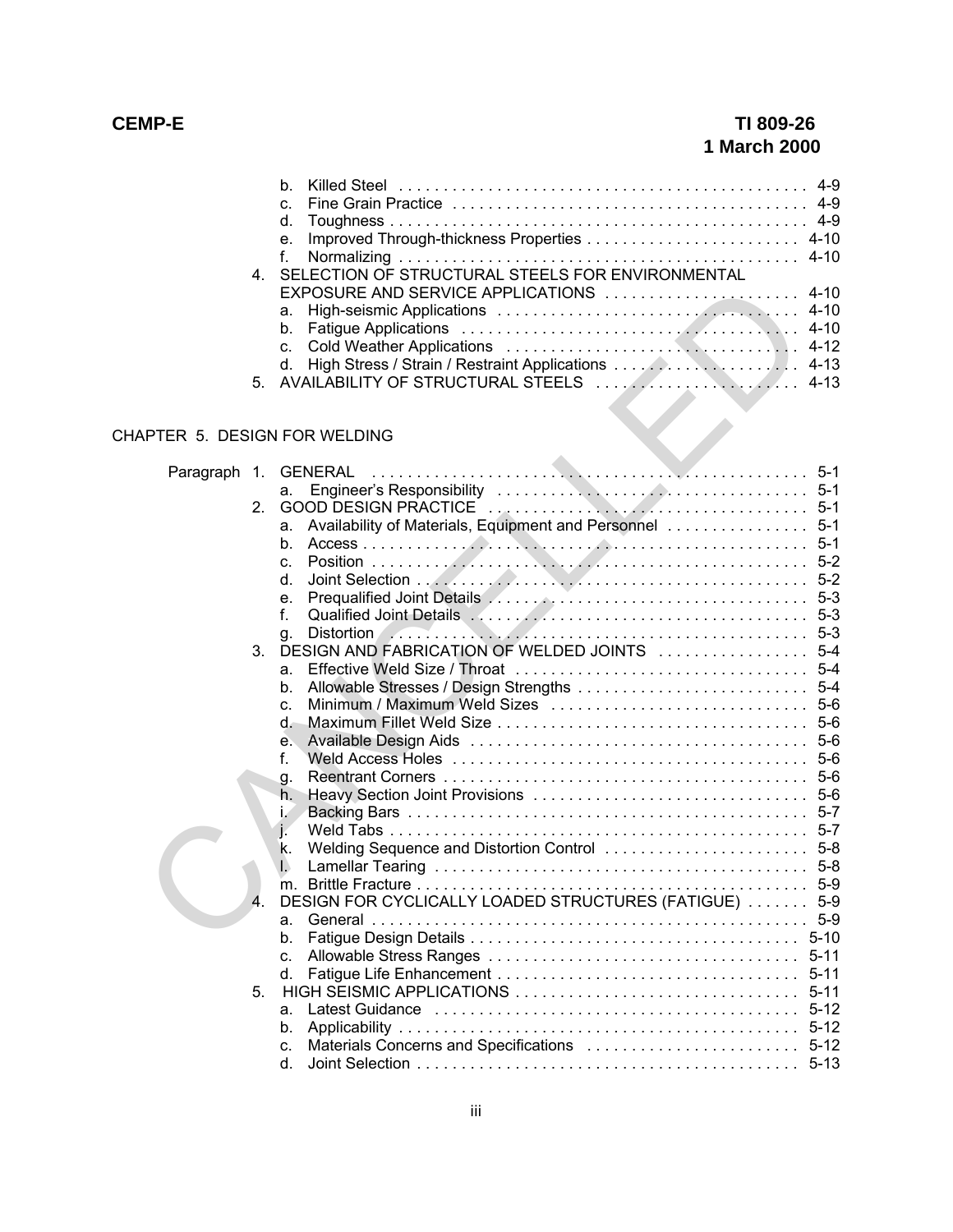| TI 809-26<br>1 March 2000 |  |
|---------------------------|--|

#### CHAPTER 6. STUD WELDING

#### CHAPTER 7. WELDING TO EXISTING STRUCTURES

|              | 2.<br>3.<br>4.<br>5.<br>6.    |                                                                                                                                                                                                                     |         |
|--------------|-------------------------------|---------------------------------------------------------------------------------------------------------------------------------------------------------------------------------------------------------------------|---------|
|              |                               | <b>APTER 7. WELDING TO EXISTING STRUCTURES</b>                                                                                                                                                                      |         |
|              | $2 -$<br>3.<br>4.<br>5.<br>6. | DETERMINING WELDABILITY OF EXISTING STRUCTURAL STEELS 7-1<br>a.<br>b.<br>INTERMIXING WELD PROCESSES AND FILLER METALS 7-1<br>a.<br>b.<br>$\mathbf{C}$ .<br>STRENGTH REDUCTION EFFECTS AND OTHER CONCERNS WHEN<br>a. | $7 - 1$ |
|              |                               | <b>APTER 8. QUALITY ASSURANCE AND INSPECTION</b>                                                                                                                                                                    |         |
| Paragraph 1. | 2.                            | REVIEWING AND APPROVING WELDING PROCEDURES  8-1<br>a.<br>C.<br>d.<br>e.<br>f.<br>WPS Qualification Requirements  8-2<br>Guidance for Engineering Review of Procedures Submitted by<br>q.                            |         |

## CHAPTER 8. QUALITY ASSURANCE AND INSPECTION

| Paragraph 1. |               |                                                                  |  |
|--------------|---------------|------------------------------------------------------------------|--|
|              | $\mathcal{P}$ | REVIEWING AND APPROVING WELDING PROCEDURES 8-1                   |  |
|              |               | $\overline{a}$                                                   |  |
|              |               | C.                                                               |  |
|              |               | $d_{\cdot}$                                                      |  |
|              |               | e.                                                               |  |
|              |               |                                                                  |  |
|              |               | Guidance for Engineering Review of Procedures Submitted by<br>q. |  |
|              |               |                                                                  |  |
|              |               | 3. WELDING PERSONNEL QUALIFICATION  8-2                          |  |
|              |               |                                                                  |  |
|              |               | b.                                                               |  |
|              |               |                                                                  |  |
|              |               |                                                                  |  |
|              |               |                                                                  |  |
|              |               | a. General Welding and Visual Inspection  8-3                    |  |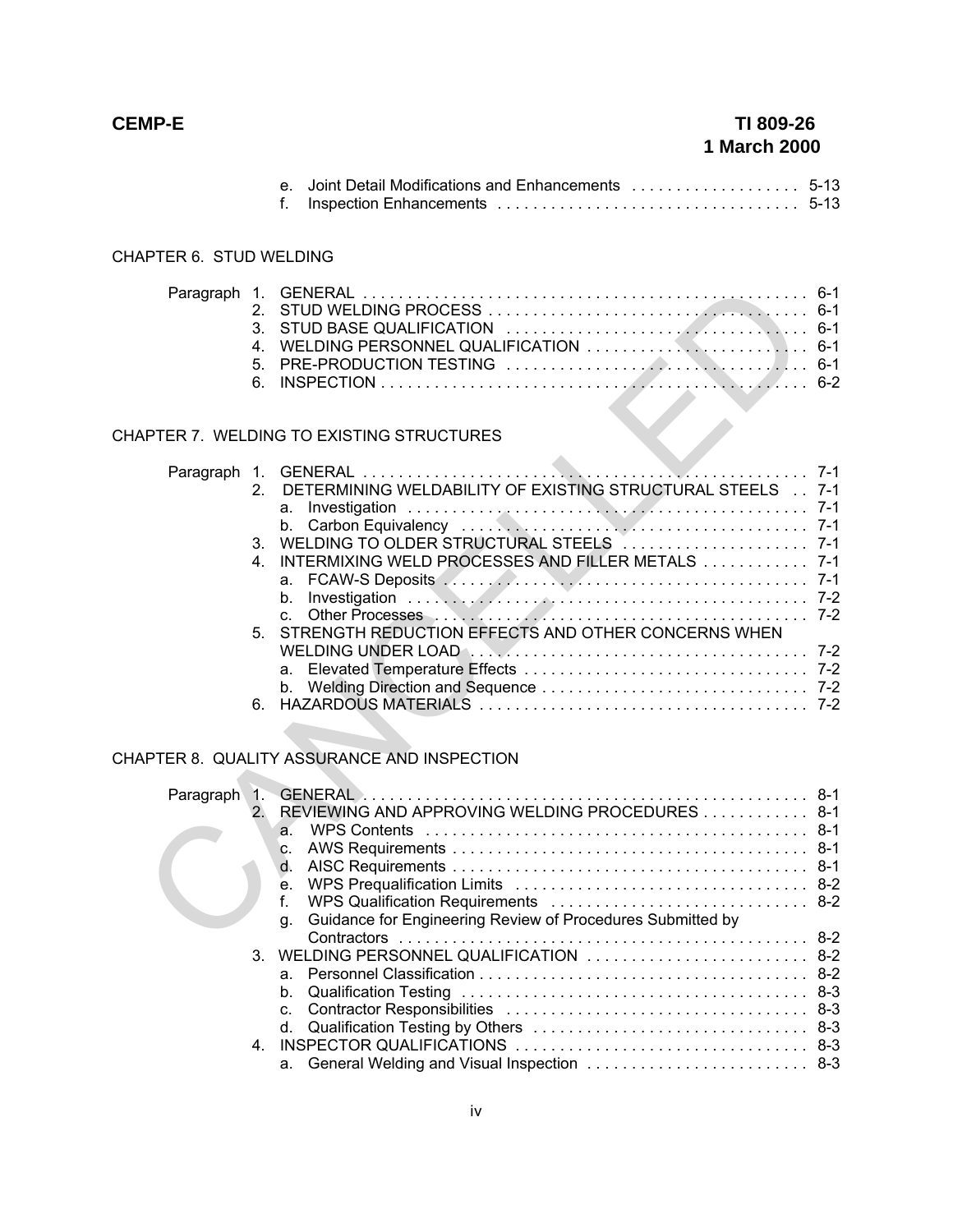|    | b.                                                                              |          |
|----|---------------------------------------------------------------------------------|----------|
| 5. | INSPECTION CATEGORIES AND TASKS  8-5<br>a.<br>b.<br>$\mathbf{C}$<br>$d_{\cdot}$ |          |
|    | e <sub>1</sub>                                                                  |          |
|    |                                                                                 |          |
|    |                                                                                 |          |
|    | a.                                                                              |          |
|    | b.                                                                              |          |
|    | C.                                                                              | $8 - 12$ |
|    | d.                                                                              |          |
|    | 7. REPAIRS TO BASE METAL AND WELDS  8-13                                        |          |
|    | a.                                                                              | $8 - 13$ |
|    | h.                                                                              | $8 - 13$ |
|    | $\mathsf{C}$                                                                    |          |
|    | $d_{\cdot}$                                                                     |          |
|    | e <sub>1</sub>                                                                  |          |

## CHAPTER 9. OTHER WELDING SPECIFICATIONS AND STANDARDS

|                                | d.<br>е.<br>$f_{\cdot}$                                    |  |
|--------------------------------|------------------------------------------------------------|--|
|                                |                                                            |  |
|                                | а.                                                         |  |
|                                | b.                                                         |  |
|                                | C.                                                         |  |
|                                | d.                                                         |  |
| $7_{\scriptscriptstyle{\sim}}$ |                                                            |  |
|                                | a.                                                         |  |
|                                | b.                                                         |  |
|                                | C.                                                         |  |
|                                | d.                                                         |  |
|                                | e.                                                         |  |
|                                | <b>APTER 9. OTHER WELDING SPECIFICATIONS AND STANDARDS</b> |  |
| Paragraph                      |                                                            |  |
| $2^{+}$                        |                                                            |  |
| 3.                             |                                                            |  |
| 4.                             |                                                            |  |
| 5.<br>6.                       |                                                            |  |
| 7 <sub>1</sub>                 |                                                            |  |
| 8.                             |                                                            |  |
| 9.                             |                                                            |  |
|                                |                                                            |  |
|                                |                                                            |  |
|                                |                                                            |  |
|                                |                                                            |  |
|                                | $\mathbf{C}$                                               |  |
|                                |                                                            |  |
|                                | <b>APTER 10. SAFETY &amp; ENVIRONMENTAL CONSIDERATIONS</b> |  |
|                                |                                                            |  |

## CHAPTER 10. SAFETY & ENVIRONMENTAL CONSIDERATIONS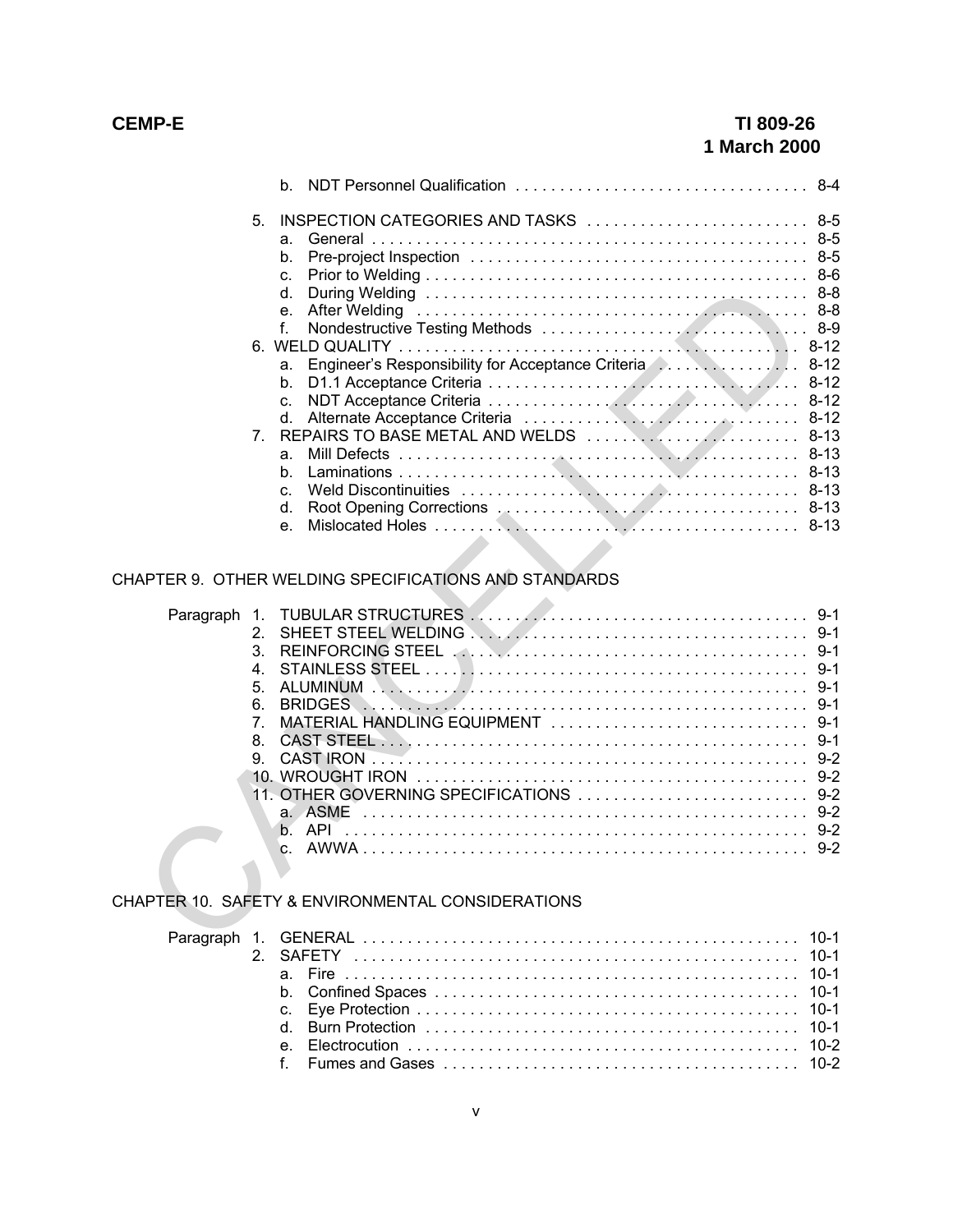|              |                                             | q.                                                                                                                                                                                                                                                                                                                                                                                                                                                                                                                                                                                                                                            | $10 - 2$ |
|--------------|---------------------------------------------|-----------------------------------------------------------------------------------------------------------------------------------------------------------------------------------------------------------------------------------------------------------------------------------------------------------------------------------------------------------------------------------------------------------------------------------------------------------------------------------------------------------------------------------------------------------------------------------------------------------------------------------------------|----------|
|              |                                             |                                                                                                                                                                                                                                                                                                                                                                                                                                                                                                                                                                                                                                               |          |
|              |                                             |                                                                                                                                                                                                                                                                                                                                                                                                                                                                                                                                                                                                                                               |          |
|              |                                             |                                                                                                                                                                                                                                                                                                                                                                                                                                                                                                                                                                                                                                               | $B-1$    |
|              |                                             | APPENDIX C. WELDING PROCESSES                                                                                                                                                                                                                                                                                                                                                                                                                                                                                                                                                                                                                 |          |
| Paragraph 1. | 2 <sup>1</sup><br>3.<br>4.<br>5.<br>6<br>7. | a.<br>Filler Metal Designation, Specification and Certification C-1<br>$b_{\cdot}$<br>$C_{-}$<br>Filler Metal Designation, Specification and Certification C-8<br>$b_{-}$<br>а.<br>b.<br>C.<br>a.<br>b. Filler Metal Designation, Specification and Certification C-22<br>c. Advantages, Disadvantages and Limitations  C-23<br>$a_{-}$<br>b. Filler Metal Designation, Specification and Certification C-29<br>c. Advantages, Disadvantages and Limitations  C-29<br>a.<br>b. Filler Metal Designation, Specification and Certification C-31<br>$\mathbf{C}$ .<br>Filler Metal Designation, Specification and Certification C-33<br>b.<br>C. |          |

## APPENDIX D. NONDESTRUCTIVE TESTING METHODS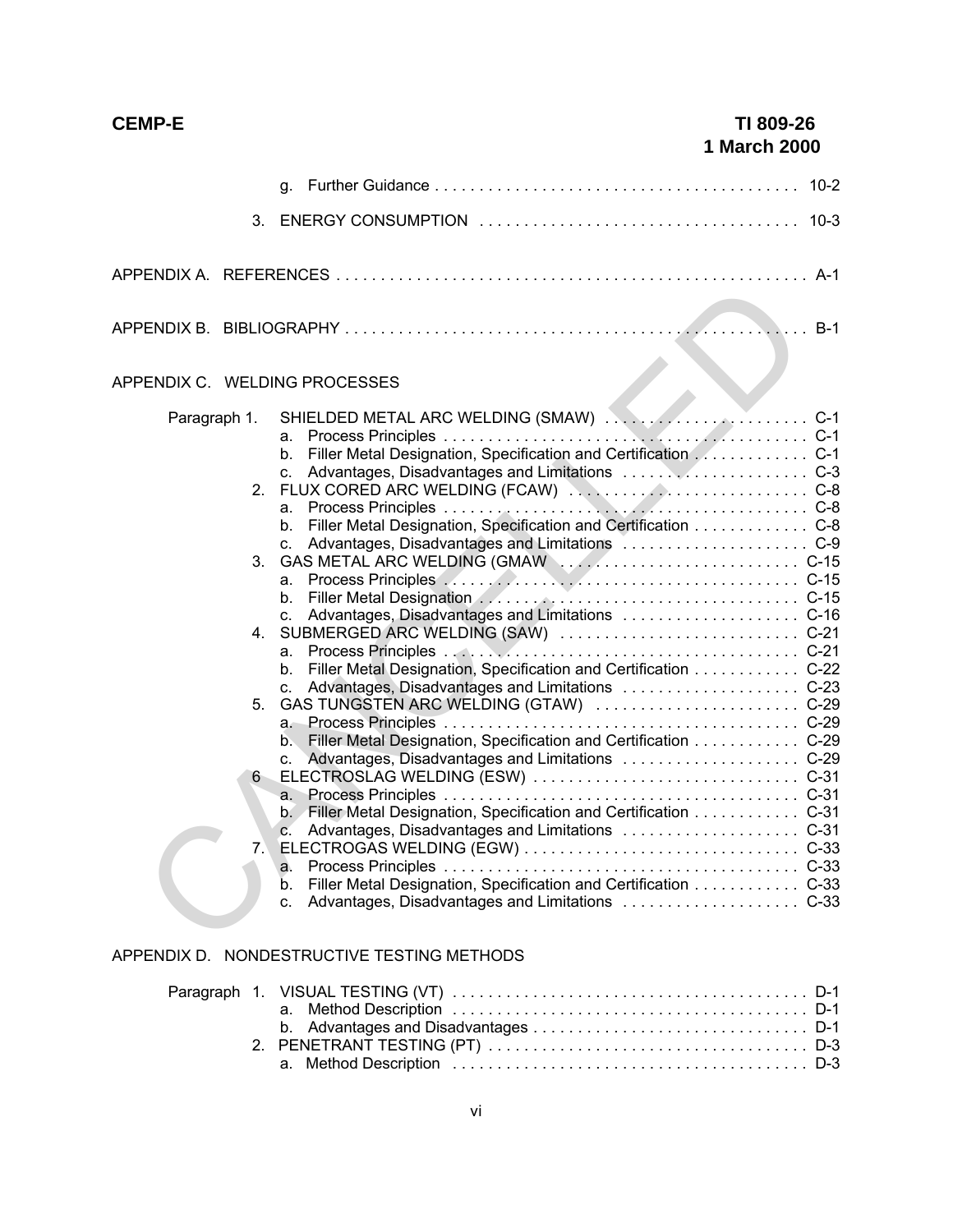## **CEMP-E TI 809-26 1 March 2000**

| 3. | MAGNETIC PARTICLE TESTING (MT)  D-5 |  |
|----|-------------------------------------|--|
|    | a.                                  |  |
|    | b.                                  |  |
| 4. |                                     |  |
|    | a.                                  |  |
| 5. | b.                                  |  |
|    | a.                                  |  |
|    | b.                                  |  |
| 6. |                                     |  |
|    |                                     |  |
|    |                                     |  |
|    |                                     |  |
|    |                                     |  |
|    |                                     |  |
|    |                                     |  |
|    |                                     |  |
|    |                                     |  |
|    |                                     |  |
|    |                                     |  |
|    |                                     |  |
|    |                                     |  |
|    |                                     |  |
|    |                                     |  |
|    |                                     |  |
|    |                                     |  |
|    |                                     |  |
|    |                                     |  |
|    |                                     |  |
|    |                                     |  |
|    |                                     |  |
|    |                                     |  |
|    |                                     |  |
|    |                                     |  |
|    |                                     |  |
|    |                                     |  |
|    |                                     |  |
|    |                                     |  |
|    |                                     |  |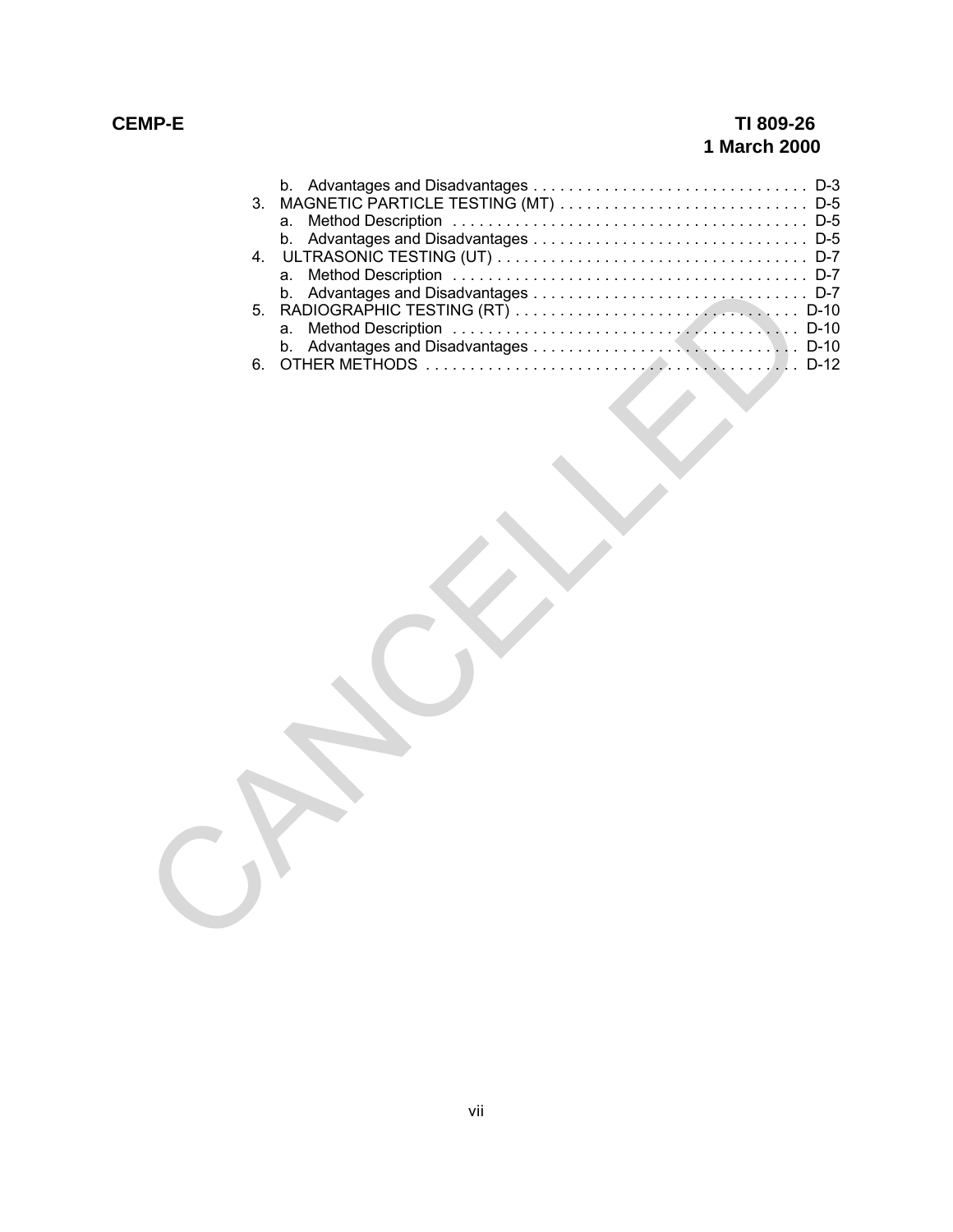#### CHAPTER 1

#### GENERAL

1. PURPOSE AND SCOPE. This document provides criteria and guidance for the design and specification of welded structural components and systems in accordance with current technology, standards and materials. This includes information on design approaches, use of technical manuals, guidance on the application of codes and industry standards, and the design and specification of welded details, inspection and quality. The scope of this document is welding for general building construction for military applications, and does not include underwater, piping, or cryogenic applications, bridges, sheet steels, or the welding of materials other than structural steel. A building is defined as any structure, fully or partially enclosed, used or intended for sheltering persons or property. critication of welded structural components and systems in accordance with current technology,<br>didates and materials. This includes information on design approaches, use of technical manuals,<br>also, inspection and quality.

2. APPLICABILITY. These instructions are applicable to all USACE elements having military construction responsibilities.

3. REFERENCES. Appendix A contains a list of references pertaining to this document.

4. BIBLIOGRAPHY. A bibliography of publications that provides additional information and background data is in Appendix B.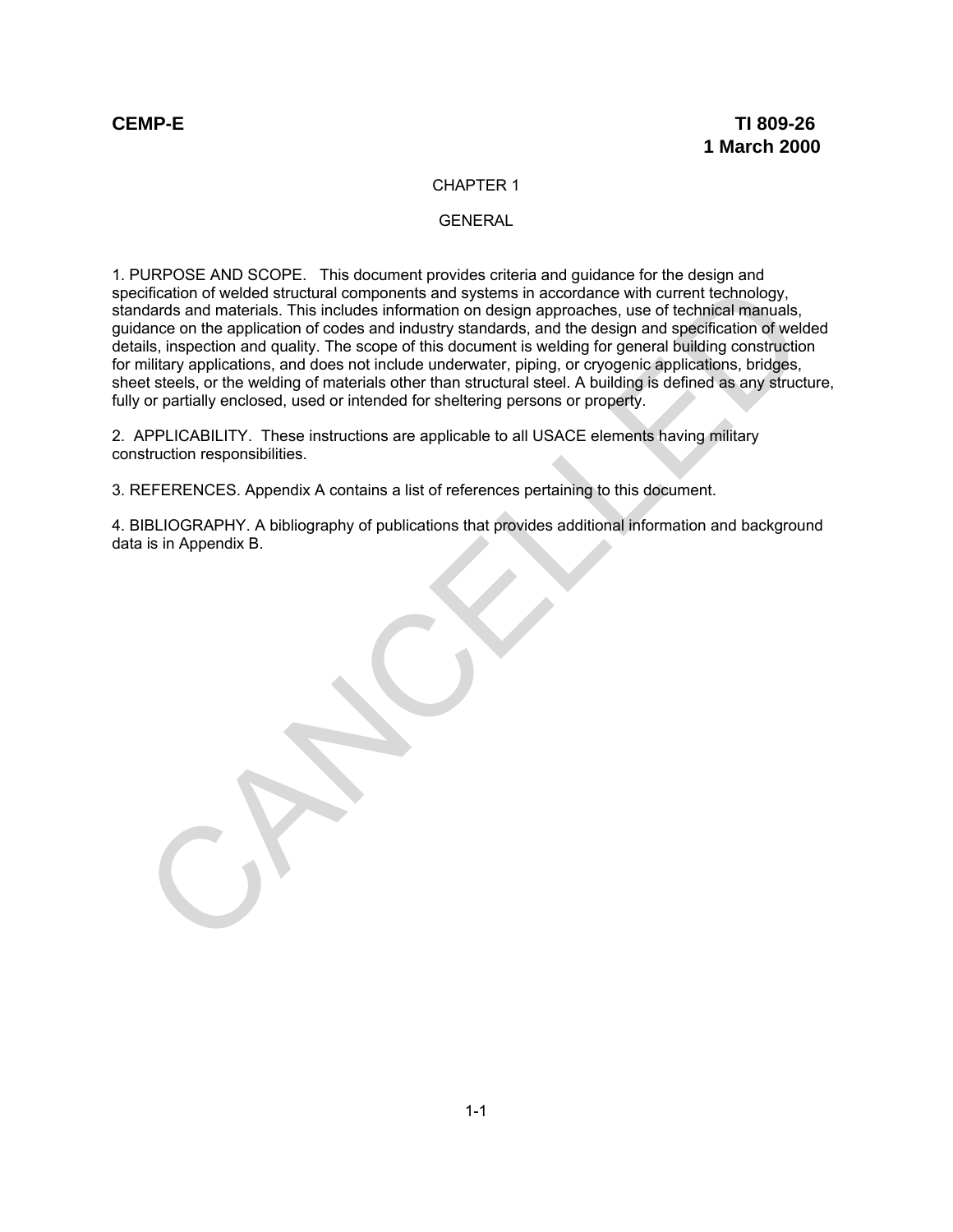#### CHAPTER 2

#### APPLICABLE DESIGN SPECIFICATIONS

#### 1. GENERAL.

a. Specification Cycles. Building design and welding design are governed by a variety of specifications and standards, as listed. Because of the varying focus of each standard or specification, and the varying dates of adoption and publication, the standards and specifications are in a constant cycle of revision.

b. Specification Conflicts. Conflicts may arise between codes as new research and methods are adopted in one code before another. There are also specific exceptions one code may take with another, as the AISC *Specification* does with AWS *D1.1*, listing those exceptions in AISC *Specification* section J1.2.

c. New Materials. New steels and welding materials, adopted by the industry, may not be listed in the codes for periods of several years because of the adoption and printing cycles. Within AWS standards, the filler metal specifications are being revised for metrication. The AWS *D1.1* code is also being fully metricated for the year 2000, with independent dimensional units and values. Those values established as of the date of this document have been adopted. Others may change with the publication of the *D1.1*- 2000 *Structural Welding Code - Steel*.

d. Preferred Design Methodology. The American Institute of Steel Construction provides two methodologies for the design of steel-framed buildings. The first method is Allowable Stress Design (ASD), which provides adequate strength based upon service load conditions. All loads are assumed to have the same variability. The second method, Load and Resistance Factor Design (LRFD), is a more modern probabilistic approach also known as limit states design. LRFD uses load factors and load combinations applied to service loads, and resistance (strength reduction) factors applied to the nominal resistance of the component to achieve a design strength. Both methods are in current practice. The use of the LRFD method is preferred over the use of the ASD method, but is not required. a. Specification Cycles. Building design and welding design are governed by a variety of<br>emerications and standards, as listed. Because of the varying focus of each standard or specification<br>the varying dates of adoption a

e. Standards Evaluation. Users of this document should evaluate the various standards listed, and new standards that may be published, for suitable application. It may be necessary to take exceptions to various code provisions, or to expand the code provisions through the use of the project specifications, to resolve conflicting issues and to permit new materials.

#### 2. USACE AND OTHER MILITARY DOCUMENTS.

a. TI 809-01 Load Assumptions for Buildings. This document provides minimum snow and wind loads plus frost penetration data to be used in the design and construction of buildings and other structures. Except as designated within the document, all loadings are based upon ASCE 7-95, *Minimum Design Loads for Buildings and Other Structures*. Buildings are categorized according to occupancy.

b. TI 809-02 Structural Design Criteria for Buildings. General structural design guidance for buildings, and for building systems constructed of concrete, masonry, steel and wood is presented in this TI document. The design requirements provided herein, or cited by reference, are based on national building codes, industry standards, and technical manuals developed by the Army, Navy, and Air Force.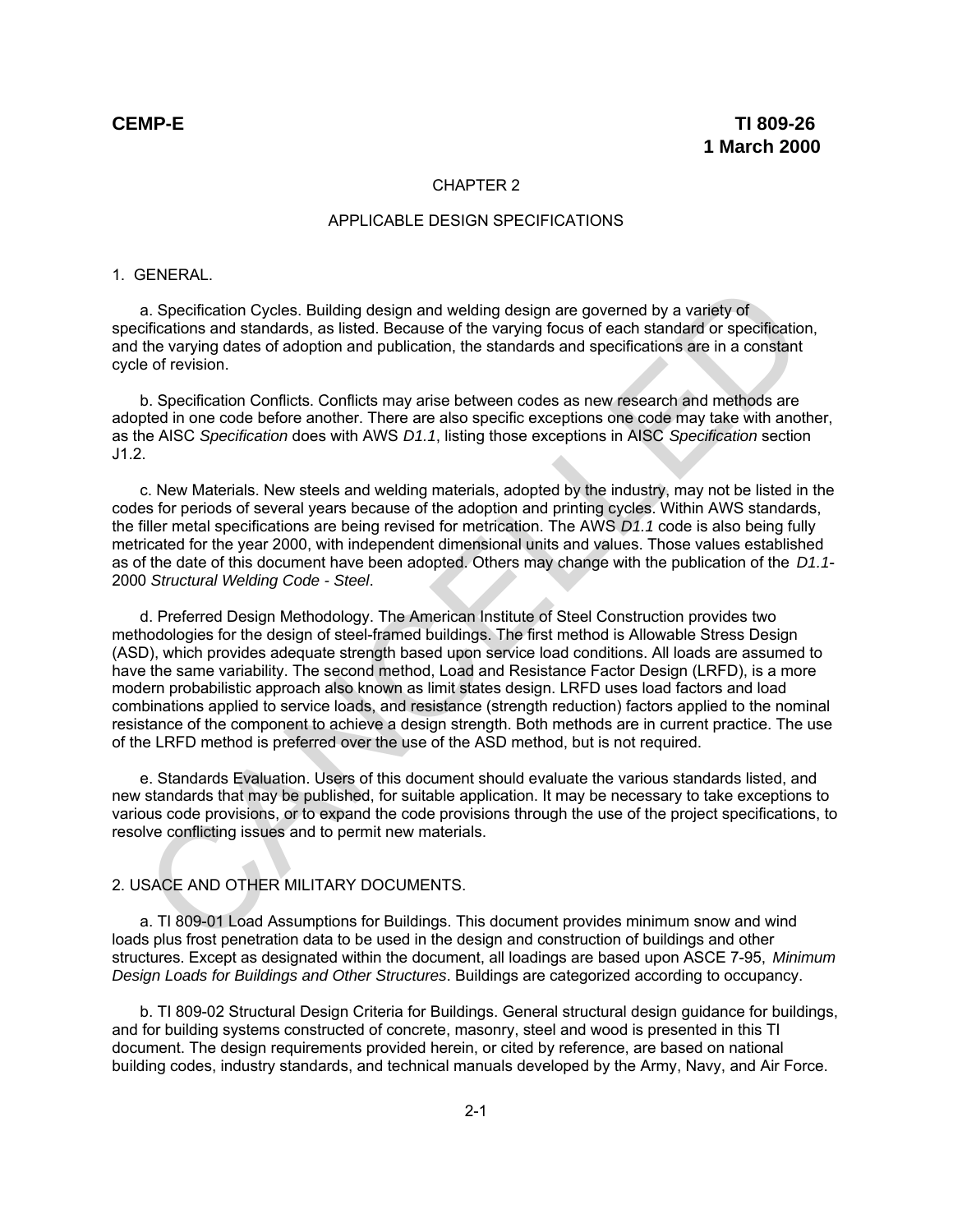Instructions necessary to provide serviceable buildings and to assure load path integrity and continuity is included. Requirements unique to Army, Navy, and Air Force facilities are indicated. Supplemental information to help engineers interpret and apply code provisions, and meet serviceability and strength performance objectives is also included in the TI.

c. TI 809-04 Seismic Design for Buildings. This document provides qualified designers with the criteria and guidance for the performance-based seismic analysis and design of new military buildings, and the non-structural systems and components in those buildings. Chapter 7 includes discussion of structural steel framing systems, but does not provide specific details for welded connections in those systems.

d. TI 809-05 Seismic Evaluation and Rehabilitation for Buildings. This document is intended to provide qualified designers with the necessary criteria and guidance for the performance-based seismic analysis and design of new military buildings, and the nonstructural systems and components in the buildings. The primary basis for this document is the 1997 edition of the NEHRP Provisions for Seismic Regulations for New Buildings and Other Structures (FEMA 302). This document provides guidance in the interpretation and implementation of the FEMA 302 provisions for the Life Safety performance objective for all buildings, and it provides criteria for the design and analysis of buildings with enhanced performance objectives. ria and guidatere for the performance-based esisintic analysis and design of new finitiary building<br>the non-structural systems and components in those buildings. Chapter 7 includes discussion of<br>characteristic frame in the

e. TI 809-07 Design of Cold-Formed Load Bearing Steel Systems and Masonry Veneer / Steel Stud Walls. This document provides design guidance on the use of cold-formed steel systems for both loadbearing and nonload-bearing applications. Cold-formed steel members are generally of a thickness that welding is governed by AWS *D1.3 Structural Welding Code - Sheet Steel*, rather than AWS *D1.1 Structural Welding Code - Steel*, and therefore are not covered by TI 809-26.

f. TI 809-30 Metal Building Systems. This document provides guidance on the use of Metal Building Systems, defined as a complete integrated set of mutually dependent components and assemblies that form a building, including primary and secondary framing, covering and accessories. These types of structures were previously referred to as pre-engineered buildings. Paragraph 5.i addresses welding for manufacturers not AISC certified in Category MB.

g. TM 5-809-6 Structural Design Criteria for Structures Other Than Buildings. This document will become TI 809-03. Revise as needed.

#### 3. AISC SPECIFICATIONS AND STANDARDS.

a. Metric Load and Resistance Design Specification for Structural Steel Buildings. The Metric LRFD *Specification* contains provisions regarding welding design and application. Section J contains design provisions, and Section M contains limited supplemental information regarding quality and inspection. The Metric LRFD *Specification*, published in 1994, is based upon AWS *D1.1*-92, and takes exception to certain provisions of that edition. This metric specification is a dimensional conversion of the December 1, 1993 customary units edition. The principles and concepts of these two specifications (metric and customary) are identical, only the units differ. It is anticipated that a new LRFD *Specification*, containing both SI and US Customary Units within one document, will be published by AISC in early 2000.

b. Load and Resistance Factor Design Specification for Structural Steel Buildings. The LRFD *Specification* contains provisions regarding welding design and application. Section J contains design provisions, and Section M contains limited supplemental information regarding quality and inspection.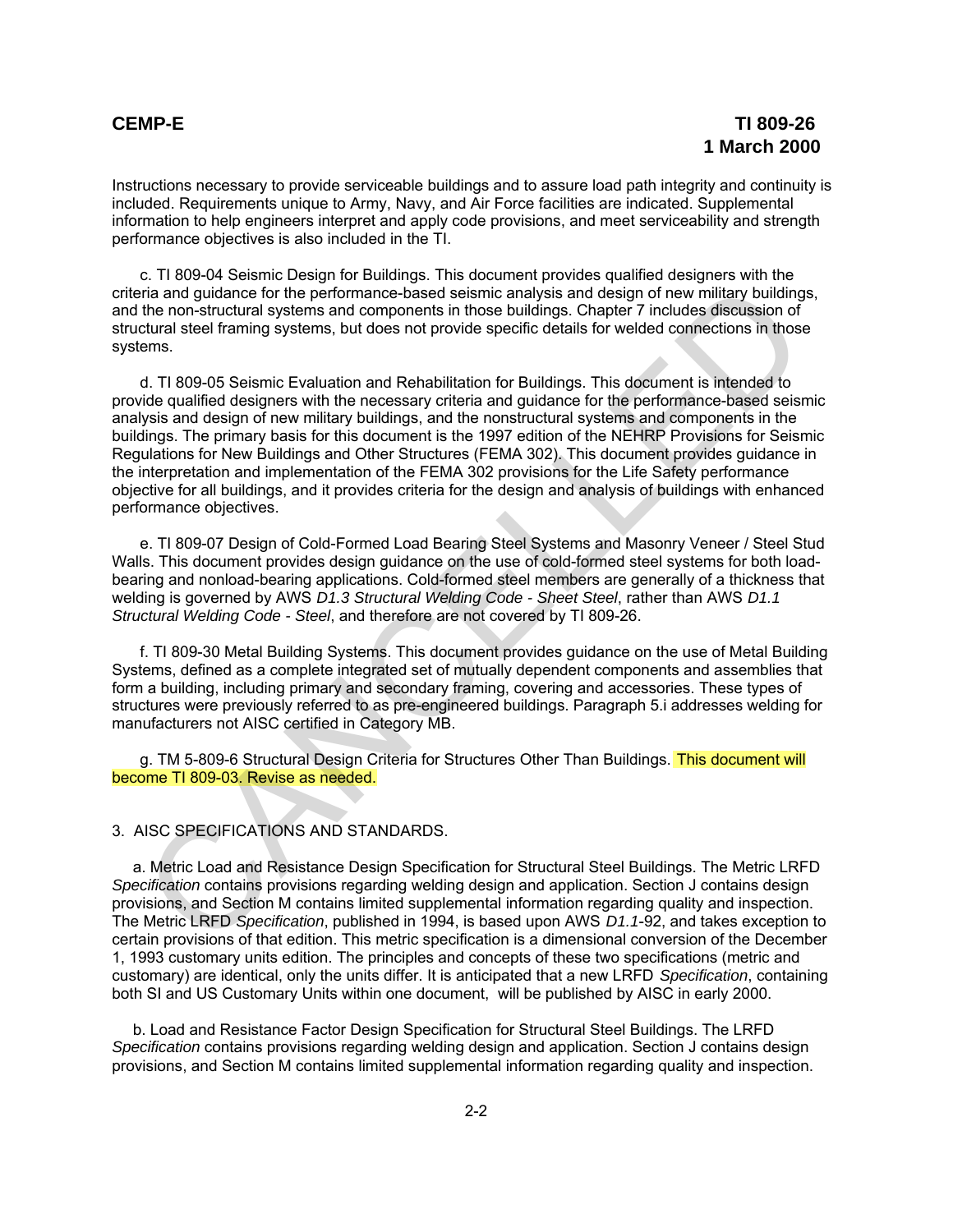The LRFD *Specification*, published in 1993, is based upon AWS *D1.1*-92, and takes exception to certain provisions of that edition. It is anticipated that a new LRFD *Specification*, containing both SI and US Customary Units within one document, will be published by AISC in early 2000.

c. Specification for Structural Steel Buildings - Allowable Stress Design and Plastic Design. The ASD *Specification* contains provisions regarding welding design and application. Section J contains design provisions, and Section M contains limited supplemental information regarding quality and inspection. The ASD *Specification*, published in 1989, is based upon the use of AWS *D1.1*-88, and takes exception to certain provisions of AWS *D1.1*. Publication of an updated or new ASD *Specification* is not being planned by AISC.

d. Seismic Provisions for Structural Steel Buildings. This AISC document addresses the design and construction of structural steel and composite steel / reinforced concrete building systems in seismic regions. It is applicable for use in either LRFD or ASD. The provisions are for the members and connections that comprise the Seismic Force Resisting System (SFRS) in buildings that are classified as Seismic Design Category D or higher in FEMA 302, NEHRP *Recommended Provisions for Seismic Regulations for New Buildings and Other Structures*. These structures include all buildings with an S<sub>DS</sub> >= 0.50g (S<sub>D1</sub> >= 0.20g), and Seismic Use Group III when S<sub>DS</sub> >= 0.33g (S<sub>D1</sub> >= 0.133g). See TI 809-04, Chapter 4. The *Seismic Provisions* document cites AWS *D1.1*-96 as the reference welding standard. Part I, Section 7.3 is applicable to welded joints, containing provisions regarding Welding Procedure Specification approvals, filler metal toughness requirements, and special concerns for discontinuities in SFRS members. critication contains provisions regarding welding design and application. Section 1 contains design and the section Montains limited supplemental information regarding ouality and inspection<br>ASD Specification, published in

e. Code of Standard Practice. The AISC *Code of Standard Practice* defines practices adopted as commonly accepted standards of the structural steel fabricating industry. In the absence of other contract documents, the trade practices of the document govern the fabrication and erection of structural steel. Within the document, Materials are discussed in Section 5, Fabrication in Section 6, Erection in Section 7, and Quality Control in Section 8.

f. Manual of Steel Construction, LRFD, Metric Conversion. The AISC *Manual of Steel Construction* contains informational tables and design aids, as well as the AISC Specifications themselves. The *Manual* contains welding design aids in Volume II - Connections. Chapter 8 includes prequalified joint details, AWS welding symbols, tables for eccentrically loaded fillet welds, design examples, and general information regarding welding. Design examples are contained within Chapter 9 for Simple Shear and PR Moment Connections, Chapter 10 for Fully Restrained (FR) Moment Connections, and Chapter 11 for Connections for Tension and Compression. One is cautioned that the welded prequalified joint tables are based upon AWS *D1.1*-92, and have been substantially revised in subsequent editions of AWS *D1.1*.

g. Manual of Steel Construction, LRFD. The AISC *Manual of Steel Construction* contains informational tables and design aids, as well as the AISC Specifications themselves. When using LRFD, the *Manual of Steel Construction, 2<sup>nd</sup> Edition,* is applicable, and is in two volumes. The *Manual* contains welding design aids in Volume II - Connections. Chapter 8 includes prequalified joint details, AWS welding symbols, tables for eccentrically loaded fillet welds, design examples, and general information regarding welding. Design examples are contained within Chapter 9 for Simple Shear and PR Moment Connections, Chapter 10 for Fully Restrained (FR) Moment Connections, and Chapter 11 for Connections for Tension and Compression. One is cautioned that the welded prequalified joint tables are based upon AWS *D1.1*-92, and have been substantially revised in subsequent editions of AWS *D1.1*.

h. Manual of Steel Construction, ASD. The AISC *Manual of Steel Construction* contains informational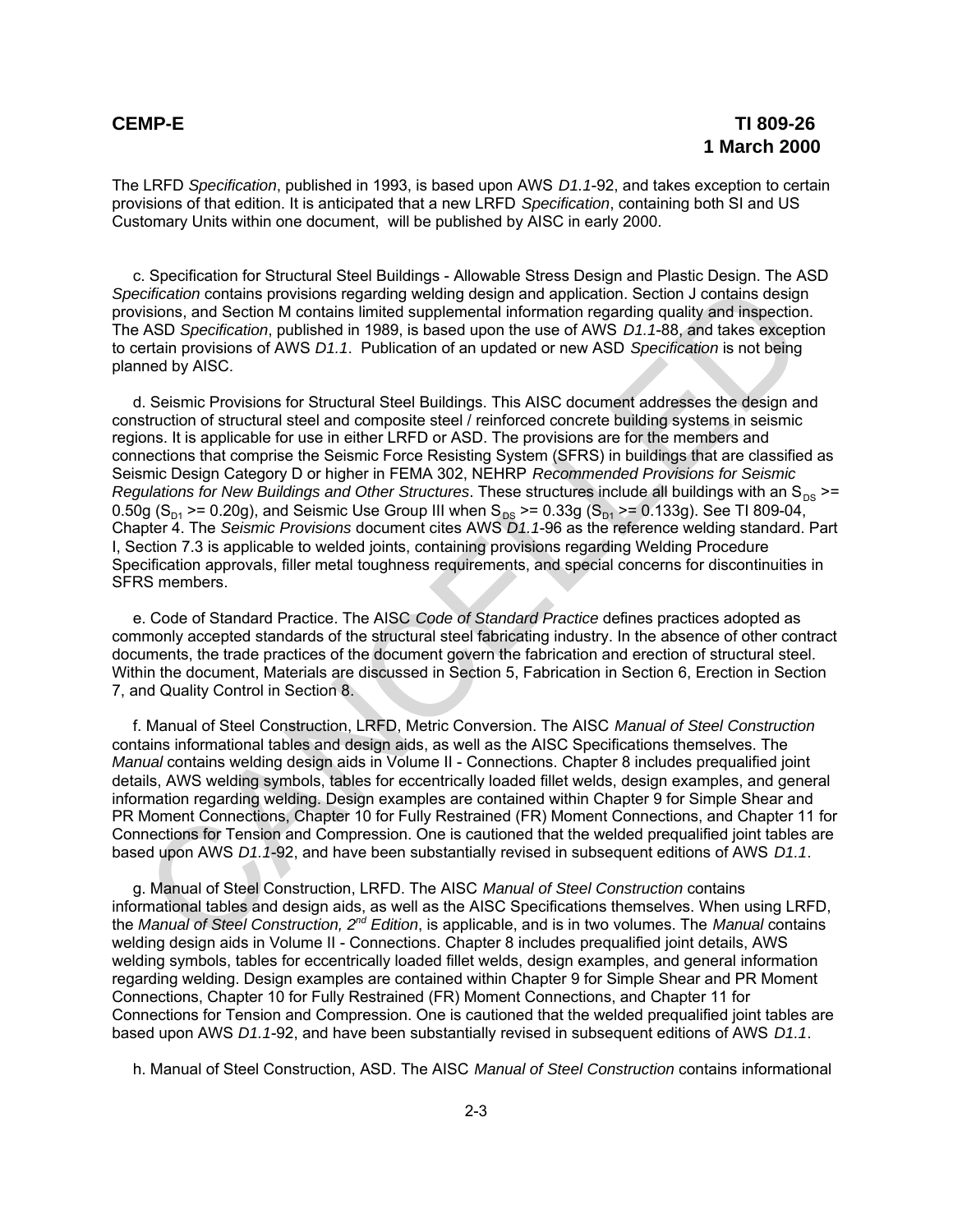tables and design aids, as well as the AISC Specifications themselves. The 9<sup>th</sup> Edition of the *Manual* contains welding design aids in Part 4 - Connections, including prequalified joint details, AWS welding symbols, tables for eccentrically loaded fillet welds, and design examples. One is cautioned that the welded prequalified joint tables are based upon AWS *D1.1*-88, and have been substantially revised in subsequent editions of AWS *D1.1*. The 9<sup>th</sup> Edition ASD *Manual* is supplemented by a separate book, Volume II - *Connections*. Chapter 2 contains general information regarding welding, Chapter 3 contains design examples for Simple Shear Connections, Chapter 4 contains Moment Connections, and Chapter 6 contains Column Connections.

#### 4. AWS SPECIFICATIONS AND STANDARDS.

a. *D1.1* Structural Welding Code - Steel. ANSI/AWS *D1.1* contains the requirements for fabricating and erecting welded steel structures. The *D1.1* Code is limited to carbon and low-alloy steels, of minimum specified yield strength not greater than 690 MPa (100 ksi), 3.2 mm (1/8 in.) in thickness or greater. It is not applicable to pressure vessel or pressure piping applications. *D1.1* contains eight sections: (1) General Requirements, (2) Design of Welded Connections, (3) Prequalification, (4) Qualification, (5) Fabrication, (6) Inspection, (7) Stud Welding, and (8) Strengthening and Repair. It also contains both mandatory and nonmandatory annexes, plus commentary. It is updated biannually, in even years. ign examples for Simple Shear Connections, Chapter 4 contains Moment Connections, and Chap<br>Intalins Column Connections.<br>
WS SPECIFICATIONS AND STANDARDS.<br>
1. D.1.1 Structural Welding Code - Steel. ANSI/AWS D.1.1 contains t

b. *D1.3* Structural Welding Code - Sheet Steel. ANSI/AWS *D1.3* covers arc welding of sheet and strip steels, including cold-formed members that are equal to or less than 4.8 mm (3/16 in.) in nominal thickness. Arc spot, arc seam, and arc plug welds are included in the Code. The *D1.3* Code is applicable when welding sheet steels to other sheet steels, or when welding to other thicker structural members. With the latter application, the use of AWS *D1.1* is also required for the structural steel. The *D1.3* Code contents are similar to AWS *D1.1*, except Sections 7 and 8 are not included.

c. *D1.4* Structural Welding Code - Reinforcing Steel. ANSI/AWS *D1.4* covers the welding of reinforcing steel, as used in concrete construction. Welding of reinforcing steel to reinforcing steel, and reinforcing steel to other carbon and low-alloy steels, is covered. With the latter application, the use of AWS *D1.1* is also required for the structural steel. *D1.4* follows a different organizational structure than AWS *D1.1* and *D1.3*, and includes the following sections: (1) General Provisions, (2) Allowable Stresses, (3) Structural Details, (4) Workmanship, (5) Technique, (6) Qualification, and (7) Inspection, plus annexes.

d. A2.4 Standard Symbols for Welding, Brazing and Nondestructive Testing. ANSI/AWS A2.4 contains standards for the application of welding symbols on structural design and detail drawings, as well as examples of their use. Part A of the document covers Welding Symbols, Part B covers Brazing Symbols, and Part C covers Nondestructive Examination Symbols. The symbols and use specified in this document supersedes symbols that may be shown in other AWS and industry documents, as they may be incorrect or outdated in the other documents.

e. A5-series Filler Metal Related Specifications. ANSI/AWS A5-series documents establish the requirements for electrodes, fluxes, and shielding gases, as applicable, for given general types of electrodes and given welding processes. The requirements include, as applicable, chemical composition of the electrode, moisture content, usability, markings, packaging, storage, certifications, and the astested mechanical properties (strength, ductility, and toughness) and soundness of weld metal. An Appendix or Annex is provided to explain the provisions and provide additional information. The A5-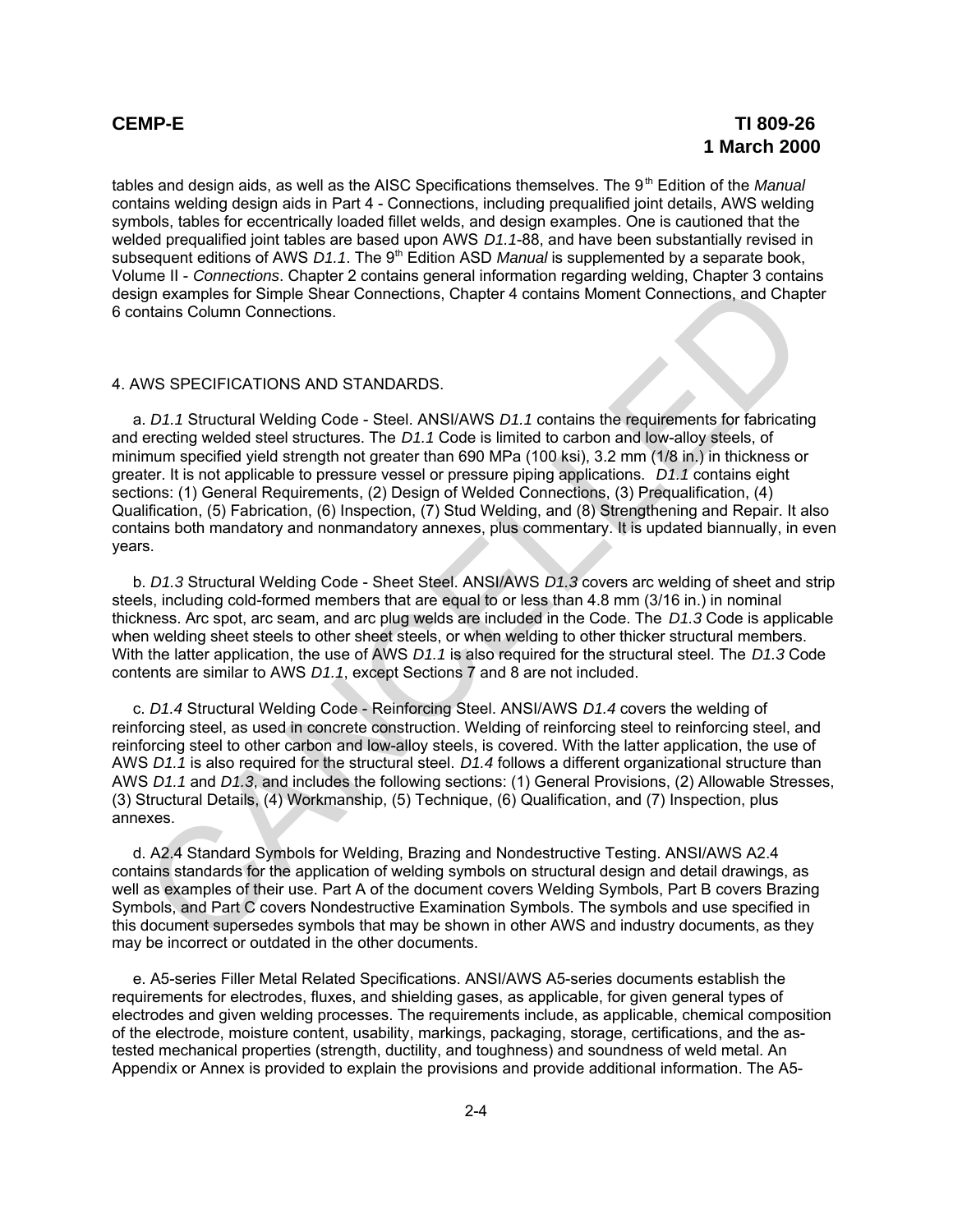series specifications applicable to structural steel are listed in Appendix A - References, of TI 809-26.

#### 5. FEDERAL EMERGENCY MANAGEMENT AGENCY.

a. FEMA 267 and 267B Steel Moment Frame Structures - Interim Guidelines. The *Interim Guidelines*, published in 1995, are applicable to steel moment-resisting frame structures incorporating fully restrained connections in which the girder flanges are welded to the columns, and are subject to significant inelastic demands from strong earthquake ground motion. Guideline recommendations are provided based upon research conducted under the SAC Joint Venture, Phase 1 project. The Guidelines include information regarding the pre-earthquake evaluation and inspection of existing buildings, post-earthquake evaluation and inspection of existing buildings, repairing damaged buildings, retrofitting existing damaged and undamaged buildings, and designing, constructing and inspecting new buildings. FEMA 267A was published as an additional advisory to FEMA 267, based upon information available as of August 1996. A second advisory, FEMA 267B, was published in mid-1999, replacing FEMA 267A. lished in 1995, are applicable to stell moment-resisting frame structures incorporating fully restrained and most<br>concline in which the girler flanges are welded to the columns, and are subject to significant inelated<br>and

b. FEMA 267 Replacement. A series of five new documents are planned for publication in early 2000, based upon the results of the SAC Joint Venture Phase 2 project. These will supersede FEMA 267 and issued advisories. The documents will be as follows: (1) *Seismic Design Criteria for New Moment-Resisting Steel Frame Construction*, (2) *Post-Earthquake Evaluation and Repair Criteria for Welded Moment-Resisting Steel Frame Construction*, (3) *Seismic Evaluation and Upgrade Criteria for Existing Steel Moment-Resisting Frame Construction*, and (4) *Quality Assurance Guidelines for Moment-Resisting Steel Frame Construction*, and (5) *Recommended Specifications for Moment-Resisting Steel Frame Buildings*.

c. FEMA 273 NEHRP Guidelines for the Seismic Rehabilitation of Buildings. FEMA 273 provides guidelines for the seismic rehabilitation of buildings constructed of steel or cast iron, concrete, masonry, wood and light metal, including foundations and architectural, mechanical and electrical components. The document is oriented toward structural analysis procedures, with limited information regarding specific details for welding or inspection.

d. FEMA 302 NEHRP Recommended Provisions for Seismic Regulations for New Buildings and Other Structures. FEMA 302 provides minimum design criteria for the design and construction of structures to resist earthquake motions. Included are provisions for foundations, steel structures, concrete structures, composite structures, masonry structures, seismic isolation, related building components, and nonbuilding structures such as racks, towers, piers and wharves, tanks and vessels, stacks and chimneys, electrical distribution structures, and several other structures. Not included in the provisions are certain classes of one-and two-family residential structures, agricultural structures, and structures in areas of low seismicity.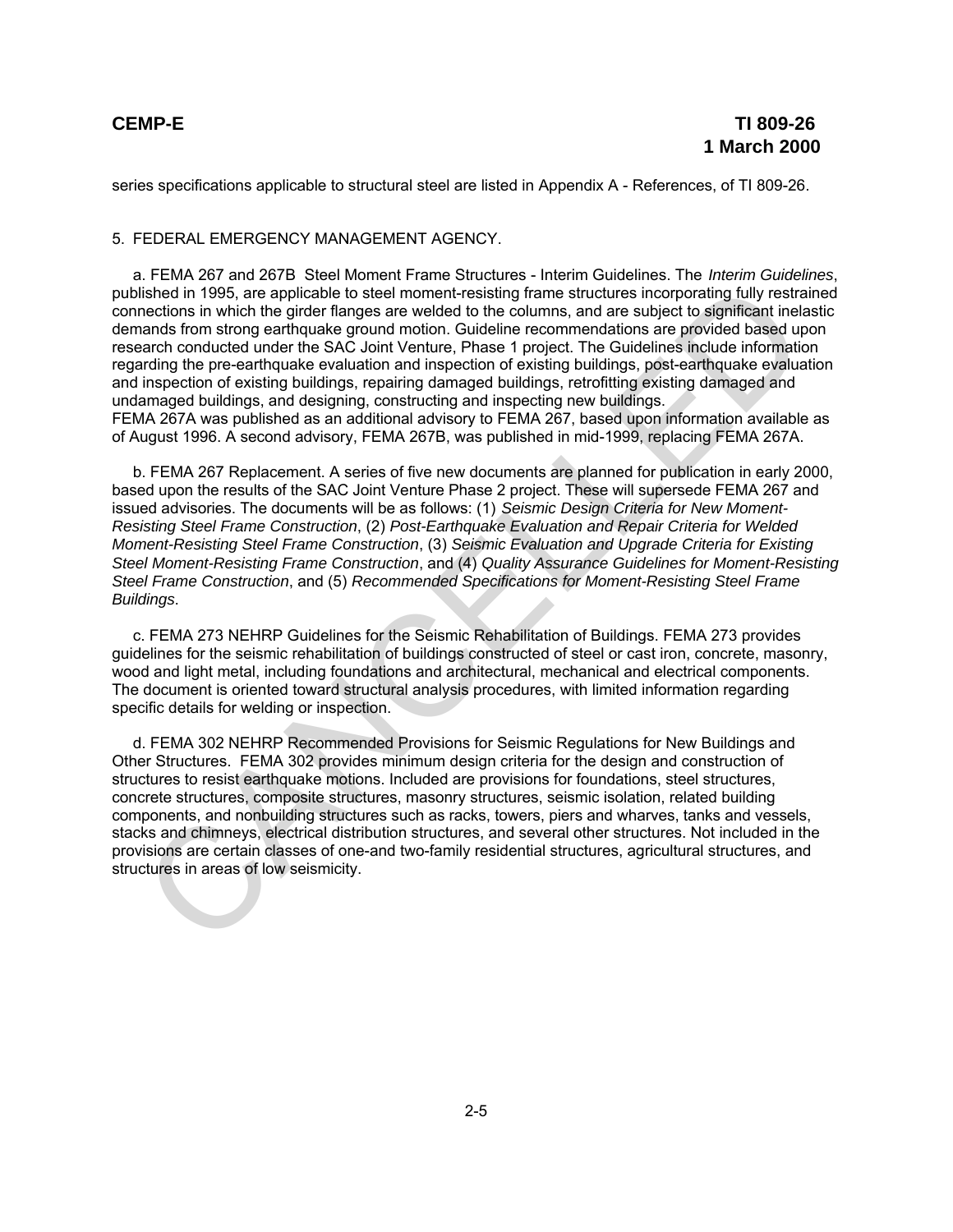#### CHAPTER 3

#### WELDING PROCESSES AND MATERIALS

#### 1. WELDING AND RELATED PROCESSES.

a. General - Welding. The proper selection of welding processes, materials, and procedures is vital to achieving the strength and quality necessary for adequate performance in the structure. The contract documents, prepared by the Engineer, should specify any special requirements for materials, inspection, or testing beyond that required by the codes and standards.

b. General - Heating and Thermal Cutting. The application of heat, whether for straightening, cutting, or welding, may have a significant effect upon the mechanical properties of the steel, weld, and heataffected zones. Should any limitations in the use of heat be needed beyond those specified in the codes, the contract documents prepared by the Engineer should so state.

c. General - Weld Heat-Affected Zone. The heat-affected zone (HAZ) is the portion of steel immediately adjacent to the weld that has been metallurgically modified by the heat of the welding. The microstructure has been changed, and the mechanical properties typically have been degraded with reduced ductility and toughness, but with increased strength. Also, hydrogen from the welding operation will have migrated into the hot HAZ, then subsequently been trapped within the metallurgical structure, embrittling the steel. The hydrogen will eventually migrate out the HAZ, at rates dependent upon initial hydrogen levels, thickness and temperature. The HAZ is typically about 3 mm (1/8 in.) thick for common size welds, primarily depending upon welding heat input. I. General - Welding. The proper selection of welding processes, materials, and procedures is virtunes<br>welving the strength and quality necessary for adequate performance in the structure. The contract<br>unnents prepared by

d. Project Specifications. In most cases, it is adequate to simply require compliance with the codes. The contractor may be allowed the full choice of welding processes and materials. The use of "matching" prequalified filler metals is encouraged. When SMAW is performed, the use of low-hydrogen electrodes is encouraged. Recently, the use of specified toughness levels for filler metals in specific seismic building applications has been added to standard practice. For further guidance in the use and selection of welding processes and materials, see Appendix C.

#### 2. APPLICATION OF HEAT FOR WELDING.

a. Cooling Rate Control. Preheat is used primarily to slow the cooling rate of the heat-affected zone (HAZ). Because preheating slows the cooling rate, the steel remains at an elevated temperature longer, increasing the rate and time of hydrogen diffusion and reducing the risk of hydrogen-assisted cracking. Preheat also aids in the removal of surface moisture and organic compounds, if present, from the surface to be welded, reducing porosity and other discontinuities. Preheating may also reduce residual stresses and improve the toughness of the completed joint.

(1) High Cooling Rates. A high cooling rate may cause a hard, martensitic HAZ microstructure with a higher risk of cracking during cooling. The HAZ will also contain higher levels of hydrogen, also embrittling the steel and increasing the risk of cracking.

(2) Low Cooling Rates. Conversely, a very low cooling rate can detrimentally affect toughness because of grain growth. When preheat above approximately  $300^{\circ}C$  (550 $^{\circ}F$ ) is used, weld metal properties may be degraded as well. If the steel is manufactured using heat treatment processes, such as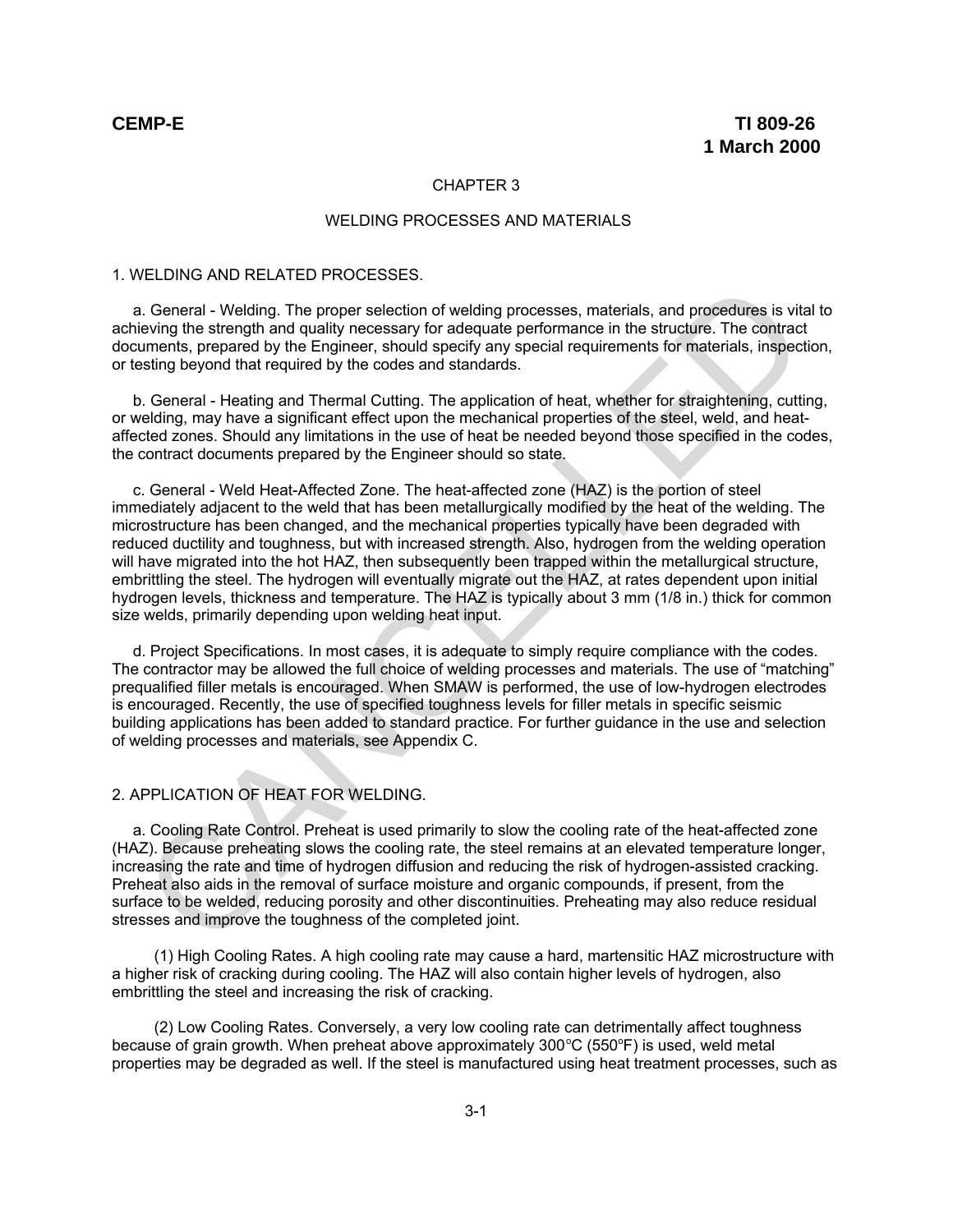quenched and tempered steels, too high a preheat may affect steel properties by retempering the steel. For quenched and tempered steels, preheat and interpass temperatures above  $230^{\circ}C$  (450 $^{\circ}F$ ) should be avoided.

b. Preheat for Prequalified Applications. The basic values for minimum preheat temperatures for prequalified structural steels are provided in AWS *D1.1* Table 3.2. A summary of this table is provided as Table 3-1, with suggestions in Table 3-2 for non-prequalified steels. With any non-prequalified steel, a competent welding advisor should be consulted. When steels of different categories are joined, use the higher preheat required for their respective thicknesses.

(1) Category A is applicable when non-low hydrogen SMAW electrodes are used. This is permitted as prequalified only for AWS Group I steels, but is not recommended practice. See Appendix C, Paragraph 1b. Because of the higher diffusible hydrogen present when non-low hydrogen electrodes are used, higher preheats are required to allow additional time for hydrogen to escape from the heat-affected zone. When low-hydrogen SMAW electrodes are used, the preheat can be reduced because of the reduced hydrogen levels present.

(2) Category D is applicable to A913 steel, a thermo-mechanically controlled processed (TMCP) steel that has low carbon and alloy levels. Weldability tests have been conducted to document that the steel may be welded without preheat, provided the steel temperature is above  $0^{\circ}C$  (32 $^{\circ}F$ ), and an electrode classified as H8 (tested under ANSI/AWS A4.3 for 8 mL or less of diffusible hydrogen per 100 g of deposited weld metal) or lower is used.

(3) Users are cautioned that the use of these minimum preheat tables may not be sufficient to avoid cracking in all cases. Increased preheat temperatures may be necessary in situations involving higher restraint, higher hydrogen levels, lower welding heat input, or with steel compositions at the upper end of their respective specification. Conversely, preheats lower than those tabulated may be adequate for conditions of low restraint, low hydrogen levels, higher welding heat input, and steel compositions low in carbon and other alloys. Additional guidance for these situations may be found in AWS *D1.1* Annex XI, *Guideline on Alternative Methods for Determining Preheat*. The Guide considers hydrogen level, steel composition, and restraint and allows for calculation of the estimated preheat necessary to avoid cold cracking. When higher preheats are calculated, it is advisable to use these values, provided maximum preheat levels are not exceeded. When lower preheat values are calculated, the AWS *D1.1* Code requires the WPS to be qualified using the lower preheat value. Such testing may not always adequately replicate restraint conditions, so caution is advised. ie 3-1, with suggestions in Table 3-2 for non-prequalitied steels. With any non-prequalitied steel, genefic steel, with any non-prequalitied steel, generate tremented for their respective thicknesses.<br>
(1) Category A is ap

(4) Although not required for building applications under AWS *D1.1*, consideration for higher preheat and interpass temperature requirements may be made for critical applications where fracture would result in a catastrophic collapse. For these conditions, AWS *D1.5 Bridge Welding Code* Tables 12.3, 12.4 and 12.5 provide recommended values. Seismic applications with routine building structures is not considered appropriate for requiring higher levels of preheat and interpass temperatures, and AWS *D1.1* Table 3.2 should suffice.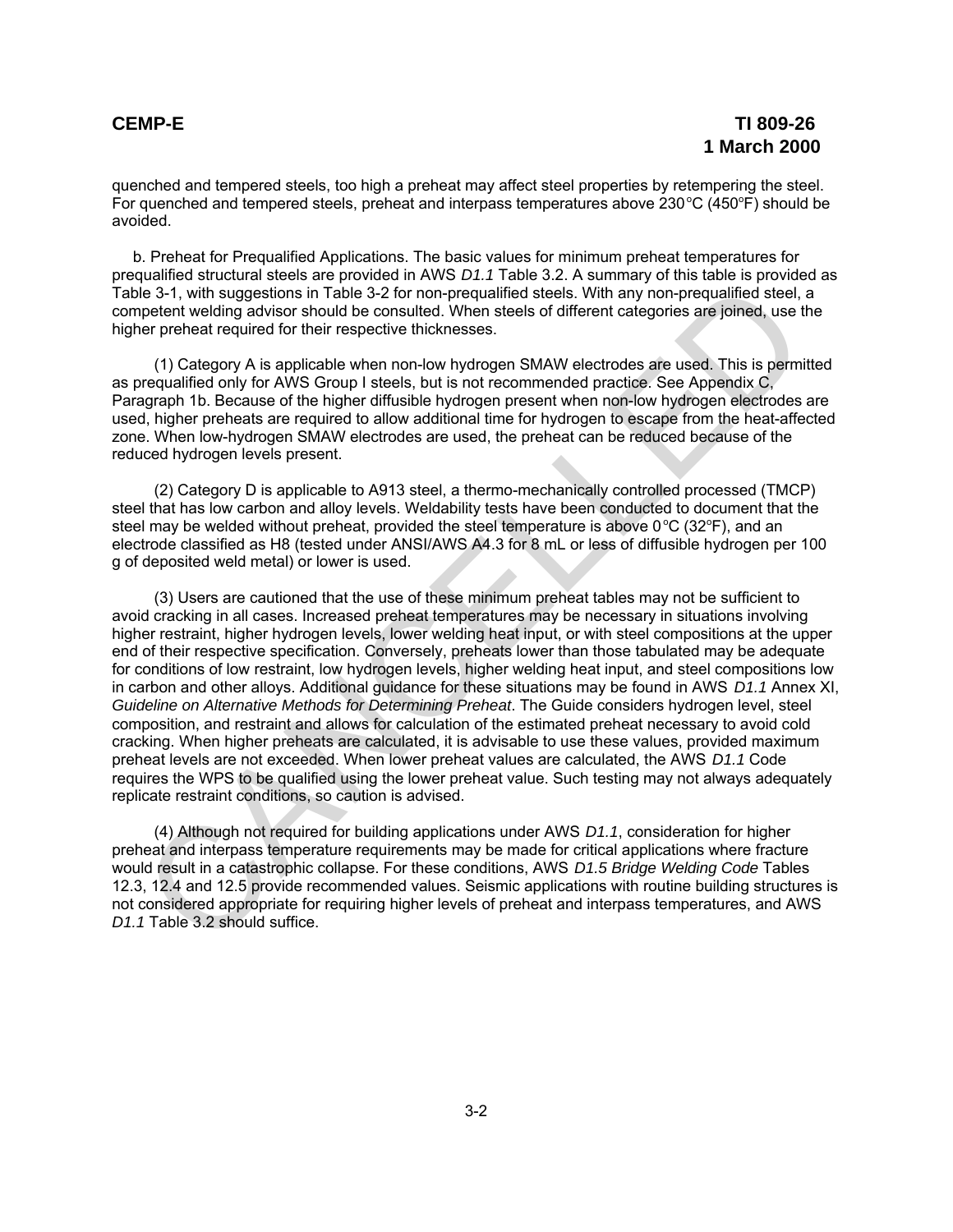r

 $\overline{\phantom{0}}$ 

| Category                                                                                      | <b>Structural Steel</b>                                                                                                                                                                                                                                                                                                                                                                                                        | <b>Material Thickness of</b><br><b>Thickest Part at Point of</b><br>Welding                                                                                                                | <b>Minimum</b><br>Preheat and<br><b>Interpass</b><br>Temperature                                            |
|-----------------------------------------------------------------------------------------------|--------------------------------------------------------------------------------------------------------------------------------------------------------------------------------------------------------------------------------------------------------------------------------------------------------------------------------------------------------------------------------------------------------------------------------|--------------------------------------------------------------------------------------------------------------------------------------------------------------------------------------------|-------------------------------------------------------------------------------------------------------------|
| A<br>When using<br>SMAW with<br>other than low-<br>hydrogen<br>electrodes                     | <b>Shapes and Plates</b><br>A36<br>A529, grade 42<br>A709, grade 36<br><b>Round and Rectangular</b><br><b>Sections</b><br>A53, grade B (round)<br>A500, grades A and B<br>(round)<br>A500, grades A and B<br>(rectangular)<br>A501 (round)                                                                                                                                                                                     | 3 to 19 mm (incl.)<br>(1/8 to 3/4 in.)<br>over 19 to 38.1 mm (incl.)<br>$(3/4$ to 1-1/2 in.)<br>over 38.1 to 63.5 mm<br>(incl.)<br>$(1-1/2$ to 2-1/2 in.)<br>over 63.5 mm<br>$(2-1/2$ in.) | 0°C (32°F) <sup>1</sup><br>66°C (150°F)<br>107°C<br>$(225^{\circ}F)$<br>$150^{\circ}$ C<br>$(300^{\circ}F)$ |
| в<br>When using<br>SMAW with<br>low-hydrogen<br>electrodes, or<br>FCAW, GMAW or<br><b>SAW</b> | <b>Shapes and Plates</b><br>A36<br>A529, grade 42<br>A709, grades 36, 50 & 50W<br>A572, grades 42 and<br>50<br>A588, 100 mm (4 in.) thick<br>under<br>and<br>A913, grade 50<br>A992, grade 50 (shapes<br>only)<br><b>Round and Rectangular</b><br><b>Sections</b><br>A53, grade B (round)<br>A500, grades A and B<br>(round)<br>A500, grades A and B<br>(rectangular)<br>A501 (round)<br>A618, grades lb, II, & III<br>(round) | 3 to 19 mm (incl.)<br>(1/8 to 3/4 in.)<br>over 19 to 38.1 mm (incl.)<br>(3/4 to 1-1/2 in.)<br>over 38.1 to 63.5 mm<br>(incl.)<br>(1-1/2 to 2-1/2 in.)<br>over 63.5 mm<br>$(2-1/2$ in.)     | 0°C (32°F) <sup>1</sup><br>10°C (50°F)<br>66°C (150°F)<br>107°C<br>$(225^{\circ}F)$                         |

#### Table 3-1. Minimum Preheat and Interpass Temperatures for AISC-Approved Structural Steels Prequalified under AWS D1.1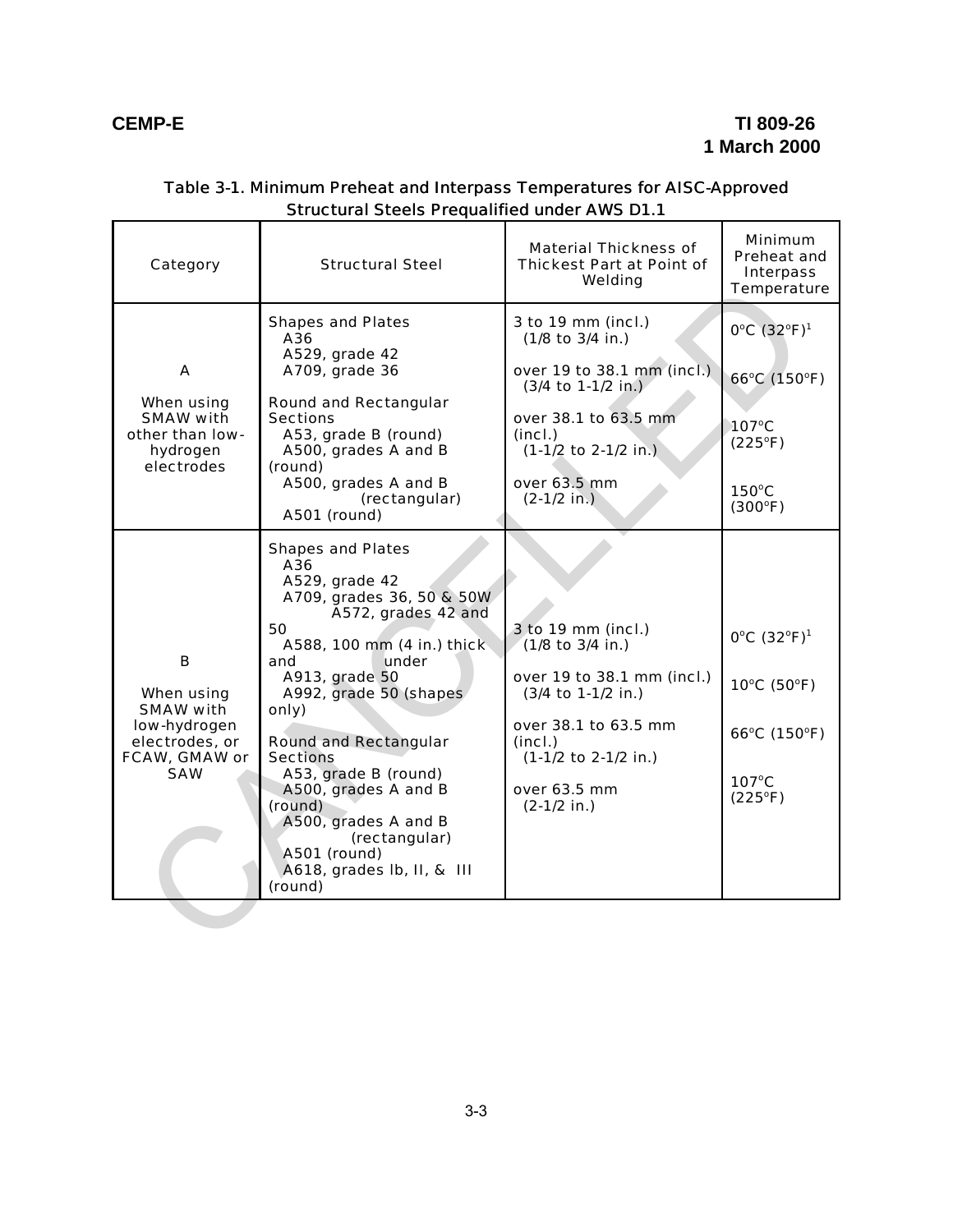#### **CEMP-E TI 809-26 1 March 2000**

| Category                                                                                                                                                                                                                                                                                                                                                                                                    | <b>Structural Steel</b>                                                                                                                      | <b>Material Thickness of</b><br><b>Thickest Part at Point of</b><br>Welding                                                                                                            | <b>Minimum</b><br>Preheat and<br><b>Interpass</b><br>Temperature                       |  |
|-------------------------------------------------------------------------------------------------------------------------------------------------------------------------------------------------------------------------------------------------------------------------------------------------------------------------------------------------------------------------------------------------------------|----------------------------------------------------------------------------------------------------------------------------------------------|----------------------------------------------------------------------------------------------------------------------------------------------------------------------------------------|----------------------------------------------------------------------------------------|--|
| $\mathbf c$<br>When using<br>SMAW with low-<br>hydrogen<br>electrodes, or<br>FCAW, GMAW or<br><b>SAW</b>                                                                                                                                                                                                                                                                                                    | <b>Shapes and Plates</b><br>A572, grades 60 and 65<br>A709, grade 70W <sup>2</sup><br>A852, grades 70 <sup>2</sup><br>A913, grades 60 and 65 | 3 to 19 mm (incl.)<br>(1/8 to 3/4 in.)<br>over 19 to 38.1 mm (incl.)<br>(3/4 to 1-1/2 in.)<br>over 38.1 to 63.5 mm<br>(incl.)<br>(1-1/2 to 2-1/2 in.)<br>over 63.5 mm<br>$(2-1/2$ in.) | 10°C (50°F)<br>66°C (150°F)<br>$107^{\circ}$ C<br>$(225^{\circ}F)$<br>150°C<br>(300°F) |  |
| D<br>When using<br>SMAW with low-<br>hydrogen<br>electrodes, or<br>FCAW, GMAW or<br>SAW, with<br>electrodes of<br>class H8 or<br><b>lower</b>                                                                                                                                                                                                                                                               | <b>Shapes and Plates</b><br>A913, Grades 50, 60, and<br>65                                                                                   | all thicknesses                                                                                                                                                                        | 0°C (32°F) <sup>1</sup>                                                                |  |
| $1$ - If the steel is below 0°C (32°F), the steel, in the vicinity of welding, must be raised to and<br>maintained at a minimum temperature of 21°C (70°F) prior to and during welding.<br>$2$ - Maximum preheat and interpass temperature of 200 $\degree$ C (400 $\degree$ F) for thicknesses up to 40 mm<br>(1-1/2 inches) inclusive, and 230°C (450°F) for thickness greater than 40 mm (1-1/2 inches). |                                                                                                                                              |                                                                                                                                                                                        |                                                                                        |  |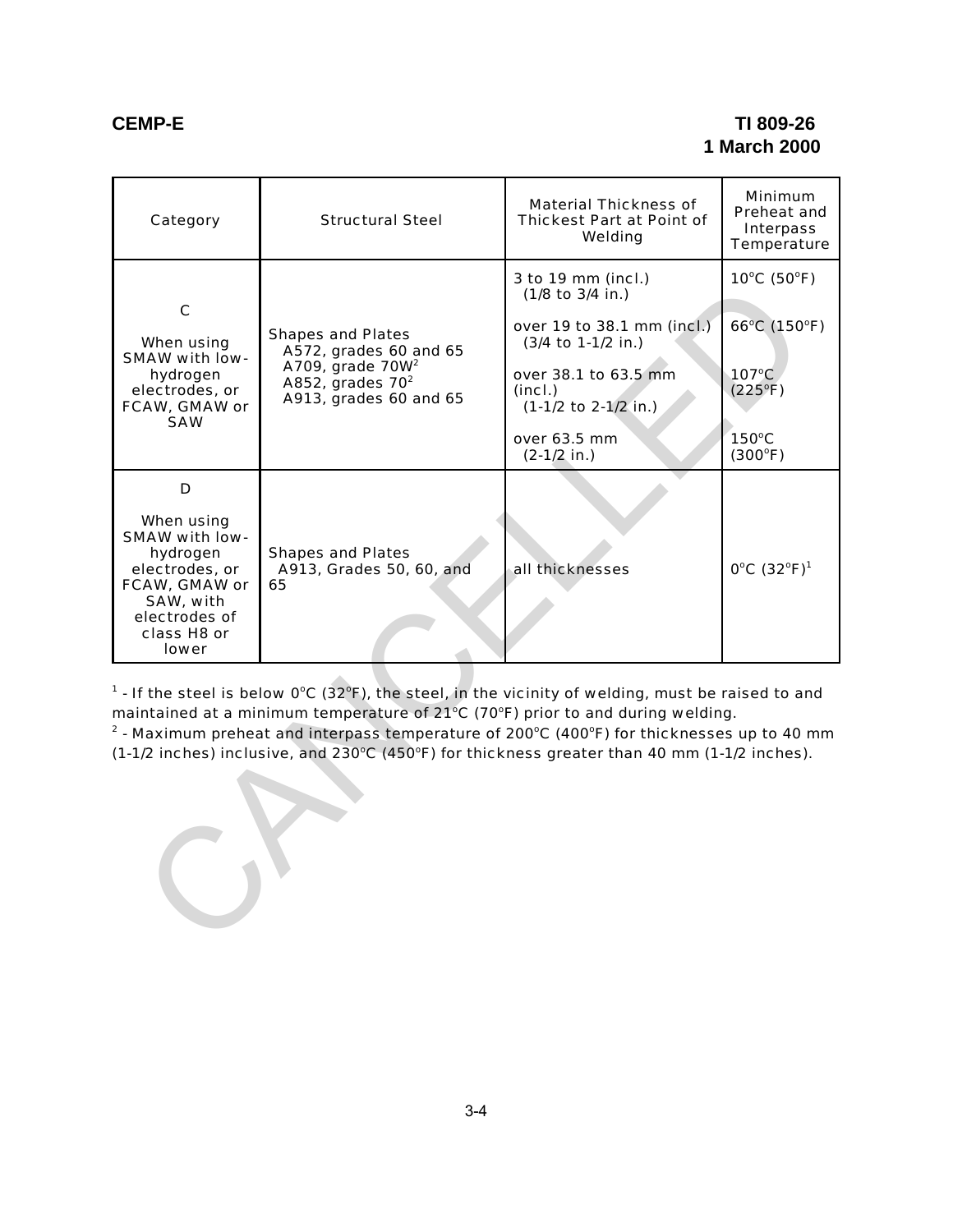#### Table 3-2. Suggested Minimum Preheat and Interpass Temperatures for AISC-Approved Structural Steels Not Prequalified under AWS D1.1. (Seek advice of competent welding consultant prior to use of this Table.)

| Catego<br>ry                                                                                                                                                                                                                                                                                                         | <b>Structural Steel</b>                                                                                                                                                                                                            | <b>Minimum Preheat and Interpass</b><br>Temperature |  |
|----------------------------------------------------------------------------------------------------------------------------------------------------------------------------------------------------------------------------------------------------------------------------------------------------------------------|------------------------------------------------------------------------------------------------------------------------------------------------------------------------------------------------------------------------------------|-----------------------------------------------------|--|
| <b>NPQ-A</b>                                                                                                                                                                                                                                                                                                         | <b>Shapes and Plates</b><br>A529, grade 46<br>A283 (plates)<br><b>Round and Rectangular</b><br><b>Sections</b><br>A500, grade C (round)                                                                                            | same as Table 3-1, Category A                       |  |
| <b>NPQ-B</b>                                                                                                                                                                                                                                                                                                         | <b>Shapes and Plates</b><br>A242, all grades<br>A529, grades 50 and 55<br>A588, over 4" thick<br><b>Round and Rectangular</b><br><b>Sections</b><br>A500, grade C (rectangular)<br>A618, grades Ib, II, and III<br>(round)<br>A847 | same as Table 3-1, Category B                       |  |
| c. Preheat for Non-prequalified Applications. Preheat requirements for non-prequalified steels and<br>applications may be determined using rational engineering judgement considering material composition,<br>restraint, hydrogen levels, and experience. Table 3-2 provides suggested values for common structural |                                                                                                                                                                                                                                    |                                                     |  |

c. Preheat for Non-prequalified Applications. Preheat requirements for non-prequalified steels and applications may be determined using rational engineering judgement considering material composition, restraint, hydrogen levels, and experience. Table 3-2 provides suggested values for common structural steels not currently listed in AWS *D1.1*. Other steels should be evaluated by a competent welding consultant. The use of AWS *D1.1* Annex XI is suggested, with suitable qualification testing to be performed to verify the analytical results.

d. Preheat for Sheet Steel to Structural Steel. When the structural steel element is of a grade or thickness requiring preheat under the provisions of AWS *D1.1*, preheat must be provided to the structural steel element. The sheet steel itself need not be preheated.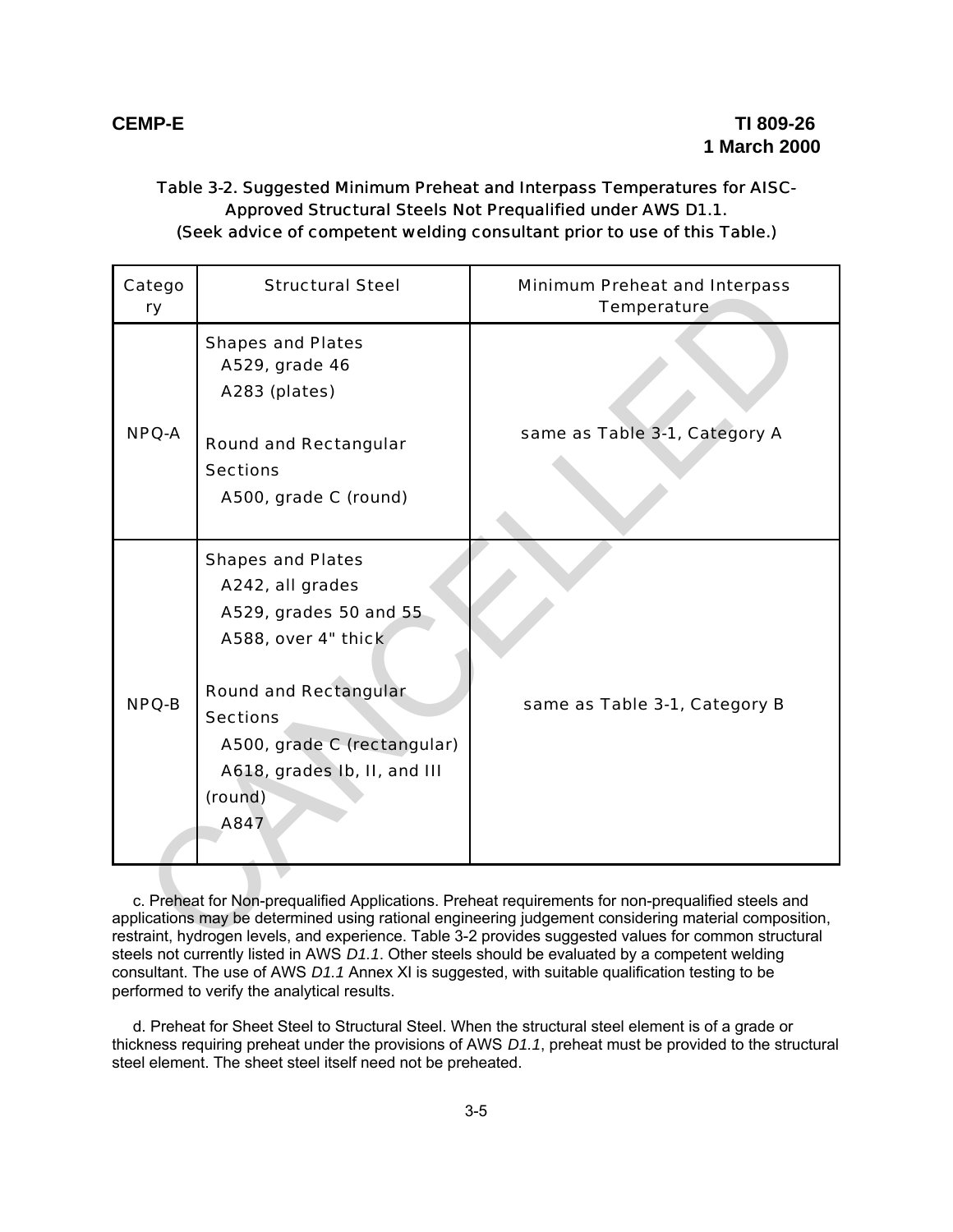e. Interpass Temperature. Interpass temperature is the temperature maintained during welding, until completion of the weld joint. Minimum and maximum interpass temperatures are typically the same as the minimum and maximum preheat temperatures, but may vary in specific WPSs.

(1) Thicker materials may absorb enough heat from the weld region that it is necessary to reapply heat to the weld region prior to resuming welding of the joint.

(2) With maximum interpass temperature considerations, it may be necessary to pause welding operations to allow the steel to cool to below the maximum interpass temperature before resuming welding. Accelerated cooling using water should not be permitted, but the use of forced air is acceptable. Cooling time may be necessary for larger multi-pass welds on thinner materials or smaller members.

(3) When necessary to shut down welding operations on a joint prior to joint completion, it should be verified that adequate welding has been completed to sustain any currently applied or anticipated loadings until completion of the joint. The joint may be allowed to cool below the prescribed interpass temperature, but must be reheated to the required preheat / interpass temperature before resumption of welding of the joint.

f. Postheat (PWHT). Postheating is the continued application of heat following completion of the weld joint. It is not required by specification, but may be used in some cases when conditions of high restraint, poor weldability steels, and poor hydrogen control exist. In most cases, when proper attention is applied to preheat and interpass temperatures, and adequate control of hydrogen levels is maintained, postheating is not necessary to avoid cold cracking. Under the difficult conditions mentioned, it may be adequate to slow cooling rates through the use of insulating blankets applied immediately after completion of welding. The PWHT described in AWS *D1.1* Section 5.8, is for the purpose of stress relief, not cracking control. (2) With maximum interpass temperature considerations, it may be necessary to pause weldin<br>trations to allow the stell to cool to below the maximum interpass temperature before resuming<br>trations of allow the stell to cool

#### 3. APPLICATION OF HEAT FOR STRAIGHTENING AND CAMBERING.

a. Principle. Heat applied from a heating torch may be used to straighten curved or distorted members, and also to camber or curve members when desired. The method is commonly called "flame shrinking", because the heat is applied to the part of the member that needs to become shorter.

b. Cambering Procedure. Cambering a beam with positive camber requires heat to be applied to the bottom flange of the beam. It is recommended to first apply a V-heat to the web, starting with a point near the top, to soften the web and minimize web crippling that may occur if only the flange is heated.

c. Maximum Temperatures. The temperature to which the steel may be heated as a part of the straightening or cambering process is limited to 650°C (1200°F) for most structural steels, and to 590°C (1100°F) for quenched and tempered steels. See AWS *D1.1* Section 5.26.2. For TMCP steels, the manufacturer's recommendations for maximum temperatures should be followed. It is recommended that accelerated cooling using water mist not be used until the temperature of the steel has dropped below approximately  $300^{\circ}$ C (600 $^{\circ}$ F).

4. THERMAL CUTTING. Thermal cutting is used in steel fabrication to cut material to size and to perform edge preparation for groove welding. Thermal cutting is generally grouped into two categories oxyfuel gas cutting, also commonly called flame cutting or burning, and plasma arc cutting.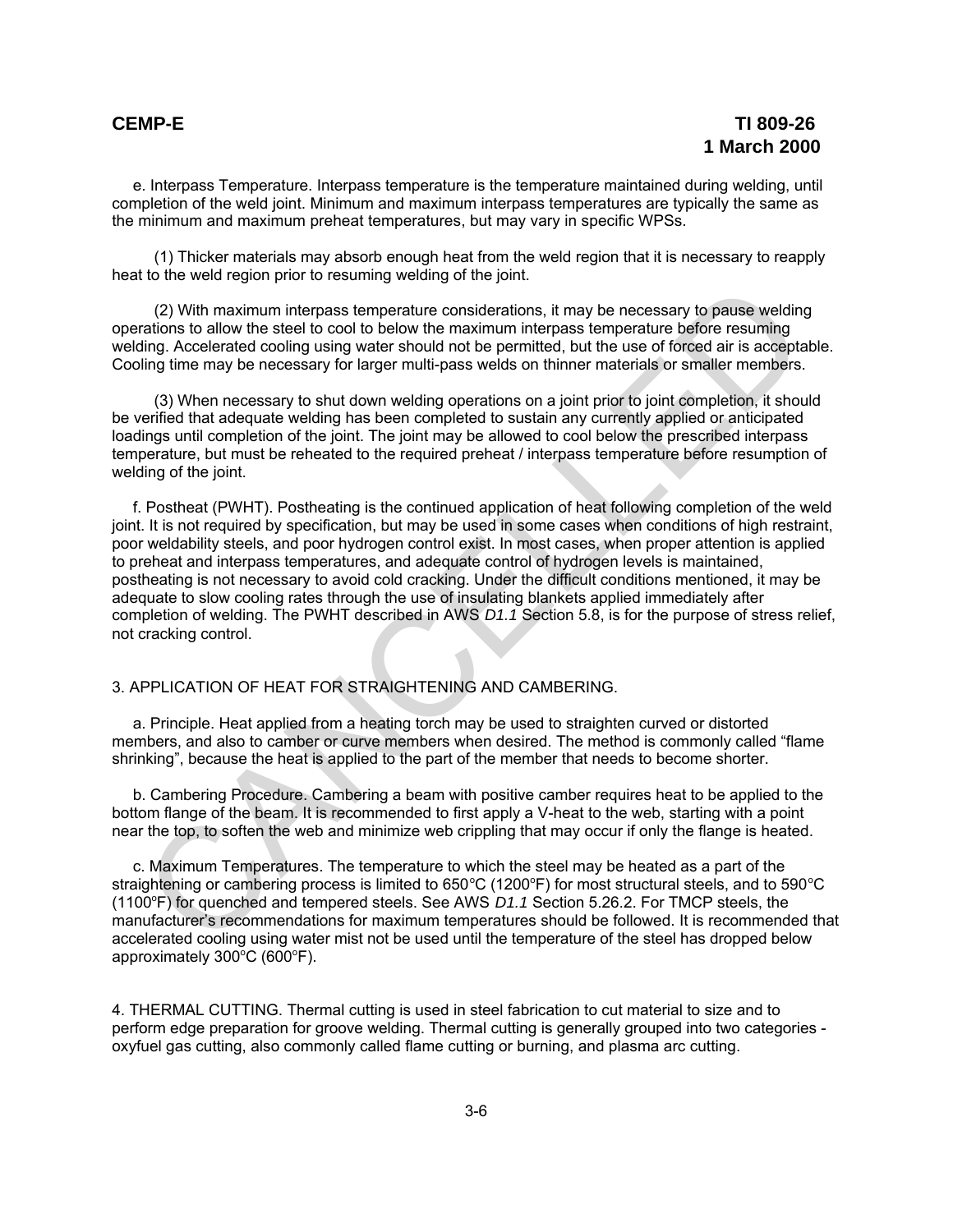a. Oxyfuel Cutting. With oxyfuel gas cutting (OFC), the steel is heated with a torch to its ignition temperature, then exposed to a stream of oxygen from the same torch. The oxygen causes rapid oxidation, or "burning" to occur, which itself creates additional heat to allow the process to continue. The force of the oxygen stream blows away the molten steel, leaving a cut edge. The fuel gas used in oxyfuel cutting may be natural gas, propane, acetylene, propylene, MPS, or other proprietary fuel gases.

b. Plasma Arc Cutting. Plasma arc cutting (PAC) is sometimes used in shop fabrication, and is generally limited to steels 25 mm (1 in.) thick or less. Similar to oxyfuel cutting, the steel is heated to the point of melting, only this function is performed using an electric arc. The molten steel is then removed by the high velocity stream of plasma (ionized gas) created by the arc itself, within the cutting torch. Gases used for PAC include nitrogen, argon, air, oxygen, and mixtures of nitrogen/oxygen and argon/hydrogen. With plasma arc cutting, the area of steel heated by the process is less, resulting in less steel metallurgically affected by the heat of cutting, as well as less distortion. PAC generates considerable fume and noise, and therefore a water table and water shroud is typically used to minimize these undesirable environmental effects. is Plasma Arc Cutting. Plasma arc cutting (PAC) is sometimes used in shop fabrication, and is<br>teratly limited to steek 25 mm (1 in.) thick or less. Similar to oxytiel cutting, the steel is heated to<br>the method, only this f

c. Edge Quality. The quality of thermally cut edges is governed by AWS *D1.1* Section 5.15.4. Limits are placed on surface roughness, as measured using ANSI/ASME B46.1, *Surface Texture (Surface Roughness, Waviness and Lay*). A plastic sample, AWS C4.1-G, *Oxygen Cutting Surface Roughness Gauge*, is typically used for visual comparison in lieu of physical measurement of surface roughness. Limitations are also placed on the depth and sharpness of gouges and notches. AISC, in Section M2.2, takes a minor exception to AWS *D1.1* quality criteria.

5. AIR CARBON ARC GOUGING. Air carbon arc gouging (ACAG) is commonly used to perform edge preparation for groove joints (especially J- and U-grooves), to remove unacceptable discontinuities from weld deposits, and to remove temporary attachments such as backing bars or lifting lugs. It may also be used to remove entire welds when structural repairs or modifications are necessary.

a. Process. The process appears similar to SMAW, with an electrode holder and a single electrode, and is usually performed manually, however, the electrode is a carbon electrode covered with a copper sheath. The electrode creates a controlled arc, melting the steel, which is quickly followed by the focused application of compressed air from the electrode holder. The air provides continued rapid oxidation, as well as removes the molten steel from the area. For complete information, see ANSI/AWS C5.3, *Recommended Practices for Air Carbon Arc Gouging and Cutting*.

b. Surface Finishing. Following ACAG, the joint should be thoroughly cleaned by wire brushing. Grinding of surfaces prior to welding is not required. If not welded, light grinding of the ACAG surface is suggested.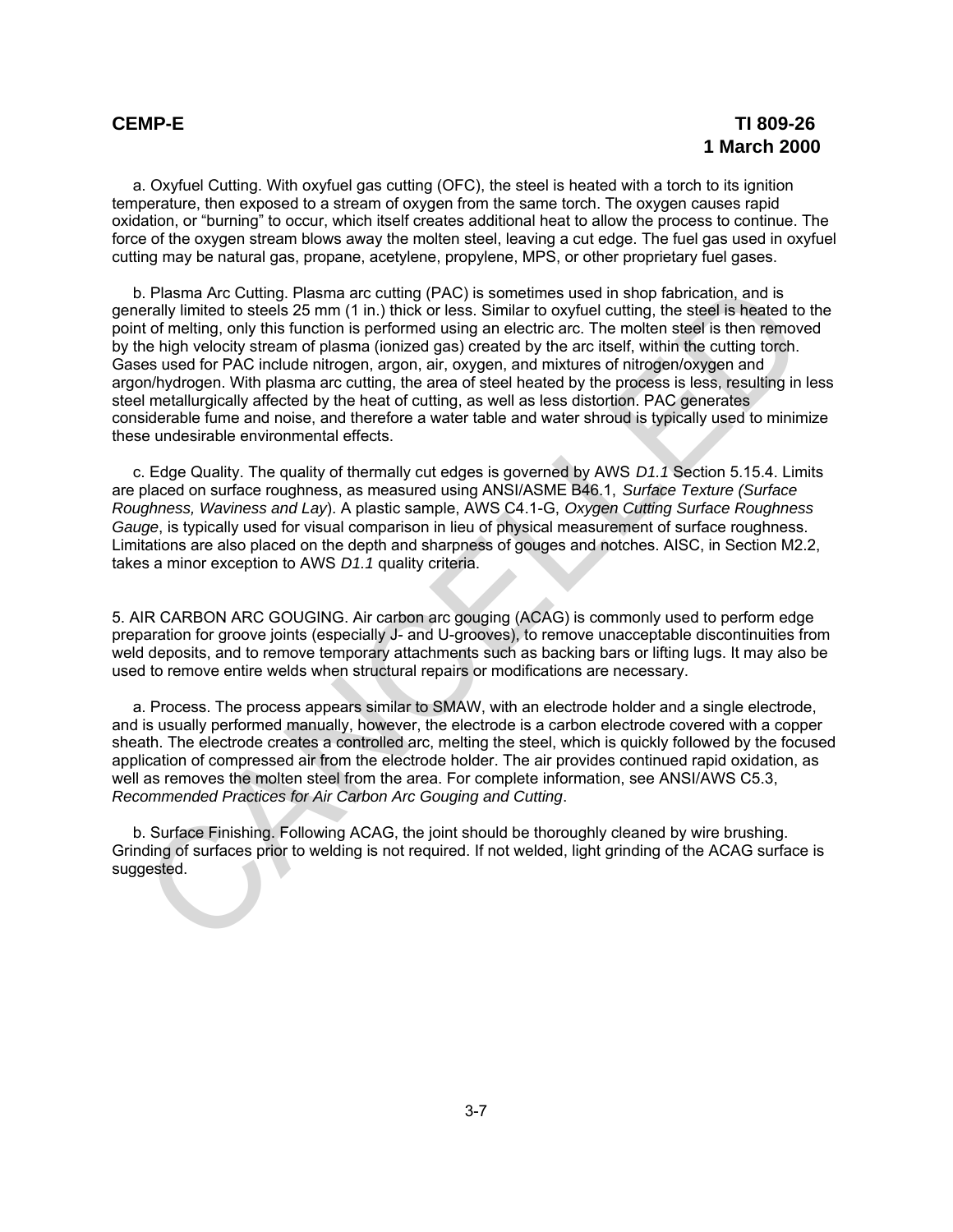#### CHAPTER 4

#### STRUCTURAL STEELS

#### 1. AISC AND AWS LISTED STRUCTURAL STEELS.

a. AISC Approved Steels. For building-type structures, the AISC lists approved steels in Section A3.1 of the *Specification for Structural Steel Buildings*. Additional steels are listed in the AISC *Seismic Provisions for Structural Steel Buildings* because of a more recent publication date. New structural steel specifications have been developed and approved since publication, such as ASTM A992, and should also be considered for application in structures. Structural steels currently accepted by AISC in the LRFD *Specification*, or pending acceptance as noted, are as follows:

Shapes and Plates A36 A242 A283<sup>1</sup> A514 A529 A572 A588 A709 A852  $A913<sup>2</sup>$ A992 $<sup>4</sup>$  (wide flange shapes only)</sup> Rounds and Rectangular Sections A53 A500 A501 A618 A84 $7<sup>3</sup>$ Sheet and Strip A570 A606 A607 <sup>1</sup> - added in AISC *Seismic Provisions* (1997) 1. AISC Approved Steels. For building-type structures, the AISC lists approved steels in Section<br>
Separation for Structural Steel Buildings because of a more recent publication date MSC Csering<br>
experiencing Steels (and ap

<sup>2</sup> -added in AISC LRFD Supplement (1998)

<sup>3</sup> - added in AISC *Hollow Structural Sections* (1997)

<sup>4</sup> - approved for next specification

b. AWS Prequalified Steels. AWS *D1.1* lists prequalified steels in Table 3.1, and other approved steels in Annex M. Prequalified steels have been determined to be generally weldable when using the AWS *D1.1* Code. For some steel specifications, only certain strength levels or grades are considered prequalified. This situation may be because certain grades have compositional levels outside the range considered readily weldable, because certain strength levels are less weldable, or because certain steels or grades recently came into production and inadequate information was known about their weldability at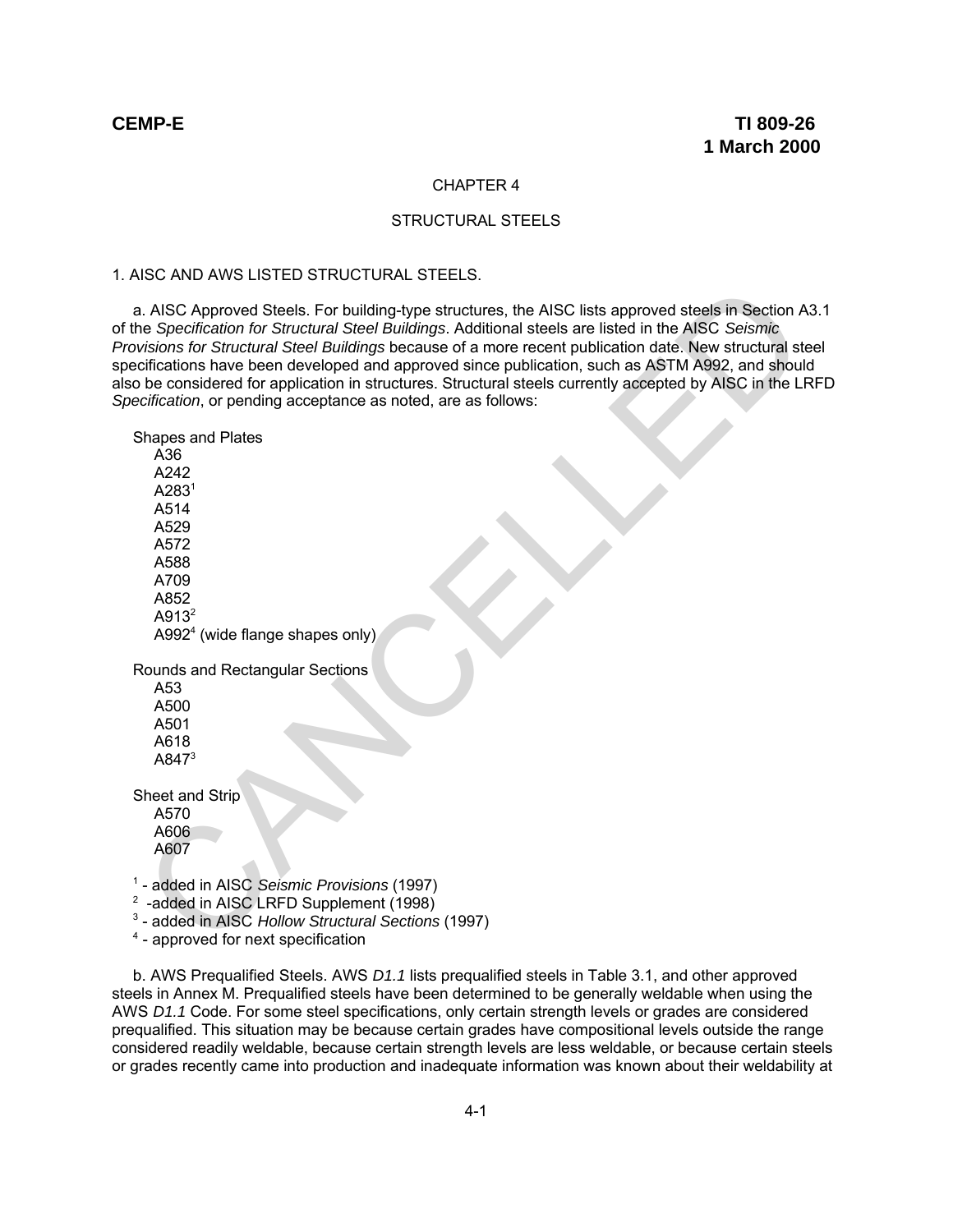the time of printing.

c. AWS Approved Steels. The steels listed in Annex M are approved for use, but Welding Procedure Specifications (WPSs) must be qualified prior to use in welding these steels. These steels are generally quenched and tempered steels, which are sensitive to temperature changes from welding operations that may affect their strength, ductility, and toughness. They are also generally more sensitive to diffusible hydrogen and are at higher risk of hydrogen-assisted HAZ cracking.

| hydrogen and are at higher risk of hydrogen-assisted HAZ cracking.                                                                                                                                                                                                                                                                                                                           |                                                                                                                                                                                                                               |                                                                                                                                                                                                                                                                                                                                                                                                                                                                                                                                                                     |  |  |
|----------------------------------------------------------------------------------------------------------------------------------------------------------------------------------------------------------------------------------------------------------------------------------------------------------------------------------------------------------------------------------------------|-------------------------------------------------------------------------------------------------------------------------------------------------------------------------------------------------------------------------------|---------------------------------------------------------------------------------------------------------------------------------------------------------------------------------------------------------------------------------------------------------------------------------------------------------------------------------------------------------------------------------------------------------------------------------------------------------------------------------------------------------------------------------------------------------------------|--|--|
| d. Matching Filler Metals for Prequalified Steels. Table 4-1 provides a summary of structural steels<br>that are both approved by AISC and listed by AWS as prequalified. For joint designs requiring "matching"<br>filler metal, the "matching" filler metal for the given welding process is provided.<br>Table 4-1. AISC-Approved Structural Steels Prequalified under AWS D1.1 Table 3.1 |                                                                                                                                                                                                                               |                                                                                                                                                                                                                                                                                                                                                                                                                                                                                                                                                                     |  |  |
| <b>AWS</b><br>Grou<br>p                                                                                                                                                                                                                                                                                                                                                                      | <b>Structural Steel</b>                                                                                                                                                                                                       | <b>Prequalified "Matching" Filler Metal</b>                                                                                                                                                                                                                                                                                                                                                                                                                                                                                                                         |  |  |
|                                                                                                                                                                                                                                                                                                                                                                                              | <b>Shapes and Plates</b><br>A36<br>A529, grade 42<br>A709, grade 36<br><b>Round and Rectangular Sections</b><br>A53, grade B (round)<br>A500, grades A and B (round)<br>A500, grades A and B<br>(rectangular)<br>A501 (round) | <b>SMAW</b><br>A5.1: E60XX, E70XX<br>A5.5: E70XX-X <sup>1</sup><br><b>FCAW</b><br>A5.20: E6XT-X, E6XT-XM<br>E7XT-X, E7XT-XM<br>(Except -2, -2M, -3, -10, -13, -14,<br>$-GS)$<br>A5.29: E6XTX-X <sup>1</sup> , E6XTX-X <sup>1</sup> M<br>E7XTX-X <sup>1</sup> , E7XTX-X <sup>1</sup> M<br><b>GMAW</b><br>A5.18: ER70S-X, E70C-XC, E70C-<br>XM<br>$(Except -GS(X))$<br>A5.28: ER70S-X <sup>1</sup> XX, E70C-X <sup>1</sup> XX<br><b>SAW</b><br>A5.17: F6XX-EXXX, F6XX-ECXXX<br>F7XX-EXXX, F7XX-ECXXX<br>A5.23: F7XX-EXXX-X <sup>1</sup> , F7XX-<br>ECXXX <sup>1</sup> |  |  |

#### Table 4-1. AISC-Approved Structural Steels Prequalified under AWS D1.1 Table 3.1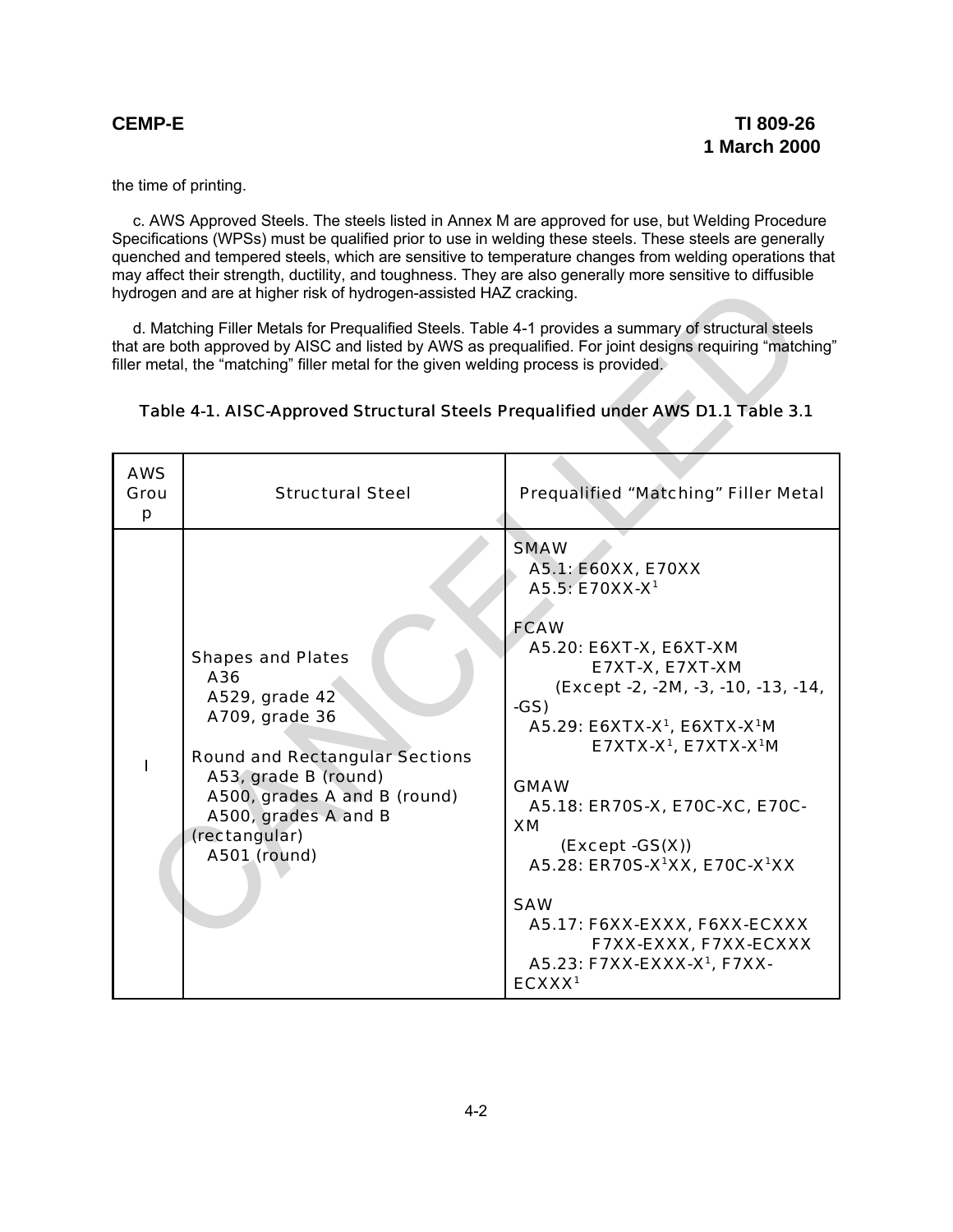## **CEMP-E TI 809-26 1 March 2000**

|                | <b>Shapes and Plates</b><br>A572, grades 42 and 50<br>A588, 100 mm (4 in.) thick and<br>under<br>A709, grades 50 and 50W<br>A913, grade 50<br><b>Round and Rectangular Sections</b><br>A618, grades Ib, II, and III<br>(round) | <b>SMAW</b><br>A5.1: E70XX, low hydrogen<br>A5.5: E70XX-X <sup>1</sup> , low hydrogen<br><b>FCAW</b><br>A5.20: E7XT-X, E7XT-XM<br>(Except -2, -2M, -3, -10, -13, -14,<br>$-GS)$<br>A5.29: E7XTX-X <sup>1</sup> , E7XTX-X <sup>1</sup> M |
|----------------|--------------------------------------------------------------------------------------------------------------------------------------------------------------------------------------------------------------------------------|-----------------------------------------------------------------------------------------------------------------------------------------------------------------------------------------------------------------------------------------|
| $\mathbf{H}$   |                                                                                                                                                                                                                                | <b>GMAW</b><br>A5.18: ER70S-X, E70C-XC, E70C-<br>XM<br>$(Except -GS(X))$<br>A5.28: ER70S-X <sup>1</sup> XX, E70C-X <sup>1</sup> XX                                                                                                      |
|                |                                                                                                                                                                                                                                | <b>SAW</b><br>A5.17: F7XX-EXXX, F7XX-ECXXX<br>A5.23: F7XX-EXXX-X <sup>1</sup> , F7XX-<br>ECXXX <sup>1</sup>                                                                                                                             |
| $\mathbf{III}$ | <b>Shapes and Plates</b><br>A572, grades 60 and 65<br>A913, grades 60 and 65                                                                                                                                                   | <b>SMAW</b><br>$A5.5$ : E80XX-X <sup>1</sup> , low hydrogen<br><b>FCAW</b><br>A5.29: E8XTX-X <sup>1</sup> , E8XTX-X <sup>1</sup> M<br><b>GMAW</b><br>A5.28: ER80S-X <sup>1</sup> XX, E80C-X <sup>1</sup> XX<br><b>SAW</b>               |
|                |                                                                                                                                                                                                                                | A5.23: F8XX-EXXX-X <sup>1</sup> , F8XX-<br>ECXXX <sup>1</sup>                                                                                                                                                                           |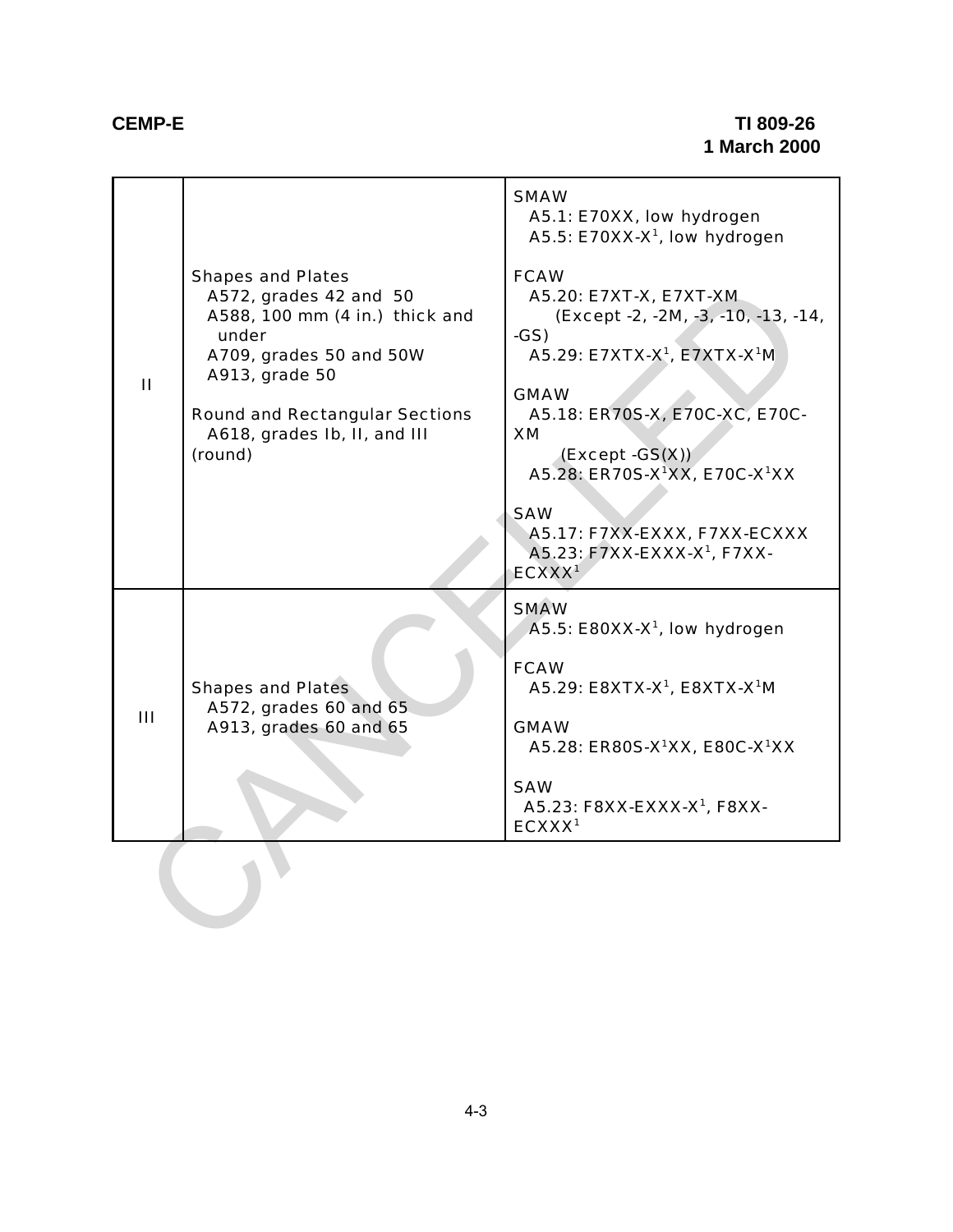| $\overline{\mathsf{I}}$                                                                                                                                                                                                                                                                                                                                                                                                                                                                                                                                                                             | <b>Shapes and Plates</b><br>A709, grade 70W<br>A852, grade 70 | <b>SMAW</b><br>A5.5: E90XX-X <sup>1</sup> , low hydrogen<br>E9018M<br><b>FCAW</b><br>A5.29: E9XTX-X <sup>1</sup> , E9XT-X <sup>1</sup> M<br><b>GMAW</b><br>A5.28: ER90S-X <sup>1</sup> XX, E90C-X <sup>1</sup> XX<br><b>SAW</b><br>A5.23: F9XX-EXXX-X <sup>1</sup> , F9XX-<br>ECXXX <sup>1</sup> |  |  |
|-----------------------------------------------------------------------------------------------------------------------------------------------------------------------------------------------------------------------------------------------------------------------------------------------------------------------------------------------------------------------------------------------------------------------------------------------------------------------------------------------------------------------------------------------------------------------------------------------------|---------------------------------------------------------------|--------------------------------------------------------------------------------------------------------------------------------------------------------------------------------------------------------------------------------------------------------------------------------------------------|--|--|
| <sup>1</sup> - except alloy groups B3, B3L, B4, B4L, B5, B5L, B6, B6L, B7, B7L, B8, B8L, B9<br>e. Matching Filler Metals for Non-prequalified Steels. Table 4-2 provides "matching" filler metal<br>information for structural steels approved by AISC, but not listed as prequalified by AWS D1.1.<br>Quenched and tempered steels are not listed in this table. With the exception of A992, the advice of a<br>competent welding consultant should be used prior to welding these steels. A992 steel is a new steel<br>specification which is essentially a more restricted A572, grade 50 steel. |                                                               |                                                                                                                                                                                                                                                                                                  |  |  |

## <sup>1</sup> - except alloy groups B3, B3L, B4, B4L, B5, B5L, B6, B6L, B7, B7L, B8, B8L, B9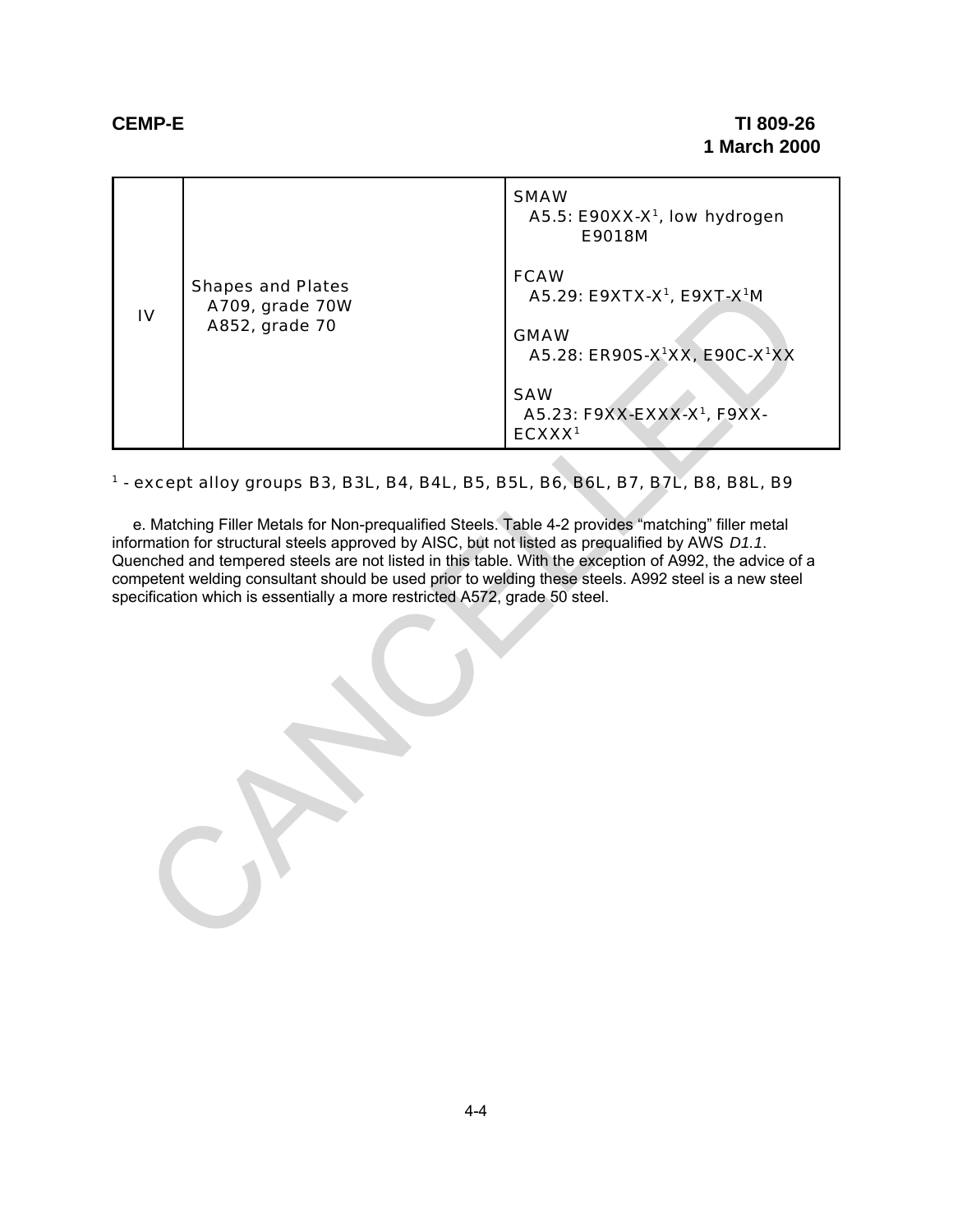| Grou<br>p                                                                                                                                                                                                                                                                                                                                                                                                                                                                                               | <b>Structural Steel</b>                                                                                                                                                                                                                                 | <b>Suggested "Matching" Filler Metal</b><br>(Not Prequalified) |  |  |  |  |
|---------------------------------------------------------------------------------------------------------------------------------------------------------------------------------------------------------------------------------------------------------------------------------------------------------------------------------------------------------------------------------------------------------------------------------------------------------------------------------------------------------|---------------------------------------------------------------------------------------------------------------------------------------------------------------------------------------------------------------------------------------------------------|----------------------------------------------------------------|--|--|--|--|
| <b>NPQ-I</b>                                                                                                                                                                                                                                                                                                                                                                                                                                                                                            | <b>Shapes and Plates</b><br>A529, grade 46<br>A283, grade D (plates)<br><b>Round and Rectangular Sections</b><br>A500, grade C (round)                                                                                                                  | same as Table 4-1, Category I                                  |  |  |  |  |
| NPQ-<br>$\mathbf{H}$                                                                                                                                                                                                                                                                                                                                                                                                                                                                                    | <b>Shapes and Plates</b><br>A242, all grades<br>A529, grades 50 and 55<br>A588, over 100 mm (4 in.)<br>A992, (W shapes only)<br><b>Round and Rectangular Sections</b><br>A500, grade C (rectangular)<br>A618, grades Ib, II, and III<br>(round)<br>A847 | same as Table 4-1, Category II                                 |  |  |  |  |
|                                                                                                                                                                                                                                                                                                                                                                                                                                                                                                         |                                                                                                                                                                                                                                                         |                                                                |  |  |  |  |
| f. Unlisted Steels.<br>(1) Steels not listed as approved by AISC must be evaluated for structural properties such as yield<br>strength, tensile strength, ductility and toughness. AISC design specifications assume adequate strength<br>and ductility. For seismic applications, an assumed minimum level of toughness is assumed inherent<br>with the steels listed in AISC Seismic Provisions. Other steels may warrant CVN testing or other mill<br>documentation of typical toughness properties. |                                                                                                                                                                                                                                                         |                                                                |  |  |  |  |

#### Table 4-2. AISC-Approved Structural Steels Not Prequalified under AWS D1.1 Table 3.1

(2) Steels not listed as prequalified by AWS *D1.1* must be evaluated for their weldability. Weldability may be evaluated using methods such as carbon equivalency, the performance of WPS qualification testing, or physical testing such as the Tekken test, Lehigh Restraint Cracking Test, or the Varestraint Test. The Tekken and Lehigh methods simulate restraint that may be present in the actual joint. See Appendix B, Weldability of Steels, Stout and Doty, for further information on these tests.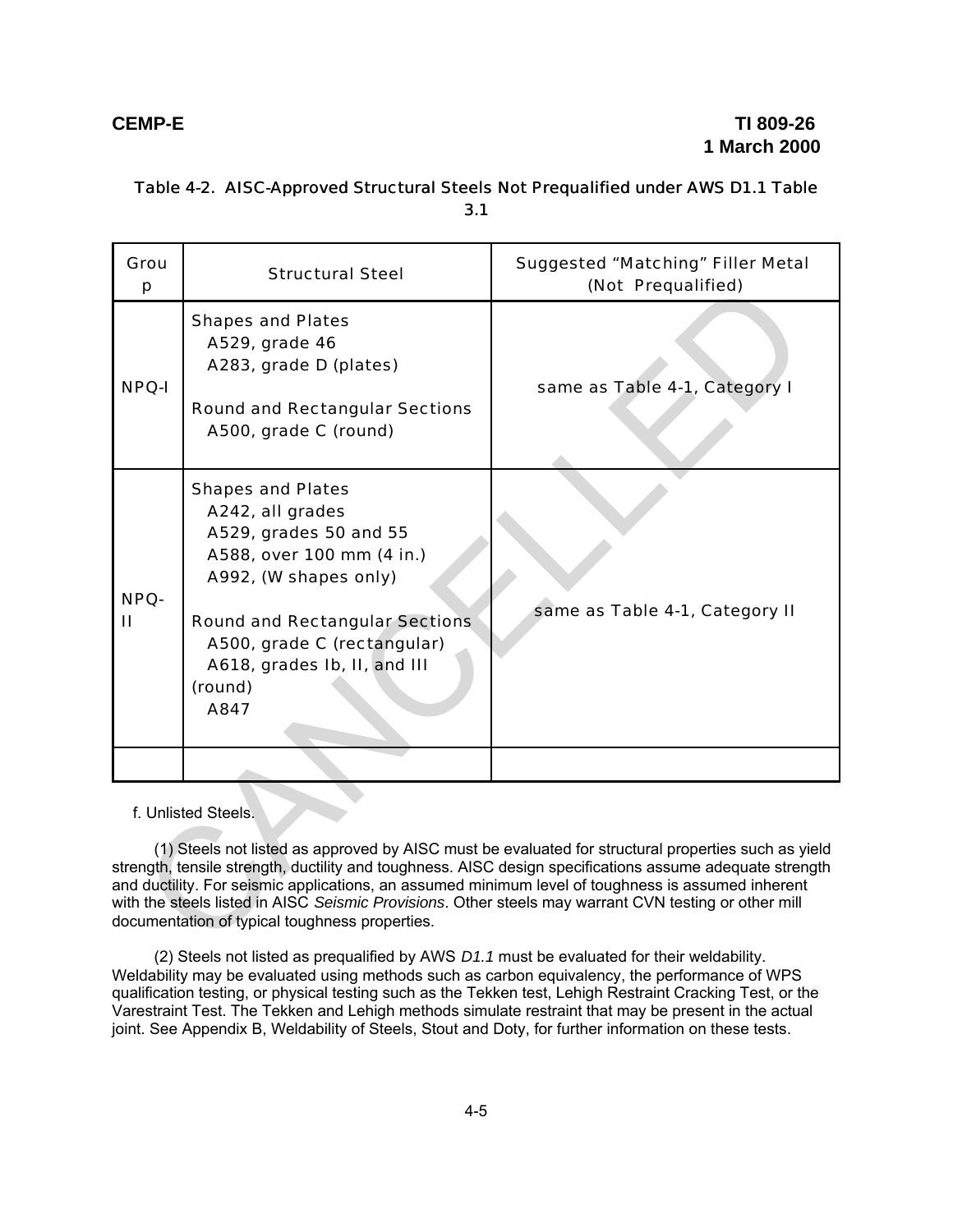#### 2. WELDABILITY OF STRUCTURAL STEELS.

a. Chemical Composition. The chemical composition of the steel affects weldability and other mechanical properties. Several elements are purposefully added in the production of structural steel, but other undesirable elements may be present in the scrap materials used to make the steel. Carbon and other elements that increase hardenability increase the risk of "cold" cracking, and therefore higher preheat and interpass temperatures, better hydrogen control, and sometimes postheat are necessary to avoid cold cracking.

(1) Carbon (C) is the most common element for increasing the strength of steel, but high levels of carbon reduce weldability. Carbon increases the hardenability of the steel, increasing the formation of undesirable martensite with rapid HAZ cooling. Higher preheats and higher heat input welding procedures may be needed when welding a steel with relatively high carbon contents. Typical steel specifications limit carbon below 0.27%, but some steel specifications have much lower limits.

(2) Manganese (Mn) is an alloying element that increases strength and hardenability, but to a lesser extent than carbon. One of the principal benefits of manganese is that it combines with undesirable sulphur to form manganese sulfide (MnS), reducing the detrimental effects of sulfur. With high levels of sulfur, however, numerous large MnS inclusions may be present, flattened by the rolling operation, increasing the risk of lamellar tearing when high through-thickness weld shrinkage strains are created. Manganese limits are typically in the order of 1.40% or lower. A steel such as A36 does not place limits on Mn content for shapes up to 634 kg/m (426 lb./ft.), or for plates and bars up to 20 mm (3/4 in.), inclusive. neal and interpass temperatures, better hydrogen control, and sometimes postheat are necessary<br>
of dold cracking. (1) Carbon (C) is the most common element for increasing the stength of steel, but high levels<br>
(1) Carbon (

(3) Phosphorous (P) is an alloying element that increases the strength and brittleness of steel. Larger quantities of phosphorous reduce ductility and toughness. Phosphorous tends to segregate in steel, therefore creating weaker areas. Phosphorous is typically limited to 0.04% to minimize the risk of weld and HAZ cracking.

(4) Sulfur (S) reduces ductility, particularly in the transverse direction, thereby increasing the risk of lamellar tearing, and also reduces toughness and weldability. Higher sulfur levels will form iron sulfide (FeS) along the grain boundaries, increasing the risk of hot cracking. Manganese is used to form MnS to reduce this tendency. A minimum Mn:S ratio of 5:1 to 10:1 is recommended. Typical steel specifications limit sulfur to 0.05%.

(5) Silicon (Si) is a deoxidizer used to improve the soundness of the steel, and is commonly used to "kill" steel. It increases both strength and hardness. Silicon of up to 0.40% is considered acceptable for most steels.

(6) Copper (Cu) is added to improve the corrosion resistance of the steel, such as in weathering steels. Most steels contain some copper, whether specified or not. When specified to achieve atmospheric corrosion resistance, a minimum copper content of 0.20% is required. Generally, copper up to 1.50% does not reduce weldability, but copper over 0.50% may affect mechanical properties in heattreated steels.

(7) Nickel (Ni) is an alloying element used to improve toughness and ductility, while still increasing strength and hardenability. It has relatively little detrimental effect upon weldability. Where nickel is reported as a part of steel composition, it is generally limited to a maximum value between 0.25% and 0.50%.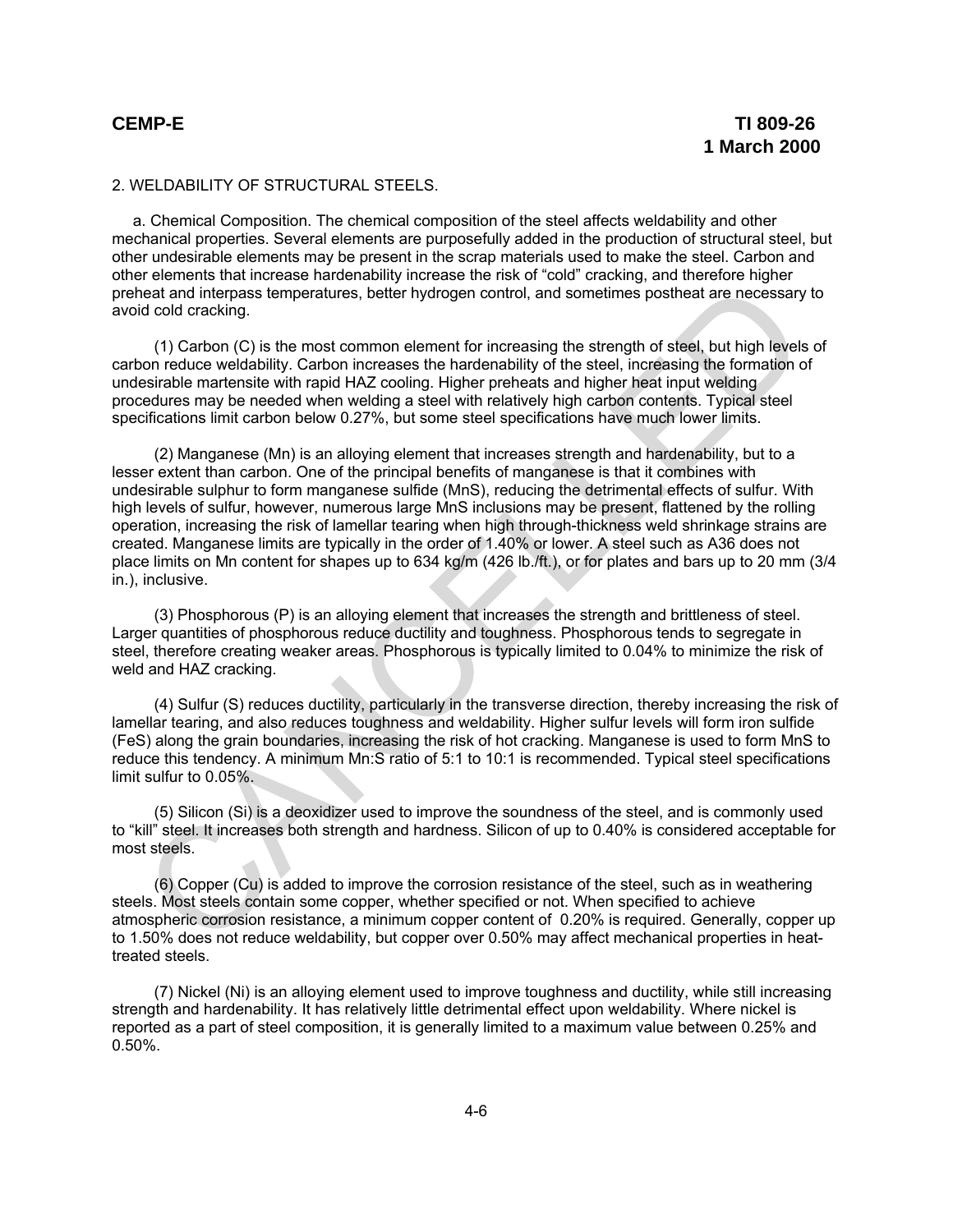(8) Vanadium (V) is an alloying element used for increasing strength and hardenability. Weldability may be reduced by vanadium. When vanadium is reported as a part of steel composition, vanadium is generally limited to a maximum value between 0.06% and 0.15%.

(9) Molybdenum (Mo) is an alloying element which greatly increases hardenability and helps maintain strength and minimize creep at higher temperature. When molybdenum is reported as a part of steel composition, it is generally limited to a maximum value between 0.07% and 0.10%.

(10) So-called "tramp" elements such as tin (Sn), lead (Pb), and zinc (Zn), may be present in steel from the scrap material melted for steel-making. They have a low melting point, and may adversely affect weldability and cause "hot" cracking. Other low-melting point elements that create a risk of hot cracking include sulfur, phosphorous, and copper. When welding with high levels of these elements, it may be necessary to use low heat input welding procedures to minimize dilution effects.

b. Carbon Equivalency. The weldability of a steel can be estimated from its composition, using a calculation system termed the carbon equivalent (CE). The most significant element affecting weldability is carbon. The effects of other elements can be estimated by equating them to an additional amount of carbon. The total alloy content has the same effect on weldability as an equivalent amount of carbon. There are numerous carbon equivalent equations available and in use. id composition, it is generally limited to a maximum value between 0.07% and 0.10%.<br>
(10) So-called "term" elements such as tin (Sn), lead (Pb), and zinc (Zn), may be present in steps and the scrip methal melled for steel

(1) The following equation is used in AWS *D1.1* Annex XI.

 $CE = C + Mn/6 + Cr/5 + Mo/5 + V/5 + Ni/15 + Cu/15 + Si/6$ 

Where  $C =$  carbon content  $(\%)$ 

 $Mn =$  manganese content  $(\%)$  $Cr =$  chromium content  $(\%)$  Mo = molybdenum content (%)  $V =$  vanadium content  $(\%)$  $Ni =$  nickel content  $(\%)$  $Cu = copper content (%)$  $Si = silicon content (%)$ 

A carbon equivalent of less than 0.48 generally assures good weldability.

(2) Another common carbon equivalent equation is:

 $CE = C + Mn/6 + Cr/10 + Ni/20 + Cu/40 - V/10 - Mo/50$ .

If the CE from this equation is below 0.40, the material is considered readily weldable, and AWS *D1.1* Table 3.2 guidance for the given steel strength should be adequate. For values between 0.40 and 0.55, the use of preheat and low-hydrogen electrodes is generally necessary, regardless of thickness. Carbon equivalent values above 0.55 indicate a high risk that cracks may develop unless special precautions are implemented.

(3) The Dearden and O'Neill equation, applicable for steels with C greater than 0.12%, is similar:

 $CE = C + Cr/5 + Mo/5 + V/5 + Mn/6 + Ni/15 + Cu/15$ 

A CE of 0.35% or lower is considered a steel with good weldability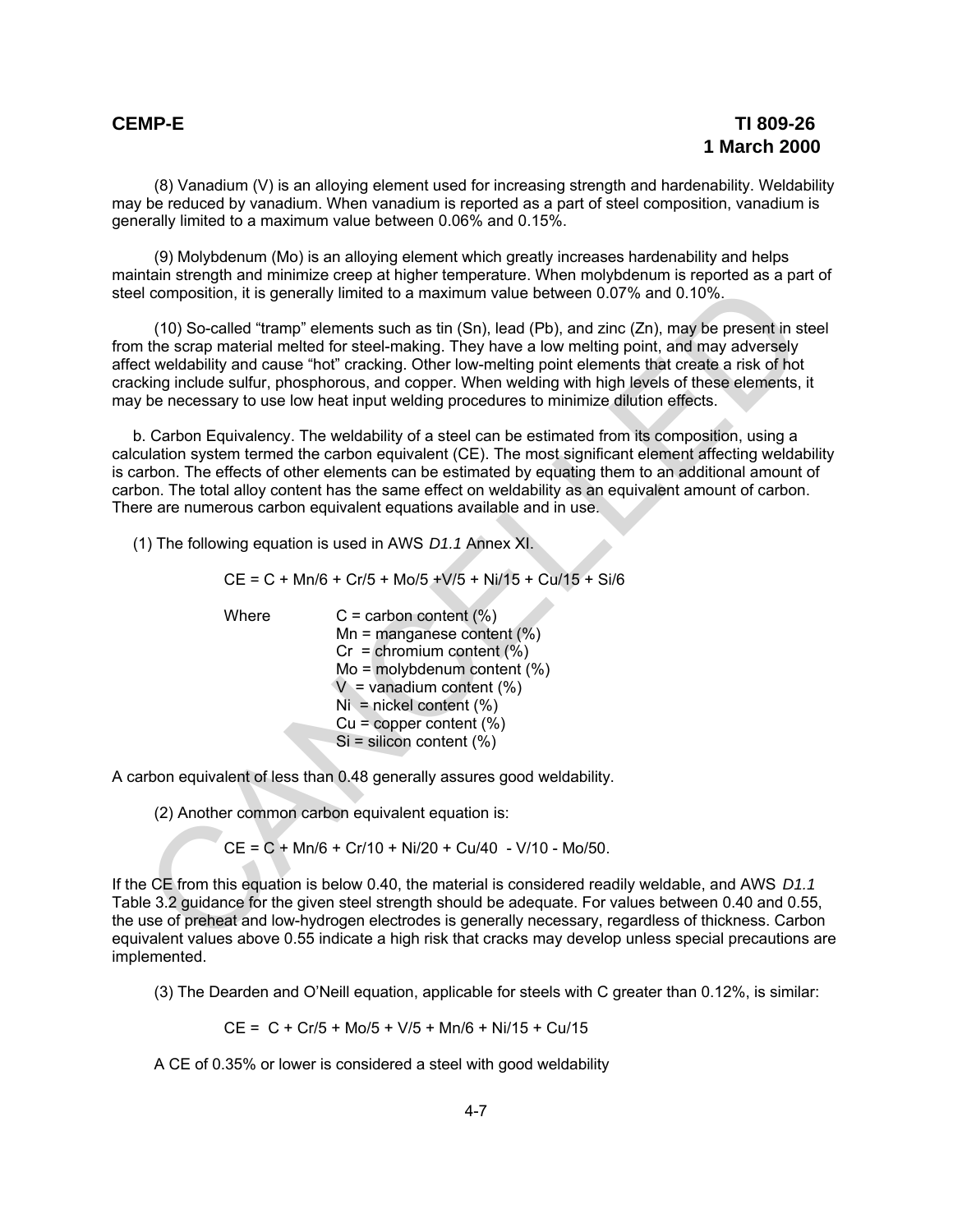(4) For steels with C between 0.07% and 0.22%, the Ito and Bessyo equation may be used. The Ito-Bessyo equation is also termed the composition-characterizing parameter,  $\mathsf{P}_{\mathsf{cm}}.$ 

CE = C + 5B + V/10 + Mo/15 + Mn/20 + Cu/20 + Cr /20 + Si/30 + Ni/60

Where  $B = \text{born content } (\%)$ 

A CE of 0.35% or lower is considered a steel with good weldability.

(5) The Yurioka equation may also used to calculate CE for steel with C between 0.02% and 0.26%, as follows: Where  $B = \text{boron content}(\%)$ <br>  $A CE of 0.35% or lower is considered a steel with good wedability.$ <br>
(5) The Yurioka equation may also used to calculate CE for steel with C between 0.02% and<br>  $CE = C + A(C)^{-1} (5B + Si/24 + Mn/6 + Cu/15 + Nl/20 + Crf/5 + M_0/5 + Nr/5)$ <br>
Where  $N = \text{holom content}(\%)$ <br>  $A(C) = 0.75$ 

 $CE = C + A(C) * {5B + Si/24 + Mn/6 + Cu/15 + Ni/20 + Cr/5 + Mo/5 + Nb/5 + V/5}$ 

Where  $Nb = niobium content (%)$  $A(C) = 0.75 + 0.25 * \tanh [20 (C - 0.12)]$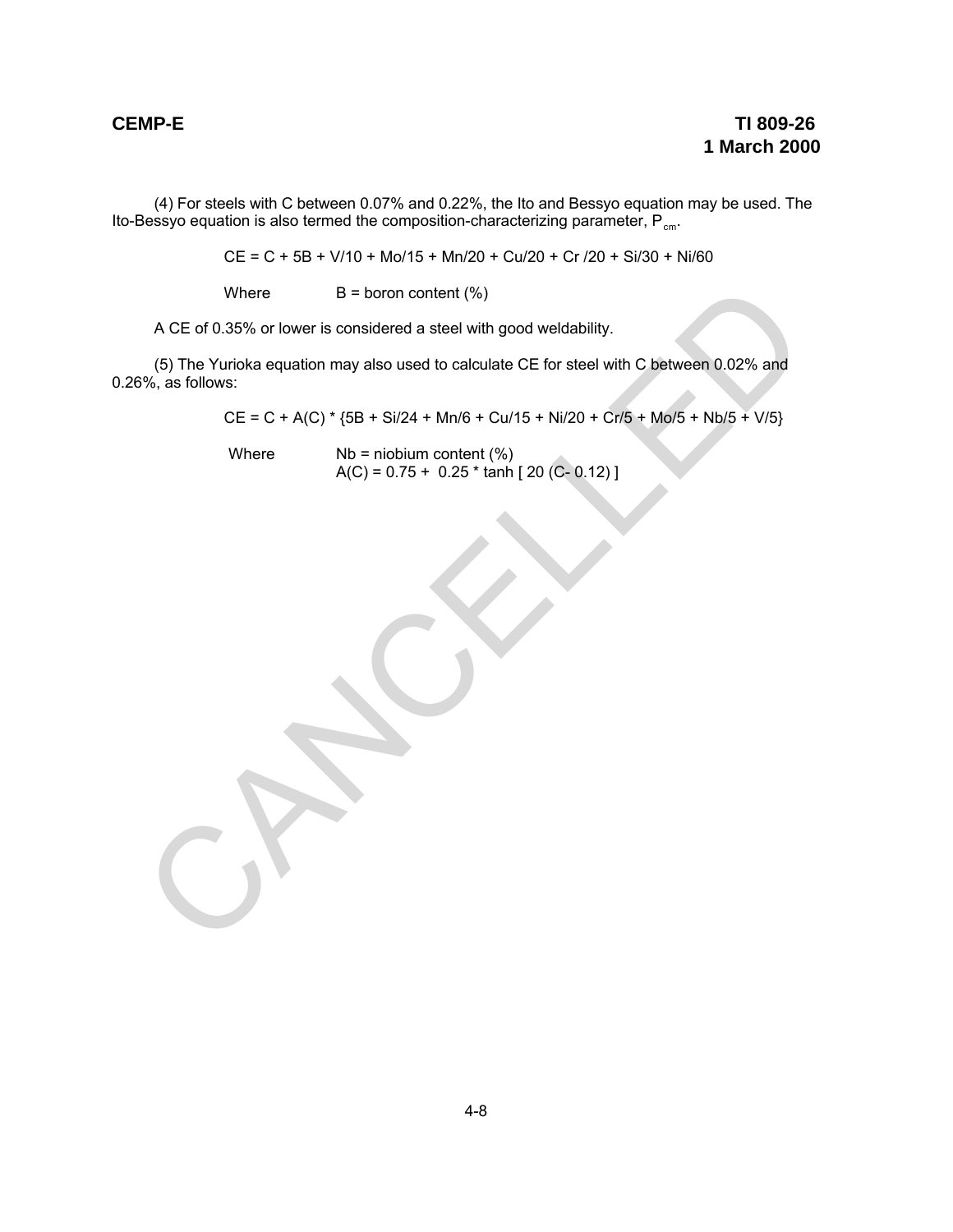#### Table 4-3. Chemical Requirements for Sample Structural Steels (heat analysis, %, maximum, unless range is provided)

(Refer to ASTM specifications for complete information, including applicable thickness ranges, grades, types, combinations of elements, etc.)

| 0.26 |                   |                                                                             |               | grade B       |               |
|------|-------------------|-----------------------------------------------------------------------------|---------------|---------------|---------------|
|      | 0.23              | 0.23                                                                        | 0.23          | 0.20          | 0.19          |
|      | 1.35              | 1.35                                                                        | $0.50 - 1.50$ | $0.75 - 1.35$ | $0.80 - 1.35$ |
| 0.04 | 0.04              | 0.04                                                                        | 0.035         | 0.04          | 0.035         |
| 0.05 | 0.05              | 0.05                                                                        | 0.045         | 0.05          | 0.04          |
| 0.40 | 0.40              | 0.40                                                                        | 0.40          | $0.15 - 0.50$ | $0.20 - 0.65$ |
| #    | #                 | #                                                                           | 0.60          | $0.20 - 0.40$ | $0.20 - 0.40$ |
|      |                   | $0.01 - 0.15$                                                               | 0.11          | $0.01 - 0.10$ | $0.02 - 0.10$ |
|      | $0.005 -$<br>0.05 |                                                                             | 0.05          |               |               |
|      | ---               | ---                                                                         | 0.45          | 0.50          | 0.50          |
|      | ---               | ---                                                                         | 0.35          | $0.40 - 0.70$ | $0.40 - 0.70$ |
| A.,  | ---               | ---                                                                         | 0.15          |               |               |
|      |                   | Shapes composition limits are listed for sections up to 634 kg/m (426 plf). |               |               |               |

3. PROPERTY ENHANCEMENTS FOR STRUCTURAL STEELS.

a. Yield to Ultimate Strength Ratio. AISC design equations assume some margin in structural steel from the point of yielding to the point of fracture to allow for the redistribution of stress. Some structural steels have been produced with  $\mathsf{F}_\mathsf{y} \mathsf{:} \mathsf{F}_\mathsf{u}$  ratios as high as 0.95, considerably higher than that considered by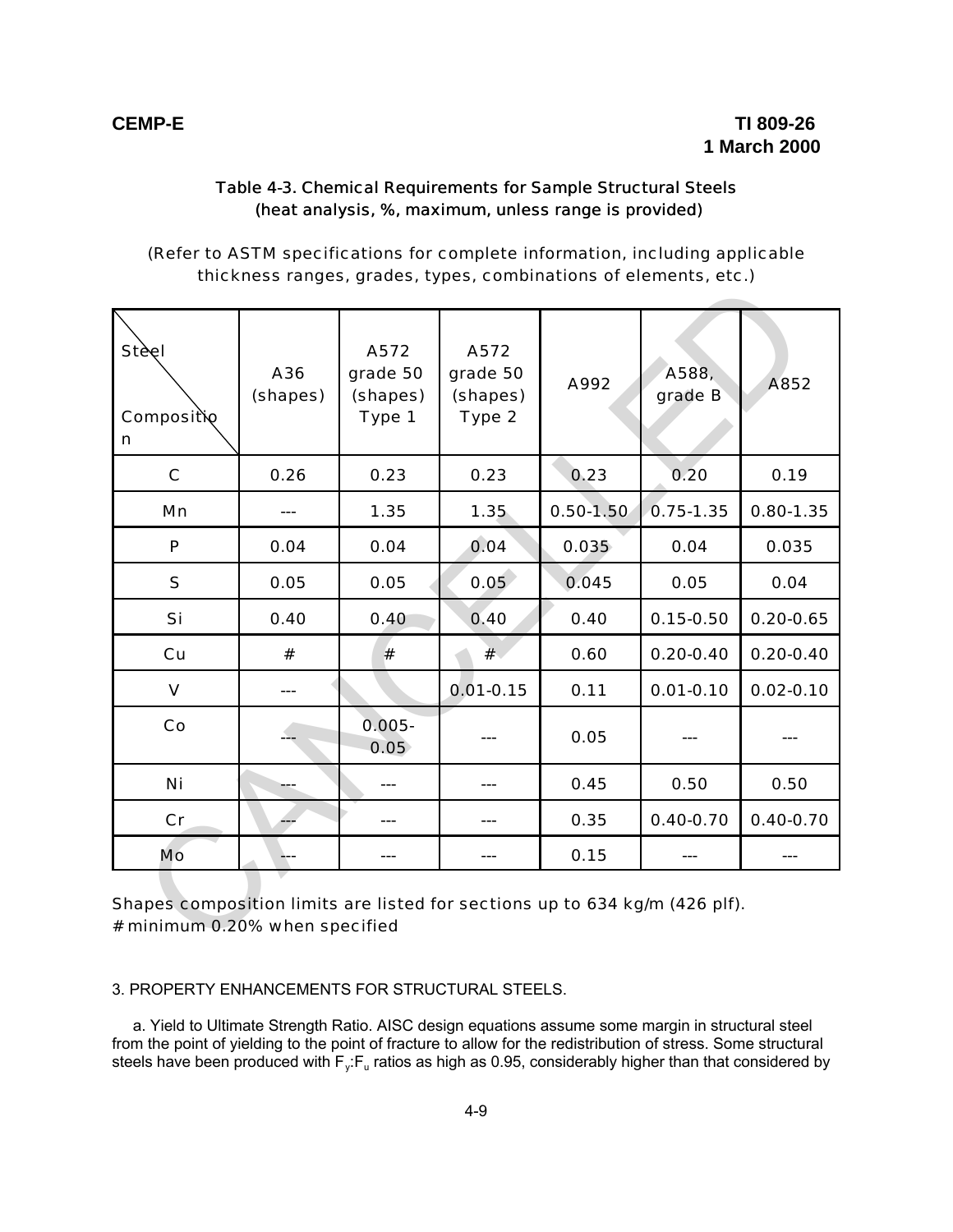AISC in developing design methodologies.

(1) ASTM A572, grade 50, manufactured to the supplemental requirements of AISC Technical Bulletin #3, provides a requirement for a maximum  $F_v$ :  $F_u$  ratio of 0.85. This same value is a requirement for ASTM A992 steels. Although not considered critical in low-seismic applications, this requirement is advisable for members in the lateral load resisting systems in high-seismic applications.

(2) Structural steels providing this maximum  $F_v$ :  $F_v$  ratio are readily available from mill sources. Such a requirement can be met by special mill order requirements, the specification of A572, grade 50 meeting AISC Technical Bulletin #3, the specification of A992 shapes, or through the review of mill test reports of existing steels in inventory that are traceable to the mill heat number. There is currently no premium in steel mill cost to specify such properties, but some minor delays may be encountered in purchasing until the inventory of such materials is predominant. (2) Structural steels providing this maximum F<sub>i</sub>.F<sub>n</sub> ratio are readily available from mill sources<br>hare a partiement can be met by special mill order requirements, the specification of AS72 grade string AISC Technical Bu

b. Killed Steel. Killed steel has been processed to remove or bind the oxygen that saturates the molten steel prior to solidification. ASTM A6 / A6M defines killed steel as "steel deoxidized, either by addition of strong deoxidizing agents or by vacuum treatment, to reduce the oxygen content to such a level that no reaction occurs between carbon and oxygen during solidification." Semi-killed steel is incompletely deoxidized, and may also be specified.

(1) The benefit of killing is to reduce the number of gas pockets present in the steel, which can adversely affect the mechanical properties of the steel, including ductility and toughness, as well as reduce the number of oxide-type inclusions in the steel.

(2) Most mills provide some form of deoxidation, in the form of semi-killed steel, as a part of routine production practices. AISC does not require killed steel for any specific applications.

(3) Most commonly, killing is done using additions of silicon, but may also be done with aluminum or manganese. Killed steels often have silicon levels in the range of 0.10% to 0.30%, but may be higher.

(4) Project requirements for killed steel should be considered when using wide-flange sections in Groups 4 or 5, and plates when over 50 mm (2 inches) in thickness, in tension applications, which have special AISC requirements for toughness in AISC *Specification* section A3.1c. ASTM A992 requires the steel to be killed.

(5) Specifying killed or semi-killed steel may carry a slight cost premium, except in the case of A992 steel. Because killed steel is typically a cost-premium mill order item, the inventory of killed structural steels available at steel service centers and in steel fabricating plants is less than that of regular steels. Mill orders typically require longer production lead times than service center or stock items.

c. Fine Grain Practice. Fine grain practice is the method of achieving Fine Austenitic Grain Size, defined by ASTM A6 / A6M as grain size number 5 or higher, measured using test methods prescribed by ASTM E112. Aluminum is typically used to achieve fine grain practice, which binds oxygen and nitrogen. When aluminum content is above 0.20%, by heat analysis, the steel is considered fine-grained, without the need for testing.

(1) Fine grain practice is beneficial in improving ductility and toughness. Consideration of requirements for fine grain practice should be made when using wide-flange sections in Groups 4 or 5, and plates when over 50 mm (2 inches) in thickness, in tension applications, which have special AISC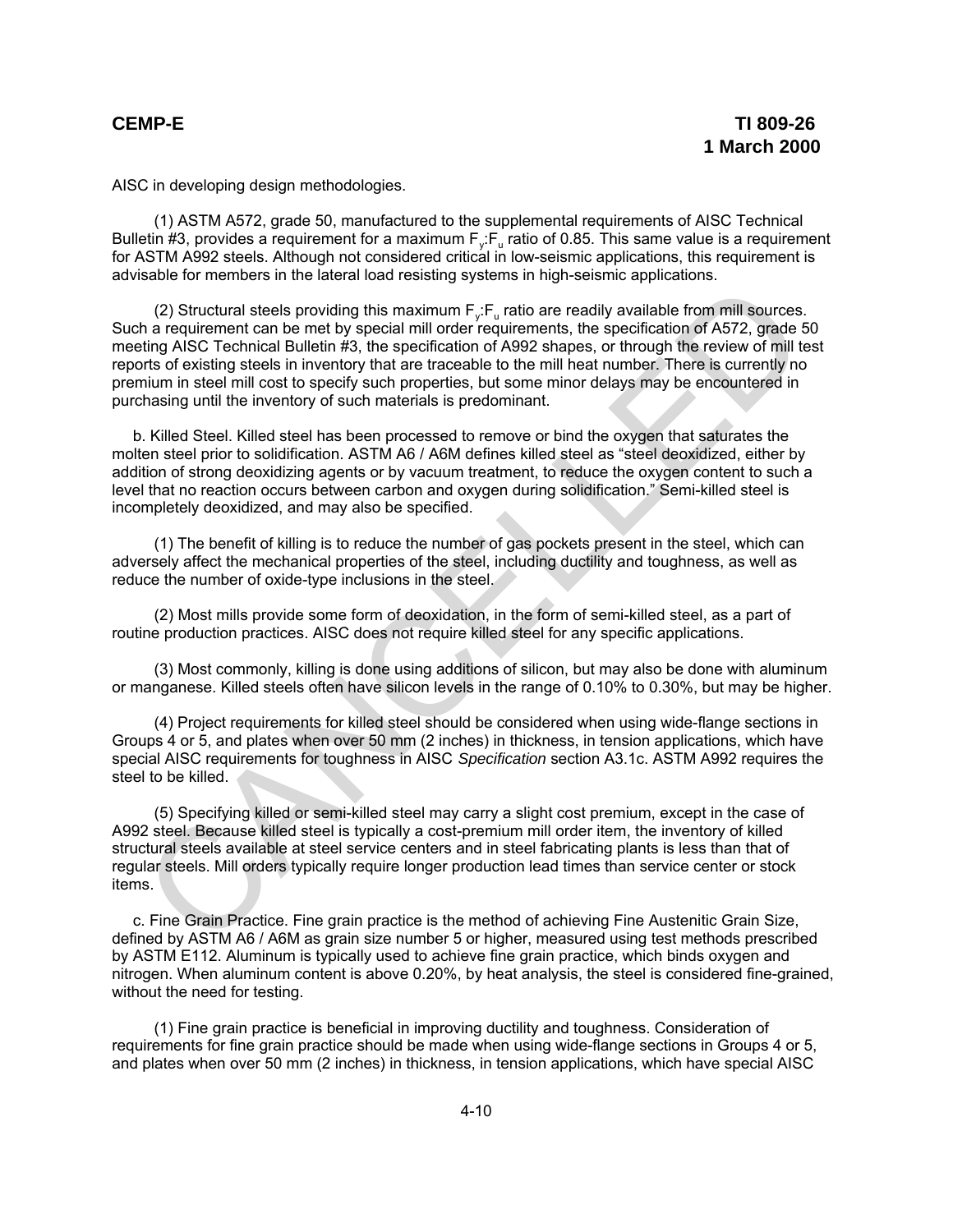requirements for toughness in AISC *Specification* section A3.1c. When specifying steel to fine grain practice, ASTM Supplementary Requirement S91 should be consulted for the specific steel grade.

(2) Because fine grain practice is typically a cost-premium mill order item, the inventory of structural steels available at steel service centers and in steel fabricating plants manufactured to fine grain practice is less than that of regular structural steel. Mill orders typically require longer production lead times than service center or stock items.

d. Toughness. Steel toughness, also commonly referred to as "notch toughness", is the resistance to brittle crack initiation and propagation. For this resistance, the steel must have sufficient plastic ductility to redistribute stresses at the root of a notch to the surrounding material. Toughness may be measured using a variety of methods, but the steel industry standard is the Charpy V-Notch (CVN) method, as prescribed by ASTM A370. CVN testing is an added charge by the steel producer, and steel with CVN testing is not routinely ordered by steel service centers or steel fabricators for inventory. Therefore, steels with CVN testing are generally available only through mill order, which typically requires longer production lead times than service center or stock items.

e. Improved Through-thickness Properties. For certain high-restraint applications subject to the risk of lamellar tearing, steels with improved through-thickness properties may be specified. The most common method of improving through-thickness properties, to reduce the risk of lamellar tearing, is through the specification of low-sulfur or controlled sulfur-inclusion steels. By reducing the sulfur content, the number and size of manganese sulfide (MnS) inclusions is reduced. Typically, low-sulfur steels in plate form can be ordered to 0.005% sulfur, at a cost premium and with longer lead time. Most steel specifications permit maximum sulfur in amounts between 0.30% to 0.50%. Shapes are not routinely available with substantially reduced sulfur levels, and would be available only at substantial cost premium and considerable delay. However, a mill may be able to select heats of steel with particularly lower levels of sulfur for rolling specific sections. It is also possible to specify through-thickness tensile testing using reduction of area as the governing criteria, but this is rarely necessary. I times than service center or stock items.<br>In Toughness, Steel toughness, also commonly referred to as "notch toughness", is the resistance energy in the case is the most case is the most case is the case is the case is t

f. Normalizing. Normalizing is defined in ASTM A6 / A6M as "a heat treating process in which a steel plate is reheated to a uniform temperature above the critical temperature and then cooled in air to below the transformation range." In practice, steel is heated to approximately  $900^{\circ}$ C to  $930^{\circ}$ C (1650 $^{\circ}$ F to 1700°F). The benefits include refined grain size and uniformity, improved ductility and improved toughness. Few building applications warrant the need for normalized steel. The specification of normalized steel is a mill order item only, an added expense with added time for delivery from the steel mill. Normalized steel is not routinely available from steel service centers or stocked by fabricators.

### 4. SELECTION OF STRUCTURAL STEELS FOR ENVIRONMENTAL EXPOSURE AND SERVICE APPLICATIONS.

a. High-seismic Applications. The AISC *Seismic Provisions*, Section 6.3, require steel in the Seismic Force Resisting System to have a minimum toughness of 27J at  $21^{\circ}$ C (20 ft.-lb. at 70°F), applicable to ASTM Group 4 and 5 shapes, Group 3 shapes with flanges 38 mm (1-1/2 in.) or thicker, and to plates in built-up members 38 mm (1-1/2 in.) or thicker. Studies indicate that a large percentage of domestically produced structural steel sections lighter or thinner than those mentioned in the previous paragraph will have a CVN toughness of at least 27J at 21 °C (20 ft.-lb. at 70°F), and therefore it does not appear that CVN testing need be conducted to verify the toughness of all members. It is recommended that manufacturer's accumulated data be used to verify that the steel routinely produced by that mill meets the indicated toughness levels. Specification of steel toughness levels, or the specification of A709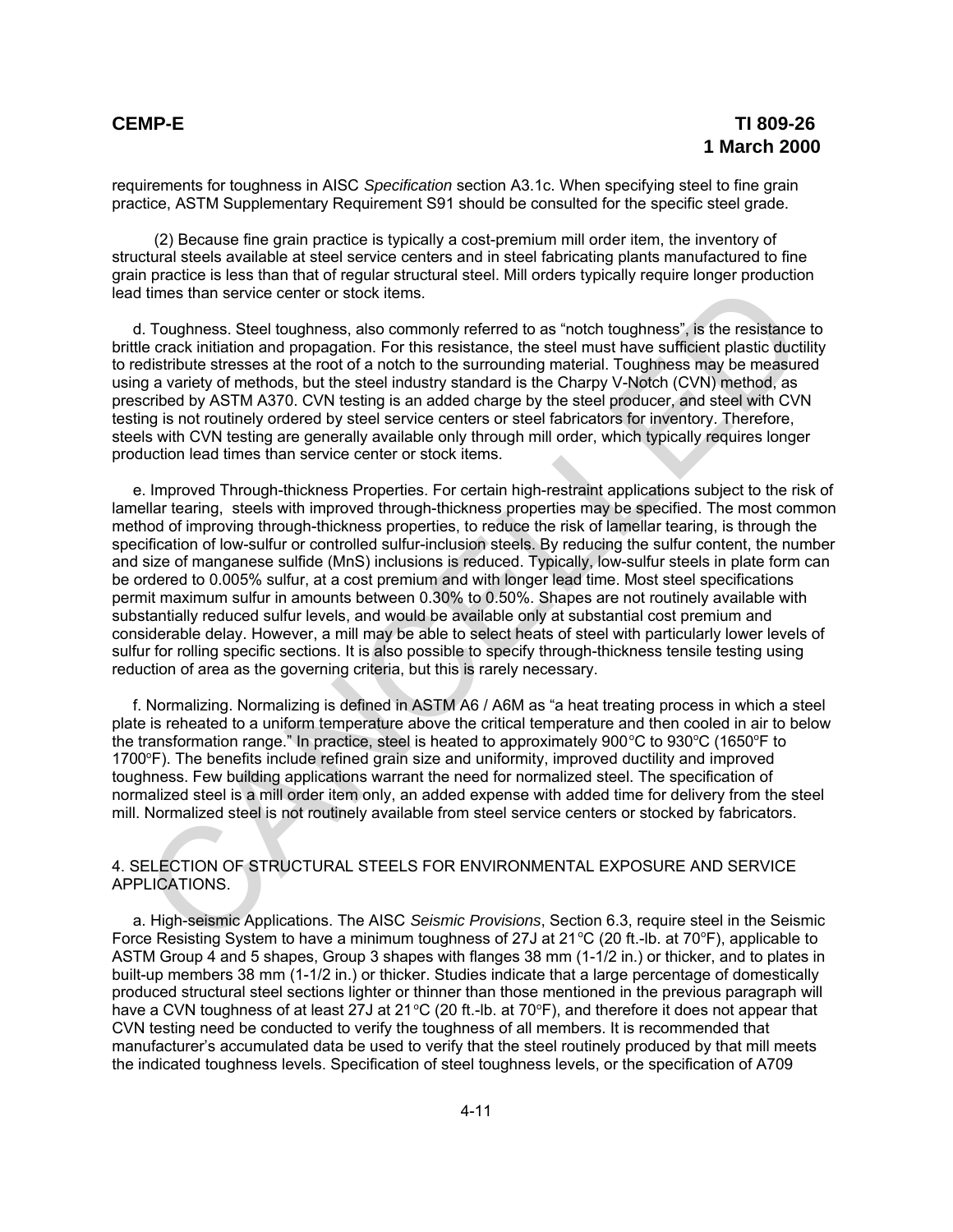steels, is currently considered unnecessary for ordinary building-type applications.

b. Fatigue Applications. Toughness requirements should be considered for applications involving fatigue. As a guide, the toughness values specified in ASTM A709 / A709M, Table S1.1 and S1.2, summarized and adapted in Table 4-4, may be used for redundant fatigue applications. Modifications to this table are suggested for steels that have yield strengths 103 MPa (15 ksi) or more above the minimum specified yield strengths, for all but A36 steels. See the ASTM A709 / A709M specification for appropriate changes to the testing temperatures for these cases. For nonredundant fatigue applications, see ASTM A709 / A709M, Table S1.3 for guidance. The required CVN toughness and testing temperature may be specified directly in the specifications for the project, to be placed on the mill order. Alternatively, a given ASTM A709 / A709M steel and temperature zone may be specified. imum specified yield strengths, for all but A36 steels. See the AsTM A709/ A709M specification<br>reprise changes to the testing temperatures for these cases. For norredundant fratigue application<br>ASTM A709/ A709M steel sti 3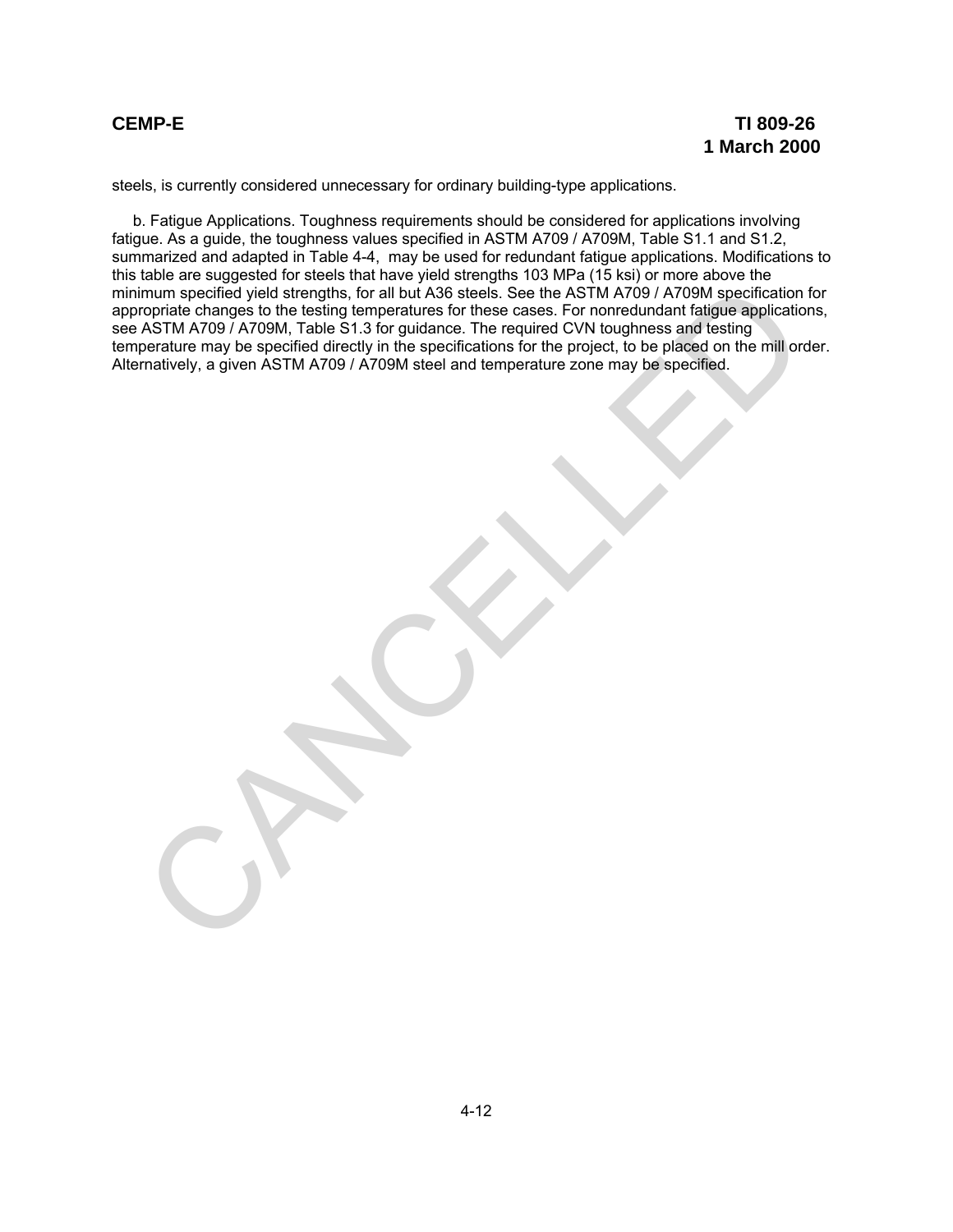|                           | <b>Thickness</b>                                  | <b>Applicatio</b><br>n | <b>Minimum Service Temperature</b>             |                                                                                                   |                                                  |  |
|---------------------------|---------------------------------------------------|------------------------|------------------------------------------------|---------------------------------------------------------------------------------------------------|--------------------------------------------------|--|
| <b>Steel</b>              |                                                   |                        | Zone 1<br>-18°C (0°F)                          | Zone 2<br>$-34^{\circ}$ C (-30 $^{\circ}$ F)                                                      | Zone 3<br>$-51^{\circ}$ C (-60 $^{\circ}$ F)     |  |
| A36                       | to 100 mm (4<br>in.), incl.                       | bolted or<br>welded    | 20J @ 21°C<br>(15 ft-lbf @<br>$70^{\circ}F$ )  | 20J @ 4°C<br>20J @ -12°C<br>$(15 ft-lbf@)$<br>$(15 ft-lbf@$<br>$40^{\circ}$ F)<br>$10^{\circ}$ F) |                                                  |  |
| A572, gr<br>50<br>A588    | to 50 mm (2<br>$in.)$ , incl.                     | bolted or<br>welded    | 20J @ 21°C<br>$(15 ft-lbf@$<br>$70^{\circ}F$ ) | 20J @ 4°C<br>$(15 ft-lbf@)$<br>$40^{\circ}$ F)                                                    | 20J @ -12°C<br>$(15 ft-lbf@$<br>$10^{\circ}$ F)  |  |
| $\boldsymbol{\mu}$        | over 50 to<br>100 mm (2 in<br>to $4$ in.)         | bolted                 | 20J @ 21°C<br>$(15 ft-lbf@$<br>$70^{\circ}$ F) | 20J @ 4°C<br>$(15$ ft-lbf $@$<br>$40^{\circ}$ F)                                                  | 20J @ -12°C<br>(15 ft-lbf @<br>$10^{\circ}$ F)   |  |
| $\boldsymbol{u}$          | over 50 to<br>100 mm (2 in<br>to $4$ in.)         | welded                 | 20J @ 21°C<br>(20 ft-lbf @<br>$70^{\circ}$ F)  | 20J @ 4°C<br>(20 ft-lbf @<br>$40^{\circ}$ F)                                                      | 20J @ -12°C<br>(20 ft-lbf @<br>$10^{\circ}$ F)   |  |
| A852                      | to 65 mm (2-<br>$1/2$ in.), incl.                 | bolted or<br>welded    | 27J @ 10°C<br>(20 ft-lbf @<br>$50^{\circ}$ F)  | 27J @ -7°C<br>(20 ft-lbf @<br>$20^{\circ}$ F)                                                     | 27J @ -23°C<br>(20 ft-lbf @ -<br>$10^{\circ}$ F) |  |
| $\boldsymbol{u}$          | over 65 mm<br>to 100 mm (2-<br>$1/2$ in to 4 in.) | bolted                 | 27J @ 10°C<br>(20 ft-lbf @<br>$50^{\circ}$ F)  | 27J @ -7°C<br>(20 ft-lbf @<br>$20^{\circ}F$ )                                                     | 27J @ -23°C<br>(20 ft-lbf @ -<br>$10^{\circ}F$ ) |  |
| $\pmb{\mathit{u}}$        | over 65 mm<br>to 100 mm (2-<br>$1/2$ in to 4 in.) | welded                 | 34J @ 10°C<br>$(25 ft-lbf@$<br>$50^{\circ}$ F) | 34J @ -7°C<br>(25 ft-lbf @<br>$20^{\circ}F$ )                                                     | 34J @ -23°C<br>(25 ft-lbf @ -<br>$10^{\circ}$ F) |  |
| A514                      | to 65 mm (2-<br>1/2 in.), incl.                   | bolted or<br>welded    | 34J @ -1°C<br>(25 ft-lbf @<br>$30^{\circ}$ F)  | 34J @ -18°C<br>(25 ft-lbf @<br>$O^{\circ}F$ )                                                     | 34J @ -34°C<br>(25 ft-lbf @ -<br>$30^{\circ}F$ ) |  |
| $\boldsymbol{\mathit{u}}$ | over 65 mm<br>to 100 mm (2-<br>$1/2$ in to 4 in.) | bolted                 | 34J @ -1°C<br>(25 ft-lbf @<br>$30^{\circ}F$ )  | 34J @ -18°C<br>$(25 ft-lbf@$<br>$O^{\circ}F$ )                                                    | 34J @ -34°C<br>(25 ft-lbf @ -<br>$30^{\circ}F$ ) |  |
| $\pmb{\mathit{u}}$        | over 65 mm<br>to 100 mm (2-<br>1/2 in to 4 in.)   | welded                 | 48J @ -1°C<br>$(35 ft-lbf@$<br>$30^{\circ}F$ ) | 48J @ -18°C<br>$(35 ft-lbf@$<br>$0^{\circ}F)$                                                     | 48J @ -34°C<br>(35 ft-lbf @ -<br>$30^{\circ}F$ ) |  |

# Table 4-4. Toughness Guidelines for Structural Steel in Fatigue Applications, Redundant Applications.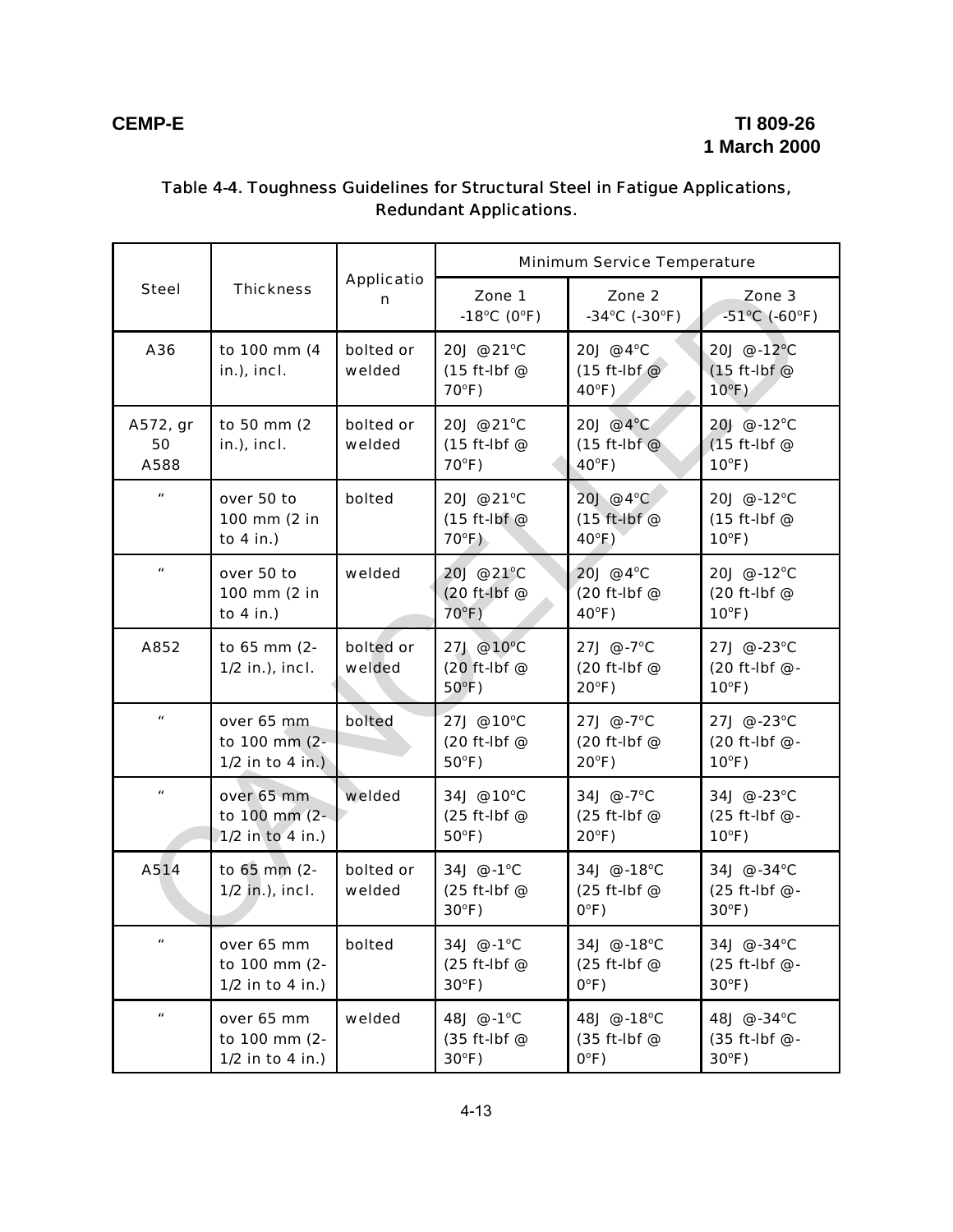c. Cold Weather Applications. Steel toughness requirements should be considered for major loadcarrying components of structures exposed to extreme cold environments. When structural components in a low-temperature environment are not subject to significant impact loads or fatigue conditions, it is generally more cost effective to specify a type of steel with inherently good fracture toughness, and avoid a requirement for specific CVN toughness at a reference temperature. High-strength low alloy (HSLA) steels that are manufactured using fine grain practice have improved toughness at low temperature, compared to conventional carbon steels such as A36 steel. AISC-approved steels requiring production to fine-grain practice are A588, A709 (grades 50W, 70W, 100, 100W), A852, and A913 (grades 60, 65 and 70), although higher strength structural steels present additional welding difficulties and should not be specified unless necessary for weight savings. Fine-grain practice can optionally be specified using ASTM Supplemental Requirement S91 for A36, A572, A992, A709 (grades 36 and 50), and A913 (grade 50). It is not available for A529, A242, or A283 steels. Steels that require killing, which also improves toughness, include A992 and A709 (grades 100, 100W), but the higher strength grades should be avoided because of other welding difficulties. Nitrogen has a significant effect upon CVN transition temperatures, and limitations on nitrogen may be considered. A992 steels place a limit on nitrogen of 0.012%, unless nitrogen binders are added. A572, Type 4 steel has a limit on nitrogen of 0.015%. effently more cost energive to specify a type or steet wim inneremay good tractive toughness, and<br>dia requirement for specific CVN toughness at a reference temperature. High-strength low alloy<br>persture, compared to convent

d. High Stress / Strain / Restraint Applications. When welded joints are made to the side of a member, creating through-thickness shrinkage stresses and strains, consideration should be made for the risk of lamellar tearing. Lamellar tearing is a separation or tearing of the steel on planes parallel to the rolled surface of the member. There is no specific through-thickness at which lamellar tearing will or will not occur, nor specific values for weld size, stresses or strains that will induce tearing. Generally, lamellar tearing is avoided through using one or more of the following techniques: improved design or redesign of the joint, welding procedure controls, weld bead placement selection, sequencing, the use of preheat and/or postheat, the use of low-strength, high-ductility filler metals, "buttering," and peening. However, steels with improved through-thickness properties may also be specified. The most common method of improving through-thickness properties, to reduce the risk of lamellar tearing, is through the specification of low-sulfur or controlled sulfur-inclusion steels. See 3.e.

5. AVAILABILITY OF STRUCTURAL STEELS. All AISC-approved structural steels are available from domestic steel mills, with the exception of A913. The AISC *Manual of Steel Construction*, Table 1-1, provides general information regarding availability of shapes, plates and bars in various steel specifications, grades and strengths. Table 1-4 provides similar information for round and rectangular sections, including availability as either steel service center stock or in mill order quantities only. Table 1- 3 lists the producers of specific structural shapes, and Table 1-5 provides similar information for round and rectangular sections. This list is updated semi-annually in *Modern Steel Construction* magazine, published by AISC, in the January and July issues.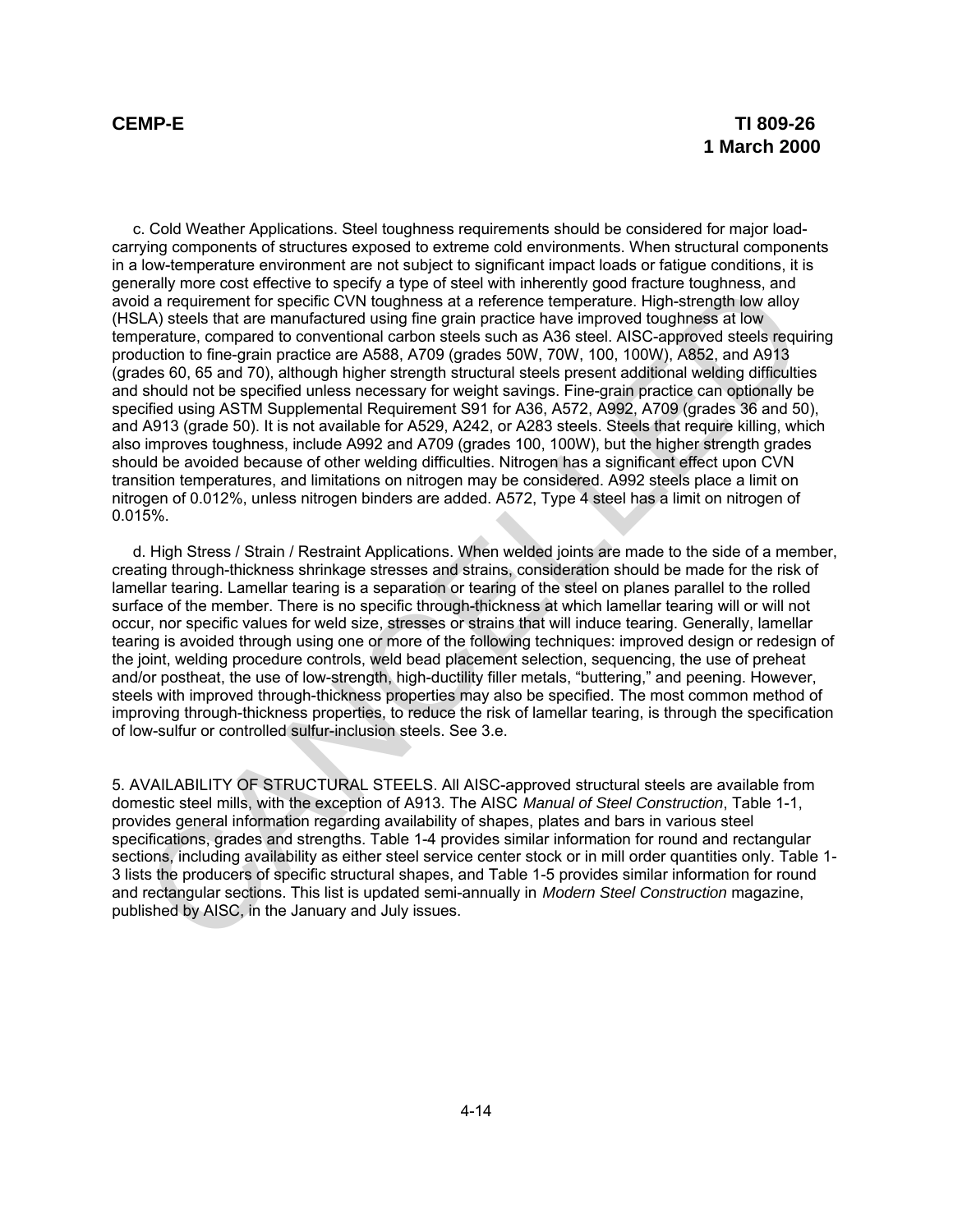### CHAPTER 5

### DESIGN FOR WELDING

### 1. GENERAL.

a. Engineer's Responsibility. The Engineer is responsible for the analysis and design of the connection, including connections between elements in built-up members. Critical structural steel connections must be completely detailed and shown on the contract drawings. The Engineer may prescribe connection details, if desired or necessary, but generally it is best to allow the fabricator or erector to select the specific welding detail to be used for a particular joint. For instance, it may be adequate for the Engineer to specify a Complete Joint Penetration (CJP) groove weld, or specify a Partial Joint Penetration (PJP) groove weld and state the required throat. This may effectively be done through the use of AWS welding symbols, and when necessary for prequalified groove welds, the appropriate AWS designation. The fabricator and erector are typically in the best position to select which process, groove type (single, double, bevel, vee, J, U), and groove angle should be used based upon economics, availability of equipment and personnel, distortion control, and ease of welding operations. The Engineer must review and approve the final details selected by the contractor. I. Engineer's Responsibility. The Engineer is responsible for the analysis and design of the<br>necilon, including comections between elements in built-up members. Critical structural steel<br>necilons must be completely detaile

### 2. GOOD DESIGN PRACTICE.

a. Availability of Materials, Equipment and Personnel. In the selection of base metals, welding processes, filler metals, and joint designs, one should consider the availability of the structural steel, welding equipment, filler metals, personnel qualified to perform such welding, personnel qualified to inspect the welding, and NDT equipment and personnel necessary to perform NDT as required. Certain welded joint designs may require notch-tough filler materials, welding personnel qualified in out-ofposition welding, welders qualified for specific processes, enclosures for field welding, or nondestructive testing. When the availability of any of the above is in question, alternative joint designs should be investigated.

b. Access. The following items should be considered to permit welding operations to be made with adequate quality:

(1) Welding personnel must have direct visual access to the root of the weld. All passes must be visually monitored by the welder during welding.

(2) Access should be adequate so that the welding electrode can be positioned at the proper angle for proper penetration and fusion. Generally, the electrode should be positioned so that the angle between the part and the electrode is not less than 30°. Smaller angles may cause a lack of fusion along the weld / base metal interface. Access should be checked at the design stage when welding in highly confined spaces or with closely spaced parts.

(3) Weld access holes, placed in beam and girder webs when splicing flanges or making beam-tocolumn moment connections, must be of adequate size to permit the weld to be placed by reaching through the access hole with the electrode. Minimum access hole sizes are specified in AWS *D1.1* Figure 5.2. Larger access holes may be warranted based upon the welding process and type of welding equipment used.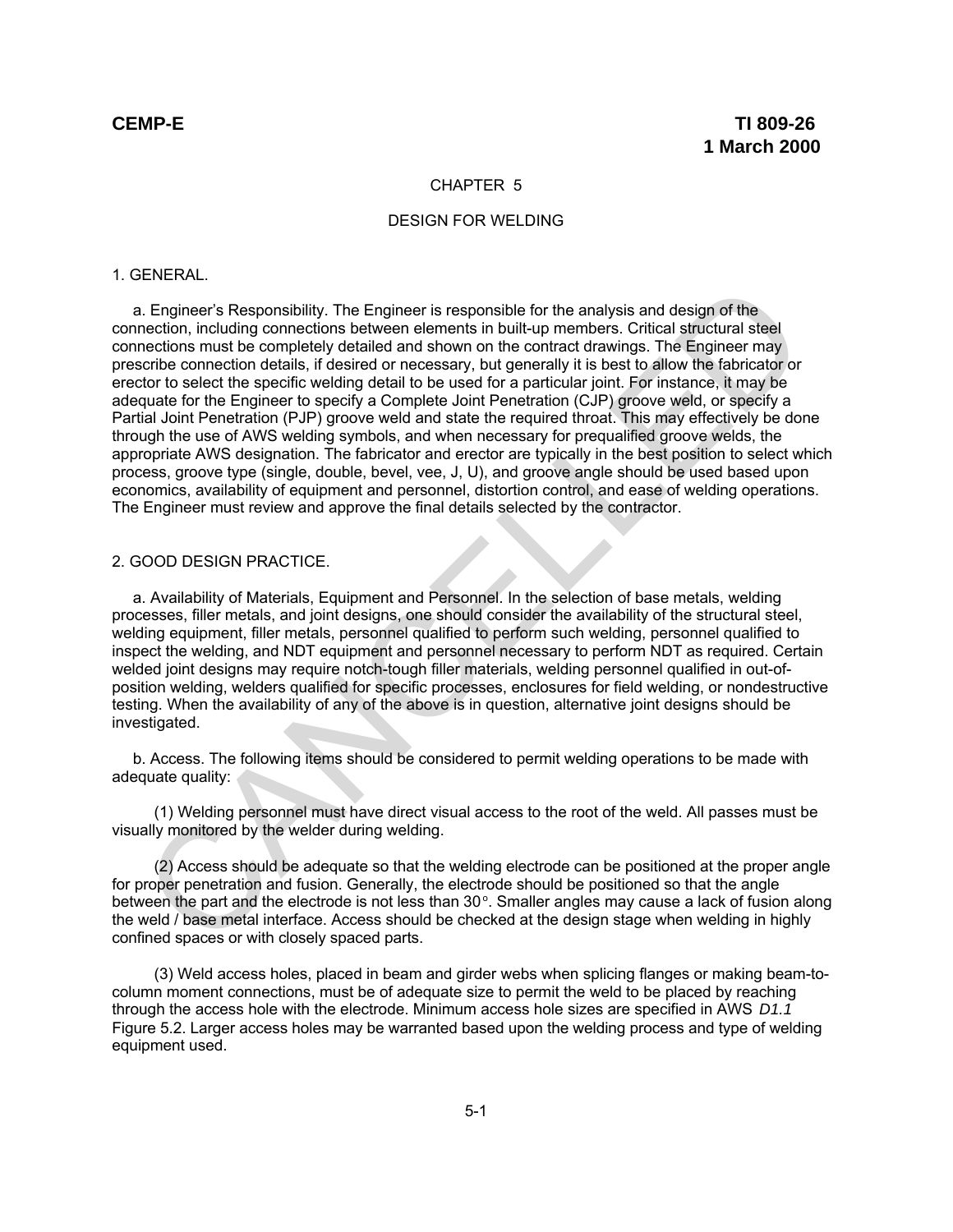(4) Narrow root openings and narrow groove angles inhibit access to the joint root, contributing to lack of penetration at the root and lack of fusion along the joint sidewalls. Proper joint design, preferably using joints prequalified under AWS *D1.1* should be used.

c. Position. It is preferred to weld in the flat position when making groove welds, plug welds or slot welds, and in either the flat or horizontal positions when making fillet welds. Welding positions are defined in AWS *D1.1* in Figure 4.1 for groove welds and in Figure 4. 2 for fillet welds. To assist in interpreting the positions given, see AWS *D1.1* Figure 4.3 for groove welds, Figure 4.5 for fillet welds, and Figures 4.4 and 4.6 for tubular joints. Welding in other than the flat or horizontal positions increases welding time approximately four-fold, on average, increasing cost and construction time. Fewer welding personnel are qualified by test to perform welding out-of-position. Although personnel may be previously qualified by test to weld out-of-position, a welder may not have recently used the special techniques and procedures for welding in these positions, and therefore may have lost some of the skill necessary to perform quality out-of-position welding. In this case, close visual observation of the welder during the first few out-of-position passes is especially important, and requalification testing may be necessary. The quality of out-of-position welds is more difficult to maintain, and they typically do not have the smooth appearance of welds performed in the flat or horizontal positions. This makes visual inspection and some forms of NDT more difficult. med in AWS D.f. fin Figure 4.1 for growe welds and in Figure 4.2 for fillet welds. To assist in highly at the process welds and in Figure 4.3 for growter line that the figures 4.4 and 4.6 for this welds. To assist in Figur

d. Joint Selection. For guidance in the selection of groove details that provide sufficient access, limited distortion, and cost-effectiveness, the prequalified groove weld details in AWS *D1.1* Figures 3.3 and 3.4 should be reviewed. The following items should be considered in selecting or evaluating joint selection:

(1) For butt joints, partial joint penetration (PJP) groove welds are more economical than complete joint penetration (CJP) groove welds. Provided CJP groove welds are not required by Code for the given application or for fatigue and seismic applications, PJP groove welds should be considered for tensionand shear-carrying joints when full strength of the connected members is not required, and for compression splices such as column splices. PJP groove welds are prepared to a required depth of chamfer, usually the required effective throat, or 3 mm (1/8 in.) deeper, depending upon groove angle, welding process and position.

(2) For most applications, by Code, CJP groove welds require the use of either backing bars, which may need to be removed in certain types of joints, or removal of a portion of the root pass area by backgouging followed by backwelding until the joint is complete. In addition, more welding is required to join the entire thickness of material, rather than just the amount of welding needed to carry the load.

(3) In butt joints, V-groove welds are preferred over bevel-groove welds. Bevel-groove welds are generally more difficult to weld, especially when the unbeveled face is vertical, and lack of fusion on the unbeveled face may result. V-groove welds, because they are balanced and usually have a downhand position on each groove face, are easier to weld. Access to the root is also easier to achieve because of the balance and the wider groove angle used.

(4) For tee joints, fillet welding is generally less expensive than groove welding, until the fillet size reaches approximately 16 to 20 mm (5/8 to 3/4 in.). Above this size, PJP groove welding, or a combination groove weld with reinforcing fillets, should be considered. There is added expense in joint preparation for groove welds that is not required with fillet welds, however, there may be offsetting cost savings with groove welds because of decreased weld volume, fewer passes, and therefore less labor and materials. Less distortion may also be incurred because of the reduced weld volume.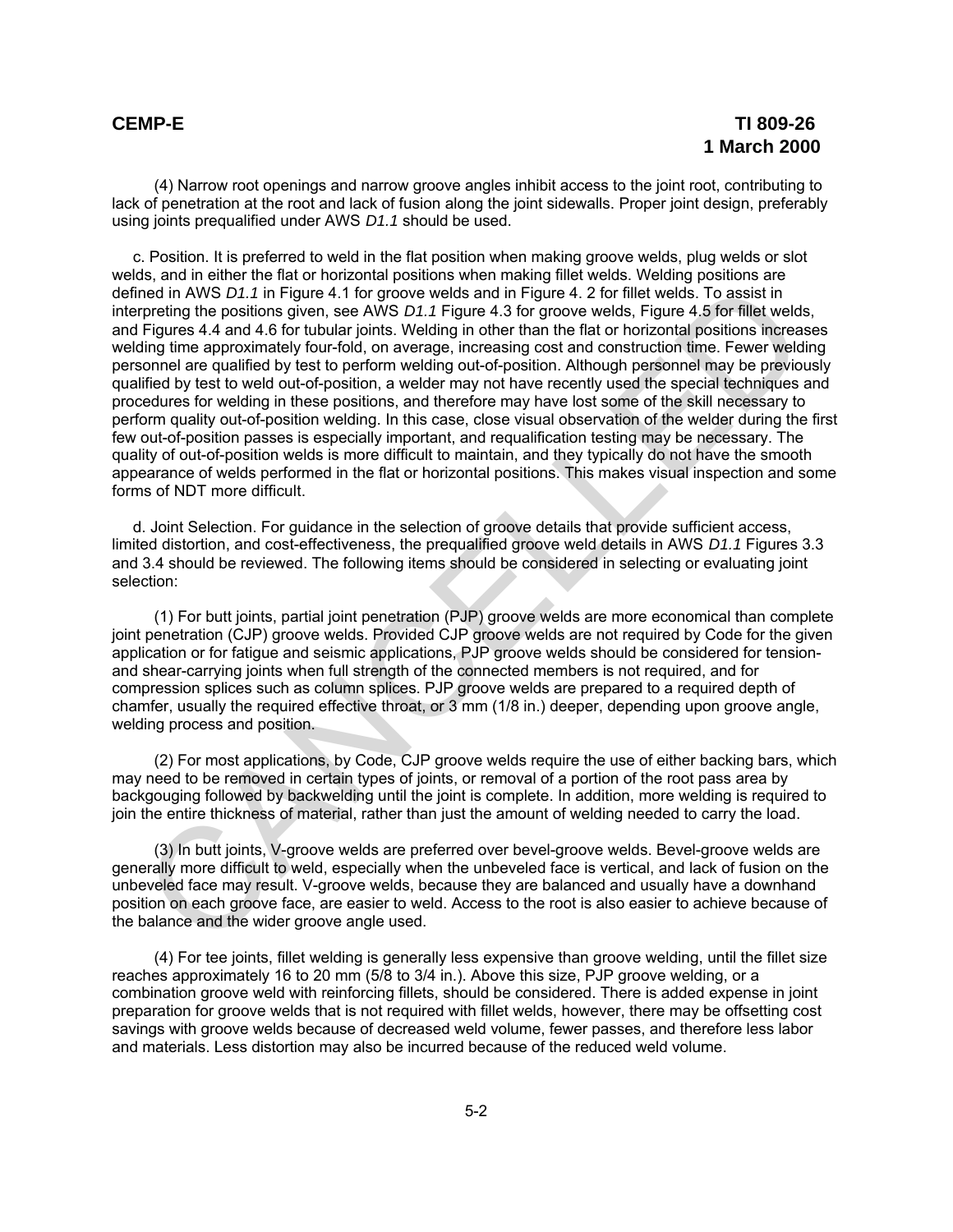(5) Square groove welds have limited application for structural steel. They are better suited for thin materials. When square groove welds are used, the root opening must be closely controlled and the Welding Procedure Specification (WPS) closely developed and followed.

(6) For thick materials, generally starting at thicknesses of 50 mm (2 in.), J- and U-groove welds may be more economical than bevel- and V-groove welds. The wider root initially requires more weld metal, but the narrower groove angle reduces the total weld volume below that of bevel- and V-groove welds. There are also higher initial joint preparation costs to prepare a J- or U-groove joint, so even more weld metal must be saved to recover these costs. When angular distortion or shrinkage strains must be minimized, J- and U-groove joints should be considered. The reduced groove angle minimizes the differential in weld width from top to bottom of the joint.

(7) Root opening widths should be generous but not excessive. Wider root openings allow for complete penetration to the bottom of the joint preparation. However, very wide roots contribute to root pass cracking and root HAZ cracking from weld shrinkage. Narrow root openings contribute to lack of penetration, lack of fusion, and trapped slag at the root.

(8) Groove angles should be the minimum angle that will provide adequate access for penetration to the root, and adequate access to the groove faces for complete fusion. Excessively wide groove angles contribute to added angular distortion, increased risk of shrinkage cracking, increased risk of lamellar tearing in T-joints, and higher costs because of the additional material and labor used.

e. Prequalified Joint Details. The prequalified groove weld details in AWS *D1.1* Figure 3.3 for Partial Joint Penetration (PJP) groove welds, and Figure 3.4 for Complete Penetration Joint (CJP) groove welds, provide root opening, groove angle, root face, thickness limits, tolerances, and other information for the effective detailing of groove welds. Root openings and groove angles are considered adequate for the welding processes and positions noted, without causing excessive angular distortion. For PJP groove welds, the required depth of preparation is provided to achieve the desired effective throat. When the joint details as shown are used, qualification testing of the joint detail is not required to verify the suitability of the detail, provided other prequalification provisions of the Code are also met. See AWS *D1.1* Section 3 for these limits. The use of prequalified groove weld details does not guarantee that welding problems will not occur. The details may not always be the best detail, and other more efficient, cost-effective or easier-to-weld details may be used. However, when other groove details are used, qualification testing is required. al, but the narrower groove angle reduces the total weld volume below that of bevel- and V-groove jaint, so even in the all must be moved in the all must be a set of the total with the movies of mean mized . J- and U-groov

f. Qualified Joint Details. Groove weld details may be used other than those shown as prequalified in AWS *D1.1* Figures 3.3 and 3.4. Alternate details may be selected with reduced or wider root openings, reduced or wider groove angles, or other revised details. Generally, narrower root openings and groove angles increase the risk of incomplete penetration at the root and lack of fusion along the groove faces. These problems may be minimized through the use of suitable WPSs. Qualification testing, as prescribed in AWS *D1.1* Section 4, is required in such cases to verify the ability of the WPS to provide the penetration and quality necessary.

g. Distortion. Angular distortion can be minimized through the use of double-sided welding, the use of minimum groove angles, J- or U-groove welds, presetting of parts, and WPS selection. Double-sided welds balance weld shrinkage about the center of the part's cross-section. When the part can be frequently rotated for welding on opposite sides, a balanced groove detail can be used. When one side will be welded in its entirety before proceeding to weld the opposite side, the first side groove depth should be approximately 35-40% of the total groove depth of both welds. The completed first side weld restrains the second side weld from shrinking as much as the unrestrained first-side weld. Minimum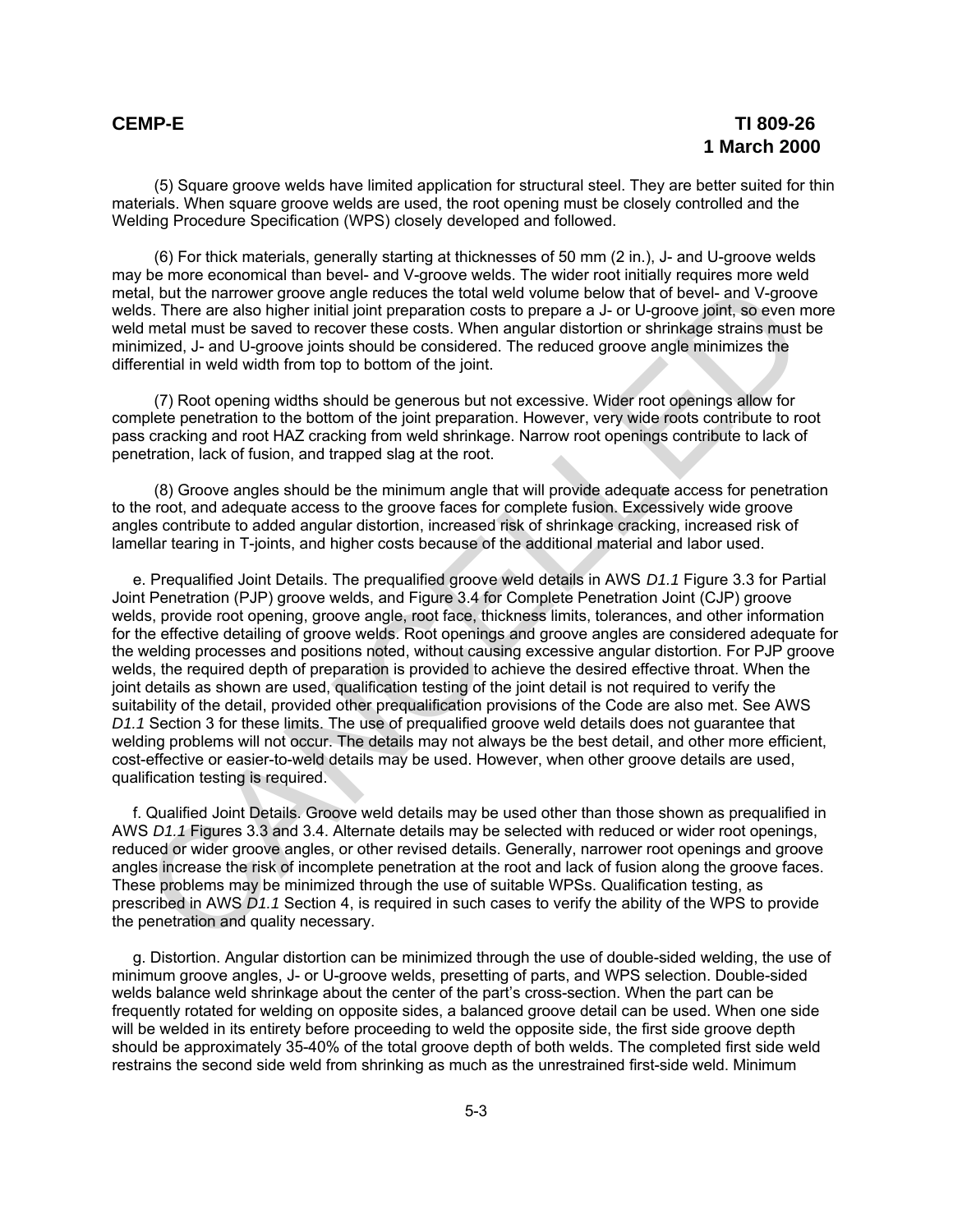groove angles and J-and U-groove details reduce the difference in weld width between the root and the face of the weld, and therefore reduce the weld shrinkage.

## 3. DESIGN AND FABRICATION OF WELDED JOINTS.

a. Effective Weld Size / Throat. AWS *D1.1* Section 2, Part A provides the details for the calculation of effective weld size, also called effective throat, and effective weld length.

(1) Complete Joint Penetration (CJP) groove welds have an effective throat equal to the thickness of the thinner part joined.

(2) Partial Joint Penetration (PJP) groove welds must have their size specified in the design, and then be detailed to provide the throat required. AWS provides the required depth of preparation for PJP groove welds in *D1.1*, Figure 3.3. AISC provides similar information in Table J2.1.

(3) For flat and convex fillet welds, the effective size is specified in terms of weld leg, but the effective throat is the shortest distance from the root to a straight line drawn between the two weld toes. Should the fillet weld be concave, the measurement of leg size is ineffective, and the throat must be measured as the shortest distance from the root to the weld face.

b. Allowable Stresses / Design Strengths. Allowable weld stress, when using ASD, is provided in AWS *D1.1* Table 2.3, or in AISC Table J2.5 of the *ASD Specification*. Weld design strength (when using LRFD) is provided in AISC Table J2.5 of the *LRFD Specification*. Both AWS and AISC tables are similarly structured, with minor differences in certain sections. The following information is in terms of LRFD, without consideration of the resistance factor phi. If ASD is used, see the appropriate specification. L. Effective Weld Size / Throat. AWS D1.1 Section 2, Part A provides the details for the calculation<br>(civive Weld size, also called effective throat, and effective weld length.<br>
(1) Complete Joint Penetration (CJP) groove

(1) For welds other than CJP groove welds loaded in transverse tension, the AWS *D1.1* Code permits the use of matching filler metal or a filler metal of lower strength. Overmatching is not permitted in AWS *D1.1*. AISC permits the use of undermatching for the same conditions, and also overmatching filler metal to the extent of one weld strength classification, nominally 70 MPa (10 ksi) more.

(2) For CJP groove welds that carry transverse tensile stress, the AWS *D1.1* Code requires the use of matching filler metal. Matching filler metal provides a weld with at least the strength of the base metal in such an application. See AWS *D1.1* Table 3.1 for matching filler metals. The strength of the weld is treated the same as the strength of the base metal, as the base metal will be the weaker of the two materials, with a phi of 0.9.

(2) Should the CJP groove weld be used in a T-joint or corner joint loaded in tension transverse to its axis, with the backing bar remaining in place, AISC *LRFD Specification* Table J2.5, Note [d] requires the use of filler metal with a designated CVN toughness of 27J  $@$  +4 °C (20 ft.-lbf  $@$  +40°F). Alternatively, the weld must be designed as a PJP groove weld, similarly loaded.

(3) For CJP groove welds in transverse compression, the AWS *D1.1* Code requires the use of either matching filler metal or a filler metal one strength classification less, nominally 70 MPa (10 ksi) less. AISC places no limit on the undermatching strength. The strength of the weld is treated the same as the strength of the base metal, with a phi of 0.9.

(4) CJP groove welds in shear may carry 0.60 times the classification strength of the filler metal,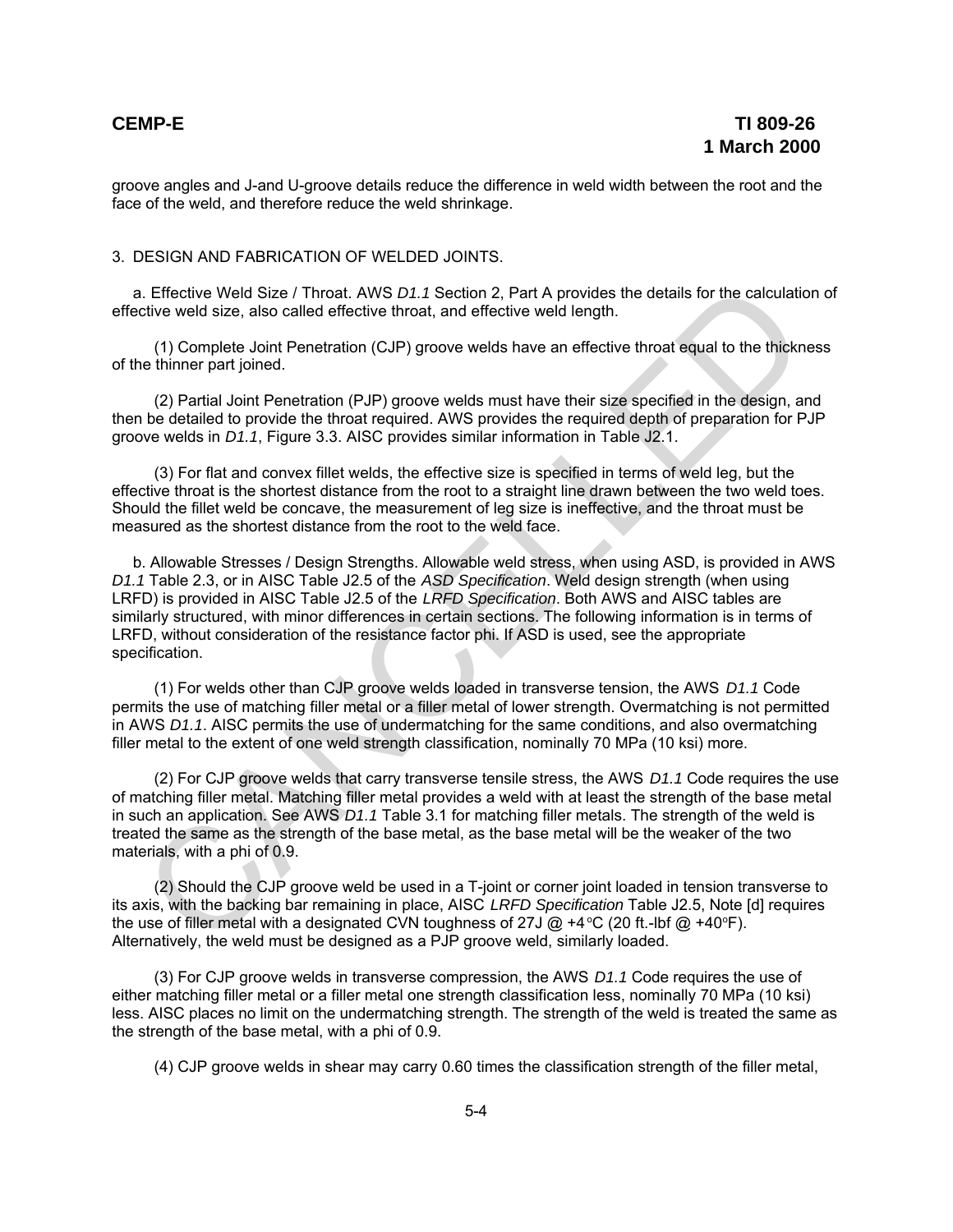with a phi of 0.8.

(5) CJP groove welds and other welds carrying tension or compression parallel to the axis of the weld need not be designed for the tensile or compressive stress, only for any shear forces that may be transferred between the connected parts. As an example, girder web-to-flange welds need not be designed for the axial force from bending, only for the shear transferred between the web and flange.

(6) PJP groove welds in transverse tension are permitted to carry 0.60 times the classification strength of the filler metal, with a phi of 0.8. The stress on the base metal is also limited to the minimum specified yield strength of the base metal, with a phi of 0.90, using the effective size (throat) of the groove weld for the check of the base metal stress.

(7) PJP groove welds in compression are currently treated differently by AWS and AISC. Under AWS *D1.1*, PJP groove welds are categorized into joints designed to bear and joints not designed to bear. AISC, because it is based upon new construction, provides design values only for the joint designed to bear application. Under AISC, for joints designed to bear, the weld stress need not be checked, as the base metal will govern the strength of the joint, with a phi of 0.9.

(8) For joints not designed to bear, only AWS provides design values, based upon Allowable Stress Design (ASD). The weld stress may not exceed 0.50 times the classification strength of the filler metal, and the base metal stress may not exceed 0.60 times the minimum specified yield strength of the base metal, applied to the throat of the groove weld. LRFD values, considering the factor phi, are generally 1.5 times the ASD values.

(9) PJP groove welds in shear may be stressed to 0.60 times the classification strength of the filler metal, with a phi of 0.75.

(10) Fillet welds may be stressed to 0.45 times the classification strength of the filler metal, with a phi of 0.75. There is no need to check the shear stress in the base metal along the diagrammatic leg of the fillet weld. Research indicates that, because of penetration and HAZ hardening, the leg of the fillet weld is not a failure plane that needs checked.

(11) For transversely loaded fillets welds, AWS *D1.1* Section 2.14.4 and 2.14.5, and AISC *LRFD Specification* Appendix J2.4, permit a 50% increase in the allowable shear stress on the weld. For angles other than transverse, an increase is also permitted based upon an equation. For eccentrically loaded fillet weld groups, allowable shear stress increases are also permitted when using the instantaneous center of rotation approach for the analysis of the weld group. Design values for typical weld groups are provided in the AISC *Manual*. C(i) PJP groove welds in transverse tension are permitted to carry 0.60 times the classification<br>of the filler metal, with a phi of 0.8. The sters on the base metal is also limited to the minimal<br>of the filler metal, with

(12) When fillet weld strength increases, as above, are used for loading other than parallel to the weld axis, AISC *LRFD Specification* Table J2.5, Note [h] requires the use of CVN toughness as above.

(13) When a fillet weld is loaded longitudinally along its axis, and is loaded from its end, as in a splice plate or brace member, there is a maximum effective length of 100 times the leg size before a reduction factor must be implemented. Longer fillet welds loaded in such a manner must be analyzed using a reduction coefficient Beta from AISC *LRFD Specification* equation J2-1. The maximum effective length is 180 times the leg size, which would apply when the weld is 300 times the leg size in length, with a reduction coefficient Beta of 0.6.

(14) Plug and slot welds may be stressed to 0.60 times the classification strength of the filler metal,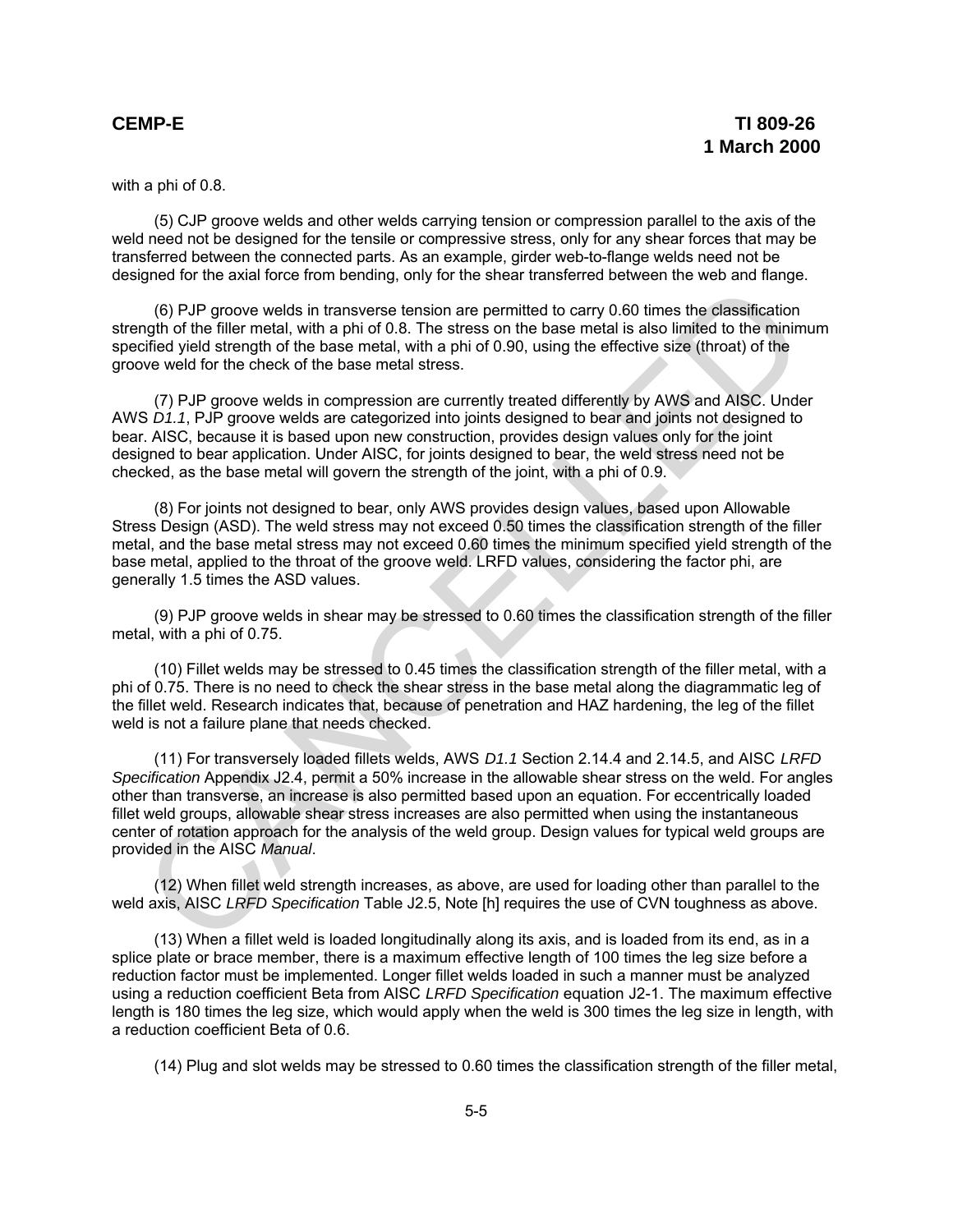with a phi of 0.75. There is no need to check the stress in the base metal along the base of the plug or slot. Plug and slot welds may be designed only for shear forces along the base of the hole or slot, not for shear along the walls of the hole or slot.

(15) With shear stress in any type weld, the Code requires a check of the base metal in shear, limiting the base metal stress to 0.60 times the minimum specified yield strength of the base metal, with a phi of 0.75. This check is applied to the thickness of the material, not the weld/steel interface, to verify that the steel has the capacity to carry the load delivered to or from the weld. This is especially applicable to situations using fillet welds on opposite sides of thin beam and girder webs.

c. Minimum Weld Size. Minimum weld sizes are incorporated into both the AWS *D1.1* and AISC codes. AWS *D1.1* Table 5.8, provides minimum fillet weld sizes, and Table 3.4 provides minimum prequalified PJP groove weld sizes. The basis of these tables is the need to slow the cooling rate when welding on thicker materials. Small welds provide little heat input to the thick base metal, which acts as an efficient heat sink, and therefore the weld region cools very rapidly. The rapid cooling creates a hard, martensitic heat-affected zone (HAZ), with potentially high levels of trapped hydrogen, with a higher risk of cracking. Larger welds are made with higher welding heat input, therefore reducing the cooling rate, and reduce the risk of HAZ cracking to acceptable levels. AISC Table J2.3 provides minimum fillet weld sizes similar to AWS *D1.1* Table 5.8, but does not provide weld size reductions based upon the use of low hydrogen electrodes or preheat. in of 0.75. This check is applied to the thickness of the material, not the weld/stell interface, to verthe in the search interface, to verthe in the search interface, to verthe interface, to verthe interface interface, to

d. Maximum Fillet Weld Size. A maximum fillet weld size is established for lap joints where a fillet weld is placed along the edge of a part. The maximum fillet weld size that should be specified, when the part is 6 mm (1/4 in.) or more in thickness, is 2 mm (1/16 in.) less than the thickness of the part. This is to protect the edge of the part from melting under the arc, making it difficult to verify adequate leg size and throat. For lap joints where the part receiving the fillet weld along its edge is less than 6 mm (1/4 in.) in thickness, the specified fillet weld size may equal the thickness of the part. See AWS *D1.1* Section 2.4.5.

e. Available Design Aids. Design aids for welded connections, in the form of tables and software, are available. See Appendix B, Bibliography.

f. Weld Access Holes. Weld access holes provide access for welding equipment to reach the weld region, reducing the interference from the member itself. They also provide access for weld cleaning and inspection. Access holes also serve to separate weld shrinkage stresses when fully welded joints are made in both the member web and flange, as an example. Typically, weld access holes are provided in beam and girder webs when splicing flanges, or when making welded flange connections in beam-tocolumn joints, but may also be used in other joints where interferences exist. See AWS *D1.1* Section 5.17, and AISC *LRFD Specification* Section J1.6 for minimum access types, dimensions, and quality. When weld access holes are used in heavy sections or high-seismic applications, special provisions regarding surface quality and inspection apply.

g. Reentrant Corners. Reentrant corners are internal cuts in members. Typical reentrant corners in buildings are found at openings for piping and ductwork in beam webs. Reentrant corners must be smooth, with no notches, with a minimum radius of 25 mm (1 in.). Grinding of reentrant corners and tangency is not required. Beam copes and weld access holes are treated separately by the code. See AWS *D1.1* Section 5.16.

h. Heavy Section Joint Provisions. Under the AISC LRFD *Specification*, special material, welding and quality requirements apply for applications using ASTM Group 4 and 5 shapes, and for built-up sections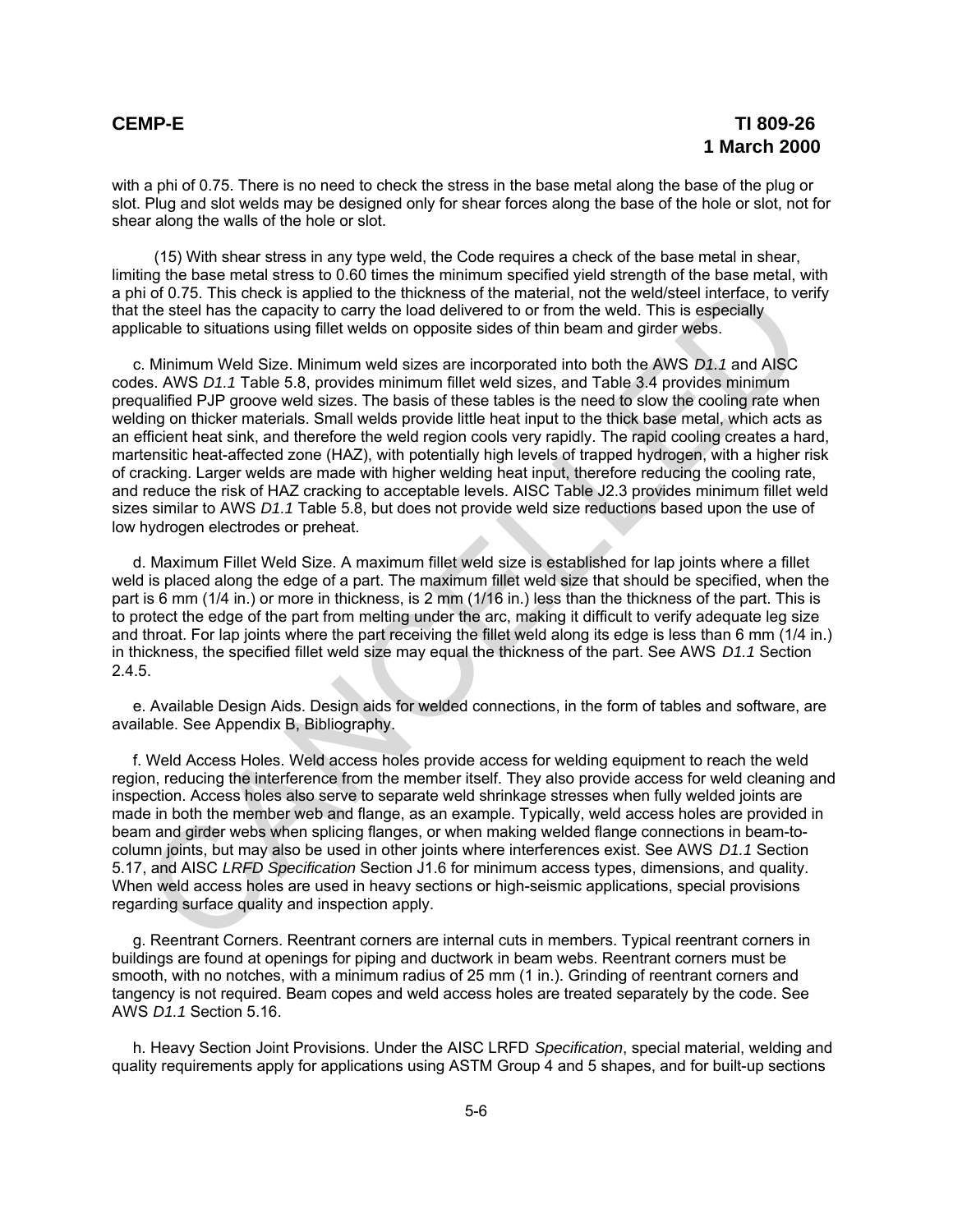using plates over 50 mm (2 in.) in thickness. AWS *D1.1* provisions apply for ASTM Group 4 and 5 shapes and for built-up sections with a web plate over 38 mm (1-1/2 in.) in thickness. Both codes apply these provisions only when the materials are used with welded tensile splices, but have also been applied to connections such as beam-to-column connections where the flanges are direct-welded for moment resistance. The special material requirements include a minimum CVN toughness taken from a specific, nonstandard location in the material. The special provisions listed do not apply when the joint carries only compression, such as column splices, or when bolted slices are used. Weld access holes must be preheated to 65°C (150°F) prior to thermal cutting, ground to bright metal, and inspected using either Penetrant Testing (PT) or Magnetic Particle Testing (MT). Optionally, weld access holes may be made by drilling and saw-cutting, but PT or MT of the cut surface is still required. For joint welding, minimum preheat and interpass temperature of 175 $\degree$ C (350 $\degree$ F) must be used, higher than that required by AWS *D1.1* Table 3.2. Weld tabs and backing bars must be removed after completion of the joint. AWS *D1.1* code provisions contain most, but not all, of these provisions. The AISC *ASD Specification* does not contain the latest joint details, and therefore AISC *LRFD Specification* provisions should be used. See AISC section A3.1c for materials requirements, J2.8 for preheat requirements, J1.6 for access hole requirements, and J1.5 for weld tab and backing bar removal requirements. See AISC LRFD Figure C-J1.2 for dimensional and fabrication requirements for weld access holes. ies only compression, such as column spilces, or when botted slices are used. We<br>also the preheated to 65°C (150°F) prior to thermal cutting, ground to bright metal. and inspected using<br>the Penetrant Testing (PT) or Magnet

i. Backing Bars. Backing bars are used to close and support the root pass of groove welds when made from one side of the joint. Joint assembly tolerances are greater when backing bars are used, compared to joints without backing. Assembly tolerances without backing are typically within 3 mm (1/8 in.), difficult to achieve with structural steel sections in either the shop or field, but possible for some types of joints for shop fabrication. With backing, the assembly tolerances are typically enlarged to allow variations of 8 mm (5/16 in.). Welding is more easily performed with backing to support the root pass, eliminating concerns for melt-through and repair. In some joints, particularly in fatigue and seismic applications, it may be recommended or necessary to remove the backing bar after use. This adds cost to the operation, particularly when rewelding and / or finishing of the removed area is necessary.

(1) Steel backing is used almost universally in steel construction. Those applications that require subsequent backing removal are sometimes done with nonfusible backing materials such as copper, ceramic or flux. The use of backing materials other than steel is generally considered nonprequalified, requiring the testing of the WPS with these materials. Extreme caution should be used with copper backing, as the arc may strike the copper and melt copper into the weld, greatly increasing the risk of weld cracking.

(2) Welding personnel qualified to weld using backing are also qualified to weld without backing, provided the weld is backgouged and backwelded. If the joint is not backgouged and backwelded, then the welder must be qualified to weld without backing. If a welder is qualified without backing, then the welder may also weld with backing.

(3) The minimum backing thicknesses provided in AWS *D1.1* Section 5.10.3 are generally suitable to reduce the risk of melting thru the backing bar, but very high heat input procedures, particularly with Submerged Arc Welding (SAW), may require thicker backing.

(4) AWS *D1.1* Section 5.10, includes provisions for backing materials, thickness, splicing, and removal.

j. Weld Tabs. Weld tabs are also referred to as "extension bars", "run-off tabs", and similar terms in the industry. The purpose of a weld tab is to allow the weld to be started or stopped beyond the edge of the material being joined. Weld tabs are typically used in butt joint member splices, groove welded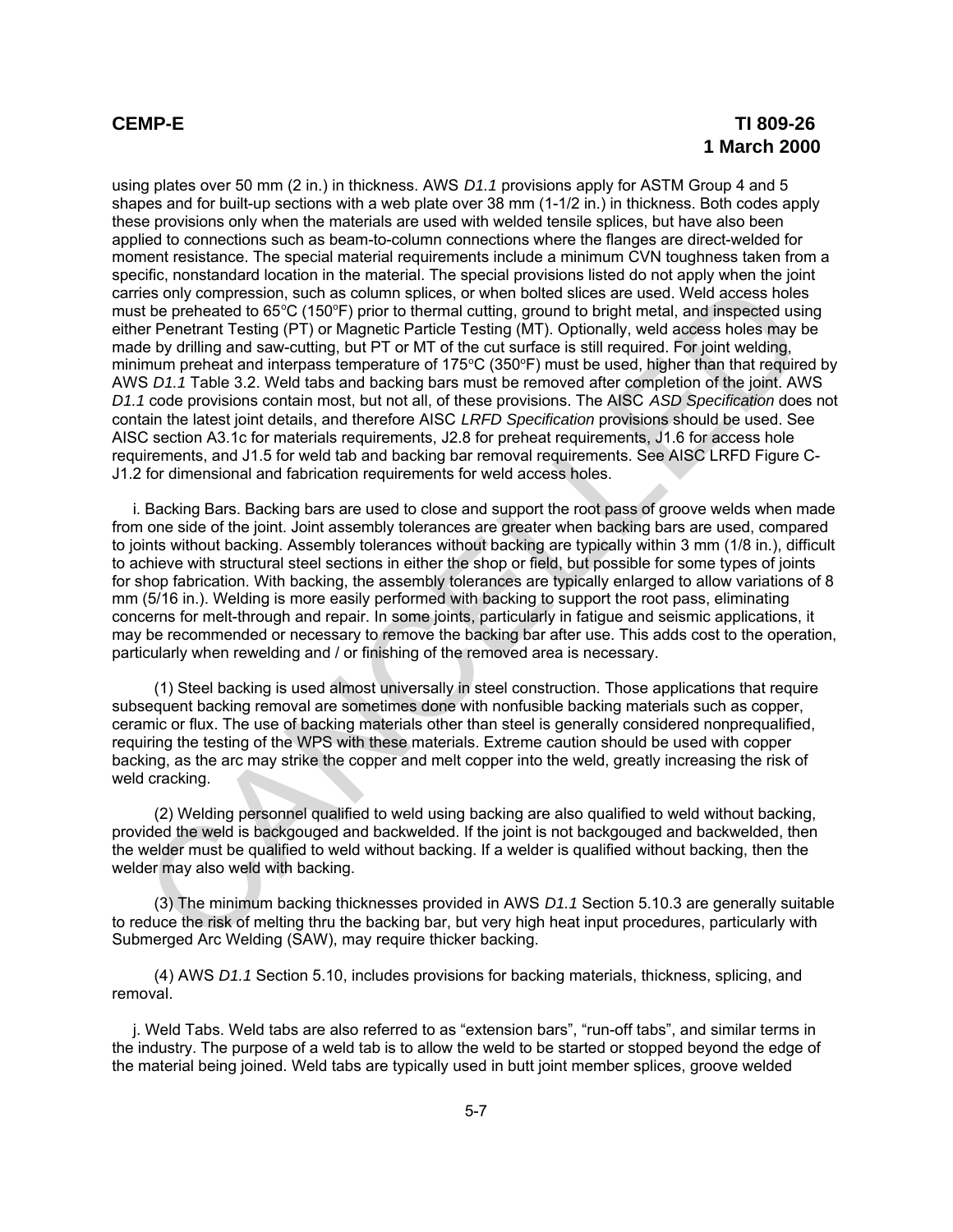direct-welded flange joints in beam-to-column moment connections, and at the ends of built-up member welds such as girder web-to-flange welds. Weld tabs allow the welding of the full width of the joint, without starts and stops or build-out regions along the edges. The use of weld tabs places the inherent weld discontinuities made when starting or stopping a weld within the tab, and outside the major stress flow of the spliced material. Tabs also allow the welding arc to stabilize prior to welding the main material. For SAW, the tabs support the flux deposit at the edge of the workpiece.

(1) After welding is completed, the weld tabs may need to be removed. In some joints, particularly in fatigue and high-seismic applications, it may be recommended or necessary to remove the weld tab after use. Removal is required in most fatigue applications. In heavy section tensile splices, removal is required. In high seismic regions, removal is required at transverse groove welds in moment-resisting joints. For other applications, removal should be considered when splicing members over 25 mm (1 in.) in thickness when the members are subjected to high tensile stresses at the splice. This is because thicker members typically have less toughness than thinner members, and the low toughness may allow a crack or other discontinuity in the weld tab to propagate into the primary weld. For compression joints such as column splices, or for low-stress tensile splices, weld tabs in statically loaded structures should be allowed to remain in place. (1) After welding is completed, the weld tabs may need to be removed. In some joints, particuly<br>tigue and high-seismic applications, it may be recommended or needssary to remove the weld to<br>true it use. Removal is required

(2) AWS *D1.1* Section 5.31, provides information on the use and removal requirements for weld tabs.

k. Welding Sequence and Distortion Control. Parts can be preset in a skewed position so that, when weld shrinkage occurs, the completed member will be approximately straight. WPSs that use large passes, rather than numerous small passes, generally cause less angular distortion. Distortion may also occur along the length of a member, resulting in unintended sweep, camber, or twist. This occurs because welding is not balanced about the center of gravity of the member cross-section. The use of intermittent welding, welding from the center of the member's length, and overwelding in some locations may also be used to reduce longitudinal distortion.

l. Lamellar Tearing. Lamellar tearing is a step-like crack in the base metal, generally parallel to the rolled surface, caused by weld shrinkage stresses applied to the steel in the through-thickness direction. The steel is somewhat weakened by the presence of very small, dispersed, planar-shaped, nonmetallic inclusions, generally sulfur-based, oriented parallel to the steel surface. These inclusions serve as initiation points for tearing. Large inclusions constitute laminations, which may be detectable using straight-beam ultrasonic testing prior to welding. The inclusions that initiate lamellar tearing are generally not reliably detected using any form of NDT.

(1) There is no specific through-thickness at which lamellar tearing will or will not occur, nor specific values for weld size, stresses or strains that will induce tearing. Generally, lamellar tearing is avoided by using one or more of the following techniques: improved design or redesign of the joint, welding procedure controls, weld bead placement selection, sequencing, the use of preheat and/or postheat, the use of low-strength, high-ductility filler metals, "buttering," and peening. AWS *D1.1* Commentary C2.1.3, provides guidance on these methods. Steels with improved through-thickness properties may also be specified. The most common method for improving through-thickness properties, to reduce the risk of lamellar tearing, is the specification of low-sulfur or controlled sulfur-inclusion steels.

(2) Should lamellar tears be detected, the stress type, application, and the implications of potential failure in service should be considered. Because the completed joint is more highly restrained than the original joint, repair of joints that have torn is difficult and expensive, with no assurance that a tear will not form beneath the repair weld. Repair may involve complete removal of the existing weld and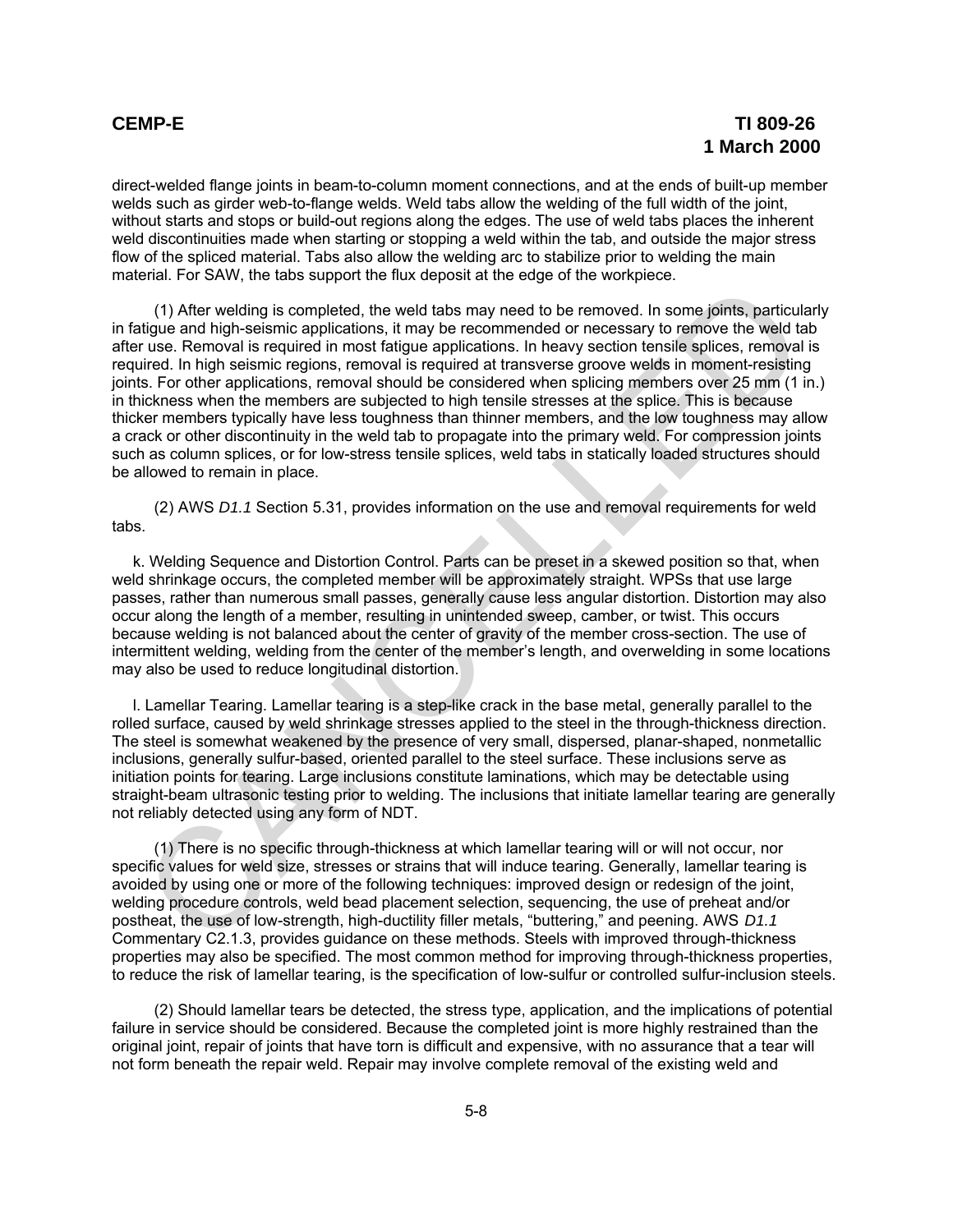affected base metal. Reinforcement, if appropriate for the application, should be considered in lieu of repair or replacement.

m. Brittle Fracture. Brittle fracture is a failure that occurs in the steel or weld without appreciable deformation or energy absorption. Not all fractures are brittle, as the material may have undergone considerable straining and deformation prior to fracture. Sufficient ductility should be provided in joint design and detailing, and toughness in materials selection, so that brittle fracture will not occur. Many joint designs assume the ability to deform and redistribute stress throughout the connection. Standard design and detailing practices are typically adequate for building structures. Extreme loading conditions, cold temperature environments, high seismic risk, unusual materials, and fatigue applications may require more care in the selection and construction of connections and their details. Notches, whether inadvertent or inherent in the design, greatly increase the risk of brittle fracture. Care should be taken to avoid transversely loaded sharp notches and joint transitions, particularly in areas such as weld toes. Backing bars should be removed in some applications because the notch inherent at the root pass between backing bar and steel may initiate a crack in the weld, HAZ or base metal. Where it is assumed that plastic behavior will be required to provide ductility and energy absorption, such as seismicallyloaded structures, sufficient length of base material should be provided in the assumed area of plastic yielding to allow this to occur, and notches that would serve as crack initiators should be avoided in this area. Notch-tough materials reduce the risk of brittle fracture. ign and detailing, and toughness in materials selection, so that brittle facture will no cocur. Many many detailing paradical cand brittle facture and the interaction Shartame ten points of the star in mendiating paradical

# 4. DESIGN FOR CYCLICALLY LOADED STRUCTURES (FATIGUE).

a. General. The fatigue strength of a welded component is a combination of a stress range and a number of cycles (N) that causes failure of the component. The stress range is the total range between the maximum and minimum applied stresses. Stress range does not require stress reversal, only a variation in stress. The fatigue life of a component, also called the endurance limit, is the number of cycles to failure. The fatigue life of a welded joint is affected by the stress range at the location of crack initiation, and the fatigue strength of the detail, primarily a function of its geometry. In welded joints, fatigue life is generally not affected by applied stress level or the strength of the material.

(1) Traditional fatigue design is based upon high-cycle fatigue, generally in the range of 20,000 cycles to 100,000 cycles and up. However, low-cycle fatigue may also occur in cases of extreme stress and strain, such as seismic events or unanticipated out-of-plane bending from applied stresses or distortion. Applications that may experience low-cycle fatigue require design and detailing specific to the application that exceed the general fatigue design provisions of the codes.

(2) The S-N curves used for fatigue design provides an assumed relationship between fatigue life and stress range, and are commonly plotted on a logarithmic scale as a straight line. At the upper left end of the straight line, at the low endurance limit, the ultimate material strength is exceeded and failure occurs from static stress. At the lower right end of the curve, the high-endurance range, the stress ranges are generally too low to initiate crack propagation. The design S-N curves used to design structural members have been established approximately 25% below the mean failure values. Several design codes are now replacing the design S-N curves with the equations used to generate the plotted curves.

(3) The fatigue strength of different welded details varies according to the severity of the stress concentration effect. Those with similar fatigue life characteristics are grouped together into a Stress Category, identified as Classes A through F, with subcategories for special cases. There are several details that fall within each class. Each detail has a specific description that defines the geometry. The details and stress categories are classified by: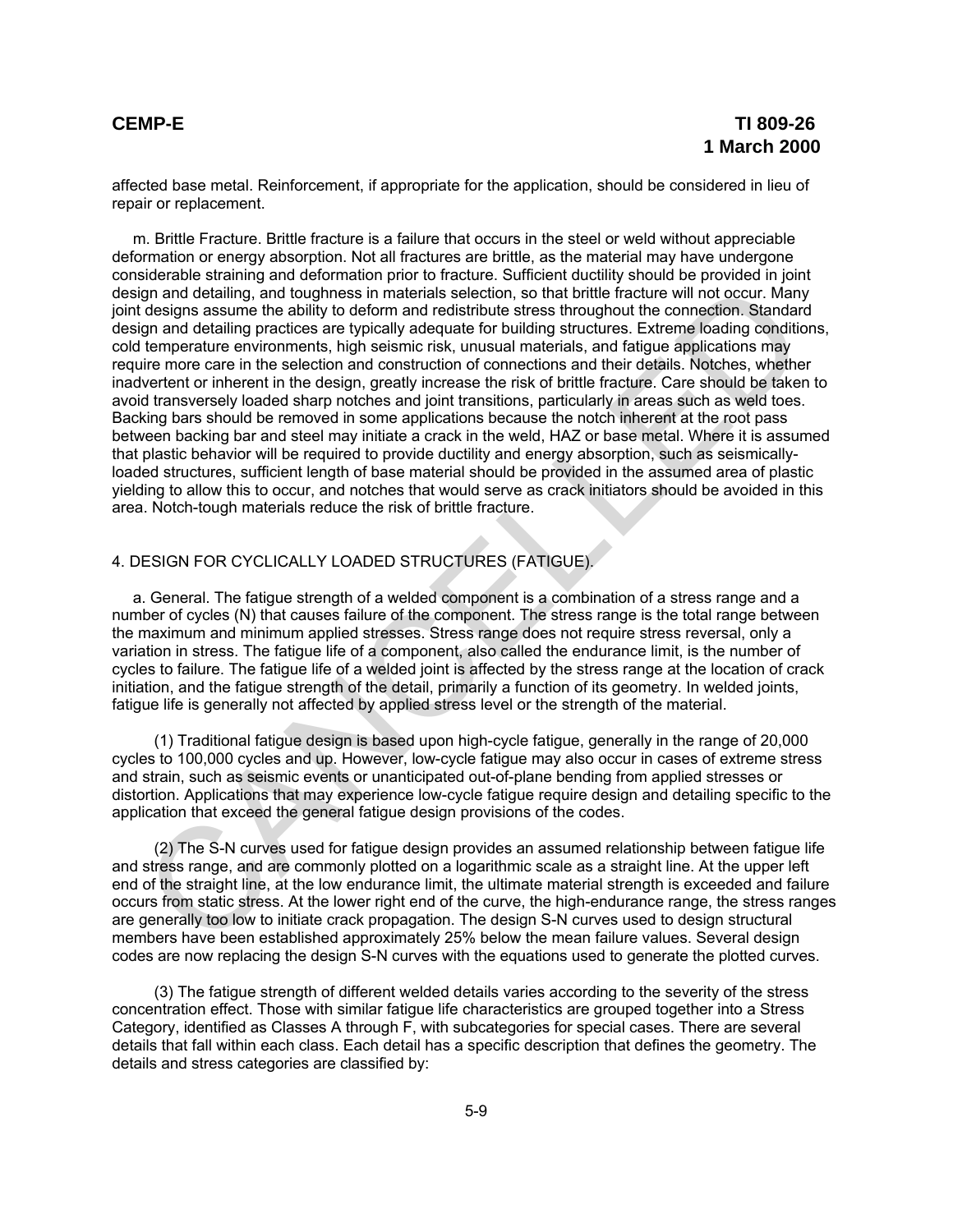# **CEMP-E TI 809-26 1 March 2000**

- form of the member (plate base metal, rolled section base metal, weld type),
- location of anticipated crack initiation (base metal, weld, weld toe),
- governing dimensions (attachment dimensions, radius of transition, weld length, etc.),
- fabrication requirements (ground flush, backing removed, etc.), and
- inspection requirements (ultrasonic or radiographic testing). The detail category should be evaluated carefully to verify that the actual detail realistically matches the standard detail.

(4) Careful design and fabrication can reduce the risk of failure by fatigue. Not all methods of fatigue life improvement are contained in the Codes, and not all methods are necessary. Smooth shapes and transitions are important, but radiused transitions are expensive and may not substantially improve fatigue life.

- Grinding groove welds flush in the direction of the applied stress may improve the Stress Category.
- Avoid reentrant, notch-like corners.
- Transitions between members of differing thicknesses or widths should be made with a slope of at least 2.5:1.
- Joints should be placed in low stress areas, when possible.
- Groove-welded butt joints have better fatigue life than lap or tee joints made with fillet welds.
- Parts should be aligned to minimize or eliminate eccentricity and minimize secondary bending stresses.
- Avoid attachments to members subject to fatigue loading.
- Attachment welds should be kept at least 12 mm (1/2 in.) from the edges of plates.
- Welds on the edges of flanges should be avoided. Fillet welds should be stopped about 12 mm (1/2 in.) short of the end of the attachment, provided this will not have any other detrimental effect on the structure.
- If a detail is highly sensitive to weld discontinuities, such as a transversely loaded CJP groove weld with reinforcement removed, appropriate quality, inspection, and NDT requirements should be specified.
- Fatigue life enhancement techniques such as those found in AWS *D1.1* Section 8, may be cost-effective in extending fatigue life.
- When grinding is appropriate, grinding should be in the direction of stress.
- Intermittent stitch welds should be avoided. Unauthorized attachments, often made by field or maintenance personnel or other trades, must be prohibited.
- A bolted assembly may be appropriate and more cost-effective in some applications.
- For critical details, provide for in-service inspection.

b. Fatigue Design Details. Fatigue details are identified as plain material, built-up members, groove welds, groove-welded attachments, fillet welds, fillet-welded attachments, stud welds, and plug and slot welds. Further divisions of these general categories are provided using general descriptions, and in some cases, by attachment length, radius, grinding requirements, NDT requirements, and member yield strength. Illustrative examples are typically provided by the codes to assist in the interpretation of these divisions. (4) Careful design and fabrication can reduce the risk of failure by fatigue. Not all methods of<br>transitions are important, but radiused transitions are expensive and may not substantially impro-<br>transitions are important,

(1) Stress Category A is limited to plain material, with no welding. Categories B, C, D and E follow the same line slope, with reduced permitted stress ranges for a given fatigue life demand. Category F behavior is sufficiently different to use a different slope. The endurance limit is also reached soonest, at the highest stress range, for Category A details, with progressively more cycles and lower stress ranges for the endurance limit in other categories.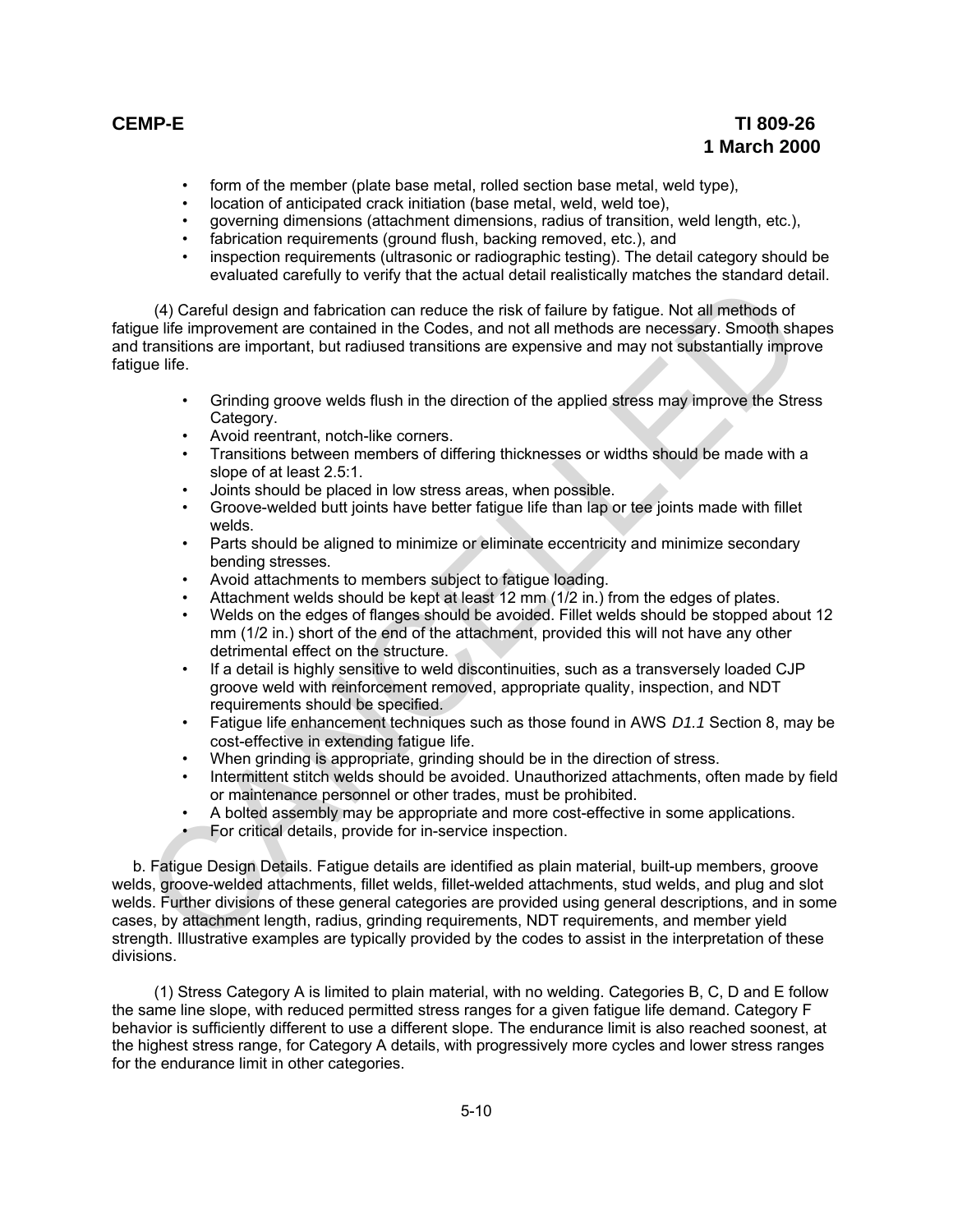(2) Various design codes may be used for fatigue design, and all are based upon the same principles and research data. Occasional revisions to these provisions and details are made by the various code organizations, so there may be minor differences between codes. Generally, AISC and AASHTO specifications are the most current and comprehensive, including bolted details. AWS *D1.1* provisions are limited to welded details. AASHTO and AWS currently use S-N curves, and AISC uses tabular values based upon the S-N curves. All three organizations are currently changing to equationbased design.

(3) AASHTO and AWS provide fatigue design curves for both redundant and nonredundant structures. The AWS nonredundant structure fatigue provisions are based upon bridge principles, where failure of the welded component would result in collapse of the structure, but special provisions for nonredundant structures are not required. The AASHTO code, however, requires the use of the AWS *D1.5*, Section 12, Fracture Control Plan for Nonredundant Structures. As a specification for building construction, AISC does not address nonredundant applications.

c. Allowable Stress Ranges. Stress ranges at the lower number of cycles, for the better fatigue categories, are often limited by the static stress applied. Because the number of cycles is usually established for the application, and often the type of detail needed to make the component or connection is established, the design must be established to keep the stress range below that permitted. Fatigue design begins with the sizing of the member and the connection for the maximum applied static load, then checked for the applied stress range. Adjustments are then made to increase the component or connection size as needed. Should the size become excessive, other improved details may be considered. This includes, for some groove details, grinding of the surface and NDT to improve the fatigue design category. Some joints may be changed from PJP groove or fillet welds to CJP groove welds. Another alternative is the use of fatigue life enhancement details to improve fatigue life. Fatigue life enhancement details are not to be used to increase allowable stress ranges.

d. Fatigue Life Enhancement. At the toe of every weld, with the exception of welds made using Tungsten Inert Gas (TIG) welding with no filler metal, a microscopic slag intrusion line is present. This line, for fatigue purposes, acts as a small crack. Fatigue life of welded joints, therefore, begins with an initial crack, and fatigue life is limited to crack propagation. With plain material, there is no pre-existing crack, so fatigue life is spent in both crack initiation and crack propagation. By applying fatigue life enhancement techniques, as described in AWS *D1.1* Section 8, fatigue life may be extended. The process of TIG dressing can be used to remelt the weld toe area to a limited depth, melting out and removing the microscopic slag intrusion line. Burr grinding of the weld toe, to a depth of approximately 1 mm (1/32 in.), may also be used to remove the slag line. Toe peening, in which localized mechanical compressive stresses are induced into the weld toe area, does not remove the slag line, but induces residual compressive stresses around the slag line to prevent the introduction of the tensile stresses necessary for crack propagation. Any of these enhancement processes typically double the fatigue life of the treated joint. Performing both toe grinding and hammer peening will provide additional benefits, achieving typically triple the fatigue life of the untreated weld toe. Caution should be used when extending fatigue life expectations, as other areas of the welded joint may now fail before the weld toe. Inspection of the weld should be performed prior to implementing fatigue life enhancement techniques, with any required inspection for surface discontinuities repeated following the work. d3eign.<br>
ed dasign.<br>
(3) AASHTO and AWS provide fatigue design curves for both redundant and nonredundant<br>
atcluses. The AWS nonredundant structure fatigue provisions are based upon bridge principles, wh<br>
redundant structu

# 5. HIGH SEISMIC APPLICATIONS.

a. Latest Guidance. Recommendations for the design of welded connections in high seismic regions are undergoing substantial revision as of the date of this document. Users are advised to seek the latest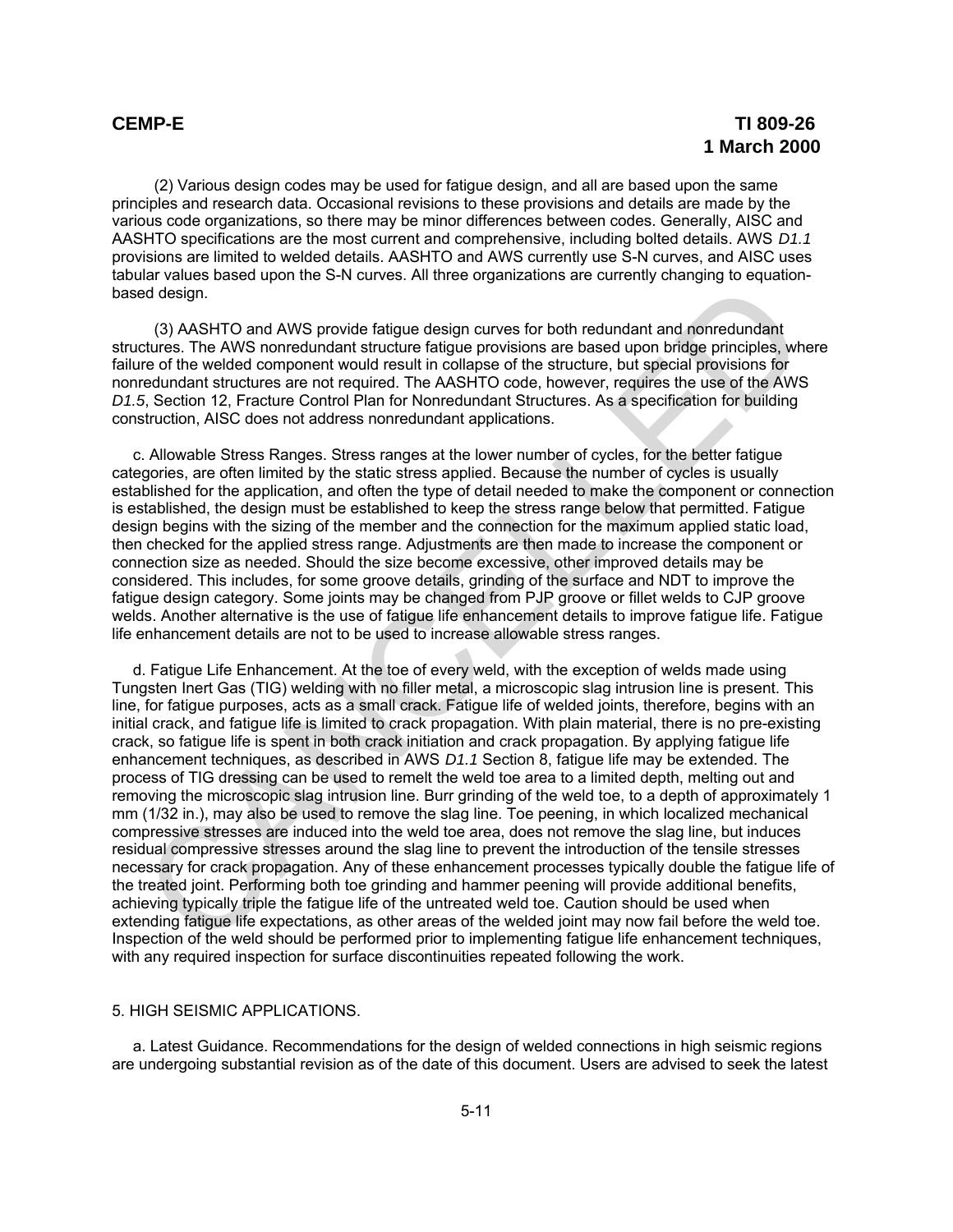guidance from FEMA and AISC documents.

b. Applicability. Improved materials and details should be used for building structures classified as Seismic Categories D, E and F. These applications include all buildings located in areas with 1 second spectral response accelerations (S<sub>D1</sub>) of 0.20g or higher, or short period response accelerations (S<sub>DS</sub>) of 0.50g, and buildings of Seismic Use Group III in areas with  $S_{\text{D1}}$  of 0.133g or higher, or  $S_{\text{DS}}$  of 0.33g or higher. Seismic Use Group III structures are essential facilities that are required for post-earthquake recovery and those containing substantial quantities of hazardous substances, including but not limited to: fire, rescue and police stations; hospitals; designated medical facilities providing emergency medical treatment; emergency operations centers; emergency shelters; emergency vehicle garages; designated communications towers; air traffic control towers; and water treatment facilities needed to provide water pressure for fire suppression. See TI 809-04, Table 4-1 for Seismic Use Groups, and Section 4.2 for Seismic Design Categories. ier. Selenic Use Group III structures are essential faitulities that are required for post-earling-<br>towery and those containing substantial quantities of hazardous substances, including but not limit<br>there, resues and poli

c. Materials Concerns and Specifications. Special compositional, materials toughness and other mechanical property requirements may be necessary for the steel and filer metal used in seismic applications:

(1) The AISC *Seismic Provisions*, Section 6.3, require steel in the Seismic Force Resisting System to have a minimum toughness of 27J at 21 $\degree$ C (20 ft.-lbf at 70 $\degree$ F), applicable to ASTM Group 4 and 5 shapes, Group 3 shapes with flanges 38 mm (1-1/2 in.) or thicker, and to plates in built-up members 38 mm (1-1/2 in.) or thicker.

(2) Studies indicate that a large percentage of domestically produced structural steel sections lighter or thinner than those mentioned in the previous paragraph will have a CVN toughness of at least 27J at 21 $\degree$ C (20 ft.-lbf at 70 $\degree$ F), and therefore it does not appear that CVN testing need be conducted to verify the toughness of all members. It is recommended that manufacturer's accumulated data be used to verify that the steel routinely produced by that mill meets the indicated toughness levels. Specification of steel toughness levels, or the specification of A709 steels, is currently considered unnecessary for building-type applications.

(3) It is also recommended that structural steel shapes used in high seismic applications be specified as either ASTM A992 or A572, grade 50 manufactured to AISC Technical Bulletin #3. These specifications have provisions for a maximum ratio of  $\mathsf{F}_\mathsf{y}$  to  $\mathsf{F}_\mathsf{u}$  of 0.85, and a more controlled chemistry for weldability and properties.

(4) The AISC *Seismic Provisions*, section 7.3b, require filler metals in the Seismic Force Resisting System to have a minimum toughness of 27J at -29 $^{\circ}$ C (20 ft.-lbf at -20 $^{\circ}$ F). Additional requirements for toughness at service temperature, tested using welding procedures representative of the range of production WPSs, are also recommended in the latest FEMA Guidelines.

(5) There are concerns for the performance of rolled steel sections in the vicinity of the K-line, at the intersection of the web and the radius between web and flange. Studies have identified a reduced toughness in this region caused by cold-working during rotary straightening at the steel mill. Reduced toughness in these region may increase the risk of crack initiation from welding in the area, particularly stiffeners (continuity plates) and doubler plates. AISC Technical Advisory No. 1 should be followed, pending further study.

(6) Current studies indicate that through-thickness toughness properties or applied stress on the column face is not a limiting factor, and need not be specified or checked.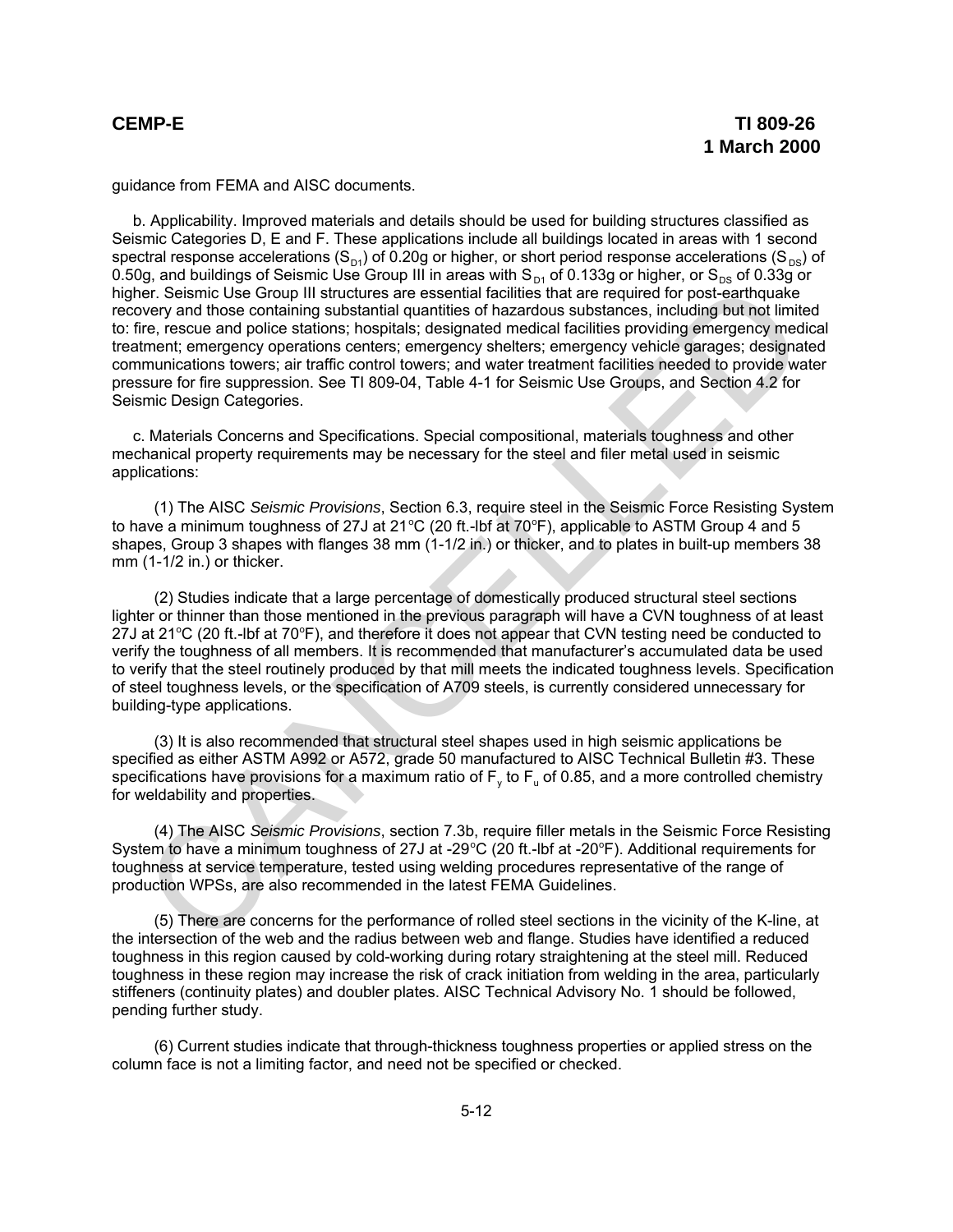d. Joint Selection. Several types of details may be used to achieve satisfactory moment connection performance in high seismic applications. Enhanced quality, improved and reinforced details are recommended for conventional-type connections. See (e) below. For Reduced Beam Section (RBS) system connections, also called the "dogbone" system, current AISC guidelines should be followed. See Appendix D, Bibliography. Several limitations have been found in the cover-plated and ribbed details, and further investigation of the latest recommendations should be made prior to use.

e. Joint Detail Modifications and Enhancements. Current recommendations include the following modifications to the previous standard beam-to-column connection: (1) removal of bottom flange backing bar, backgouging of the root, and placement of a reinforcing fillet, (2) improved quality of the weld access hole, (3) removal and finishing of weld tabs, (4) control of profile and quality of the access hole, (5) use of partially or fully welded web connections. The exact requirements for access hole provisions and web welding depend upon the type of connection used and the design application, whether Special Moment resisting Frame (SMRF) or Ordinary Moment-Resisting Frame (OMRF).

f. Inspection Enhancements. Continuous inspection of all welding performed on CJP and PJP groove welds that are a part of the Seismic Force Resisting System is necessary. The Engineer may allow periodic inspections when appropriate. AISC *Seismic Provisions* require NDT for certain joints in high seismic applications, as follows: "All complete joint penetration and partial joint penetration groove welded joints that are subjected to net tensile forces as part of the Seismic Force Resisting Systems ... shall be tested using approved nondestructive testing methods conforming to AWS *D1.1*." Such testing should include ultrasonic testing of welds in T-joints and butt joints over 8 mm (5/16 in.) in thickness. Radiographic testing may be used in some cases using butt joints. When using T-joints, with the thickness of the tee "flange" exceeding 40 mm (1-1/2 in.), ultrasonic testing should be performed after completion and cooling of the weld to check for lamellar tearing. I. Joint Detail Modifications and Einhancements. Current recommendations include the following<br>infidedions to the previous standard beam-to-column connection: (1) ermoved of bothom flange backgouging of the root, and place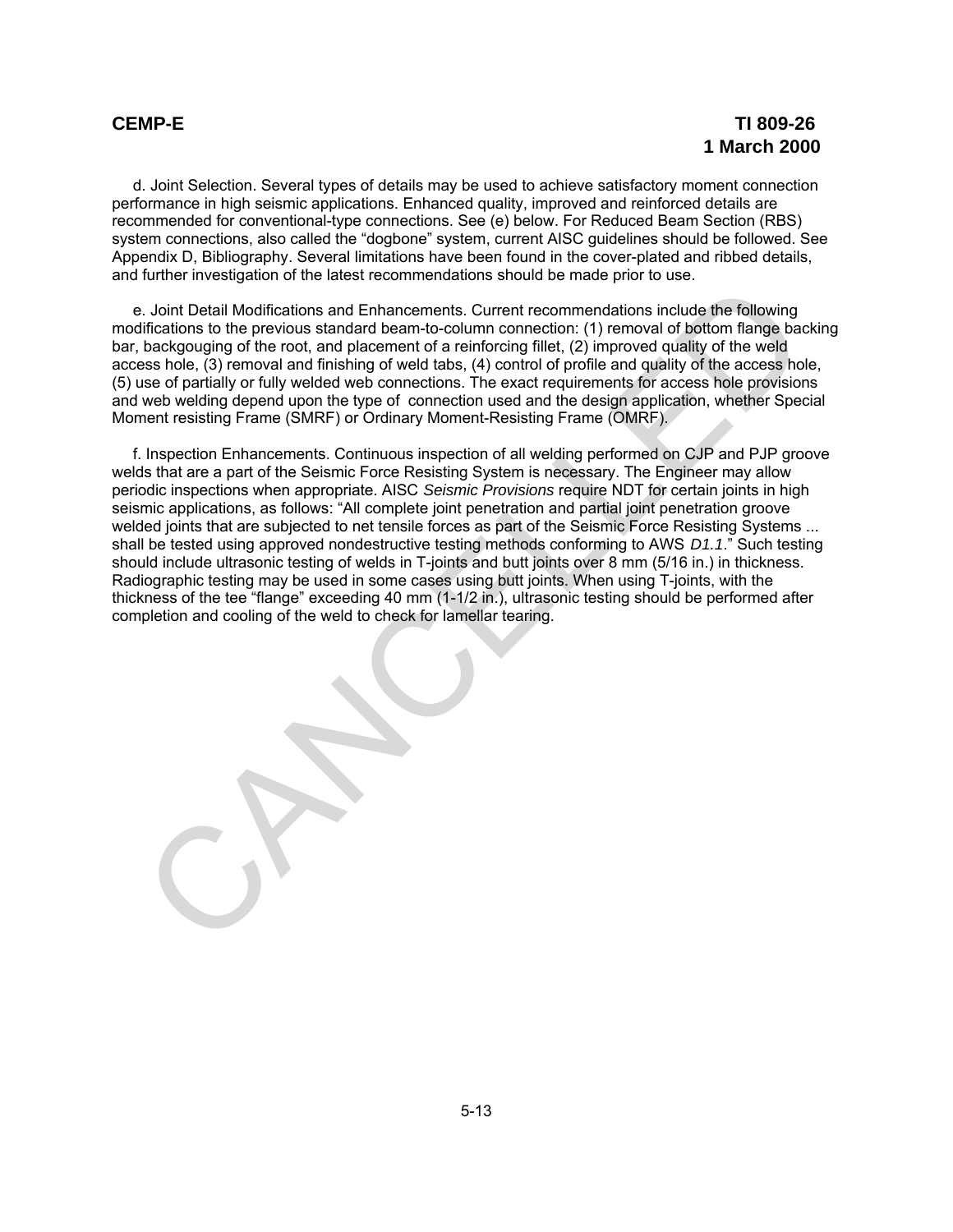### CHAPTER 6

### STUD WELDING

### 1. GENERAL.

Stud welding for building applications is generally for shear connectors in composite beams, but may also include shear connector applications for composite columns and frames. Studs may be welded either directly to the structural steel or through metal decking. The purpose of most shear connectors is to integrally connect steel and concrete materials so that they act as a single unit in resisting load. Occasionally, threaded studs may be used for special connections where bolting is not practical, such as embedment plates or inaccessible connections. Stud welding is a fully automated process with controlled arc length and arc time, and is conducive to a suitable convenient load test, and therefore is treated separately by AWS *D1.1* for procedure qualification, personnel qualification, and inspection. d welding for building applications is generally for shear connectors in composite beams, but may include shear connector applications for composite columns and frames. Sluds may be welded<br>in include shear connectors appli

### 2. STUD WELDING PROCESS.

The arc stud welding process is used for structural studs, rather than the capacitor discharge stud welding process. A DCEN (straight) current is used to create an arc between the stud base and the steel. The stud welding gun draws the stud away from the steel, creating the arc, allows a brief period for the melting of the steel and stud base, then plunges the stud into the molten pool and terminates the current flow. The weld arc and molten pool is protected with the use of a flux tip on the base of the stud, plus the use of a ceramic ferrule to contain the molten pool. See AWS C5.4, *Recommended Practice for Stud Welding*, for complete information.

# 3. STUD BASE QUALIFICATION.

Stud bases are qualified by the manufacturer for application on bare steel in the flat position only. Qualification procedures for this application are provided in AWS *D1.1* Annex IX. For all other applications, including studs applied through metal decking, studs applied to curved surfaces, studs welded in vertical or overhead positions, or studs welded to steels not listed as Group I or II in AWS *D1.1* Table 3.1, the contractor must perform qualification testing. For the Type B studs used in composite construction, ten (10) specimens must pass a  $90^{\circ}$  bend test using representative material and application. Alternatively, a tension test method may be used. See AWS *D1.1* Section 7.6.

## 4. WELDING PERSONNEL QUALIFICATION.

The welding operator conducting the two pre-production tests at the start of the day or work shift is qualified for performing stud welding that day or shift. See AWS *D1.1* Section 7.7.4.

### 5. PRE-PRODUCTION TESTING.

After stud base qualification by the manufacturer, or qualification testing by the contractor for the applications listed, installation may begin. However, pre-production testing is required at the start of each day or shift to verify the setup of the equipment. This testing requires two studs to be welded, on the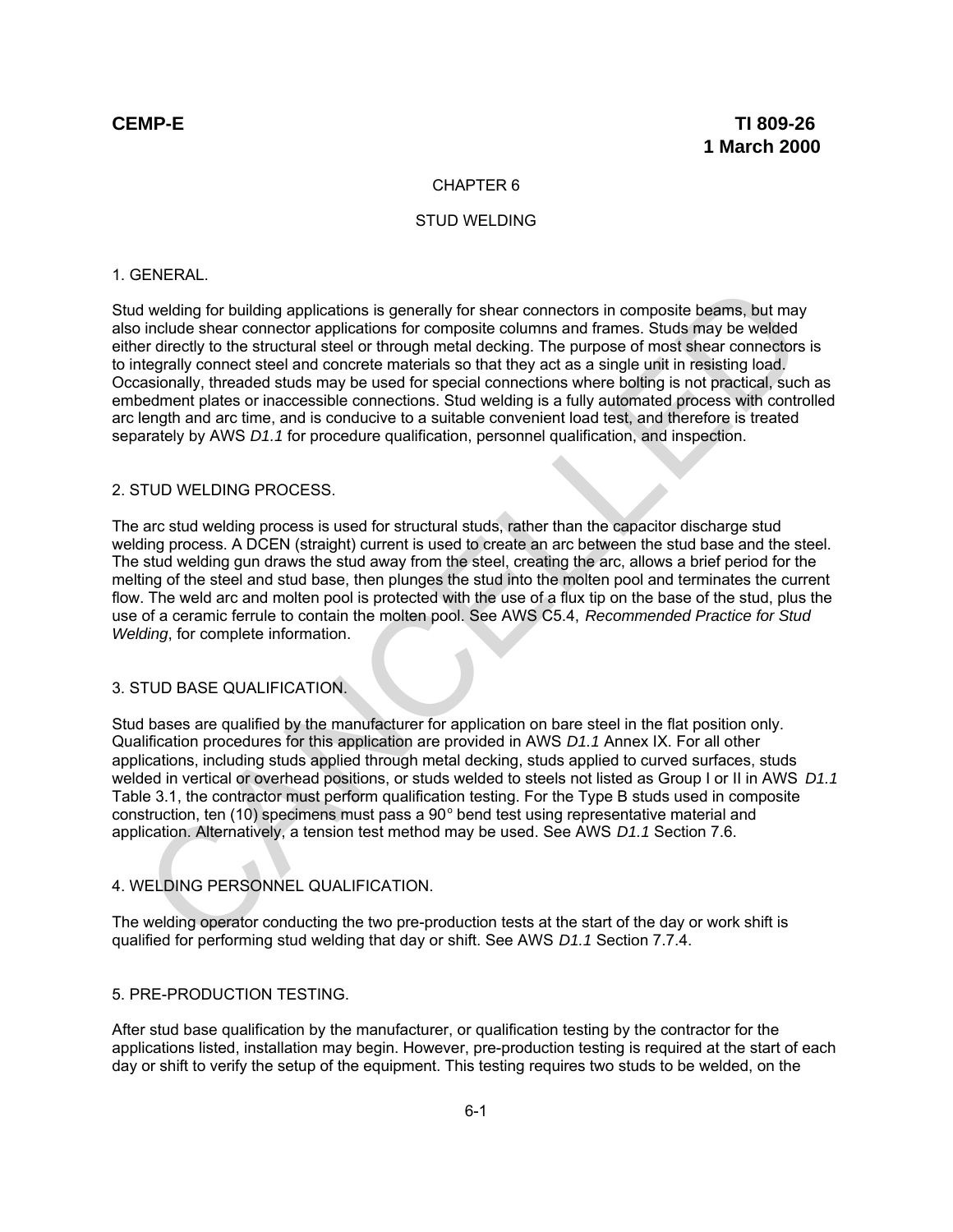work if desired, visually inspected, then bent approximately  $30^{\circ}$ . If the stud weld passes the visual and bend testing, then production welding may begin. For composite construction, the stud need not be bent back to the original position. See AWS *D1.1* Section 7.7.1. The pre-production test must be repeated whenever there are changes to the following items: voltage, current, time, or gun lift and plunge.

## 6. INSPECTION.

Following the application of studs and the removal of the ferrules, all stud welds are visually inspected for flash about the entire perimeter of the stud base. Those with missing flash may be repaired, or tested using a bend test applied approximately 15 $^{\circ}$  in the direction opposite the missing flash. Should the stud weld not fracture, the stud is accepted and may be left in place in the bent condition when used in composite construction. The inspector may  $15^{\circ}$  bend test any stud, if desired, even if full flash is apparent. See AWS *D1.1* Section 7.8. SPECTION.<br>
Sometime application of studs and the removal of the ferrules, all stud welds are visually inspected<br>
tash about the entire perimeter of the stud base. Those with missing flash may be repaired, or test<br>
tash abo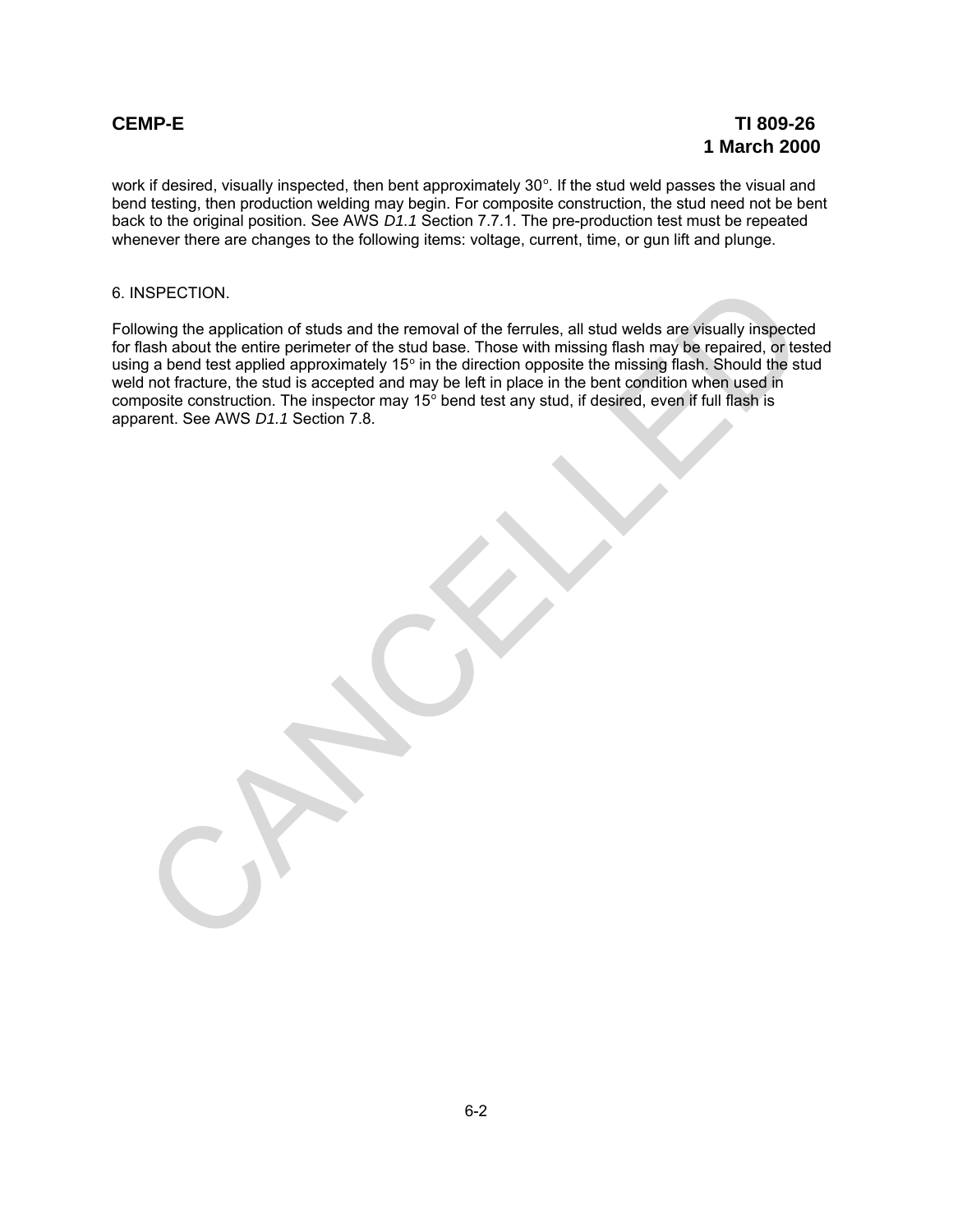### CHAPTER 7

### WELDING TO EXISTING STRUCTURES

### 1. GENERAL.

When welding to reinforce existing structures, several areas require investigation and, in some cases, specific instructions. Other than load analysis of the structure to design the connections, several welding issues arise. These include weldability of the existing steel, the reduction of strength to existing members when being heated or welded, and the welding to existing weld deposits of unknown origin or made with FCAW-S electrodes. AWS *D1.1* Section 8, and its supporting Commentary, provides applicable code provisions. an welding to reinforce existing structures, several areas require investigation and, in some cases<br>es arise. These include weldability of the existing steel. the reduction of strength to existing mem<br>of the raturclens. Ot

## 2. DETERMINING WELDABILITY OF EXISTING STRUCTURAL STEELS.

a. Investigation. Investigation of weldability is generally warranted for buildings constructed prior to 1945, although structural steels were not manufactured specifically for welding properties until A373 and A36 came into use in the early 1960's. The weldability of steels between these periods is generally considered sufficiently weldable.

### b. Carbon Equivalency.

(1) The most reliable method to establish chemical composition for determining carbon equivalent values is to remove samples from various members at selected no- or low-stress locations, then analyzed spectrographically for composition. Portable spectrographs may also be used, although only optical emission spectrography systems currently provide sufficient accuracy for measuring carbon content. The laboratory analysis report should list the quantities of each of the elements in the selected carbon equivalent equation, even if the percentage reported is zero.

(2) Other methods, although less reliable, include spark testing and weld sample tests. Spark testing applies a grinding wheel at approximately 5000 rpm to the steel, then observing and characterizing the color and nature of the sparks off the steel. Weld sample tests include welding small test plates to the steel, then destructively using a sledge hammer to break off the samples, if possible, and observing the nature of the fracture.

### 3. WELDING TO OLDER STRUCTURAL STEELS.

The poorer the weldability of steel, the greater the need for higher preheat and interpass temperatures, and the greater the importance of low-hydrogen welding. All welding to existing structures should be performed with low-hydrogen SMAW electrodes or with other wire-fed welding processes. Minimum preheat and interpass temperatures can be determined from AWS *D1.1* Annex XI, or from technical literature.

# 4. INTERMIXING WELD PROCESSES AND FILLER METALS.

a. FCAW-S Deposits. Self-shielded Flux-Cored Arc Welding (FCAW-S) weld deposits contain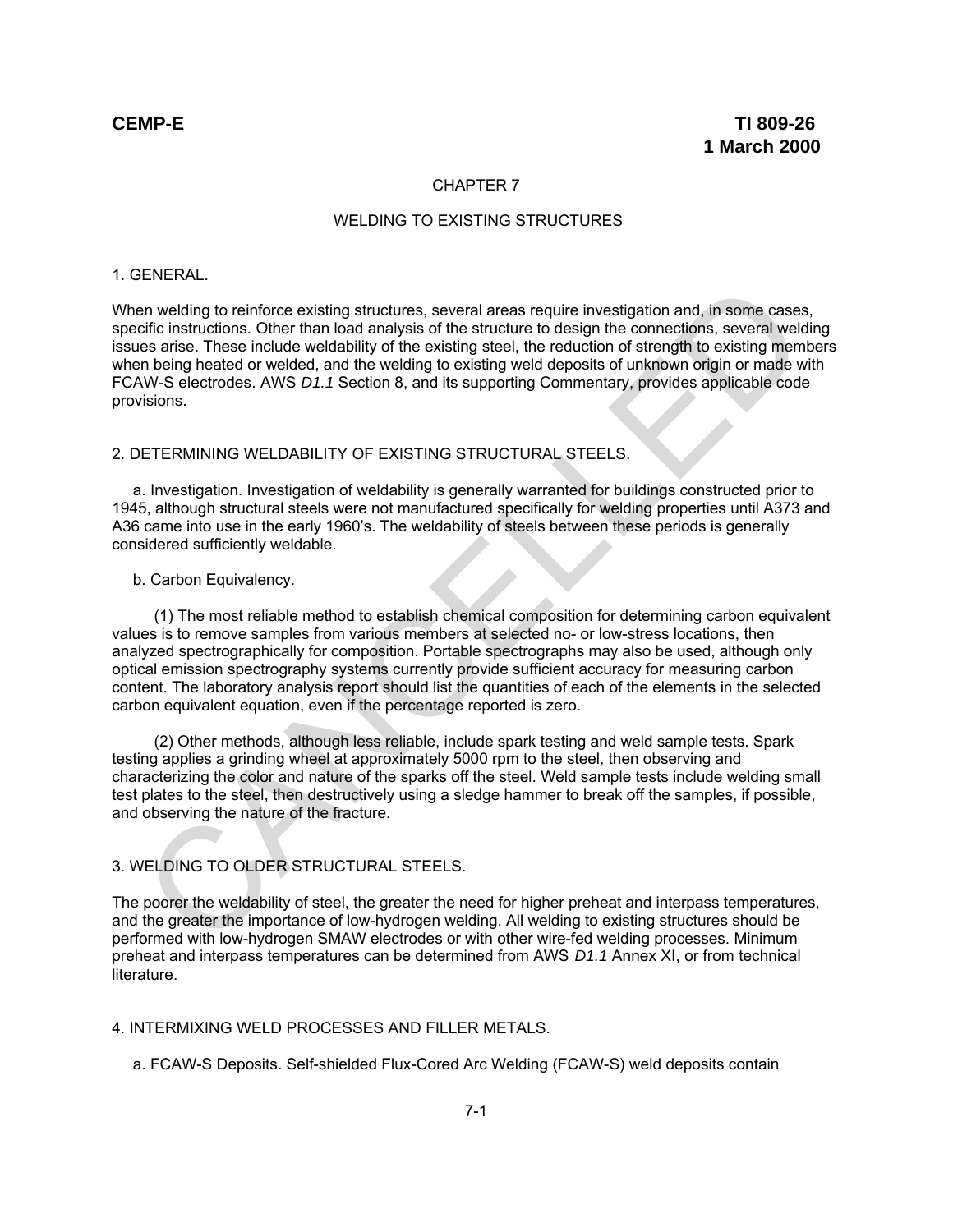aluminum, nitrogen, carbon and other alloying elements. When weld processes that use consumables with significantly different metallurgical systems are mixed with FCAW-S deposits, there is the potential for reduced properties, particularly ductility and toughness. This is the result of the liberation of nitrogen and aluminum that were previously chemically combined as Al-N in the FCAW-S deposit. Other weld deposits, typically a carbon-manganese-silicon metallurgical system, do not contain the amount of aluminum necessary in order to preclude the formation of free nitrogen, which can embrittle the steel or weld deposit.

b. Investigation. When it is suspected that existing weld deposits that will receive subsequent welding were made using FCAW-S, further investigation of the weld deposit is warranted. An aluminum content in the range of 1% is indicative of FCAW-S. Low-admixture welding procedures, design assuming reduced mechanical properties, or requiring subsequent welding using appropriate FCAW-S should be considered.

c. Other Processes. Recent research indicates that this problem may not be limited to non-FCAW-S weld deposits on top of FCAW-S. Multiple weld processes in a single weld joint may also occur in new construction because of tack welding, root pass welding selection, or other reasons.

## 5. STRENGTH REDUCTION EFFECTS AND OTHER CONCERNS WHEN WELDING UNDER LOAD.

a. Elevated Temperature Effects. Elevated temperatures in steel reduce both the yield strength (F<sub>v</sub>) and the modulus of elasticity (E). At approximately 300°C to 400°C (600°F to 800°F),  $\mathsf{F}_\mathsf{y}$  and E are reduced approximately 20%. Preheat temperatures at this level are rarely used, but localized temperatures near the weld region will exceed these temperatures for brief periods. As a general guide, steel during welding, within the weld region, will exceed these temperatures approximately 25 mm (1 in.) to the side of a weld, and a distance of approximately 100 mm (4 in.) trailing the weld puddle. Steel further from the weld region will remain at temperatures that will not significantly reduce the steel's properties. d deposit.<br>
In Imensitigation. When it is suspected that existing weld deposits that will receive subsequent weld<br>
In mestagraion. When it is suspected that existing weld deposits that will receive subsequent weld<br>
In made

b. Welding Direction and Sequence. When welding under load, consideration should be made for the temporarily reduced strength of localized areas of the steel. When welding parallel to the applied stress, the affected area is typically small compared to the area of the unaffected steel. When welding transverse to the load, additional caution is needed. It may be necessary to stagger welding operations, use shorter sections of weld and then allow cooling, or use lower heat input procedures.

### 6. HAZARDOUS MATERIALS.

When welding on steel having existing coatings, an investigation into the composition of the coating is warranted, unless all coatings in the vicinity of the welding are removed prior to welding. Zinc, used in numerous coating systems and galvanizing, produces noxious fumes. Some older structures may contain lead-based paints that must be removed using special hazardous materials precautions.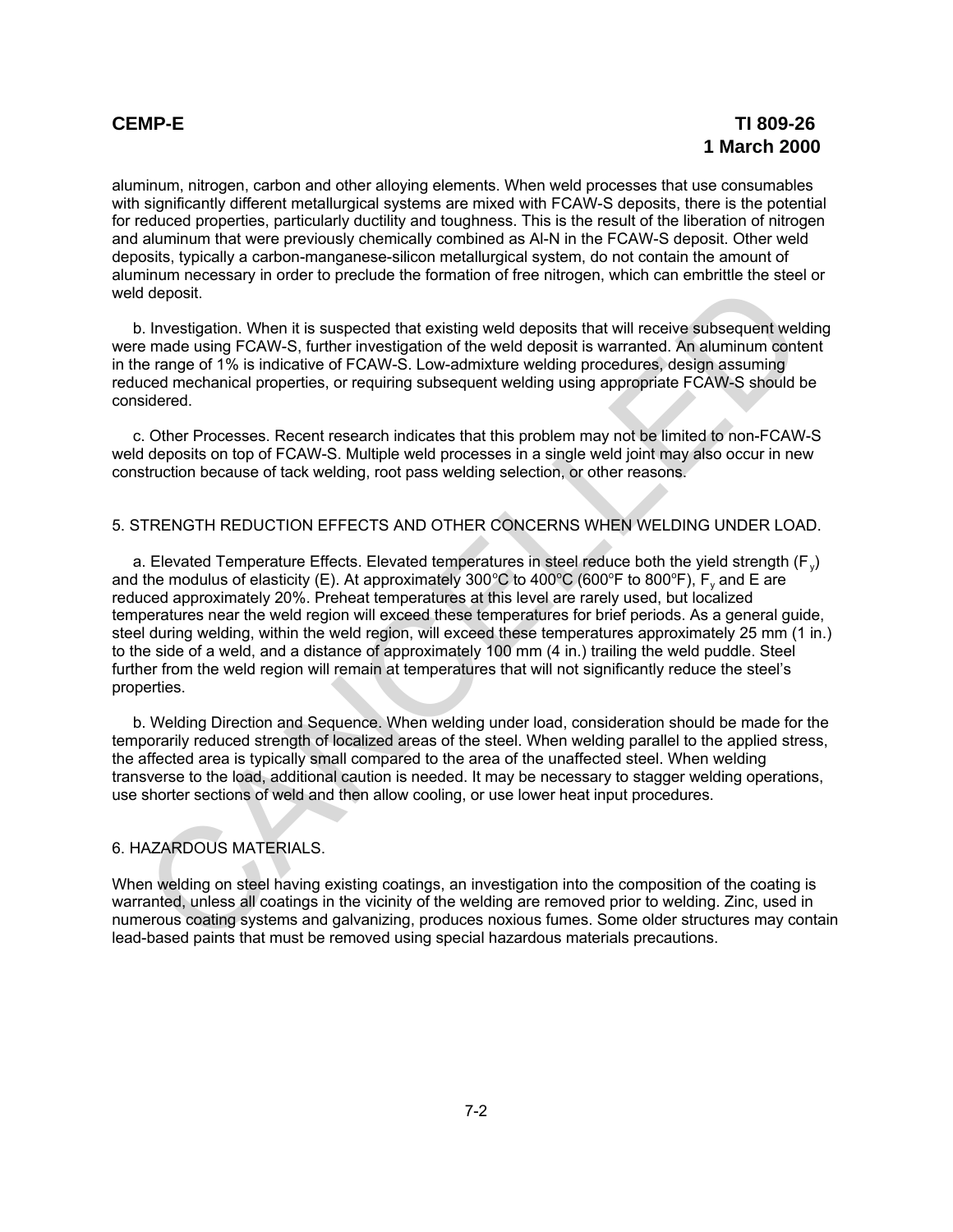### CHAPTER 8

### QUALITY ASSURANCE AND INSPECTION

### 1. GENERAL.

The Engineer is responsible for establishing and specifying the requirements of the Quality Control and Quality Assurance programs for the project. These requirements should be a part of the contract documents. AWS *D1.1* requires inspection of welding, but requires only "Fabrication / Erection Inspection", which is the designated responsibility of the Contractor. "Verification Inspection" is the prerogative of the Owner, under AWS *D1.1*. Therefore, any specific welding inspection operations to be performed by personnel other than the Contractor must be fully detailed and placed in the contract documents.

# 2. REVIEWING AND APPROVING WELDING PROCEDURES.

a. WPS Contents. Welding procedures are used to specify, for the welder and inspector, the welding parameters for the weld to be made. Weld procedures are written by the contractor responsible for the welding, and must be reviewed by the inspector. In some cases, the Engineer must approve the welding procedures. Welding Procedure Specifications (WPSs) are written based upon the steel to be welded, thickness of material to be joined, type of joint, type of weld, size of weld, and position of welding. Based upon the application, the WPS specifies the welding materials to be used (electrode, flux, shielding gas), electrode diameter, voltage, current (amperage) or wire feed speed, travel speed, shielding gas flow rate, minimum (and sometimes maximum) preheat and interpass temperatures, location and number of passes, and other pertinent information specific to the weld to be made. All WPSs, whether prequalified or qualified by test, must be in writing. Engineer is responsible for establishing and specifying the requirements of the Quality Control and<br>y assume programs for the project. These requirements should be a part of the contract<br>imments. AWS D1, Trequires inspecti

b. AWS Requirements. AWS *D1.1* Section 6.3.1 requires the use of and inspection of WPSs. The inspector should review the WPS for general conformity to the welding code and applicability to the joint to be welded. The WPS also provides information necessary for inspection duties. The Engineer is assigned the responsibility in AWS *D1.1* Section 4.1.1, to review and approve WPSs that are qualified. Prequalified WPSs need not be approved by the Engineer under *D1.1*. The purpose of the Engineer's approval of the WPS is so that it can be verified that the qualification testing is representative of the actual welding conditions, such as for thick and highly restrained joints.

c. AISC Requirements. In the AISC *Seismic Provisions*, Section 7.3, the Engineer is made responsible for the review and approval of all WPSs, whether qualified or prequalified, for welds that are part of the Seismic Force Resisting System. This is primarily to ensure that WPSs are developed for the welds critical to building performance, and that filler metals with the required toughness have been selected by the contractor.

d. WPS Prequalification Limits. Prequalified WPSs need not be tested using the tests prescribed in AWS *D1.1* Section 4. The contractor may develop WPSs based upon manufacturer's recommended operating parameters, verified by the contractor's experience and testing as desired. To be prequalified, the welding process must be prequalified (SMAW, FCAW, GMAW except short-circuiting transfer, or SAW), the weld details must meet all the requirements of AWS *D1.1* Section 3, and welding parameters meet the provisions of AWS Table 3.7. This includes the use of the prequalified groove weld details in AWS Figures 3.3 and 3.4, minimum prequalified PJP groove weld size in AWS Table 3.4, and minimum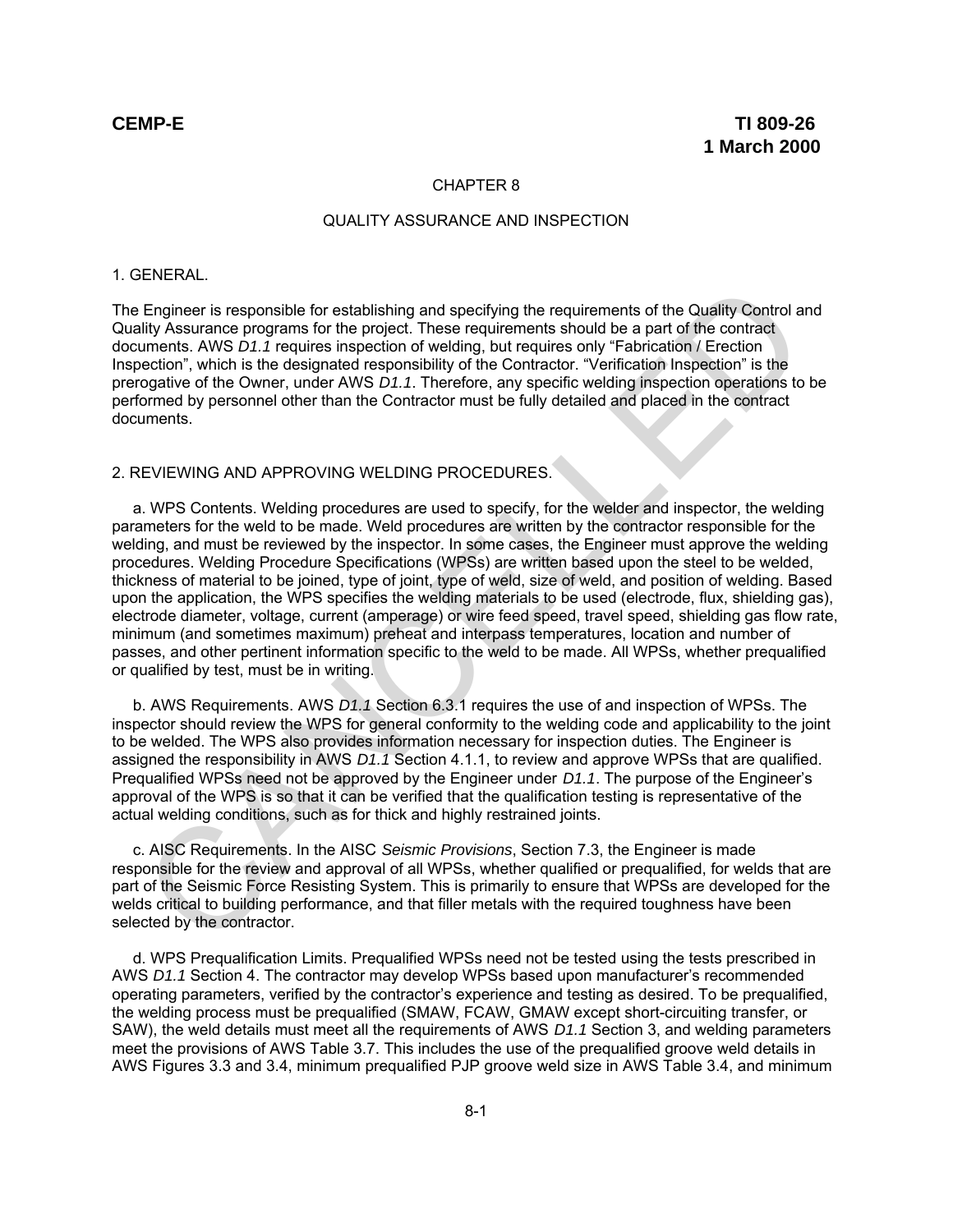fillet weld size in AWS Table 5.8. "Matching" filler metals must be used, per AWS Table 3.1, and minimum preheat and interpass temperatures must be provided per AWS Table 3.2.

e. WPS Qualification Requirements. When WPSs, joints, filler metal selection, or other details do not meet the prequalification requirements of AWS *D1.1* Section 3, the WPS to be used for the joint must be qualified by testing prescribed in AWS *D1.1* Section 4. Documentation of the WPS used and test results must be documented in the form of Procedure Qualification Records (PQRs). Qualified WPSs must be referenced to the applicable PQR. PQRs must be in writing, and made available for inspection by the inspector.

f. Guidance for Engineering Review of Procedures Submitted by Contractors. For review of WPSs, the contractor should submit all applicable manufacturer data sheets and operating recommendations for the filler material to be used. It may also be necessary to consult the AWS A5.XX filler metal specifications for information regarding the use and limitations of the filler metal.

(1) Generally, manufacturer's operating recommendations provide a range of welding parameters such as voltage and current (amperage) or wire feed speed, and specify polarity, but do not provide specific travel speeds or adjustments necessary to achieve a particular weld size. The middle of the provided ranges are often good starting points, but contractors often tend to work near the high end of the ranges provided to maximize deposition rates and reduce welding time.

(2) Calculations such as heat input and deposition rates are helpful in determining if WPSs should produce a reasonable quality weld of the size specified. However, it is often difficult to verify FCAW procedures through calculation because of the variations between specific electrode types. Calculation should not be used to determine optimum operating characteristics for welding, as these final adjustments are made by experience. See references in Appendix B.

(3) Caution should be used when reviewing WPSs for thick materials and highly restrained joints. The 25 mm (1 in.) test plate thicknesses specified in AWS *D1.1* Section 4, do not adequately represent the heat sink capabilities of thicker sections (affecting cooling rates), nor is restraint developed in the welding of standard WPS test specimens. The use of thicker plates and NDT, and the use of restraint devices, should be specified as appropriate for critical welding. Alternately, other WPS testing methods may be used as appropriate. the documented in the form of Procedure Qualification Records (PQRs). Qualified WPSs must the documented in the form of Procedure Qualification Records (PQRs). Qualified WPSs must the cordidate for Engineering Review of WD

(4) A checklist should be prepared to verify that all welded joints on the project have written WPSs. Critical joints should be reviewed to verify that the proper welding materials have been designated for the joint, particularly when CVN toughness is required.

(5) Approval of the WPS should be taken as review only, and that the responsibility for the suitability of the WPS, and the resultant weld quality and properties, remains with the contractor.

## 3. WELDING PERSONNEL QUALIFICATION.

a. Personnel Classification. Welding personnel are classified into three categories: welders, welding operators, and tack welders. Welders manipulate the electrode by hand, manipulating and controlling the arc, for manual or semi-automatic welding. Welding operators set up automatic welding equipment with wire-fed welding processes, such as mechanized SAW, to travel at selected speeds. Tack welders may only place tack welds to assemble pieces, with the finish welds to be performed by qualified welders or welding operators.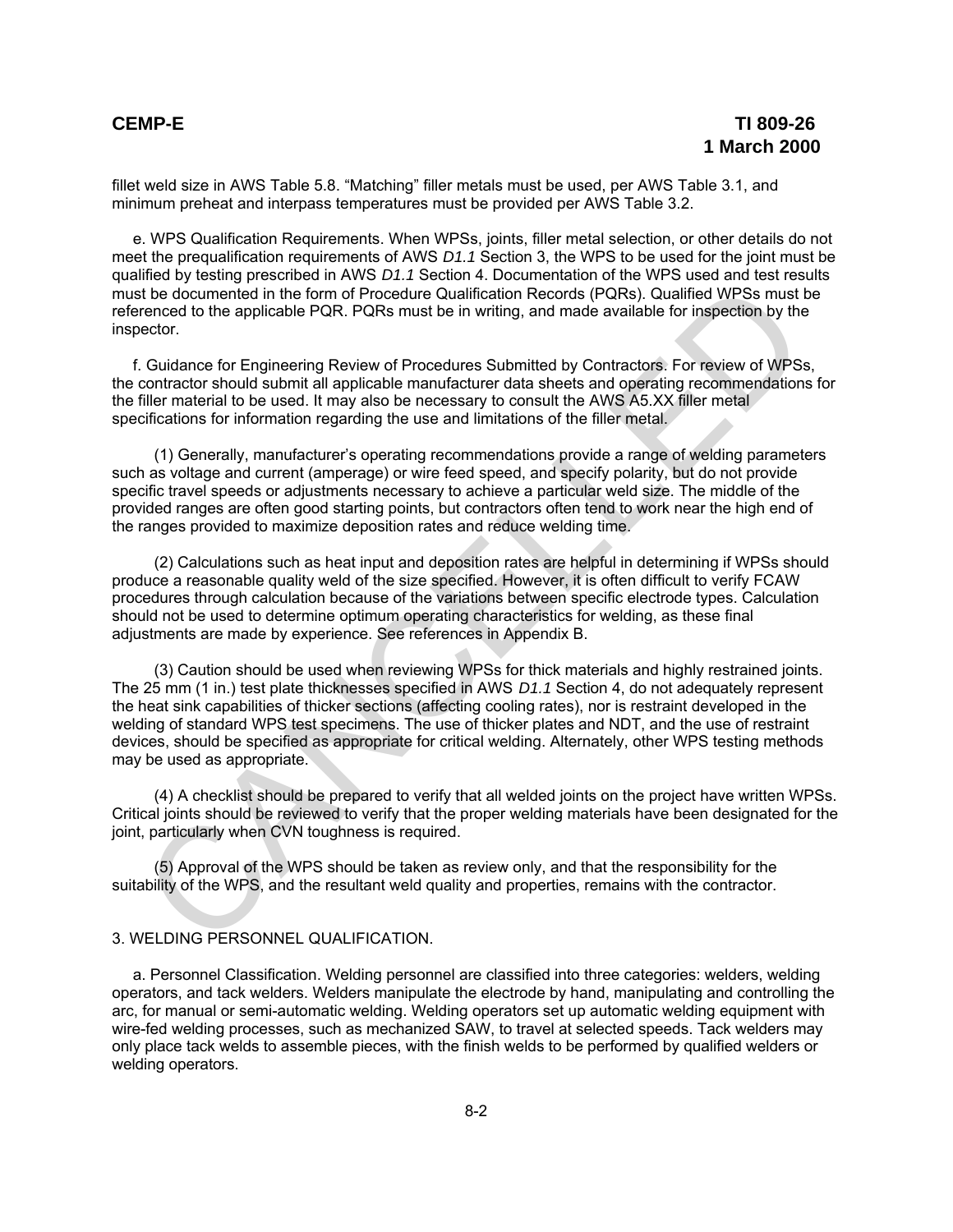b. Qualification Testing. All welding personnel must demonstrate their skill by performing specific performance qualification tests prescribed by AWS *D1.1* Section 4, Part C. Welders are qualified by process - SMAW, FCAW, GMAW, SAW, GTAW, ESW, or EGW. FCAW-S (self-shielded) and FCAW-G (gas-shielded) are considered the same process for performance qualification testing. Welders are also qualified by position - Flat, Horizontal, Vertical and Overhead. These are designated on welding personnel qualification records as positions 1, 2, 3, and 4, respectively. Welding personnel qualified for more difficult positions, for example Vertical (3), are also qualified for Flat (1) and Horizontal (2) welding. However, Vertical (3) and Overhead (4) welding positions are considered separately. Additional position classifications apply for tubular construction, and are further identified in AWS *D1.1* Figures 4.4 and 4.6. Welding personnel are further classified by type of weld, testing using groove welds or fillet welds. Welding personnel qualified for groove welding in a given position and process are also qualified for fillet welding in the same position and process. Those who qualify using 9.5 mm (3/8 in.) thick plate or thicker are qualified for twice the test plate thickness. Welding personnel qualified using 25.4 mm (1 in.) thick plate are qualified for unlimited thicknesses of material. AWS *D1.1* Table 4.8 provides complete information regarding the cross-over of welding performance qualifications tests and the welding products, thicknesses and positions qualified. e elifficult positions, for example Vertical (3), are also qualitied for Falt (1) and Horizontal (2) and<br>every. Vertical (3) and Overhead (4) welding positions are considered separately Additional position<br>diety personnel

c. Contractor Responsibilities. The contractor is responsible for the qualification of all welding personnel. The witnessing of performance testing is not required. All performance qualification tests must be fully documented in writing. Performance qualification expires six (6) months following testing, unless the person has used the process during that time period. Should a person not use the process within six months, the qualification period expires. There should be records documenting the use of various processes by the contractor. Welding position is not a factor in maintaining welding personnel qualification. Should the welder consistently produce poor quality welds, the welder's qualification can be revoked, requiring retesting.

d. Qualification Testing by Others. Although standard practice is to require contractor-based qualification testing of welding personnel, it is acceptable, with the Engineer's approval, for the contractor to rely upon qualification testing performed by others. Such testing may include independent testing laboratories, welding vocational schools, industry associations and unions, and the AWS Certified Welder program. The Engineer should review the basis and suitability of such programs prior to waiver of contractor-based qualification.

# 4. INSPECTOR QUALIFICATIONS

a. General Welding and Visual Inspectors. Visual welding inspection personnel should be qualified under AWS *D1.1* Section 6.1.4. The basis of qualification, if beyond these provisions, must be specified in the project documents. Acceptable qualification bases under *D1.1* are: (1) current or previous certification as an AWS Certified Welding Inspector (CWI) in accordance with the provisions of AWS QC1, *Standard for AWS Certification of Welding Inspectors*, or (2) current or previous qualification by the Canadian Welding Bureau (CWB) to the requirements of the Canadian Standard Association (CSA) Standard W178.2, *Certification of Welding Inspectors*, or (3) an engineer or technician who, by training or experience, or both, in metals fabrication, inspection and testing, is competent to perform inspection work. For the third case, the Engineer should establish minimum levels of training and experience, require a written resume detailing training and experience in welding inspection, and require a written and hands-on examination prior to approval of the inspector.

(1) The qualification of an previously certified inspector remains in effect indefinitely, even though the certification may have expired, provided the inspector remains active in the inspection of welded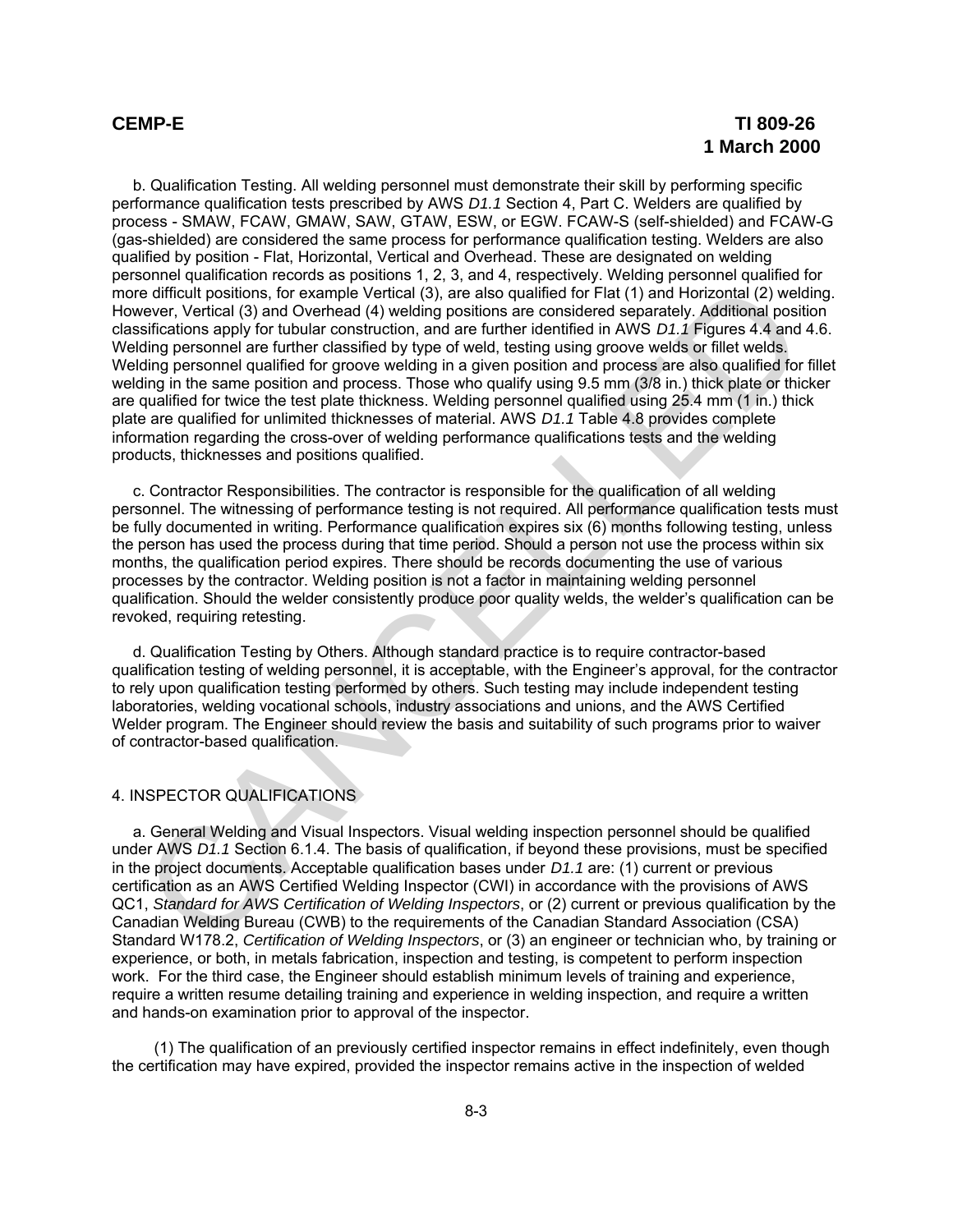steel fabrication, or unless there is a specific reason to question the inspector's ability.

(2) The American Welding Society offers certification to welding inspectors in the form of Certified Welding Inspectors, Certified Associate Welding Inspectors, and Certified Senior Welding Inspectors. ANSI/AWS QC1-96, *Standard for AWS Certification of Welding Inspectors*, governs the requirements and testing of such inspectors, including experience level. The CWI examination tests the inspector's knowledge of welding processes, welding procedures, welder qualification, destructive testing, nondestructive testing, terms, definitions, symbols, reports, records, safety and responsibilities. Although assumed to be competent to inspect welded construction, the AWS Certified Welding Inspector may not have the background or expertise in other areas of steel construction such as general fabrication and erection, bolted connections, steel bar joists, and metal decks, and additional education and training relative to these areas may be needed. It should also be verified that the AWS Certified Welding Inspector has tested, or is familiar with, the AWS *D1.1 Structural Welding Code*. It is permitted to take the AWS examinations using either the AWS *D1.1*, ASME *Boiler and Pressure Vessel Code*, or the API 1104 *Welding of Pipelines and Related Facilities* code, and welding inspection experience may be in any area of welding. weldog of velding processes, weling procedures, weling not<br>column detailing and the singular procedures, weling to the main detail and responsibilities. Although the standard of the completent to inspect welded constructio

(3) AWS *D1.1* does not recognize the AWS Certified Associate Welding Inspector as qualified to perform the work solely based upon this certification. A CAWI has passed the same accreditation examination as the CWI, but has less experience, with two years minimum experience rather than five years, in the field of welding inspection. A CAWI could be acceptable under condition "c" as listed in AWS *D1.1* Section 6.1.4. The Senior Certified Welding Inspector is a new program offered by the AWS, and this recent certification option has not been included in the AWS *D1.1* code because of publication schedules. A SCWI should be considered the equivalent of a CWI.

(4) Although AWS *D1.1* allows inspector qualification without the CWI certification under AWS QC1 criteria, it is recommended that the welding inspection personnel for critical welding be AWS QC1 certified (or previously certified) by experience and written examination.

(5) All welding inspectors must have adequate visual acuity, documented by vision testing performed within the past three years. See AWS *D1.1* Section 6.1.4.4.

b. NDT Personnel Qualification. Certification of all levels of NDT personnel is the responsibility of the employer of the NDT technician. Nondestructive testing personnel should be qualified under the American Society for Nondestructive Testing, Inc., ANSI/ASNT CP-189, *ASNT Standard for Qualification and Certification of Nondestructive Testing Personnel*, or ASNT *Recommended Practice No. SNT-TC-1A, Personnel Qualification and Certification in Nondestructive Testing.*

(1) Certification of NDT personnel should be based on demonstration of satisfactory qualification in accordance with Sections 6, 7 and 8 of ASNT SNT-TC-1A, as modified by the employer's written practice, or in accordance with Sections 4, 5 and 6 of ANSI/ASNT CP-189. Employers may rely upon outside training and testing for NDT personnel for certification, however, the employer should supplement such certification testing with a review of the technician's experience and skill levels. It is suggested that the certification of NDT personnel should be administered by an ASNT Certified Level III in the specific area on NDT. Personnel certifications must be maintained on file by the employer and a copy should be carried by the technician.

(2) AWS *D1.1* Section 6.14.6 requires that nondestructive testing be performed by NDT Level II technicians, or by Level I technicians only when working under the direct supervision of a Level II. Inspection by a Level III technician is not recognized, as the Level III may not perform actual testing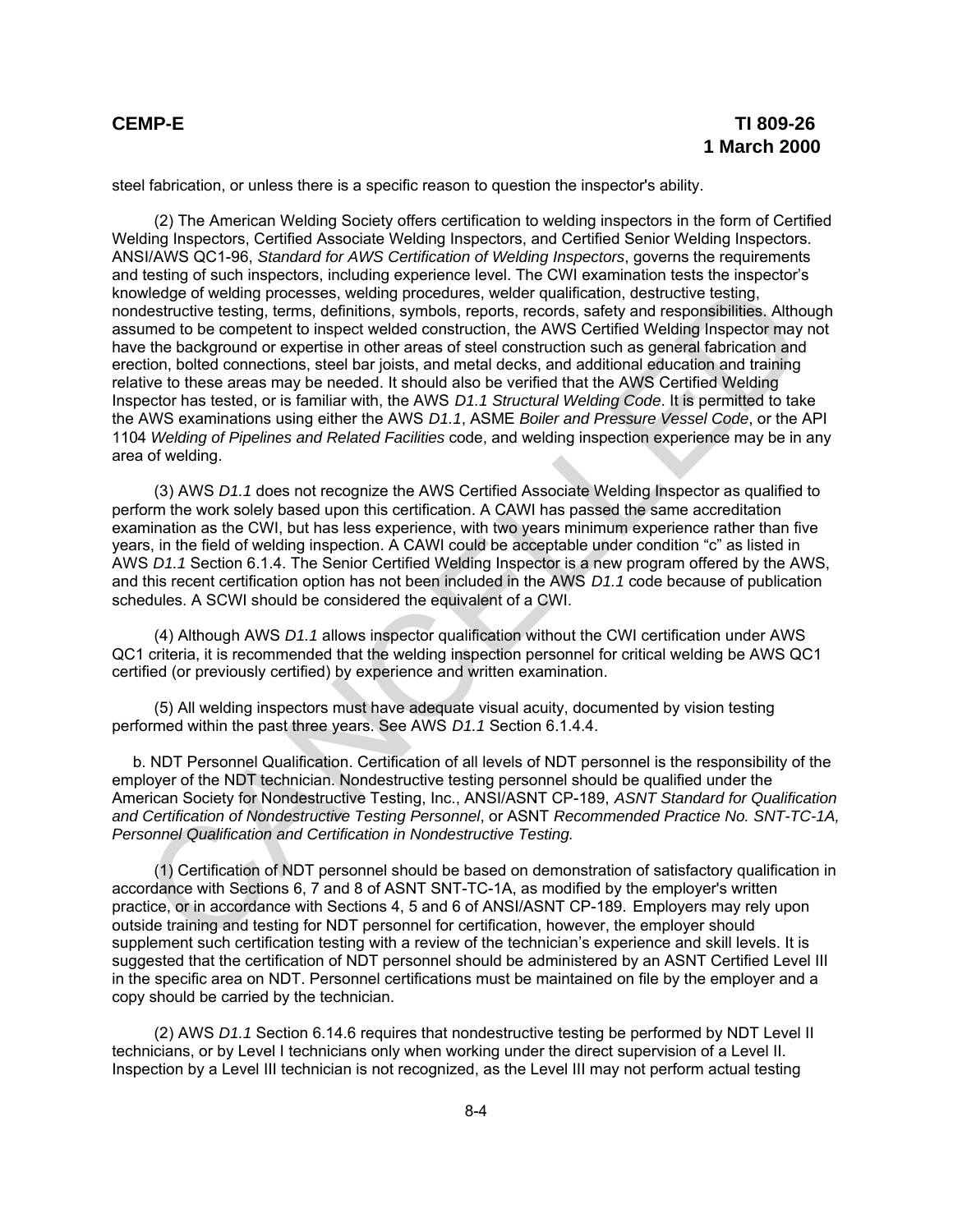regularly enough to maintain the special skills required to set up or to conduct the tests. AWS *D1.5*-96 requires similar qualification, except in the case of Fracture Critical Members. Under Section 12.16.1.2, testing of Fracture Critical Members must be done by either a qualified Level II under the supervision of a qualified Level III, or by a Level III certified by ASNT, unless the Engineer accepts other forms of qualification.

(3) The following definitions, from ANSI / ASNT CP-189, apply to the various NDT Levels:

- NDT Level I An NDT Level I individual shall have the skills to properly perform specific calibrations, specific NDT, and with prior written approval of the NDT Level III, perform specific interpretations and evaluations for acceptance or rejection and document the results. The NDT Level I shall be able to follow approved nondestructive testing procedures and shall receive the necessary guidance or supervision from a certified NDT Level II or NDT Level III individual.
- NDT Level II An NDT Level II individual shall have the skills and knowledge to set up and calibrate equipment, to conduct tests, and to interpret, evaluate, and document results in accordance with procedures approved by an NDT Level III. The Level II shall be thoroughly familiar with the scope and limitations of the method to which certified and should be capable of directing the work of trainees and NDT Level I personnel. The NDT Level II shall be able to organize and report nondestructive test results.
- NDT Level III An NDT Level III individual shall have the skills and knowledge to establish techniques; to interpret codes, standards, and specifications; designate the particular technique to be used; and verify the accuracy of procedures. The individual shall also have general familiarity with the other NDT methods. The NDT Level III shall be capable of conducting or directing the training and examining of NDT personnel in the methods for which the NDT Level III is qualified.

### 5. INSPECTION CATEGORIES AND TASKS.

a. General. The inspector assigned responsibility for the welding of the project should review and understand the applicable portions of the project specifications, the contract design drawings, and the shop or erection drawings for the project, as appropriate. The inspector should participate in a pre-project meeting with the contractor to discuss the quality control and quality assurance requirements for the project. A record should be kept of all welders, welding operators and tack welders, welding personnel qualifications, welding procedures, accepted parts, the status of all joints not accepted, NDT test reports, and other such information as may be required. The inspector's duties can be assigned or placed into four general categories, by time period: pre-project inspection for general welding operations, inspection prior to welding a particular joint, inspection during welding of the joint, and inspection of the completed joint. (3) The following definitions, from ANSI/ASNT CP-189, apply to the various NDT Level in ANSIC and with prior the secure calibrations, speed interpretations and evaluations for acceptance or ejection and document the prefar

b. Pre-project Inspection. A pre-project inspection should be conducted of the fabricator's and erector's facilities and operations to verify the adequacy of their welding operations. The scheduling of this inspection should be well before welding is scheduled to begin, allowing time for necessary corrections and improvements by the contractor before welding begins.

(1) Personnel. The inspector should verify that all applicable welder, welding operator and tack welder qualification records are available, current and complete, and that any required special supplemental qualification tests, such as mock-ups, have been passed. Requalification is required for any welder, welding operator or tack welder who has, for a period of six months, not used the process for which the person was qualified. Each person performing welding should have a unique identification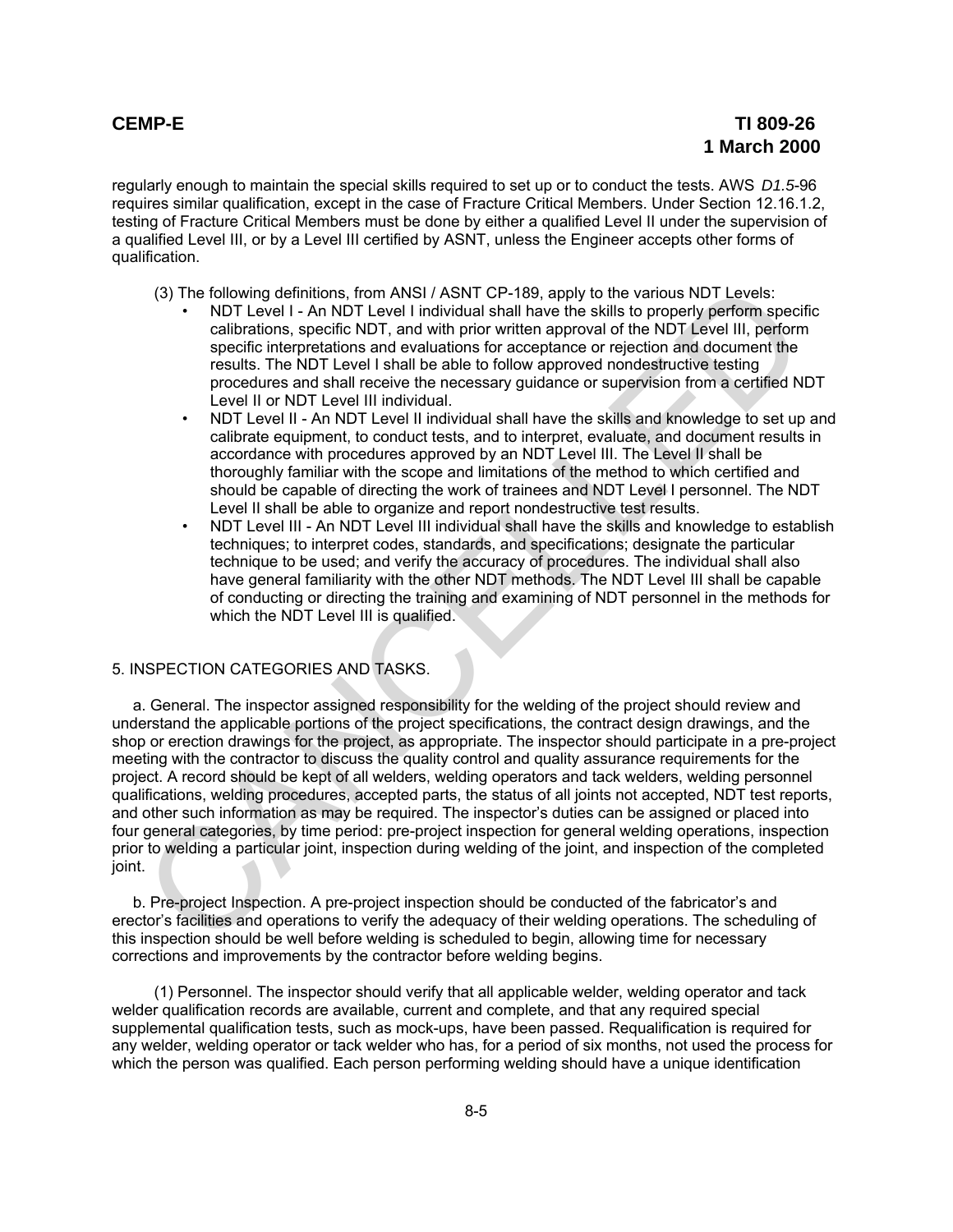mark or die stamp to identify his or her welds. See AWS *D1.1* Section 4, Part C.

(2) Equipment. All welding equipment should be in proper operating condition, with functioning gauges necessary for following the WPS for the selected process. Periodic checks should be performed by the contractor to verify the accuracy of gauges and other operating components of welding machines. Welding leads should be inspected for worn or missing insulation, or inadequate connectors. Ammeters should be available for verifying the current (amperage) near the arc, rather than at the machine. Records of equipment inspections and calibrations should be maintained, but there is no specific requirements for such in AWS *D1.1*. Inspections at least annually are recommended. See AWS *D1.1* Sections 5.11 and 6.3.2.

(3) WPSs. The inspector should verify that all applicable welding Procedure Qualification Records (PQRs) and Welding Procedure Specifications (WPSs) are available, current and accurate. WPSs should be available at welding work stations and used by all welding personnel. PQRs should be referenced and available for review for any non-prequalified WPSs. Qualified WPSs must be approved by the Engineer, per AWS *D1.1* Section 4.1.1. For high seismic applications, all WPSs must be approved by the Engineer. See AISC *Seismic Provisions* Section 7.3a. The Engineer's approval should be verified.

(4) Materials Controls. Electrodes and fluxes should be stored in their original, manufacturersealed containers until ready for placement in storage ovens or use. The manufacturer's identification labels, including lot number, should remain on the packaging. The contractor should have an operating system to verify that all materials in inventory have proper certification papers on file. The contractor's quality control system should be used to confirm that the proper welding consumables are selected.

(5) Materials Storage. The contractor should have all necessary welding consumable drying and storage equipment. The proper operating temperatures should be verified on a regular basis as a part of the contractor's quality control program. Welding personnel should be familiar with the SMAW electrode and SAW flux storage and exposure limitations of AWS *D1.1*, with an ongoing system in place to confirm compliance. No materials other than electrodes or fluxes, as appropriate, may be placed in drying or storage ovens. See AWS *D1.1* Section 5.3 for storage requirements. In addition to AWS *D1.1* mandated storage requirements, research indicates that certain FCAW electrodes may warrant protected storage or limited atmospheric exposure times. Such controls and limitations should be based upon manufacturer's test data and recommendations. did be available for verifying the current (amperago) near the arc, rather than at the machine.<br>Including available for verifying the current (amperago) near the arc, rather than at the machine<br>interests of selutionent ins

c. Prior to Welding. Prior to the actual start of welding on the project, item c(1) below should be performed. All other inspection items should be performed prior to beginning the welding of each joint. It is not anticipated that the inspector physically perform these inspections at each individual joint, but will verify that the contractor's personnel understand and routinely perform these inspections as a part of their welding operations. This may be done through observation of welding operations and informal inquiries of welding personnel. The inspector may, when desired, perform any physical inspections prior to welding to verify the contractor personnel's work.

(1) Pre-project review. Prior to the beginning of actual welding on the project, it should be verified that all non-compliance revealed during pre-project inspection has been rectified.

(2) Base metal quality. Steel joints to be welded must be smooth, uniform, and free from significant surface discontinuities such as cracks or seams, and free of significant amounts of loose or thick scale, slag, rust, moisture, grease, or other harmful foreign materials. See AWS *D1.1* Section 5.15 for complete base metal preparation requirements.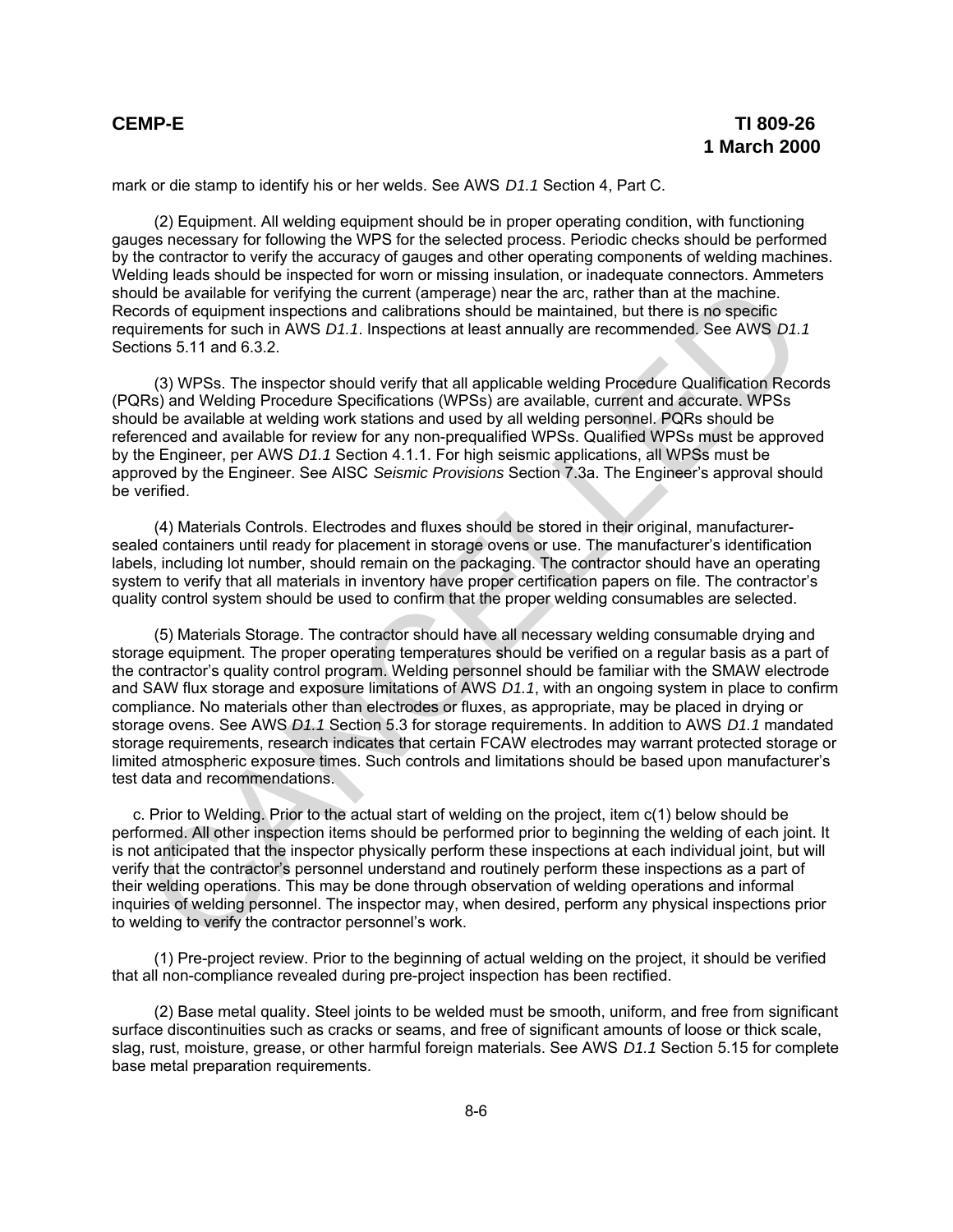(3) Fillet weld fitup. Fillet welded joints must be fitup with a maximum gap of 1.6 mm (1/16 in.), unless corrective measure are taken. For gaps exceeding 1.6 mm (1/16 in.), but not to exceed 5 mm (3/16 in.), the leg size of the weld must be increased by an amount equal to the gap. Gaps over 5 mm (3/16 in.) are permitted only for steels over 76 mm (3 in.) in thickness, when suitable backing is placed in the root of the joint, and the fillet leg size is increased. See AWS *D1.1* Section 5.22.1.

(4) Groove weld fitup. Prequalified groove welds must be assembled within the "as fit-up" tolerance specified for the joint in AWS *D1.1* Figures 3.3 and 3.4. For Partial Joint Penetration (PJP) groove welds, assembly tolerances are provided in AWS *D1.1* Section 5.22.2. For other groove dimension tolerances applicable to other groove welds, see AWS *D1.1* Section 5.22.4.1.

(5) Steel temperature. The temperature of the steel at the joint prior to the initiation of welding must not be below  $0^{\circ}$ C (32 $^{\circ}$ F). When steel temperatures are below these minimum temperatures, it is necessary to heat the steel in the vicinity of the joint to at least 21 °C (70°F). See AWS *D1.1* Table 3.2, Note 1. For prequalified steels listed in AWS *D1.1* Table 3.2, as Category C steels, the minimum steel temperature at the joint is 10°C (50°F). Steels of thicknesses requiring preheat, per AWS *D1.1* Table 3.2, require higher temperatures. After heating, the temperature of the steel should be measured a distance 75 mm (3 in.) away from the joint. For welding in extreme cold environments, it is advisable to heat the steel to higher temperatures and apply the heat over a wider area. (4) Groove weld flup. Prequalitied groove welds must be assembled minit the "as fil-up" toleration (a) encome welds minit be a smooth of the influston of the influston of the influston of the influston of the influston of

(6) Ambient temperature. Welding is not permitted when the ambient (air) temperature is below - 18°C (0°F), or when welding personnel are exposed to inclement environmental conditions. Protective covering or enclosures, with heating as necessary, may be used to satisfy this requirement and provide adequate protection and warmth for the welders and welding equipment.

(7) Wind speed. Gas-shielded welding processes (FCAW-G, GMAW, GTAW, and EGW) may not be performed in winds exceeding 8 km per hour (5 mph), as wind above this speed blows away the necessary shielding gas and contributes to poor weld quality and poor mechanical properties. For selfshielded welding processes (SMAW, FCAW-S, SAW, and ESW), the maximum wind speed is not specified by AWS *D1.1*, but should be limited to a maximum of 30 to 40 km per hour (20 to 25 mph). See AWS *D1.1* Section 5.12 for welding environment provisions.

(8) WPS, including preheat. The inspector should verify compliance of the welding consumables selected (electrode, flux and shielding gas) with the project requirements and the WPS. The selected electrodes should be taken only from proper storage, and used only in the permitted positions and within the welding parameters specified by the manufacturer and in the WPS. It should be verified that the WPS is appropriate for the joint, within any specified limitations.

(9) Preheat. Preheat temperatures as specified in the WPS must be provided and checked for compliance with AWS *D1.1* Table 3.2 if prequalified. Higher preheat temperatures may be specified. It may also be necessary to verify that the preheat temperature does not exceed any maximum values specified in the WPS, sometimes required for quenched and tempered, TMCP, or other special steels, or when toughness requirements apply. Verification of preheat temperature should be taken 75 mm (3 in.) from the joint, provided the thickest material joined is 75 mm (3 in.) or less in thickness. If the steel is thicker, then the temperature verification is taken a distance equal to the material thickness. Temperatures may be checked with surface temperature thermometers, close-range focused infrared devices, or with temperature-indicating crayons.

(10) Tack welds. Tack welds must be made using appropriate WPSs, including preheat when required. Tack welds should be visually inspected prior to being welded over by the finish weld. Cracks in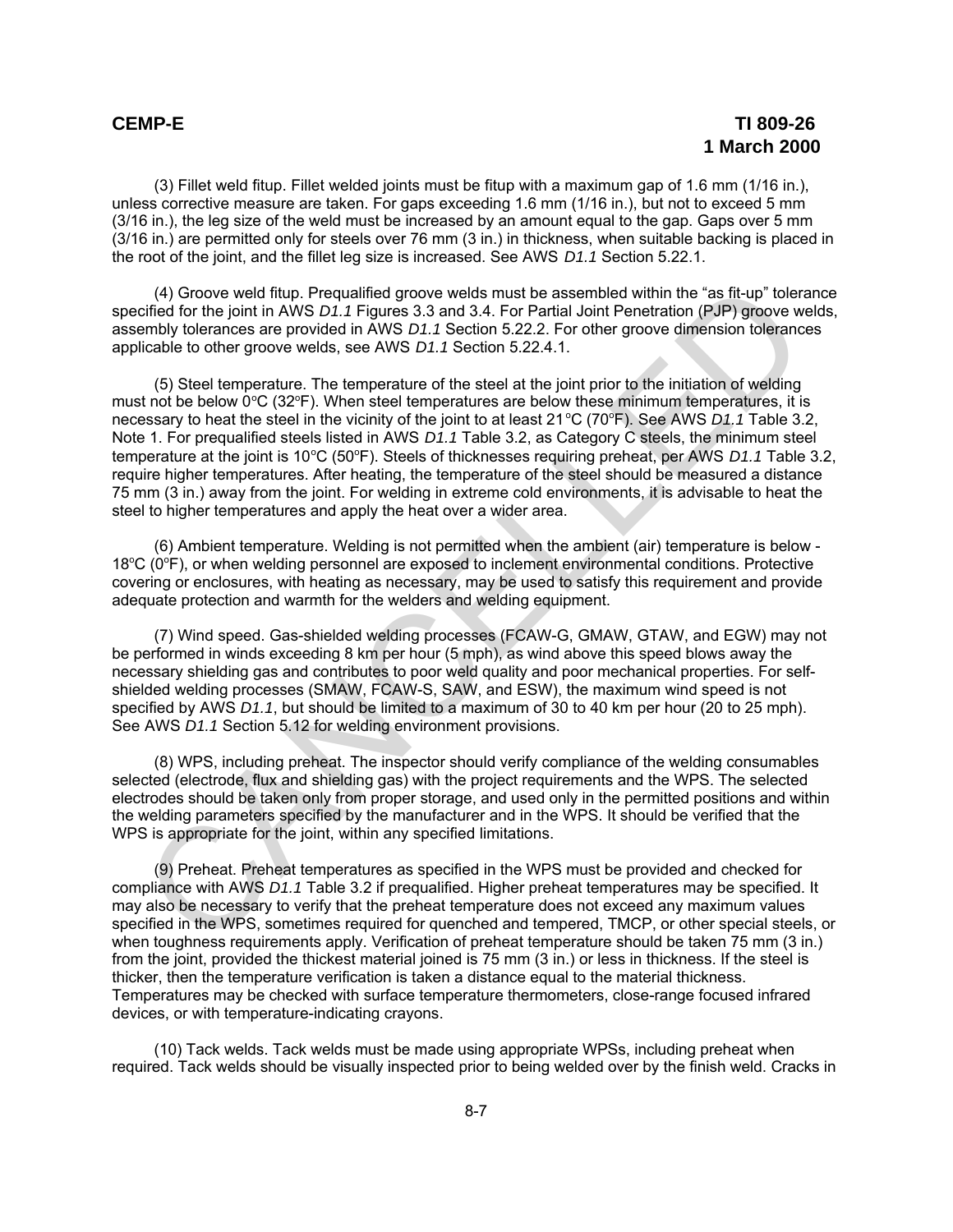tack welds are likely to propagate into the main weld. Slag that has not been removed will likely result in slag inclusions in the completed weld.

d. During Welding. Observation of welding techniques and performance for each welder should be done periodically during welding operations to verify that the applicable requirements of the WPS and the AWS *D1.1* Code are met. Each pass should be visually inspected by the welder for conformance to AWS *D1.1* Table 6.1 provisions for cracks, fusion and porosity prior to placement of subsequent passes. To avoid trapped slag, penetration and fusion discontinuities, each weld bead profile should be in substantial conformance with the requirements of Table 6.1.

(1) WPS compliance. The inspector should verify that the welding is performed following the appropriate Welding Procedure Specification (WPS). If desired, proper current (amperage) and voltage for the welding operation may be verified using a hand held calibrated amp and volt meter. Because of welding lead losses, measurement should as near the arc as practical. Welds not executed in conformance with the WPS may be considered rejectable, and should be referred to a knowledgeable welding consultant and the Engineer for review.

(2) Interpass temperatures. Interpass temperatures as specified in the WPS must be provided and checked with compliance with AWS *D1.1* Table 3.2 if a prequalified groove weld joint. Higher preheat temperatures may be specified. It may also be necessary to verify that the interpass temperature does not exceed any maximum values specified in the WPS, sometimes specified for quenched and tempered, TMCP, or other special steels, or when toughness requirements apply. Verification of interpass temperature should be taken 75 mm (3 in.) from the joint, provided the thickest material joined is 75 mm (3 in.) or less in thickness. Temperatures may be checked with surface temperature thermometers, close-range focused infrared devices, or with temperature-indicating crayons.

(3) Consumables control. Exposure of SMAW electrodes and SAW fluxes must meet the time limitations of AWS *D1.1* Section 5.3. See AWS *D1.1* Table 5.1 for SMAW electrode exposure limits. SAW fluxes may require drying, special handling, recycling, and removal of exposed flux from opened packages. Although not limited by AWS *D1.1*, research indicates that some FCAW electrodes may absorb moisture in the order of 50% of the "as-manufactured" moisture content. When extra-low hydrogen welding electrodes are required for critical welding applications, and FCAW wires removed from the manufacturer's packaging will not be consumed within a few days, special storage conditions limiting exposure times, repackaging unused FCAW wire in closed moisture-resistant packing overnight, or the use of storage ovens, may be appropriate. AWS *D1.5 Bridge Welding Code*, Section 12 provisions for Fracture Critical Nonredundant Members should be considered for guidance in special cases. S D1.1 Table 6.1 provisions for cracks, fusion and provisiby prior to placement of subsequent passes<br>and provisions for cracks, fusion discontinuities, each weld bead profile should be in<br>Statistical conformance with the r

(4) Cleaning. Completed weld passes must be cleaned of all slag prior to placement of the next pass. Removal of debris by brushing is required. Wire brushing of the completed weld is recommended, but not required. Slag that has not been removed will likely result in slag inclusions in the completed weld. See AWS *D1.1* Section 5.30.

e. After Welding. After completion of the weld, full compliance with the AWS *D1.1* provisions should be verified. If required or specified, NDT is to be performed. Upon completion of inspection of the weld, piece, or project, as appropriate, proper documentation of the acceptance of the welding should be prepared and submitted to the designated parties.

(1) Measurement. The work should be visually inspected for conformance with the Visual Inspection Acceptance Criteria prescribed in AWS *D1.1* Table 6.1. These provisions prohibit cracks and lack of fusion, and permit limited amounts of undercut, porosity, and weld size underrun. Weld profile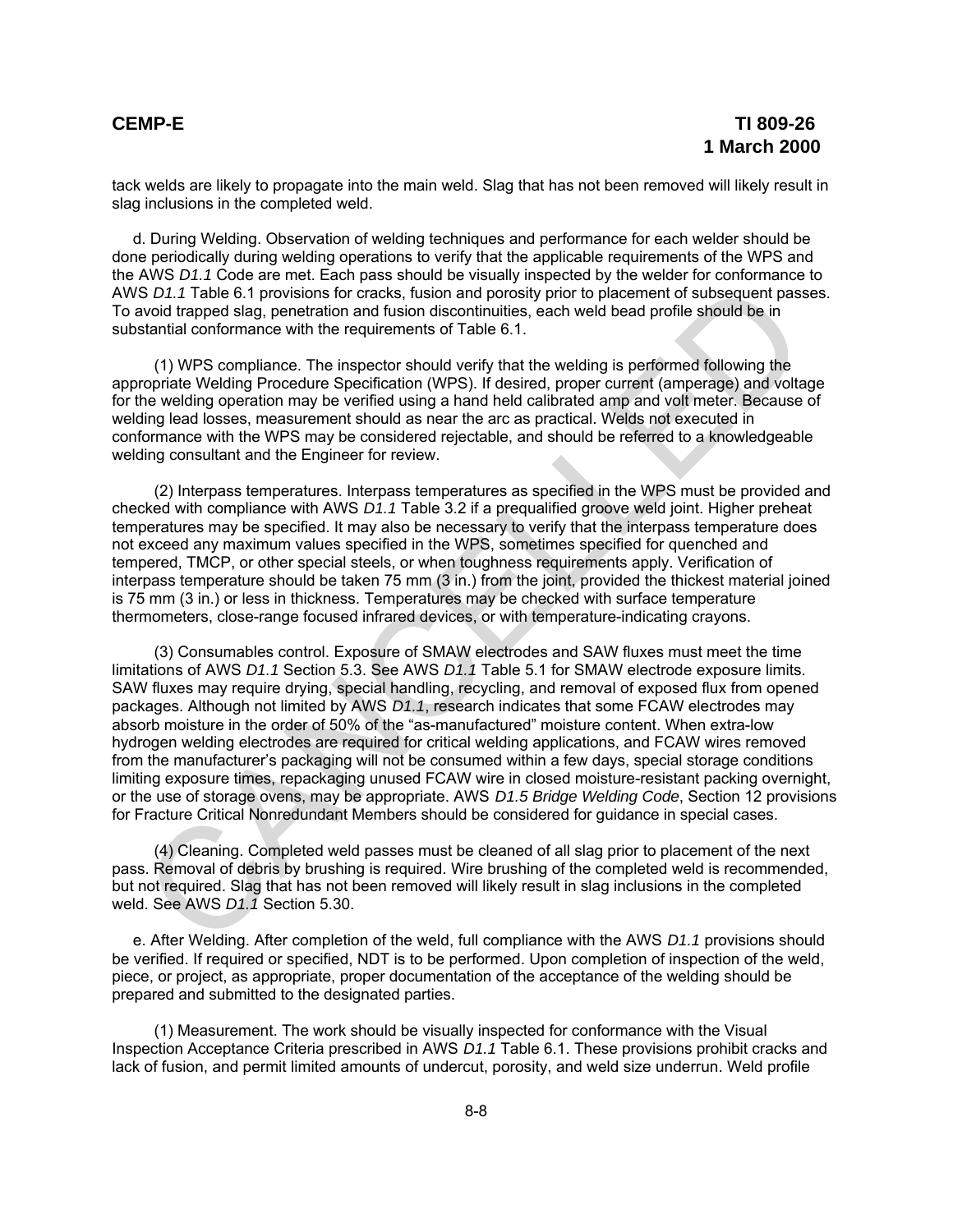tolerances are provided in AWS *D1.1* Figure 5.4, and Section 5.24. Size and contour of welds should be measured with suitable gauges. Craters are accepted in certain circumstances. Other weld acceptance criteria that is verified visually include arc strikes (AWS *D1.1* Section 5.29), and weld cleaning (Section 5.30). Visual inspection may be aided by a strong light, magnifiers, or other devices that may be helpful.

(2) Tolerances. The tolerances for the completed member, including cross-section, depth, camber, sweep, straightness, flatness, flange warpage and tilt, stiffener fit, and bearing surface fit, are prescribed in AWS *D1.1* Section 5.23.

(3) Records. The Inspector should mark the welds, joints, or members, as appropriate, that have been inspected and accepted using a distinguishing mark or die stamp. Alternatively, records indicating the specific welds inspected by each person may be maintained. The accepted, rejected and repaired items should be documented in a written report, distributed to the designated recipients in a timely manner.

f. Nondestructive Testing Methods. AWS *D1.1* does not require NDT for statically-loaded building structures, but NDT is required by both AISC and AWS *D1.1* for certain fatigue detail categories for cyclically-loaded structures. AISC Seismic Provisions require NDT for certain joints in high seismic applications, as follows: "All complete joint penetration and partial joint penetration groove welded joints that are subjected to net tensile forces as part of the Seismic Force Resisting Systems ... shall be tested using approved nondestructive testing methods conforming to AWS *D1.1*." Such testing should include ultrasonic testing of welds in T-joints and butt joints over 8 mm (5/16 in.) in thickness. Radiographic testing may be used in some cases using butt joints. When using T-joints, with the thickness of the tee "flange" exceeding 40 mm (1-1/2 in.), ultrasonic testing should be performed after completion and cooling to check for lamellar tearing. ep, straightness, flames are measures and thit, stifferent fit, and bearing surface fit, are prescripted (\$1,71 Section 5.23.<br>
WS D.1,7 Section 5.23.<br>
(3) Records. The Inspector should mark the welds, joints, or members, a

(1) The specific types of NDT, and the applicable acceptance criteria, must be specified in the contract documents. NDT symbols should be used to specify locations and types of NDT. See AWS A2.4 Part C.

(2) The contractor is responsible for performing any required NDT, unless specifically designated to be performed by another party.

(3) Because of the risk of delayed hydrogen cracking, a delay period of 24 to 48 hours should be considered prior to performing NDT for final acceptance for higher strength steels. See AWS *D1.1* Table 6.1 (5). The AWS *D1.5 Bridge Welding Code* Section 12.16.4 requires a longer delay period for Fracture Critical Members, depending upon weld size and steel strength.

(4) Tables 8-1 and 8-2 provide general guidance for the selection of NDT method(s). For complete information, see Appendix D.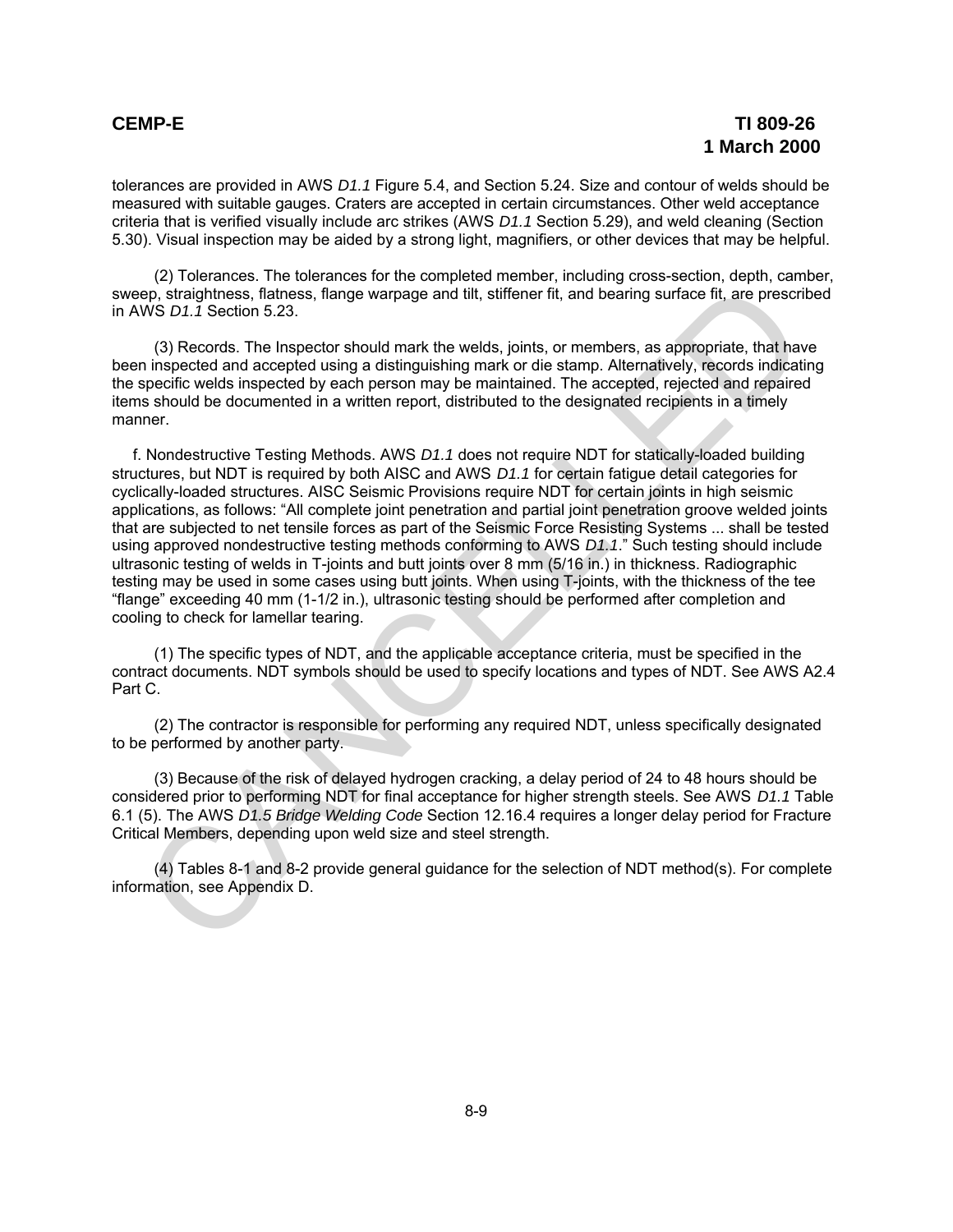# Table 8-1. Applicable Inspection Methods for Various Discontinuities and Joint Types

| <b>Inspection Method</b><br><b>Application</b>                                                                                                                                                                                                                                                                            |                                                                                                                                                                            | <b>VT</b>                                                                        | <b>PT</b>                                                              | <b>MT</b>                                                                                         | <b>UT</b>                                                                         | <b>RT</b>                                                     |
|---------------------------------------------------------------------------------------------------------------------------------------------------------------------------------------------------------------------------------------------------------------------------------------------------------------------------|----------------------------------------------------------------------------------------------------------------------------------------------------------------------------|----------------------------------------------------------------------------------|------------------------------------------------------------------------|---------------------------------------------------------------------------------------------------|-----------------------------------------------------------------------------------|---------------------------------------------------------------|
| D<br>i.<br>S<br>C<br>$\mathbf{o}$<br>n<br>t<br>Ì.<br>n<br>ū<br>i.<br>t<br>y                                                                                                                                                                                                                                               | <b>Porosity</b><br><b>Slag Inclusions</b><br><b>Incomplete Fusion</b><br><b>Inadequate Joint Penetration</b><br><b>Undercut</b><br>Overlap<br><b>Cracks</b><br>Laminations | A <sup>1</sup><br>U<br>U<br>U<br>A<br>$\mathbf O$<br>A <sup>1</sup><br>$A^{1,3}$ | A <sup>1</sup><br>U<br>U<br>U<br>O<br>A<br>A <sup>1</sup><br>$A^{1,3}$ | O <sup>2</sup><br>$O^2$<br>U<br>U<br>$\mathbf{o}$<br>$\mathbf{A}$<br>${\mathsf A}^2$<br>$A^{2,3}$ | $\mathbf O$<br>Α<br>$\mathbf{A}$<br>A<br>$\overline{O}$<br>$\mathbf{o}$<br>A<br>A | A<br>A<br>$\mathbf O$<br>A<br>A<br>U<br>$\mathbf O$<br>$\cup$ |
| J<br>$\mathbf{o}$<br>n<br>t<br>$\mathbf{s}$                                                                                                                                                                                                                                                                               | <b>Butt</b><br>Corner<br>$\mathsf{T}$<br>Lap                                                                                                                               | $\mathbf{A}$<br>A<br>$\overline{\mathsf{A}}$<br>A                                | $\mathbf{A}$<br>$\mathbf{A}$<br>A<br>A                                 | A<br>A<br>A<br>$\mathbf{A}$                                                                       | A<br>A<br>A<br>$\mathbf{o}$                                                       | A<br>$\mathbf O$<br>$\mathbf O$<br>$\cup$                     |
| Notes:<br>A - Applicable<br>O - Marginal applicability, depending upon material thickness, discontinuity size,<br>orientation, and<br>location.<br>U - Generally not applicable.<br><sup>1</sup> Surface only<br><sup>2</sup> Surface and slightly subsurface only<br><sup>3</sup> Weld preparation or edge of base metal |                                                                                                                                                                            |                                                                                  |                                                                        |                                                                                                   |                                                                                   |                                                               |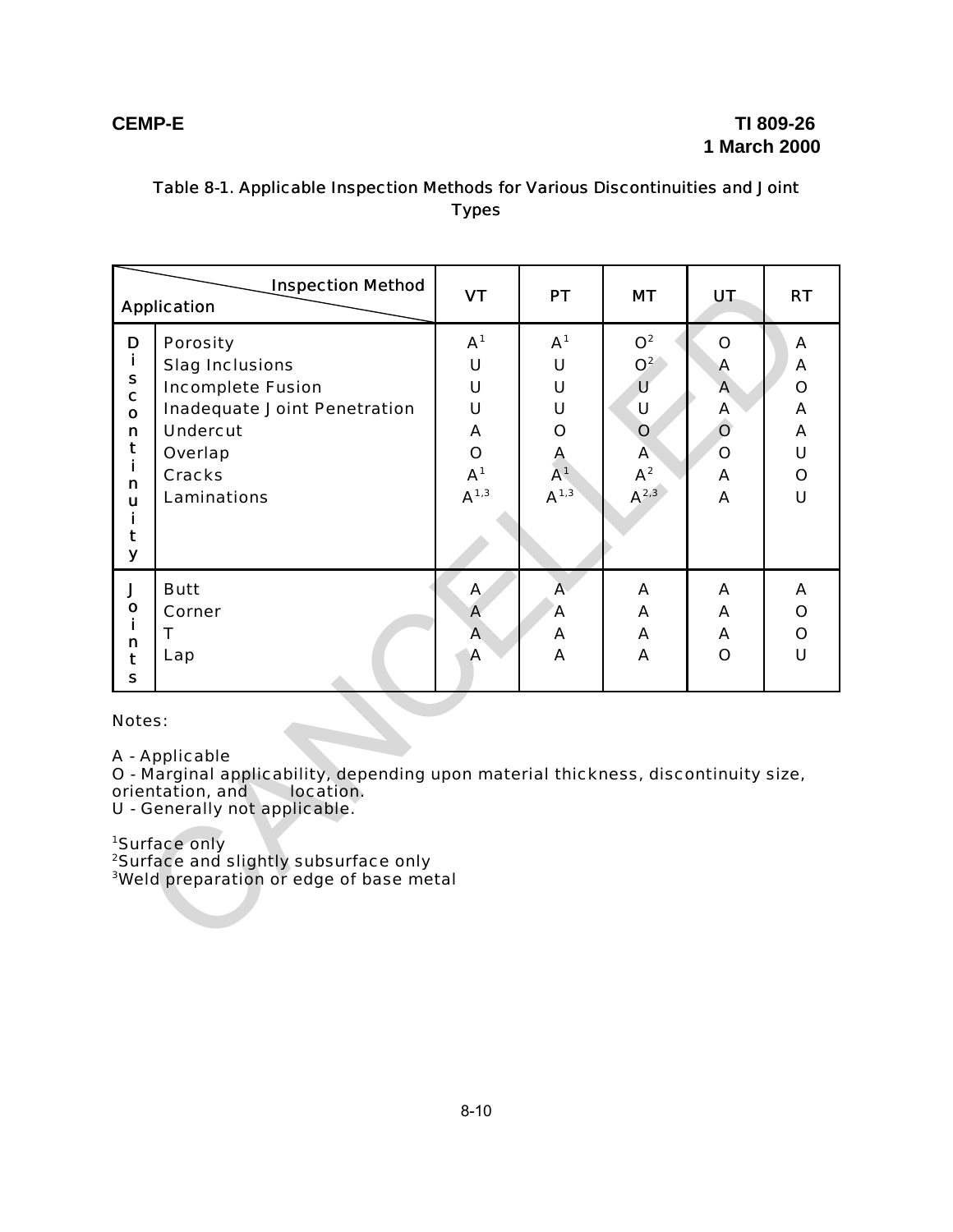# **CEMP-E TI 809-26 1 March 2000**

|                                                  | <b>VT</b>                                                                                                                 | PT                                                                                                                            | <b>MT</b>                                                                                                                                                 | <b>UT</b>                                                                                                                           | <b>RT</b>                                                                                                                                                            |
|--------------------------------------------------|---------------------------------------------------------------------------------------------------------------------------|-------------------------------------------------------------------------------------------------------------------------------|-----------------------------------------------------------------------------------------------------------------------------------------------------------|-------------------------------------------------------------------------------------------------------------------------------------|----------------------------------------------------------------------------------------------------------------------------------------------------------------------|
| Е<br>q<br>u<br>i<br>p<br>t<br>m<br>е<br>n<br>t   | <b>Pocket</b><br>magnifier,<br>flashlight, weld<br>gauges, scale,<br>etc.                                                 | <b>Fluorescent or</b><br>visible<br>penetration<br>liquids and<br>developers;<br>ultraviolet light<br>for fluorescent<br>dyes | Wet or dry iron<br>particles, or<br>fluorescent;<br>special power<br>source;<br>ultraviolet light<br>for fluorescent<br>particles                         | <b>Ultrasonic</b><br>units and<br>probes;<br>reference<br>patterns                                                                  | X-ray or<br>gamma-ray;<br>film.<br>processing<br>and viewing<br>equipment                                                                                            |
| D<br>е<br>t<br>е<br>C<br>t<br>i<br>O<br>n        | Weld<br>preparation, fit-<br>up, cleanliness,<br>roughness,<br>spatter,<br>undercut,<br>overlap, weld<br>contour and size | <b>Discontinuities</b><br>open to the<br>surface only                                                                         | Surface and<br>near surface<br>discontinuities:<br>cracks;<br>porosity; slag                                                                              | <b>Can locate</b><br>all internal<br>discontinuiti<br>es located by<br>other<br>methods, as<br>well as small<br>discontinuiti<br>es | <b>Most internal</b><br>discontinuiti<br>es; limited<br>by direction<br>Ωf<br>discontinuity                                                                          |
| A<br>d<br>v<br>a<br>n<br>t<br>a<br>g<br>е<br>S   | Easy to use; fast;<br>inexpensive;<br>usable at all<br>stages of<br>production                                            | <b>Detects</b> small<br>surface<br>imperfections;<br>easy<br>application;<br>inexpensive;<br>low cost                         | <b>Detects</b><br>discontinuities<br>not visible to<br>the naked eye;<br>useful for<br>checking edges<br>before welding;<br>no size<br><b>limitations</b> | <b>Extremely</b><br>sensitive;<br>complex<br>weldments<br>restrict<br>usage                                                         | <b>Provides</b><br>permanent<br>record of<br>surface and<br>internal<br>discontinuiti<br>es                                                                          |
| i<br>m<br>Ĩ.<br>t<br>a<br>t<br>i.<br>O<br>n<br>s | For surface<br>conditions only;<br>dependent on<br>subjective<br>opinion of<br>inspector                                  | Time-<br>consuming; not<br>permanent                                                                                          | <b>Surface</b><br>roughness may<br>distort<br>magnetic field;<br>not permanent                                                                            | <b>Highly skilled</b><br>interpreter<br>required; not<br>permanent                                                                  | <b>Usually not</b><br>suitable for<br>fillet weld or<br><b>T-joint</b><br>inspection;<br>film<br>exposure<br>and<br>processing<br>critical; slow<br>and<br>expensive |

# Table 8-2. Guidelines for Selecting Inspection Techniques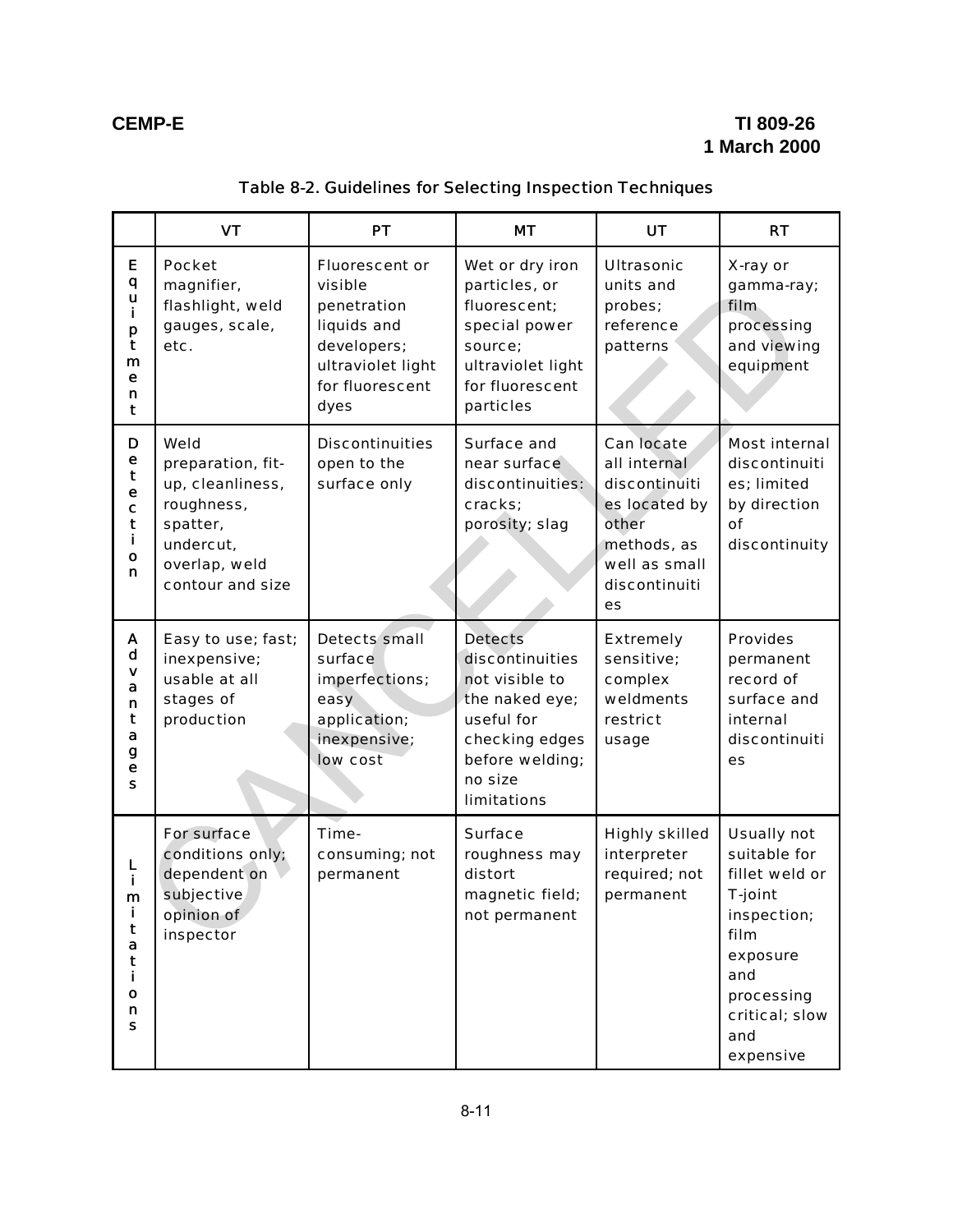# **CEMP-E TI 809-26 1 March 2000**

| $\mathbf C$<br>$\mathbf{o}$<br>${\bf m}$<br>$\mathbf{m}$<br>e<br>$\mathbf n$<br>$\mathbf t$<br>$\mathbf{s}$ | Most universally<br>used inspection<br>method | Indications may<br>be misleading<br>on poorly<br>prepared or<br>cleaned<br>surfaces | Test from two<br>perpendicular<br>directions to<br>detect any<br>indications<br>parallel to one<br>set of magnetic<br>lines | Radiation<br>hazards |
|-------------------------------------------------------------------------------------------------------------|-----------------------------------------------|-------------------------------------------------------------------------------------|-----------------------------------------------------------------------------------------------------------------------------|----------------------|
|                                                                                                             |                                               |                                                                                     |                                                                                                                             |                      |
|                                                                                                             |                                               |                                                                                     |                                                                                                                             |                      |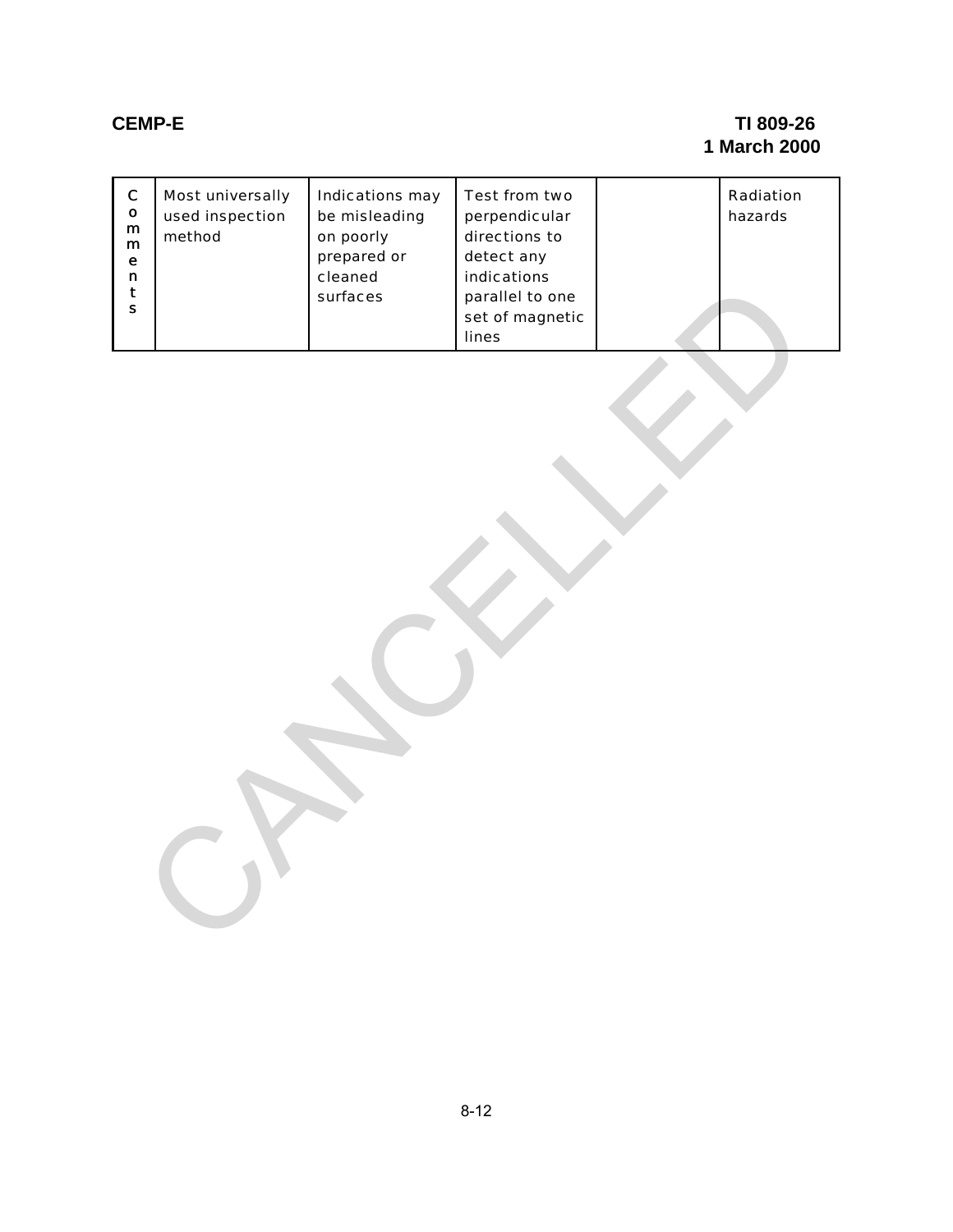## 6. WELD QUALITY.

a. Engineer's Responsibility for Acceptance Criteria. The Engineer is given the responsibility of determining and specifying the appropriate weld quality acceptance criteria. AWS *D1.1* quality criteria is a workmanship standard, based upon the quality readily achievable by a qualified welder. Nondestructive testing acceptance criteria is based upon achievable quality and the ability of the method to detect discontinuities of given size and location, with some consideration for the effect of surface and near-surface notches upon performance. The Engineer may use experience, analysis, or experimental evidence to establish alternate acceptance criteria. This criteria may be applied as the inspection criteria for the project, in lieu of AWS *D1.1* criteria, or may be used to establish when repair or replacement of a weld is required for a given discontinuity or situation. The first approach is valuable because it reduces the time and expense of inspection, and eliminates needless repairs, reducing the risk of creating additional discontinuities while performing repairs, and reduces the potential detrimental effects to the existing base metal. The second approach is also valuable, but does not reduce inspection expense. See AWS *D1.1* Section C6.8.

| detect discontinuities of given size and location, with some consideration for the effect of surface and<br>near-surface notches upon performance. The Engineer may use experience, analysis, or experimental<br>evidence to establish alternate acceptance criteria. This criteria may be applied as the inspection criteria<br>for the project, in lieu of AWS D1.1 criteria, or may be used to establish when repair or replacement of a<br>weld is required for a given discontinuity or situation. The first approach is valuable because it reduces<br>the time and expense of inspection, and eliminates needless repairs, reducing the risk of creating<br>additional discontinuities while performing repairs, and reduces the potential detrimental effects to the<br>existing base metal. The second approach is also valuable, but does not reduce inspection expense. See<br>AWS D1.1 Section C6.8.<br>b. D1.1 Visual Acceptance Criteria. The following table provides the specification reference location<br>for various forms of weld discontinuities: |                            |
|-------------------------------------------------------------------------------------------------------------------------------------------------------------------------------------------------------------------------------------------------------------------------------------------------------------------------------------------------------------------------------------------------------------------------------------------------------------------------------------------------------------------------------------------------------------------------------------------------------------------------------------------------------------------------------------------------------------------------------------------------------------------------------------------------------------------------------------------------------------------------------------------------------------------------------------------------------------------------------------------------------------------------------------------------------------------------|----------------------------|
| <b>Weld Discontinuity</b>                                                                                                                                                                                                                                                                                                                                                                                                                                                                                                                                                                                                                                                                                                                                                                                                                                                                                                                                                                                                                                               | <b>AWS D1.1 References</b> |
| Crack                                                                                                                                                                                                                                                                                                                                                                                                                                                                                                                                                                                                                                                                                                                                                                                                                                                                                                                                                                                                                                                                   | Table 6.1 (1)              |
| <b>Fusion</b>                                                                                                                                                                                                                                                                                                                                                                                                                                                                                                                                                                                                                                                                                                                                                                                                                                                                                                                                                                                                                                                           | Table 6.1 (2)              |
| <b>Weld Craters</b>                                                                                                                                                                                                                                                                                                                                                                                                                                                                                                                                                                                                                                                                                                                                                                                                                                                                                                                                                                                                                                                     | Table 6.1 (3)              |
| Weld Profile (convexity, concavity, overlap,<br>reinforcement)                                                                                                                                                                                                                                                                                                                                                                                                                                                                                                                                                                                                                                                                                                                                                                                                                                                                                                                                                                                                          | Table 6.1 (4), 5.24        |
| Weld Size (underrun, lack of penetration, underfill)                                                                                                                                                                                                                                                                                                                                                                                                                                                                                                                                                                                                                                                                                                                                                                                                                                                                                                                                                                                                                    | Table 6.1 (6), 6.5.1       |
| <b>Undercut</b>                                                                                                                                                                                                                                                                                                                                                                                                                                                                                                                                                                                                                                                                                                                                                                                                                                                                                                                                                                                                                                                         | Table 6.1 (7)              |
| <b>Porosity</b>                                                                                                                                                                                                                                                                                                                                                                                                                                                                                                                                                                                                                                                                                                                                                                                                                                                                                                                                                                                                                                                         | Table 6.1 (8)              |
| <b>Arc Strike</b>                                                                                                                                                                                                                                                                                                                                                                                                                                                                                                                                                                                                                                                                                                                                                                                                                                                                                                                                                                                                                                                       | 5.29                       |
| <b>Surface Slag</b>                                                                                                                                                                                                                                                                                                                                                                                                                                                                                                                                                                                                                                                                                                                                                                                                                                                                                                                                                                                                                                                     | 5.30                       |
| Spatter                                                                                                                                                                                                                                                                                                                                                                                                                                                                                                                                                                                                                                                                                                                                                                                                                                                                                                                                                                                                                                                                 | 5.30.2                     |
| Length                                                                                                                                                                                                                                                                                                                                                                                                                                                                                                                                                                                                                                                                                                                                                                                                                                                                                                                                                                                                                                                                  | 6.5.1                      |
| Location                                                                                                                                                                                                                                                                                                                                                                                                                                                                                                                                                                                                                                                                                                                                                                                                                                                                                                                                                                                                                                                                | 6.5.1                      |

c. NDT Acceptance Criteria. When penetrant testing (PT), and magnetic particle testing (MT) are specified, the acceptance criteria to be used is the same as that for visual inspection. For ultrasonic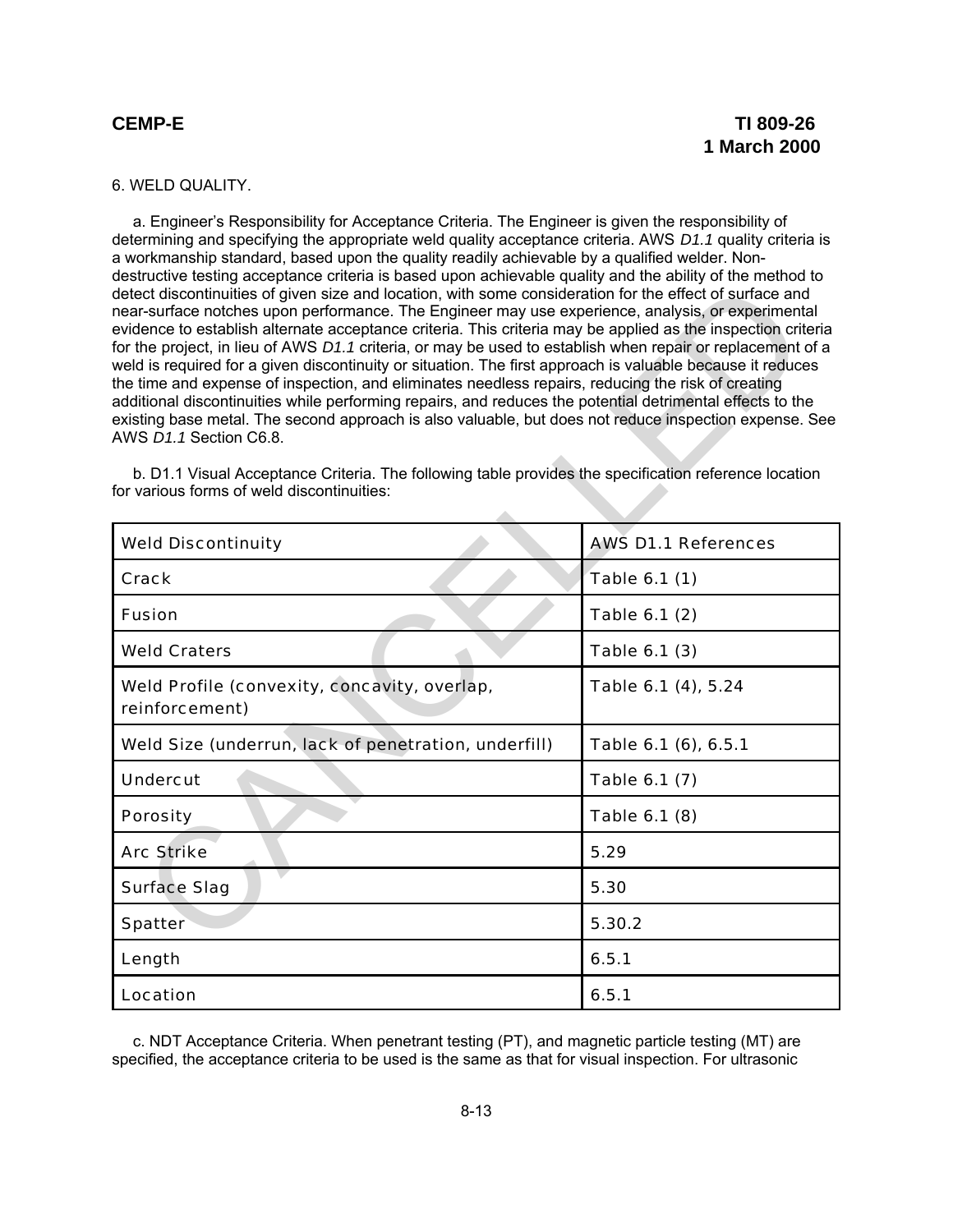testing (UT), the visual inspection criteria is applicable, plus the requirements of AWS *D1.1* Section 6.13. For radiographic testing (RT), the visual inspection criteria is applicable, plus the requirements of AWS *D1.1* Section 6.12.

d. Alternate Acceptance Criteria. The Engineer may base alternate weld quality acceptance criteria on experience, experimental results, structural analysis, or fracture mechanics analysis considering material properties and behavior, service and fracture loads and strengths, and environmental factors. Sources of information to assist in the development of alternate acceptance criteria are provided in Appendix B, Bibliography.

### 7. REPAIRS TO BASE METAL AND WELDS.

a. Mill Defects. ASTM A6 Section 9, requires only visual inspection by the mill of the completed product for defects in workmanship. Subsurface inspection for laminations and other defects, such as straight-beam ultrasonic testing, would be performed only when specified in the mill order, at extra cost. The mill is permitted to perform removal and repairs to the surface using various means such as grinding and welding, to limits specified in ASTM A6 Section 9. During fabrication, should unacceptable internal discontinuities be discovered in the steel, the steel may be considered rejectable. The size or type of internal discontinuity considered rejectable is not defined by specification.

b. Laminations. When internal laminations in the steel are discovered during fabrication, AWS *D1.1* Section 5.15.1, provides procedures for the investigation and repair of the exposed laminations. All exposed laminations must be explored for depth. Shallow laminations need not be repaired, but longer and deeper laminations will need either removal by grinding or welding to close the lamination prior to welding the joint. Laminations at welded joints may serve as sources of porosity and as crack initiation points.

c. Weld Discontinuities. For welds with unacceptable convexity, excessive reinforcement, or overlap, the weld should have the excess weld metal removed. This is typically done by grinding, but may be done by gouging. For undersized welds, including craters, the weld should be filled to the required size. Some craters may be acceptable if outside the required effective length of weld. For excessive undercut, the undercut portion should be filled using an approved repair procedure. For cracks, lack of fusion, and excessive porosity, the unacceptable portion must be completely removed and replaced. Additional caution should be used when repairing cracks. The end of the crack should be located using PT or MT, then crack removal should begin approximately 50 mm (2 in.) from the end of the crack and work toward the center of the crack. Starting within the crack may cause the crack to grow during removal. See AWS *D1.1* Section 5.26.1. Should it be necessary to cut the materials apart, the Engineer must be notified. beries and behavior, service and fracture loads and strengths, and environmental factors Source<br>enrises and behavior, service and fracture loads and strengths, and environmental factors Source<br>(organ)-<br>mation to assist in

d. Root Opening Corrections. Root openings that are too narrow must be increased in width to the required root opening. Narrow root openings contribute to trapped slag, poor penetration and lack of fusion near the root. Repairs for narrow root openings may be done by grinding, chipping, air carbon arc gouging, if refitting the parts is not feasible. Root openings that are too wide are significant in that they increase the weld volume, increasing distortion and increasing the risk of lamellar tearing in T-joints, as well as increasing cost. A root pass placed across a wide root opening may develop shrinkage cracks in the HAZ or in the throat of the weld. Repair of wide root openings entails facing the groove with weld metal until the required root opening is achieved. Such a repair does not reduce volume or cost, but controls distortion and through-thickness strains in T-joints. An alternative to repair of this type would be to use split-layer techniques for the root pass, and subsequently control bead placement to minimize shrinkage and distortion effects.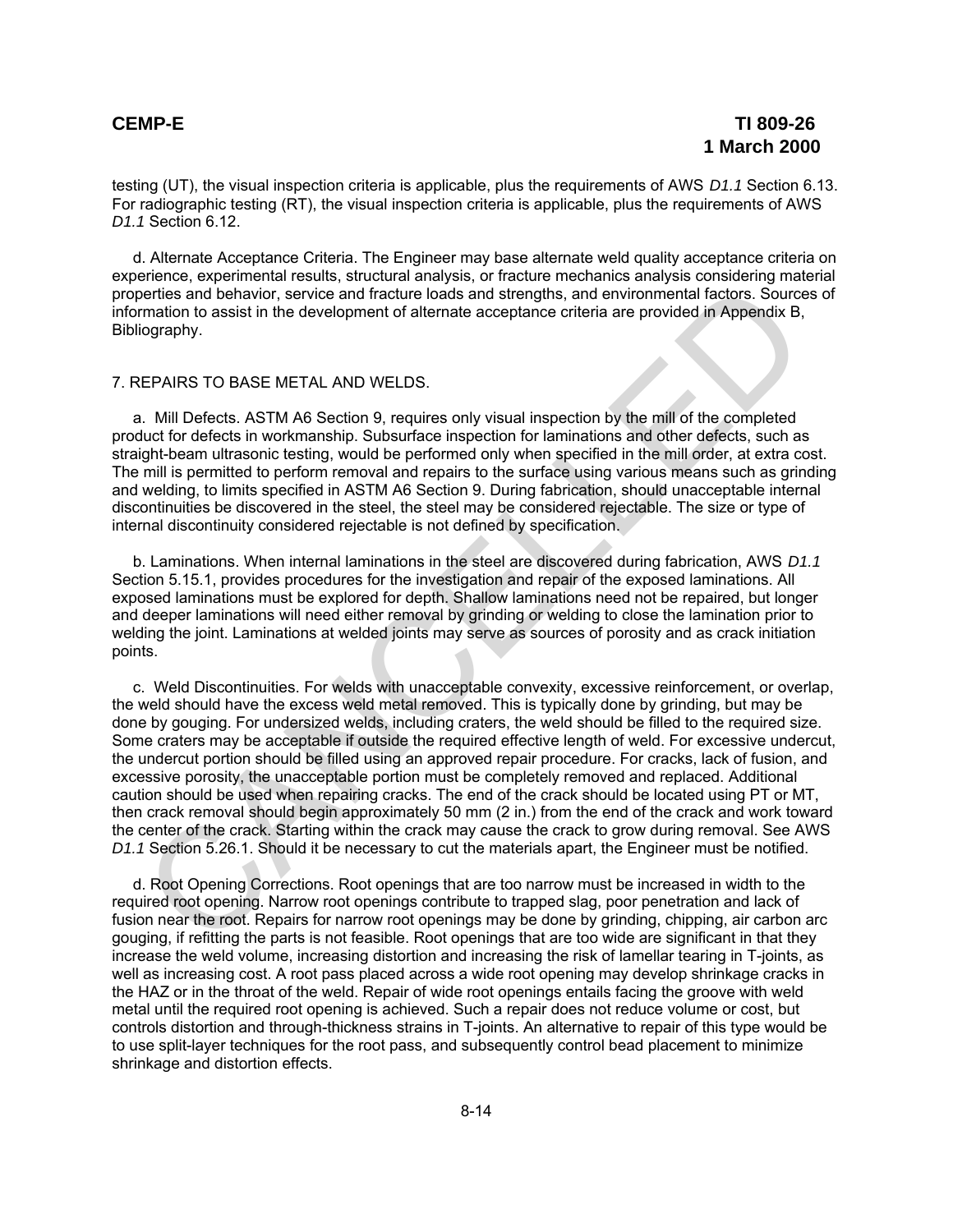e. Mislocated Holes. When holes have been mislocated, it is best to either leave the hole unfilled or to place a bolt in the hole. It is difficult to fill a hole by welding. When the hole must be filled, generally when a new hole must be placed near or adjacent to the misplaced hole, a special repair procedure should be followed to elongate the hole, then weld using stringer passes. NDT may be necessary after welding, if required elsewhere on the project for groove welds. NDT is required for repair welds for holes in cyclically loaded members. See AWS *D1.1* Section 5.26.5. Ing in required elevenere on the project for groove weds. NUT is required for repair weds for no<br>cyclically loaded members. See AWS D1.1 Section 5.26.5.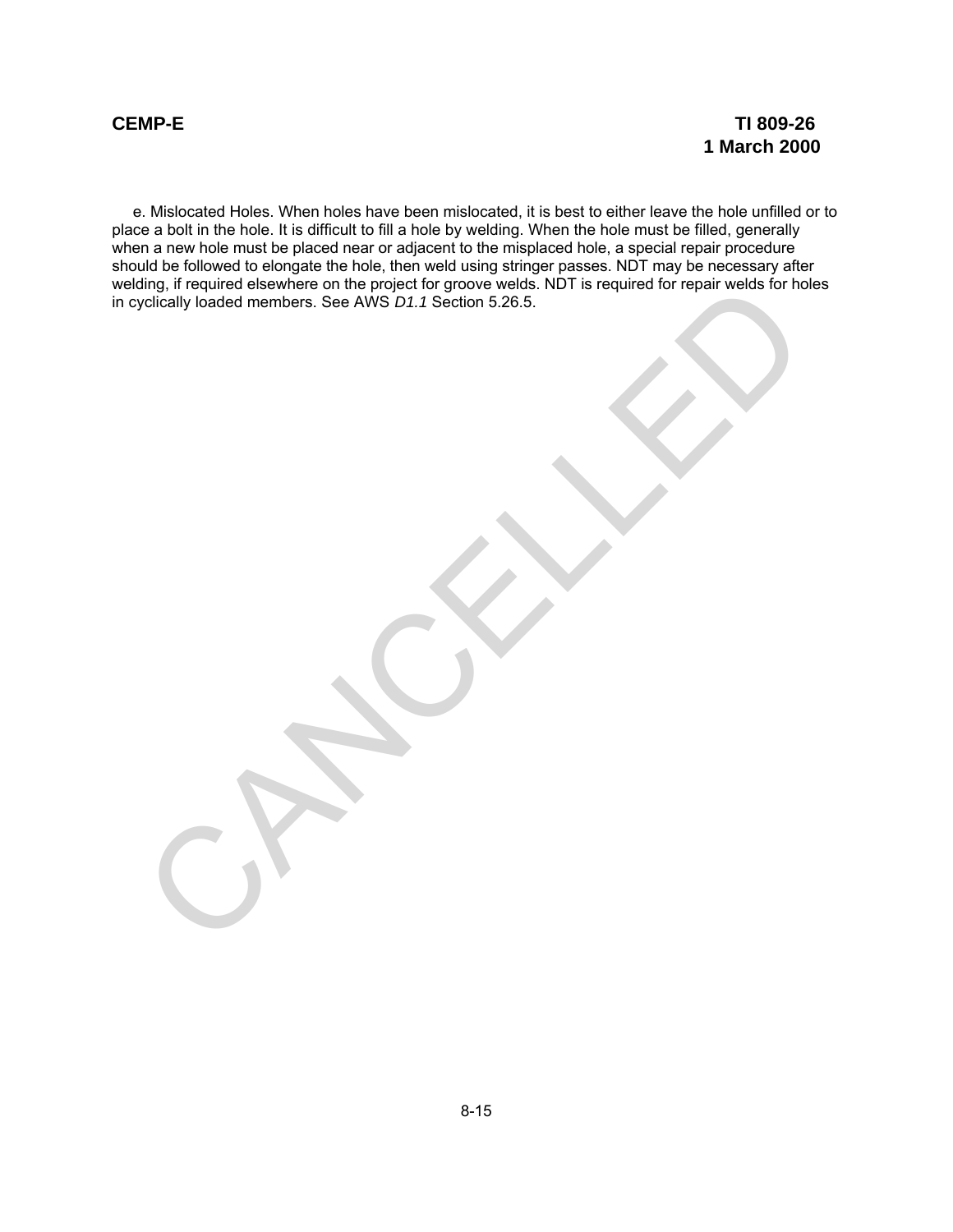## CHAPTER 9

### OTHER WELDING SPECIFICATIONS AND STANDARDS

1.TUBULAR STRUCTURES. For the welding of tubular members, also referred to as hollow structural sections, refer to ANSI/AWS *D1.1* tubular provisions and the AISC *Connections Manual for Hollow Structural Sections*. These documents apply to the specific requirements of tube-to-tube applications, but are also applicable to tube-to-plate applications.

2. SHEET STEEL WELDING. For welding steel materials less than 3.2 mm (1/8 in.) in thickness, refer to ANSI/AWS *D1.3 Structural Welding Code - Sheet Steel*, and the AISI *Specification for the Design of Cold-Formed Steel Structural Members* for general design provisions. Sheet steels equal to or greater than 3.2 mm (1/8 in.) thick, but less than or equal to 4.8 mm (3/16 in.) thick, may be welded under either AWS *D1.3* or AWS *D1.1*.

3. REINFORCING STEEL. For welding reinforcing steel, including mats, fabric, metal inserts and connections in reinforced concrete construction, refer to ANSI/AWS *D1.4 Structural Welding Code - Reinforcing Steel*. For reinforcing steel welded to structural steel, AWS *D1.4* must be met for the weld, but any applicable provisions, such as preheat requirements, based upon the structural steel must also be met. BOLIAN's INCUCIDINELS. For the welding of tubular proposes, also ferefred to as noticed the specifical contents. The measure of the specific connections Manual for Hollow<br>technom Sections. These documents apply to the spec

4. STAINLESS STEEL. For welding of stainless steels, refer to ANSI/AWS *D1.6 Structural Welding Code - Stainless Steel*. This code includes welding of hot- and cold-rolled sheets and plate, shapes, tubular members, clad materials, castings and forgings of stainless steels. It is not applicable to pressure vessels or pressure piping with pressures exceeding 104 kPa (15 psig).

5. ALUMINUM. For the welding of structural aluminum alloys, refer to ANSI/AWS D1.2 *Structural Welding Code - Aluminum*.

6. BRIDGES. For the welding of highway bridges designed for vehicular traffic, refer to the ANSI/AASHTO/AWS *D1.5 Bridge Welding Code*, including the Fracture Control Plan for nonredundant bridge members, if applicable.

7. MATERIAL HANDLING EQUIPMENT. For the welding of material handling equipment, refer to ANSI/AWS D14.1 *Specification for Welding Industrial and Mill Cranes and Other Material Handling Equipment*. This specification applies to the welding of all principal structural weldments and all primary welds used in the manufacture of cranes for industrial, mill, powerhouse and nuclear facilities. It also applies to other overhead material handling machinery and equipment that supports and transports loads.

8. CAST STEEL. See Appendix B - Bibliography.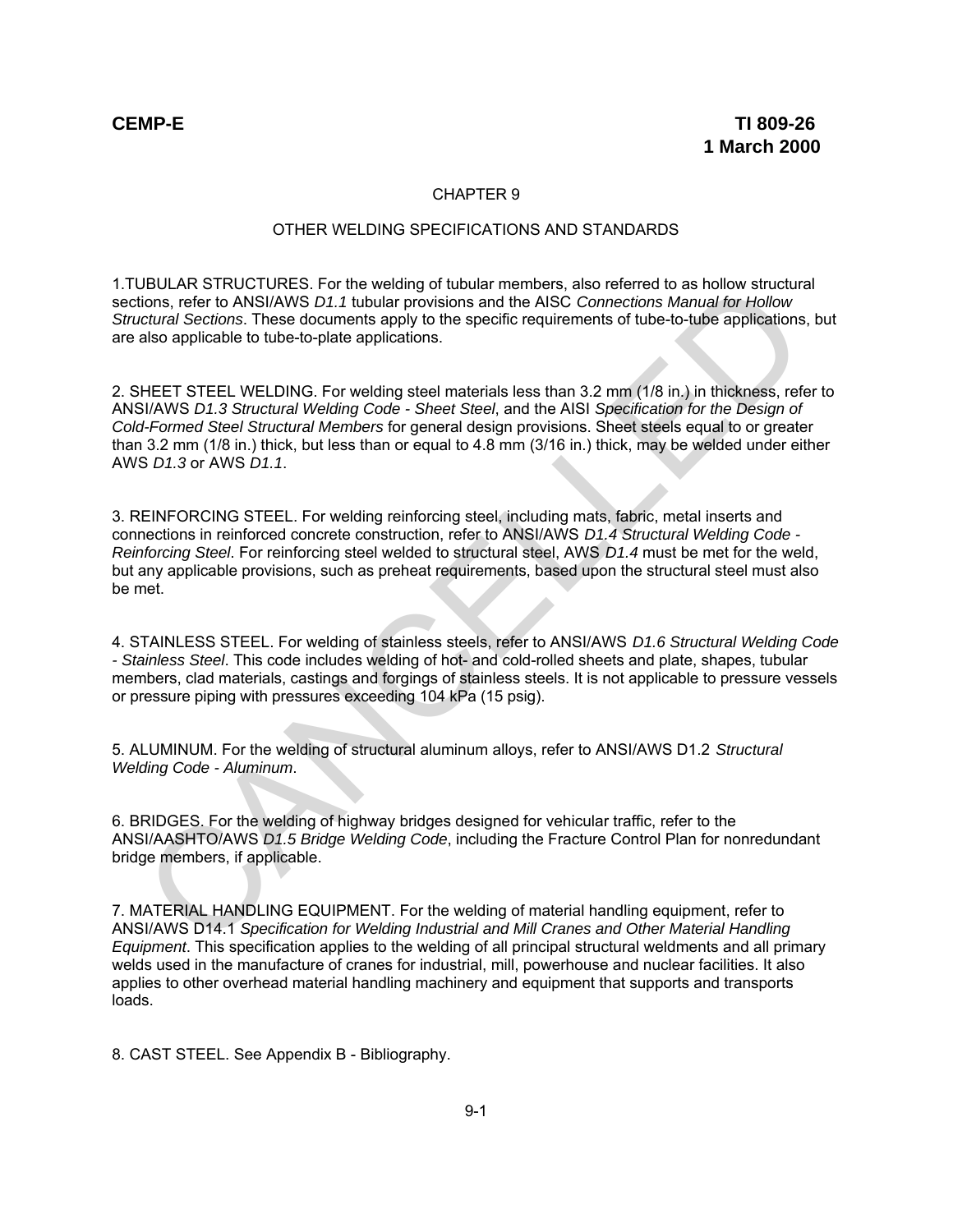9. CAST IRON. See Appendix B - Bibliography.

10. WROUGHT IRON. See Appendix B - Bibliography.

## 11. OTHER GOVERNING SPECIFICATIONS

a. ASME. For the welding of pressure vessels, refer to ANSI/ASME BPVC, *Boiler and Pressure Vessel Code, Section 9, Welding and Brazing Qualifications.*

b. API. For the welding of offshore structures, refer to the API RP 2A series documents, *Planning, Designing and Constructing Fixed Offshore Platforms*. For the welding of pipelines, refer to API Standard 1104, *Welding of Pipelines and Related Facilities*. For the welding of storage tanks, refer to API 12D *Field Welded Tanks for Storage of Production Liquids*, or API 12F, *Shop Welded Tanks for Storage of Production Liquids*. OTHER GOVERNING SPECIFICATIONS<br>
a. ASME. For the welding of pressure vessels, refer to ANSI/ASME BPVC, *Boiler and Pressure*<br>
is corde, Section 9, Welding and Brazing Qualifications.<br>
b. API. For the welding of offshore sh

c. AWWA. For the welding of water tanks, refer to AWWA Manual M42, *Steel Water Storage Tanks* .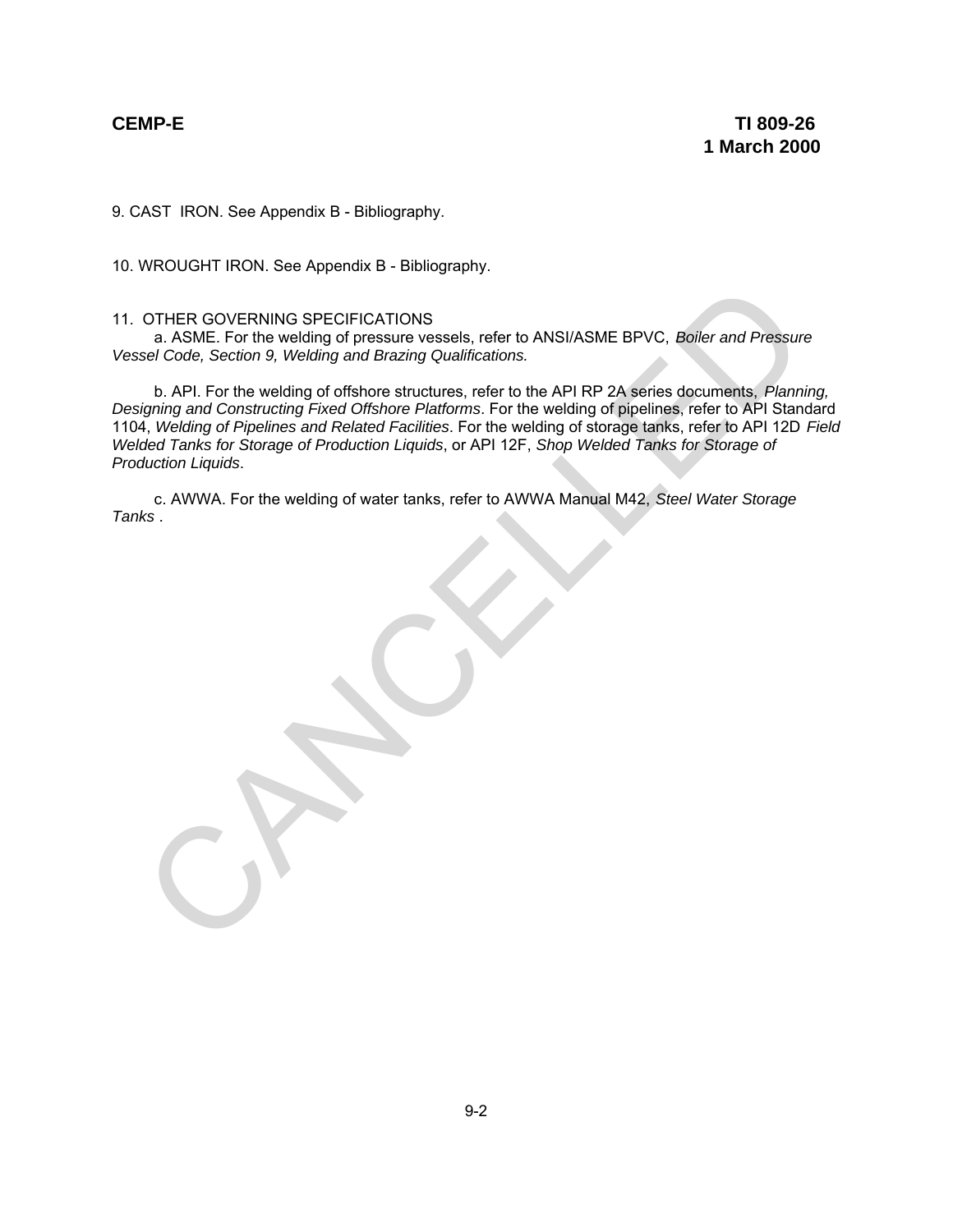## CHAPTER 10

## SAFETY AND ENVIRONMENTAL CONSIDERATIONS

## 1. GENERAL.

The following provisions should not be considered all-inclusive, complete, or exclusive. Refer to applicable governing documents for complete information.

### 2. SAFETY.

a. Fire. Welding, thermal cutting, and arc gouging operations produce molten metal that may cause burns, fires, or explosion. The fuel gases used pose no hazard, provided they are handled and stored in a safe and proper manner. Oxygen for oxyfuel cutting is not flammable by itself, but will contribute to more intense fires if pure oxygen is available. SMAW electrode stubs are very hot and could cause a fire if carelessly thrown on wood or paper products. Poor quality or poorly maintained electrical connections can cause overheating or sparking and subsequent ignition. During operations, molten steel, sparks and spatter often travel a considerable distance, risking a fire in nearby flammable materials. The following safety quidelines should be considered: following provisions should not be considered all-inclusive, complete, or exclusive. Refer to<br>
cleable governing documents for complete information.<br>
AFETY.<br>
AFETY.<br>
I. Fire. Welding, thermal cutting, and arc gouging opera

- move the object to receive the work away from combustible materials
- move the combustible materials at least 15 m (50 ft.) from the welding or cutting operation
- provide suitable fire-resistant shielding around the work area or combustible material
- fire extinguishing equipment should be accessible to welding personnel
- trained fire watch personnel should be used if the operations are performed near combustible materials.

b. Confined Spaces. Work in confined spaces requires additional safety precautions. A confined space could be a tank, pit, etc. that does not allow for adequate ventilation for the removal of hazardous gases or fumes resulting from the work. Certain welding processes use gases such as argon, helium, carbon dioxide or nitrogen which will not support life. Deaths and severe injuries due to lack of oxygen have occurred where the concentration of these gases becomes too high, (i.e.,where the available oxygen is too low).The following additional safety guidelines should be considered:

- remove flammable or hazardous materials from the space,
- provide adequate ventilation air to the space,
- test the atmosphere in the space before and during the work,
- inspect all electrical cables and connections.
- test all fuel gas and shielding gas lines for leaks,
- cutting torches must not be lit or extinguished within the space,
- no compressed gas cylinders or welding power sources may be placed inside the space,
- electrical power must be disconnected and all gas valves closed when work is suspended for any substantial period of time,
- if only a small opening is available for entry, the welder must wear an approved safety harness equipped with a rope or lifeline, tied off and held by a worker stationed outside the space.

c. Eye Protection. The arc produced from welding or air carbon arc gouging may burn the eyes. Proper filters and cover plates must be worn to protect the eyes from sparks and the rays of the arc.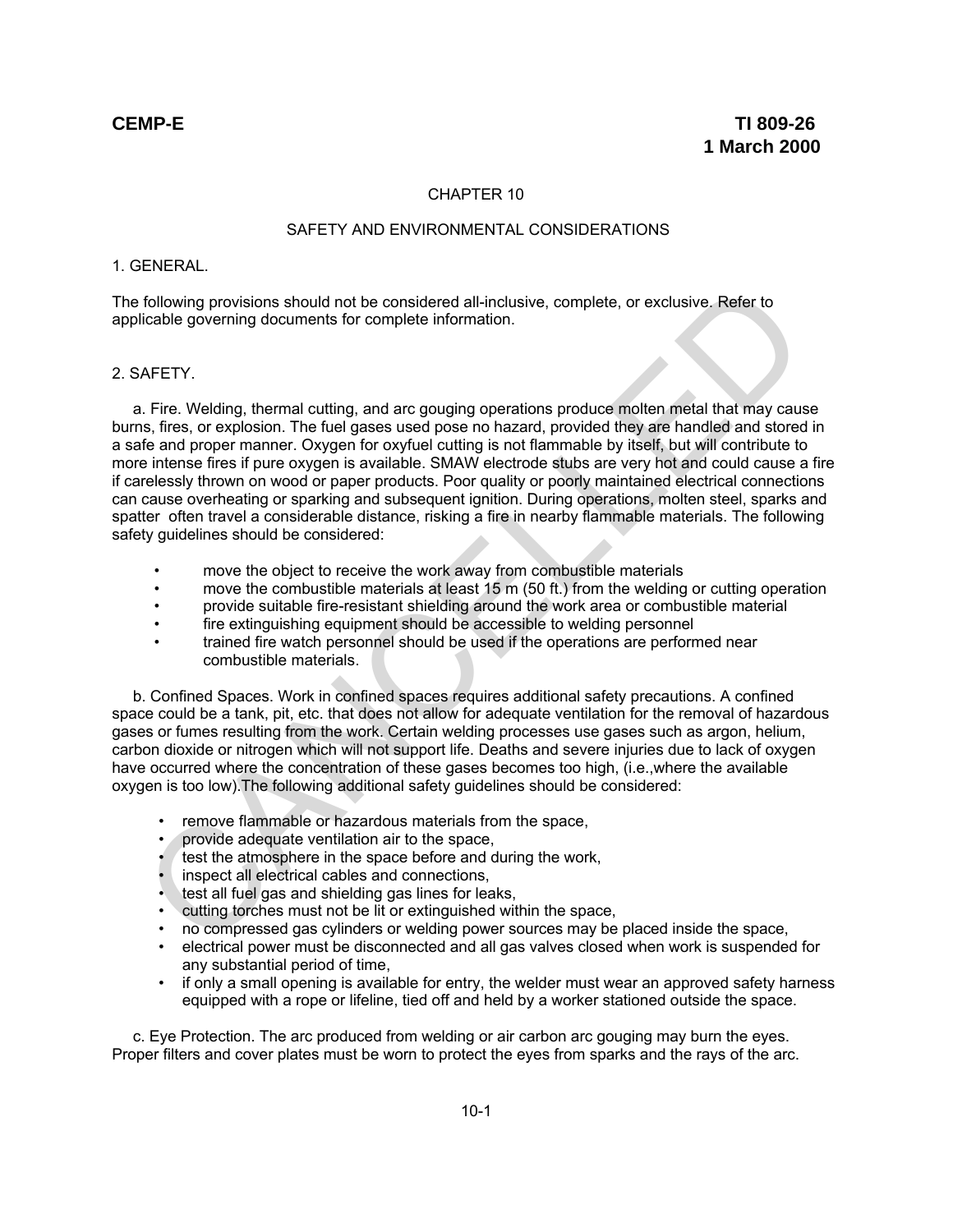.

d. Burn protection. Arc burn may be more severe than sunburn. Molten metal, sparks, slag, and hot material can cause severe burns if precautionary measures are not used. Protect the skin against radiation and hot particles, electrodes, and metal. Suitable flame-resistant clothing must be worn as protection from sparks and arc rays.

e. Electrocution. The electrode, electrode reel (for wire-fed processes), and workpiece (or ground) are considered electrically "hot" when the welder is on. These parts must not be touched with bare skin or wet clothing. Dry, hole-free gloves are necessary. The work piece and welding equipment must be grounded.

f. Fumes and Gases.

(1) Many welding, cutting and allied processes produce fumes and gases that may be harmful. Fumes are solid particles that originate from welding consumables, the base metal and any coatings present on the base metal. In addition to shielding gases that may be used, gases are produced during the welding process or may be produced by the effects of process radiation on the surrounding environment. The amount and composition of these fumes and gases depend upon the composition of the filler metal and base material, welding process, current level, arc length and other factors. F. Lectrocution. The electrocue, electroche rest for wire-leap processes), and workpiece (or ground), that when the electrocue or grounds.<br>
Figure and Cases in the electroche rest for the electroche rest of the bucked with

(2) Most welding fumes from carbon steel and low alloy steel electrodes do not require any attention to limits for any specific compound or compounds. The compounds in the fume such as oxides and fluorides of aluminum, calcium, iron, magnesium, potassium, silicon (which is amorphous in welding fumes), sodium, and titantium, do not have individual effects, except that excessive iron may cause siderosis (iron deposits in the lungs). Their effects are submerged in the overall effects which may be expected from nuisance dusts.

(3) Some specific fume components such as chromium, cobalt, copper, fluorides, manganese, and nickel are present in some electrodes, require special attention, and have special health hazards. When these are present at levels of concern, they are listed on the product label and in the MSDS. Their health hazards are discussed in the MSDS.

(4) Depending on material involved, fume effects range from irritation of eyes, skin and respiratory system to more severe complications and may occur immediately or at some later time. Fumes may also cause symptoms such as nausea, headache, and dizziness.

(5) The following safety guidelines should be considered, as a minimum:

- Keep the head out of the fumes.
- Do not breathe the fumes.
- Use enough ventilation or exhaust at the arc, or both, to keep fumes and gases from the breathing zone and general area.
- In some cases, natural air movement provides enough ventilation and fresh air.
- Where ventilation is questionable, use air sampling to determine the need for corrective measures.
- Use mechanical ventilation when necessary to improve air quality.
- If engineering controls are not feasible, use an approved respirator.
- Follow OSHA guidelines for permissible exposure limits (PELs) for various fumes.
- Follow the American Conference of Governmental Industrial Hygienists recommendations for threshold limit values (TLVs) for fumes and gases.

g. Further Guidance. See ANSI / AWS Z49.1 Safety in Welding, Cutting and Allied Processes, and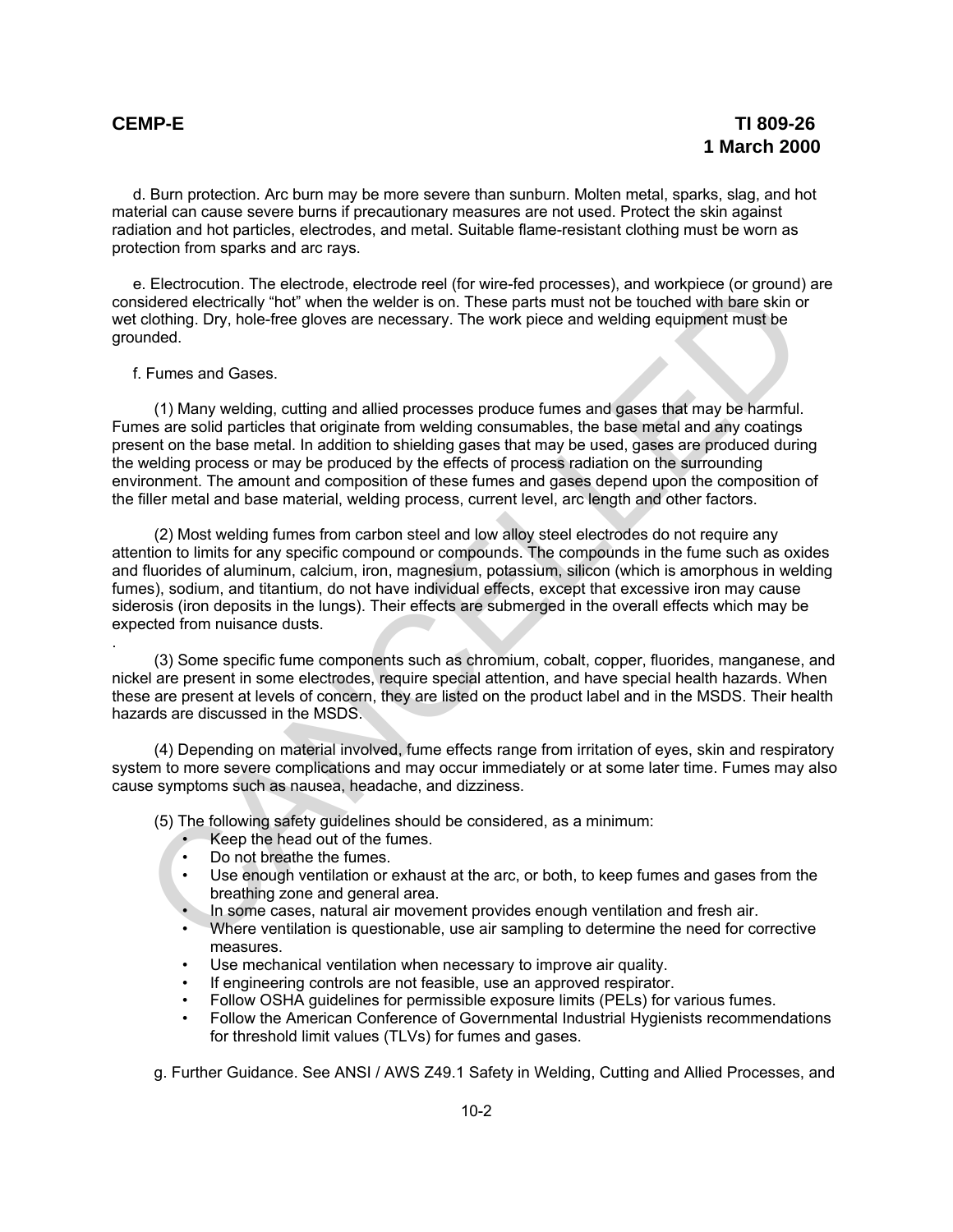the Bibliography in Appendix B for further general information. The Material Safety Data Sheet (MSDS) for each product used also provides essential information.

## 3. ENERGY CONSUMPTION.

Shop welding operations are almost always electrically powered. Field operations may be electrically powered or powered by generators. Some field welding equipment is directly engine driven. Power requirements depend more upon electrode diameter than welding process. SMAW, FCAW and GMAW welding equipment draws essentially the same current ranges, and SAW, ESW and EGW draws more current to provide the higher deposition rates achievable and desired. The total power consumption difference between processes for a given joint configuration is negligible. To save energy, the minimum weld size and minimum groove cross-sectional area adequate to carry the load should be specified. p welding operations are almost always electrically powered. Field operations may be electrically<br>eirenents dependence of powered by generators. Some field welding equipment is directly enginee diffive. Prower<br>interesting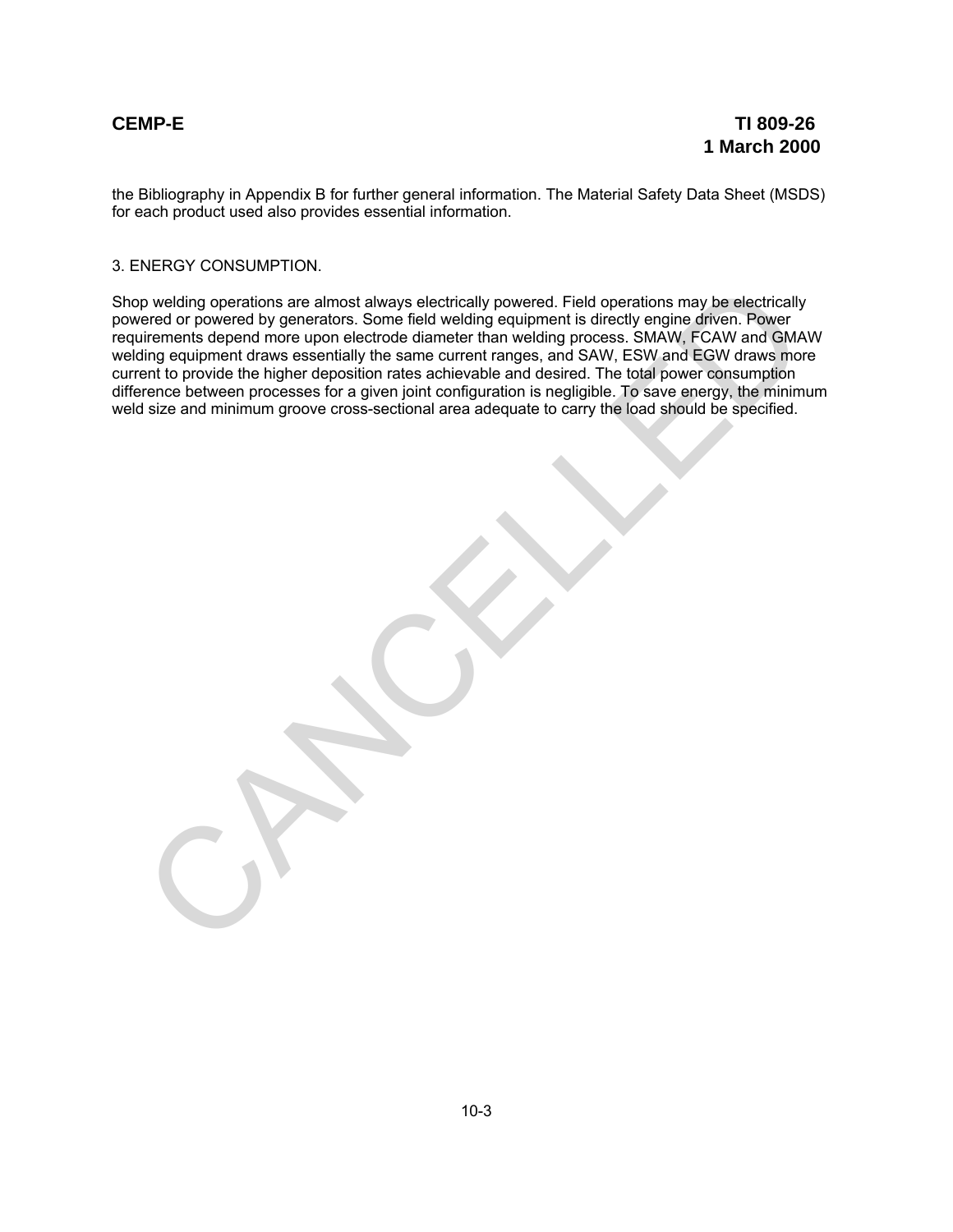## APPENDIX A

## **REFERENCES**

## **GOVERNMENT PUBLICATIONS**

United States Army Corps of Engineers

TI 800-01, Design Criteria TI 809-01, Load Assumptions for Buildings TI 809-02, Structural Design Criteria for Buildings TI 809-04, Seismic Design for Buildings TI 809-05, Seismic Evaluation and Rehabilitation for Buildings TI 809-07, Design of Cold-Formed Load Bearing Steel Systems and Masonry Veneer / Steel Stud Walls TI 809-30, Metal Building Systems ed States Army Corps of Engineers<br>
00-01, Design Criteria<br>
09-01, Design Criteria for Buildings<br>
99-02, Structural Design Criteria for Buildings<br>
99-04, Seismic Design of Buildings<br>
99-05, Seismic Deviation and Rehabilitat

MIL-HDBK-1002/1, Structural Engineering, General Requirements MIL-HDBK-1002/3, Structural Engineering, Steel Structures MIL-HDBK-1002/6, Aluminum Structures, Composite Structures, Structural Plastics, and Fiber-Reinforced Composites.

Department of the Army

TM 5-809-6, Structural Design Criteria for Structures Other Than Buildings *(to become TI 809-6)*

Federal Emergency Management Agency (FEMA)

FEMA 267, Interim Guidelines: Evaluation, Repair, Modification and Design of Steel Moment Frames, August 1995

FEMA 267B, Interim Guidelines Advisory No. 2

FEMA 273, NEHRP Guidelines for the Seismic Rehabilitation of Buildings, October 1997 FEMA 302, NEHRP Recommended Provisions for Seismic Regulations for New Buildings and Other Structures, February 1998

## **NONGOVERNMENT PUBLICATIONS**

**American Institute of Steel Construction One East Wacker Drive, Suite 3100 Chicago, IL 60601-2001 www.aisc.org**

Metric Load and Resistance Factor Design Specification for Structural Steel Buildings, December 1, 1994

(Supplement No. 1, January 30, 1998)

(new specification to be issued in early 2000)

Load and Resistance Factor Design Specification for Structural Steel Buildings, December 1, 1993 (Supplement No. 1, January 30, 1998)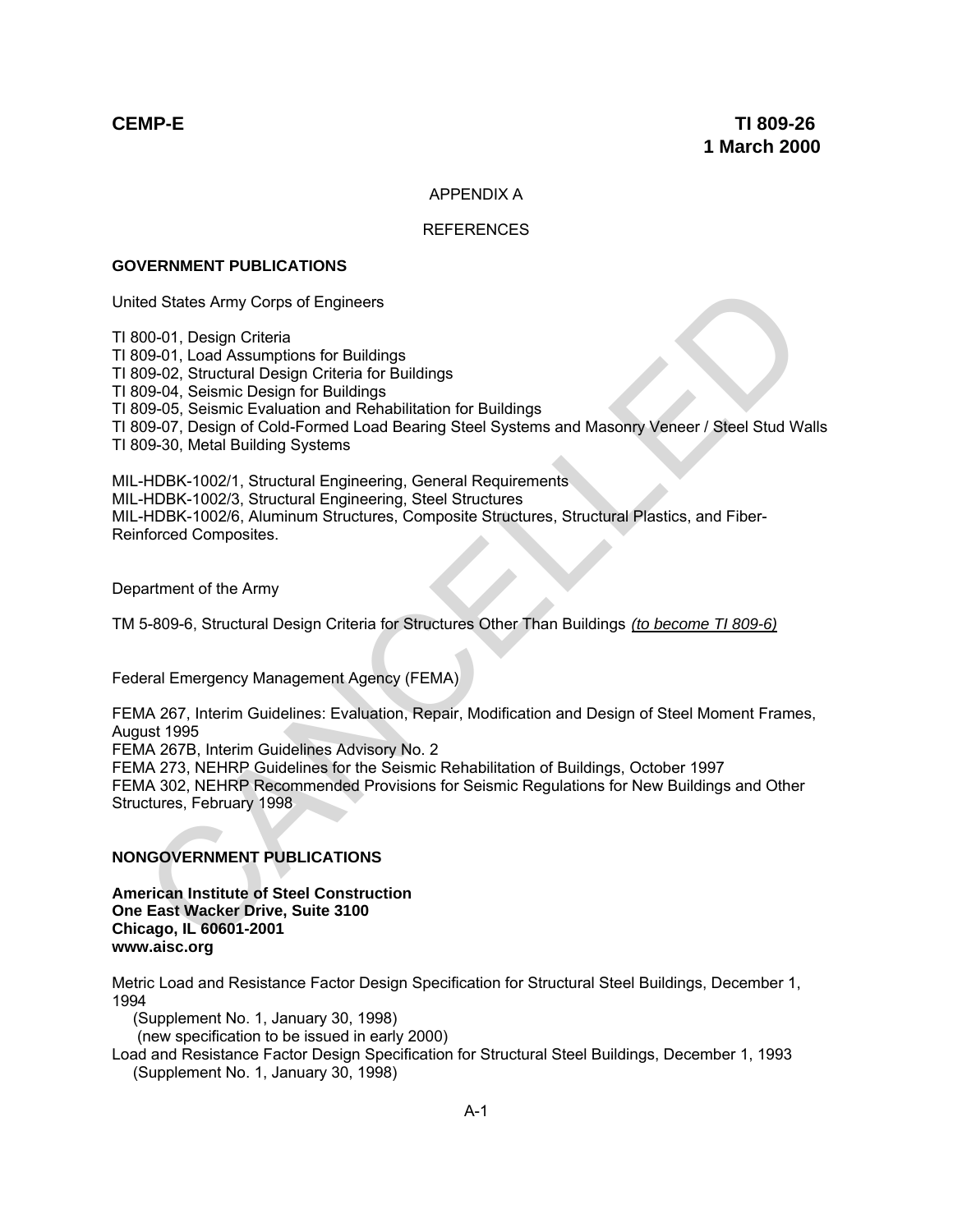(new specification to be issued in early 2000) Specification for Structural Steel Buildings (Allowable Stress Design and Plastic Design), June 1, 1989 Seismic Provisions for Structural Steel Buildings, April 15, 1997 (Supplement No. 1, February 15, 1999) Specification for Load and Resistance Factor Design of Single-Angle Members, December 1, 1993 Specification for the Design of Steel Hollow Structural Sections, April 15, 1997 Code of Standard Practice for Steel Buildings and Bridges, June 10, 1992 Metric Conversion of the 2<sup>nd</sup> Edition Manual of Steel Construction, Load and Resistance Factor Design,  $2<sup>nd</sup>$  Edition, Volumes I and II, 1999 Manual of Steel Construction, Load and Resistance Factor Design,  $2^{nd}$  Edition, Volumes I and II, 1994 Manual of Steel Construction, Allowable Stress Design, 9<sup>th</sup> Edition, 1989 Manual of Steel Construction, ASD/LRFD, Volume II Connections, 1992 Hollow Structural Sections Connections Manual, 1997

## **American Society for Testing and Materials (ASTM) 100 Barr Harbor Drive West Conshohocken, PA 19428 www.astm.org**

Annual Book of Standards

Volume 1.04, Steel - Structural, Reinforcing, Pressure Vessel, Railway Volume 3.03, Nondestructive Testing

## **American Welding Society 550 NW LeJeune Road Miami, FL 33126 www.aws.org**

ANSI/AWS D1.1-98, Structural Welding Code - Steel ANSI/AWS D1.3-98, Structural Welding Code - Sheet Steel ANSI/AWS D1.4-98, Structural Welding Code - Reinforcing Steel ANSI/AASHTO/AWS D1.5-96, Bridge Welding Code ANSI/AWS D1.6-98, Structural Welding Code - Stainless Steel ANSI/AWS A2.4-98, Standard Symbols for Welding, Brazing, and Nondestructive Testing ANSI/AWS A3.0-94, Standard Welding Terms and Definitions ANSI/AWS A5.1-91, Specification for Carbon Steel Electrodes for Shielded Metal Arc Welding ANSI/AWS A5.5-96, Specification for Low–Alloy Steel Electrodes for Shielded Metal Arc Welding ANSI/AWS A5.17/A5.17M-97, Specification for Carbon Steel Electrodes and Fluxes for Submerged Arc Welding ANSI/AWS A5.18-93, Specification for Carbon Steel Electrodes and Rods for Gas Shielded Arc Welding ANSI/AWS A5.20-95, Specification for Carbon Steel Electrodes for Flux Cored Arc Welding ANSI/AWS A5.23/A5.23M-97, Specification for Low-Alloy Steel Electrodes and Fluxes for Submerged Arc Welding ANSI/AWS A5.25/A5.25M-97, Specification for Carbon and Low-Alloy Steel Electrodes and Fluxes for Electroslag Welding ANSI/AWS A5.26/A5.26M-97, Specification for Carbon and Low-Alloy Steel Electrodes for Electrogas Welding cinciation for the Design of Steel Hollow Structural Section, April 15, 1997<br>
er of Standard Practice for Steel Buildings and Bridges, June 10, 1992<br>
ciclion, Volumes I and II, 1999<br>
ciclion, Volumes I and II, 1999<br>
ciclio

ANSI/AWS A5.28-96, Specification for Low-Alloy Steel Electrodes and Rods for Gas Shielded Arc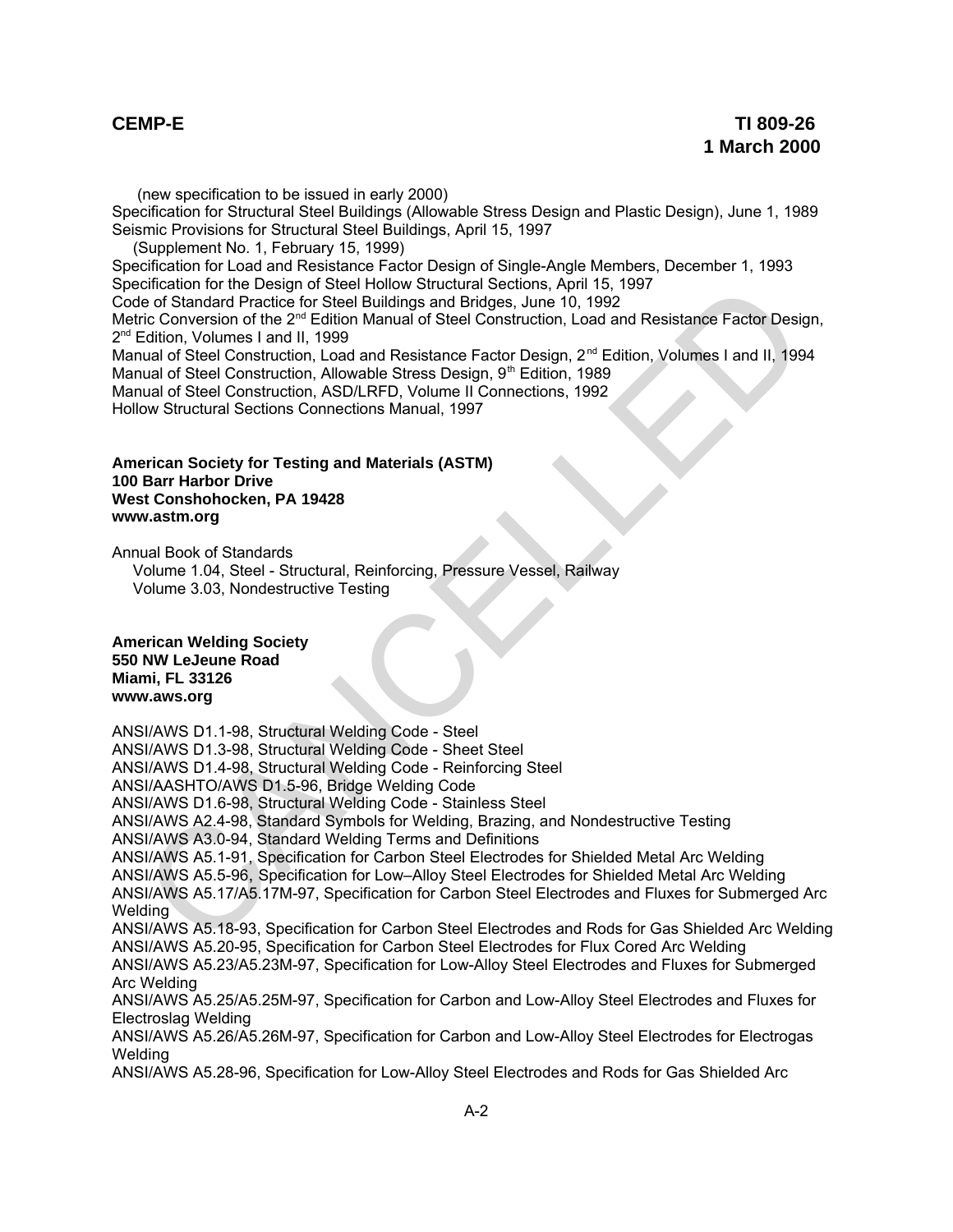Welding

ANSI/AWS A5.29-98, Specification for Low-Alloy Steel Electrodes for Flux Cored Arc Welding ANSI/AWS A5.32/A5.32M-97, Specification for Welding Shielding Gases ANSI/AWS Z49.1:1999, Safety in Welding, Cutting and Allied Processes

**American Society for Nondestructive Testing, Inc. PO Box 28518 Columbus, OH 43228-0518 www.asnt.org**

ANSI/ASNT CP-189-1995, ASNT Standard for Qualification and Certification of Nondestructive Testing Personnel erican Society for Nondestructive Testing, Inc.<br>Box 28518<br>unabus, OH 43228-0518<br>AssNTCP-189-1995, ASNT Standard for Qualification and Certification of Nondestructive Testi<br>nonmerided Practice No. SNT-TC-1A, Personnel Quali

Recommended Practice No. SNT-TC-1A, Personnel Qualification and Certification in Nondestructive Testing, 1995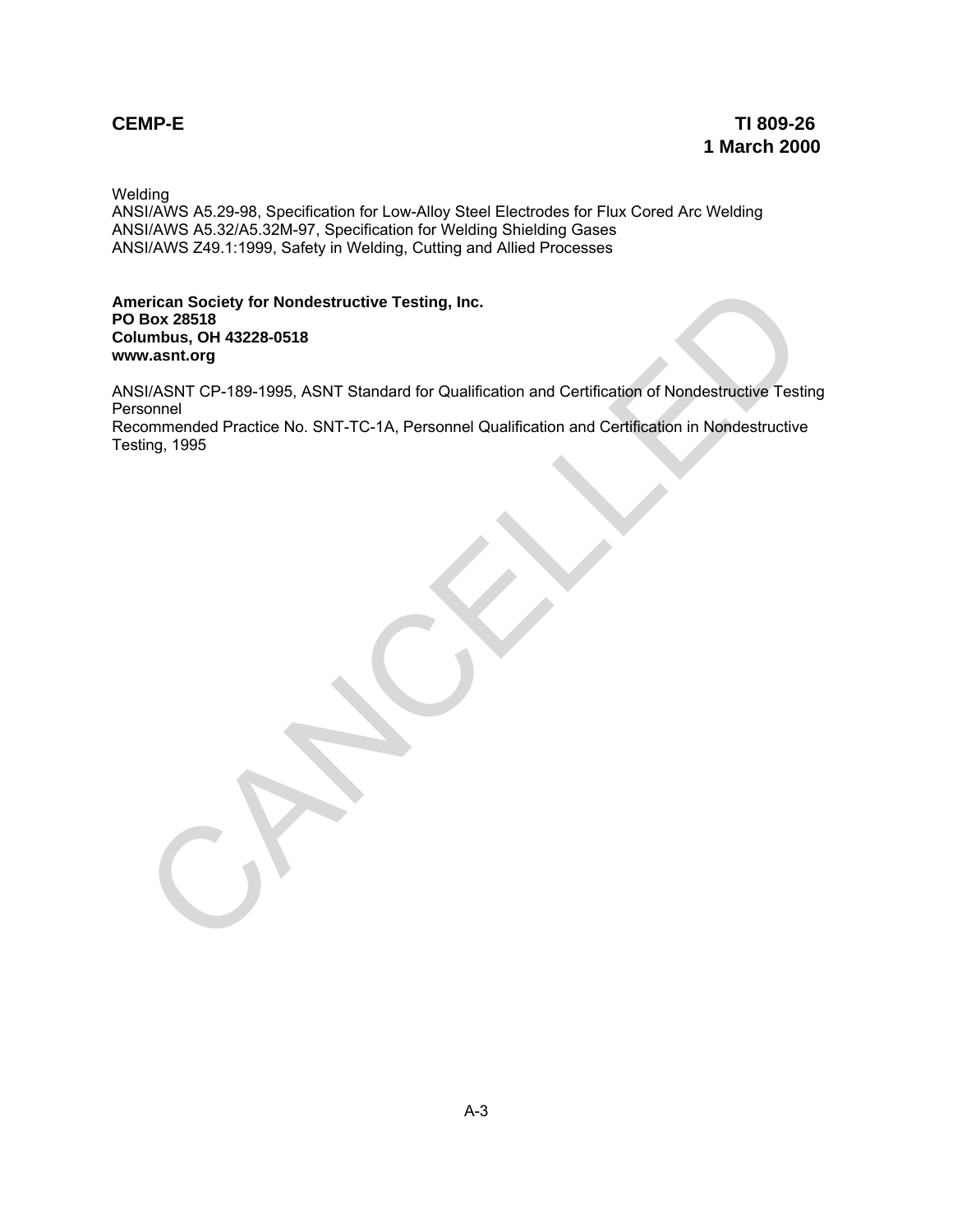## APPENDIX B

## BIBLIOGRAPHY

Welding Cracks Investigation Report, Steel Special Moment Resisting Frames, Elmendorf Air Force Base Hospital, Anchorage, Alaska, December 1996

## **American Institute of Steel Construction**

Allowable Stress Design of Simple Shear Connections, 1990

Engineering and Quality Criteria for Steel Structures,  $4<sup>th</sup>$  Edition, 1997

Engineering Journal, *Experimental Investigation of Dogbone Moment Connections* (Engelhart, et al), Vol 35, No 4, 4<sup>th</sup> Qtr 1998

Engineering Journal, *Ultimate Strength Considerations for Seismic Design of the Reduced Beam* Section (Internal Plastic Hinge) (Iwankiw), Vol 34, No 1, 1<sup>st</sup> Qtr 1997

Engineering and Quality Criteria for Steel Structures, 4<sup>th</sup> Edition, 1997

Load and Resistance Factor Design of Simple Shear Connections, 1990

## **American Petroleum Institute**

API 12D, Field Welded Tanks for Storage of Production Liquids (1994)

API 12F, Shop Welded Tanks for Storage of Production Liquids (1994)

API RP 2A series documents, Planning, Designing and Constructing Fixed Offshore Platforms

API Standard 1104, Welding of Pipelines and Related Facilities, 18<sup>th</sup> Ed. (1994)

### **American Society for Metals**

ASM Handbook, Volume 1: Properties and Selection: Irons, Steels, and High-Performance Alloys, 1990

ASM Handbook, Volume 6: Welding, Brazing and Soldering, 1993

ASM Metals Handbook, 2<sup>nd</sup> Ed., 1998

ASM Specialty Handbook: Carbon and Alloy Steels, 1996

ASM Specialty Handbook: Cast Irons, 1996

Steel Castings Handbook, 6<sup>th</sup> Ed., 1995

Weld Integrity and Performance, 1997

## **American Society for Nondestructive Testing**

Nondestructive Testing Handbook

Volume 2: Liquid Penetrant Tests, 2<sup>nd</sup> Ed, 1982 Volume 3: Radiography and Radiation Testing, 2<sup>nd</sup> Ed, 1985 Volume 6: Magnetic Particle Testing, 2<sup>nd</sup> Ed, 1989 Volume 7: Ultrasonic Testing, 2<sup>nd</sup> Ed, 1991 Volume 8: Visual and Optical Testing, 2<sup>nd</sup> Ed, 1993 and Crackes Investigation Heport, stell special Moment Resisting Frames, Elmendori Air Force<br>
el Hospital, Anchorage, Alaska, December 1996<br>
Frican Institute of Steel Construction<br>
Frican Institute of Steel Construction<br>
C

### **American Society of Mechanical Engineers**

 ANSI/ASME BPVC, Boiler and Pressure Vessel Code, Section 9, Welding and Brazing Qualifications (1998)

## **American Water Works Association**

AWWA Manual M42 Steel Water Storage Tanks (1998)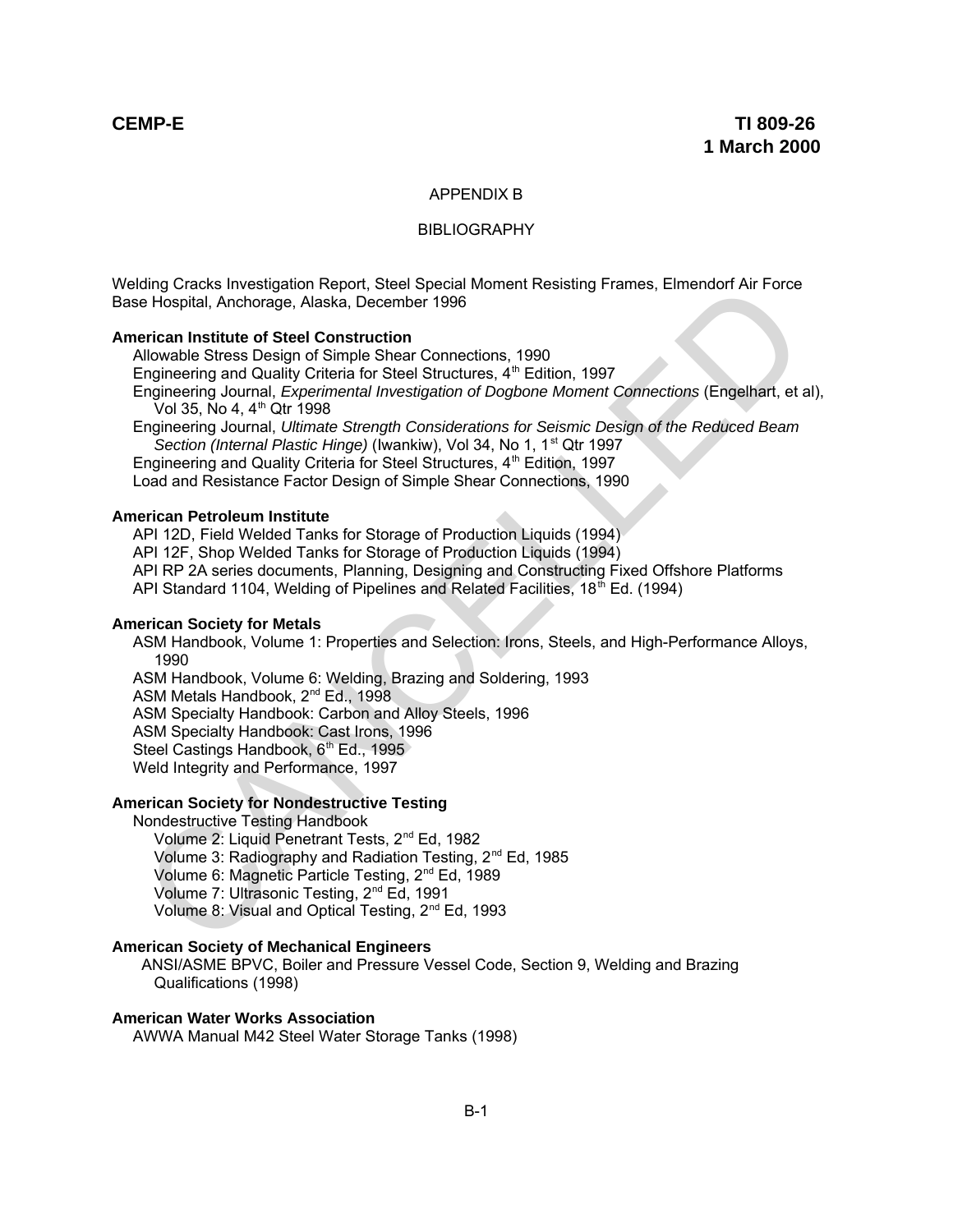### **American Welding Society**

Guide for Nondestructive Inspection of Welds, ANSI/AWS B1.10-86 Guide for Visual Inspection of Welds, ANSI/AWS B1.11-88 Guide for Welding Iron Castings, ANSI/AWS D11.2-89 Oxygen Cutting Surface Roughness Gauge, AWS C4.1-G Recommended Practices for Air Carbon Arc Gouging and Cutting, ANSI/AWS C5.3-91 Recommended Practices for Stud Welding, ANSI/AWS C5.4-93 Specification for Underwater Welding, ANSI/AWS D3.6-93 Specification for Welding Industrial and Mill Cranes and Other Material Handling Equipment, AWS D14.1-97 Welding Handbook,  $8<sup>th</sup>$  Edition Volume 1, Welding Technology, 1987 Volume 2, Welding Processes, 1991 Volume 3, Materials and Applications, Part 1, 1996 Volume 4, Materials and Applications, Part 2, 1998 Welding Inspection, 1980 Welding Metallurgy, 4<sup>th</sup> Edition, Volume 1, Fundamentals, George E. Linnert, 1994 Welding of Cast Iron, 1985 ecommended Practices for Ari canon Arc eologing and Culting, ANSI/AWS C5.4-93<br>ecommended Practices for Stud Welding, ANSI/AWS D3.6-93<br>peperfication for Underweter Welding, ANSI/AWS D3.6-93<br>peperfication for Underweter Weld

## **Federal Emergency Management Agency**

FEMA 288, Background Reports: Metallurgy, Fracture Mechanics, Welding, Moment Connections and Frame Systems Behavior, March 1997

FEMA 303, NEHRP Recommended Provisions for Seismic Regulations for New Buildings and Other Structures, February 1998

## **Alternate Weld Quality Acceptance Criteria**

British Standards Institution

BS PD-6493:1991, Guidance on methods for assessing the acceptability of flaws in structures BS 7910: pending (1999), Guidance on methods for assessing the acceptability of flaws in structures

Electric Power Research Institute NP-5380, *Visual Weld Acceptance Criteria*

International Institute of Welding

IIW / IIS-SST-1157-90, IIW Guidance on Assessment of the Fitness for Purpose of Welded Structures, Draft for Development, 1990

Welding Research Council

WRC Bulletin 295, Fundamentals of Weld Discontinuities and their Significance (Lundin), 1984

## **Design Aids for Welded Connections**

American Institute of Steel Construction AISC Manual of Steel Construction (ASD and LRFD versions) Allowable Stress Design of Simple Shear Connections (1990) CONXPRT (software)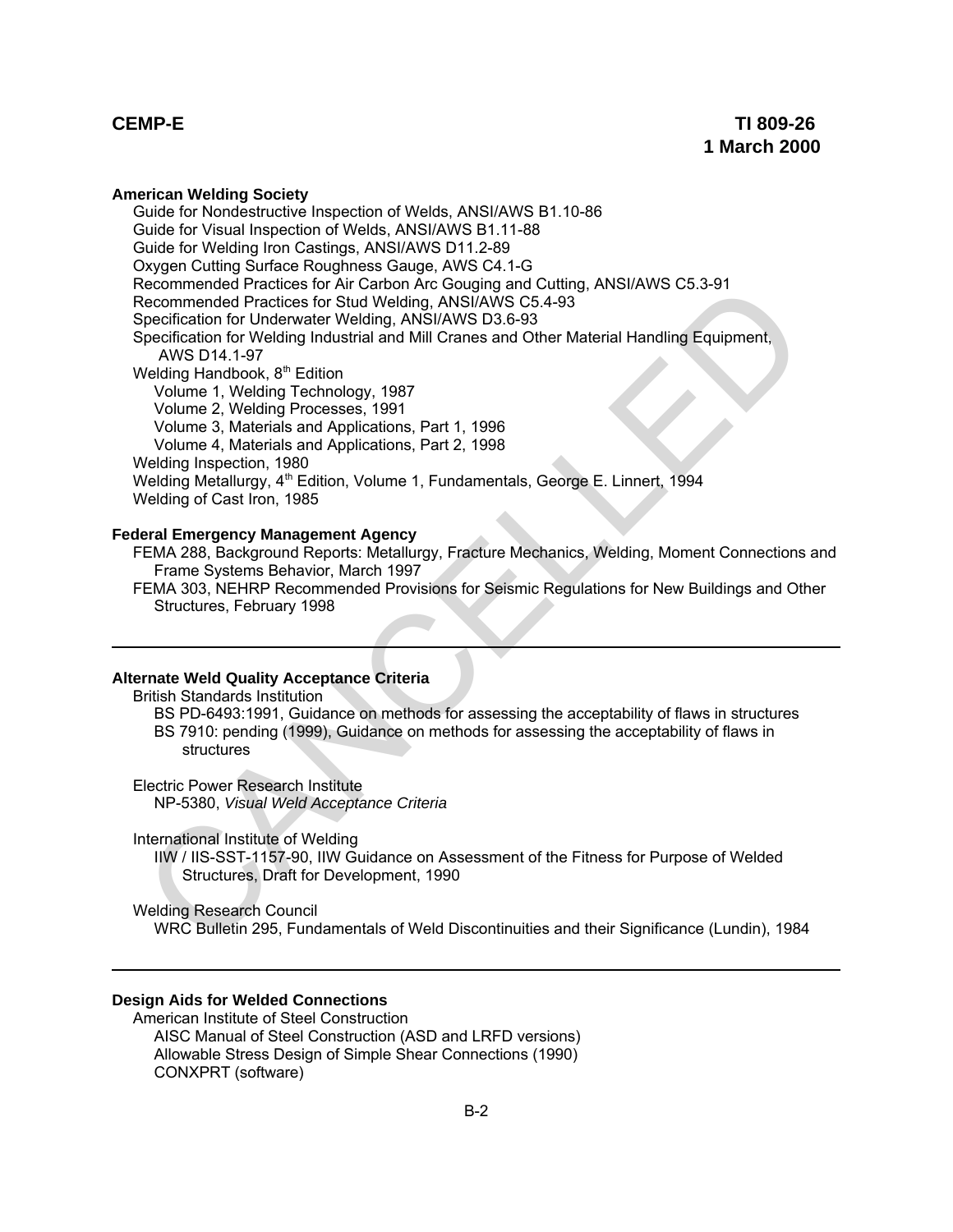Load and Resistance Design of Simple Shear Connections (1990) Module I - ASD Simple Shear Connections Module I - LRFD Simple Shear Connections Module II - ASD Moment Connections Steel Detailing Software Packages with Connection Design CDS CompuSTEEL (Barasel Corp.) CVSpro8 (CadVantage, Inc.) DESCON (Omnitech Associates) DETAIL (MacroSoft) fabriCAD (Research Engineers, Inc.) SDS/2 (Design Data, Inc.) Steelcad (Steelcad International, Inc.) StruCad (AceCad Software, Inc.) StrucPro (Eagle Point) Canadian Welding Bureau Weld IT (software) Color Code and Relation Color Control Control Computer Computer Computer Computer Computer (MeroColor)<br>
DESCON (Omnitech Associates)<br>
Stabific AD (Recearch Engineers, Inc.)<br>
Stabific AD (Recearch Engineers, Inc.)<br>
Stabific

### **Safety and Health**

American Conference of Governmental Industrial Hygienists (ACGIH) Threshold Limit Values (TLV (R) ) for Chemical Substances and Physical Agents in the Workroom **Environment** 

American Welding Society, Fumes and Gases in the Welding Environment

National Fire Protection Association

Standard for Fire Prevention in Use of Cutting and Welding Processes: NFPA 51B, National Fire Protection Association, 1994

Occupational Safety and Health Administration (OSHA)

Code of Federal Regulations, Title 29, Labor, Chapter XV11, Parts 1901.1 to 1910.1450, Order No. 869-029-00222-5

## **Intermixed Weld Metal**

- The Effects of Intermixed Weld Metal on Mechanical Properties Part 1, Quintana, M. A. and Johnson, M. Q., Welding Journal, March 1999
- The Effects of Intermixed Weld Metal on Mechanical Properties Part 2, Quintana, M. A. and Johnson, M. Q., Proceedings, AWS Annual Convention, Detroit, MI, 1998
- The Effects of Intermixed Weld Metal on Mechanical Properties Part 3, Quintana, M. A. and Johnson, M. Q., Proceedings, AWS Conference on Welded Construction in Seismic Areas, Maui, HI, 1998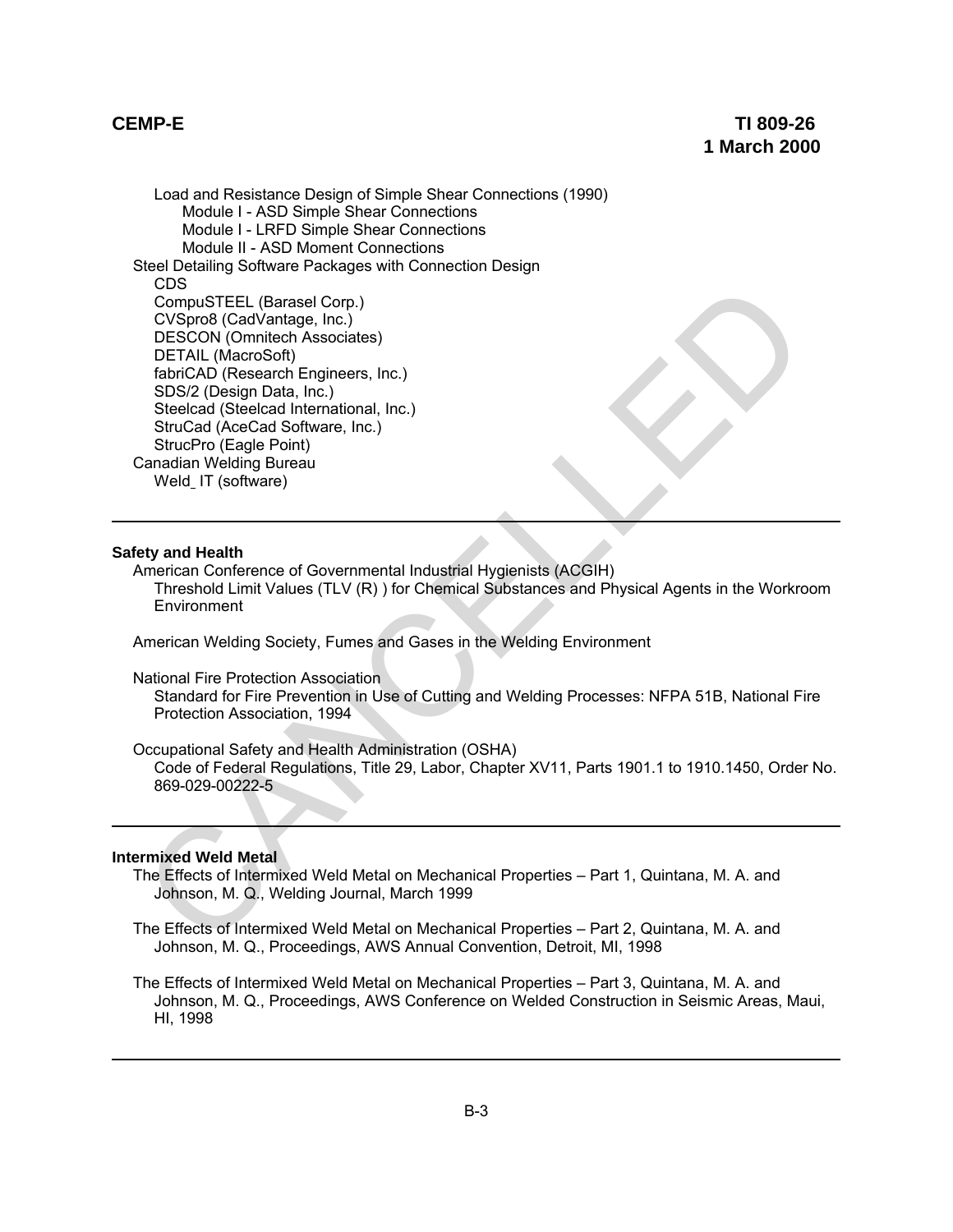## **Welding Procedures**

Heat-Straightening Repairs of Damaged Steel Bridges – A Technical Guide and Manual of Practice, Report No. FHWA-IF-99-004, US Dept. of Transportation, Federal Highway Administration, October 1998

Lincoln Electric Company, The Procedure Handbook of Arc Welding, 13<sup>th</sup> Ed., 1994

Reviewing and Approving Welding Procedure Specifications, Miller, D. K., Proceedings, AISC National Steel Construction Conference, New Orleans, LA, April, 1998

What Every Engineer Should Know about Welding Procedures, Miller, D. K., Welding Journal, August 1999

## **Other References and Textbooks**

Cast Publishing Metals Blue Book, Welding Filler Metals, 2<sup>nd</sup> Ed, 1998 Metals Black Book, Ferrous Metals, 3rd Ed, 1998 Metals Red Book, Nonferrous Metals, 2<sup>nd</sup> Ed, 1998

Fracture and Fatigue Control in Structures, 2<sup>nd</sup> Ed., Barsom, J. M. and Rolfe, S. T., Prentice-Hall, 1987

Lincoln Electric Co. / James F. Lincoln Arc Welding Foundation Design of Welded Structures, 1966 Design of Weldments, 1976 Metals & How to Weld Them, 1962 The Procedure Handbook of Arc Welding, 13<sup>th</sup> Edition, 1994 Tubular Steel Structures - Theory and Design, 1990 uncoin Leiernc Company, The Procedure Handbook of Arc welding, 13" Ld., 1994<br>
National Steel Construction Conference, New Orleans, LAI, April, 1998<br>
Mat Every Engineer Should Know about Welding Procedures, Miller, D. K., M

Modern Welding Technology, 4<sup>th</sup> Ed., Cary, H. B., Prentice-Hall, 1997

Weldability of Steels, Stout, R. D. and Doty, W. D., Welding Research Council, 1953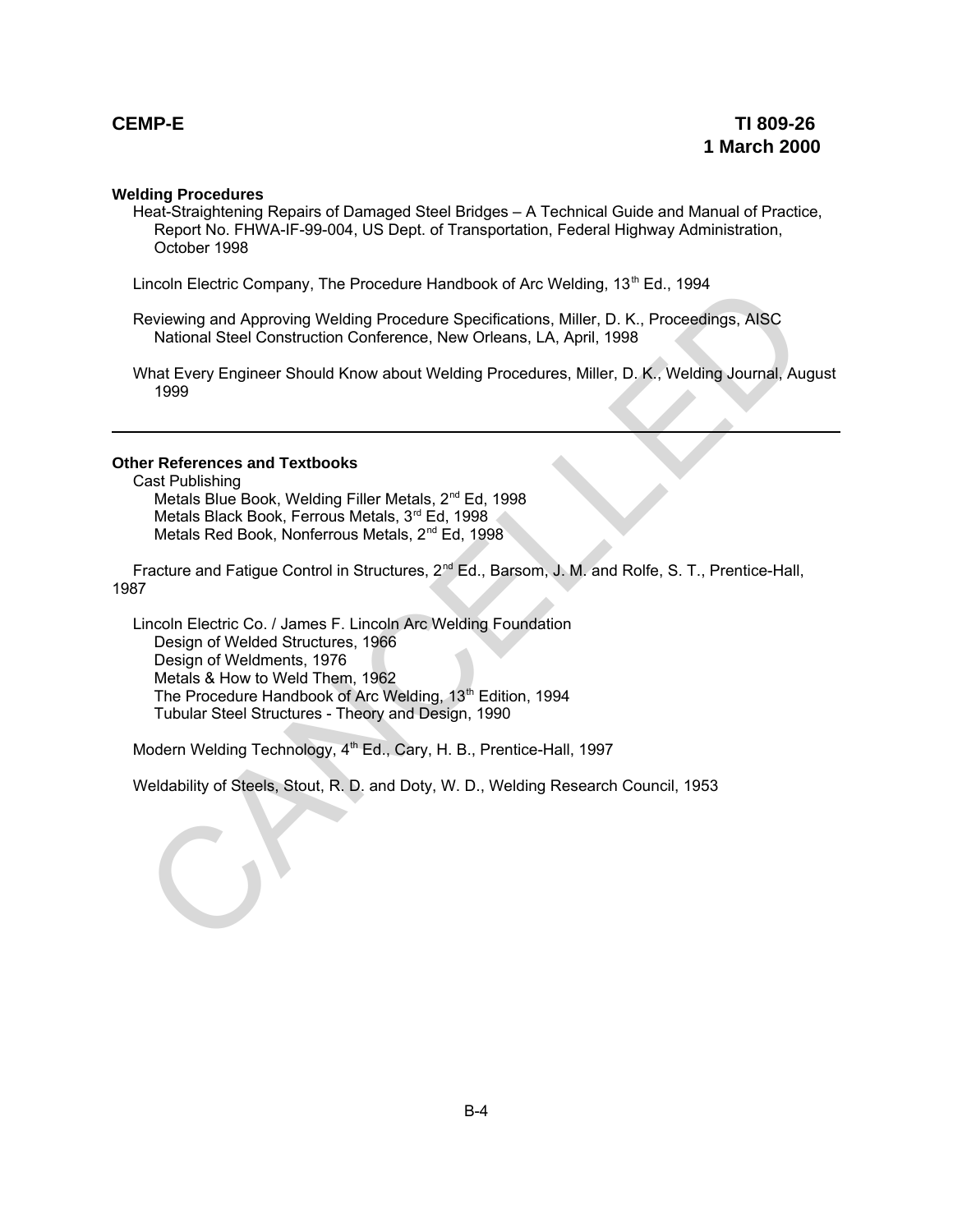## APPENDIX C

### WELDING PROCESSES

### 1. SHIELDED METAL ARC WELDING (SMAW).

a. Process Principles. The Shielded Metal Arc Welding (SMAW) process is commonly known as "stick" welding, and is performed as "manual" welding. An electric arc is produced between the tip of the electrode and the base metal, melting both. The molten weld pool, and completed weld, is a mixture of base metal and electrode materials.

(1) The core of the electrode is steel. The coating is of various materials designed to provide arc stability, shield the molten weld puddle from atmospheric gases, flux the molten puddle of impurities, deoxidize the molten weld puddle, and cover the solidifying weld to improve bead profile. Some coatings contain metallic powders, adding specific alloys to the weld composition.

(2) SMAW may be operated using either DC (direct current) or AC (alternating current) polarity. Generally, DC is used for smaller diameter electrodes, typically those with a diameter of less than 4.8 mm (3/16 in.). To eliminate undesirable arc blow conditions, larger electrodes are typically operated using AC. Electrodes used on AC must be designed specifically to operate in this mode, where the current changes direction 120 times per second on 60 Hertz power. AC electrodes may also operate using either DCEN (DC Electrode Negative, DC-, also called "straight" polarity) or DCEP (DC Electrode Positive, DC+, also called "reverse" polarity), and in some cases, either DC polarity.

b. Filler Metal Designation, Specification and Certification. Filler metal specification AWS A5.1 provides the requirements for carbon steel covered electrodes used with SMAW. AWS A5.5 similarly covers the low-alloy steel electrodes for SMAW.

(1) Generally, when welding on structural steels with a minimum specified yield strength equal to or exceeding 485 MPa (50 ksi), SMAW electrodes should be of the low hydrogen type. See AWS *D1.1* Table 3.1 lists specific steels and grades where the use of low hydrogen electrodes is required for the prequalification of SMAW Welding Procedure Specifications (WPSs). Table 3.1 also provides the strength of electrode required for these steels to provide the "matching" strength for the base metal. Group I steels, including A36 steel, may be welded with non-low hydrogen electrodes. For Group II steels, including A572 grade 50, and higher strength groups, low hydrogen electrodes are required. For most structural steel fabrication today, low hydrogen electrodes are prescribed to offer additional assurance against hydrogen induced cracking. HitLibED METAIL ARK: WELDING (SMAW).<br>
H. Process Principles. The Shielded Metal Arc Welding (SMAW) process is commonly known as<br>
I. Process Principles. The Shielded Metal Arc Welding (SMAW) process is commonly known as<br>
X.

(2) Low hydrogen electrodes have coatings of inorganic materials that are very low in hydrogen, and are designed to be extremely low in moisture. Water  $(H<sub>2</sub>O)$  will break down into its components, hydrogen and oxygen, under the arc. This hydrogen can then enter into the weld deposit and may lead to unacceptable weld and heat affected zone cracking under certain conditions.

(3) The term "low hydrogen" was initially used to separate those SMAW electrodes capable of depositing weld metal with low levels of diffusible hydrogen from non-low hydrogen electrodes such as E6010 and E6012 that contain, by design, coating moisture levels of 2 to 4%. For prequalified WPSs, AWS *D1.1* Table 3.2 provides one series of minimum preheat and interpass temperatures for "non-low hydrogen electrodes", and another series of values for SMAW with low hydrogen electrodes and all FCAW, SAW and GMAW. This implies a similarity in expected maximum levels of diffusible hydrogen.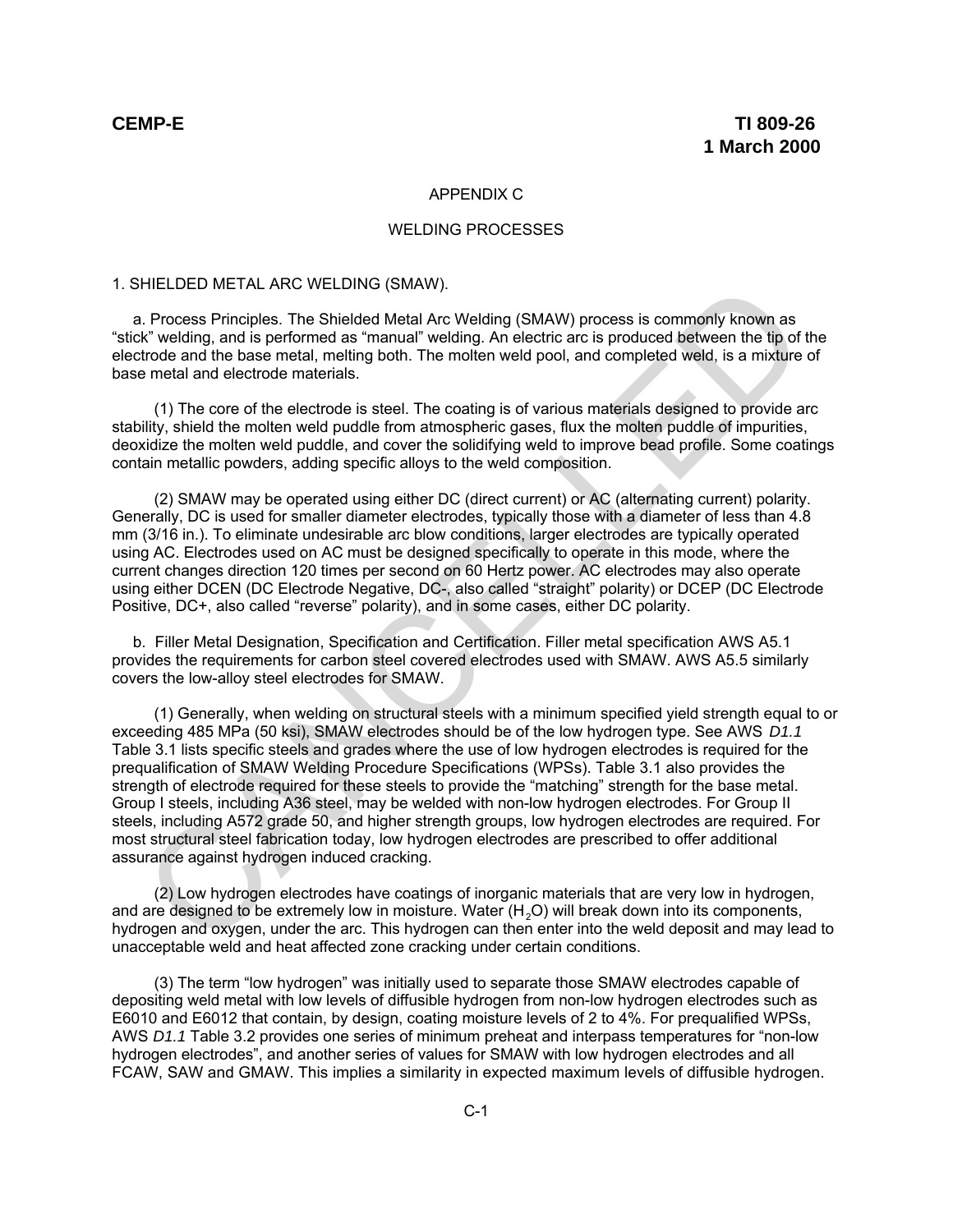When SMAW low hydrogen electrodes are used, the required levels of preheat are lower, offering economic and time-saving advantages to the contractor. AWS *D1.1* and the AWS A5 filler metal specifications do not currently define "low hydrogen." International Institute of Welding (IIW) documents classify electrodes for diffusible hydrogen as follows: very low hydrogen (0-5 mL / 100 g deposited weld metal), low hydrogen (5-10), medium hydrogen (10-15), and high hydrogen (15-20), but these definitions are unrelated to AWS usage and specifications.

(4) SMAW electrodes are classified based on a four or five digit number that follows the letter E (for electrode). The electrode classification is imprinted on the coating near the end of the electrode, as well as on the electrode package. See Table C-1. In filler metal specification AWS A5.1, low hydrogen carbon steel SMAW electrodes are identified with the last "X" number in the designator EXXXX as a 5, 6 or 8. A5.1 SMAW low hydrogen electrode classifications include E7015, E7016, E7018, E7018M, E7028, and E7048. The E7015 electrodes operate using DCEP only. E7016 electrodes operate using either AC or DCEP. The E7018 electrodes operate using AC or DCEP, and include approximately 25% iron powder in their coatings to increase their deposition rate. An E7028 electrode contains approximately 50% iron powder in the coating, enabling it to deposit metal at even higher rates. However, as the nomenclature shows, the "2" would indicate that this electrode is suitable for flat position welding and, for fillet welds only, the horizontal position. E7018M electrodes may be used only with DCEP, and have been tested for absorbed moisture and diffusible hydrogen. E7048 electrodes are similar to E7018 electrodes in composition, and may be used in any position, AC or DCEP, except for vertical welding in the upward progression. E7048 electrodes are specifically designed for good welding in the vertical downward progression. (4) SMAW electrodes are classifications.<br>
and field that the letter and consisting than the digit number that follows the letter<br>
electrode). The electrode classification is imprinted on the coating near the end of the ele

(5) In the AWS A5.5 low-alloy steel SMAW electrode specification, a similar format is used to identify SMAW electrodes. See Table C-2. The most significant difference in nomenclature from A5.1 is the inclusion of a suffix letter and number indicating the alloy content. As an example, an E8018-C3 nickel steel electrode, with suffix "-C3", indicates the electrode nominally contains 1% nickel. A "-C1" electrode nominally contains 2.5% nickel. Some electrodes carry the "-W" designation, indicating the presence of alloys capable of giving the weld atmospheric corrosion resistance for exposed weathering applications. Low hydrogen low-alloy SMAW electrodes are similarly identified with the last "X" number in the designator EXXXX-Y as a 5, 6 or 8.

(6) Optional supplemental designators may be used to indicate the maximum level of hydrogen that may be present in the test weld deposit. These designators are a part of the standard AWS classification system and consist of the letter H followed by a single or double digit. For example "E7018- H8" indicates that the deposit contains a maximum diffusible hydrogen content of 8 mL per 100 g of deposited weld metal. Most standard low hydrogen electrodes must deposit weld metal with a maximum of 16 mL per 100 g of diffusible hydrogen under test conditions. However, manufacturers may optionally list an H8 or H4 designation if their particular SMAW electrodes are capable of delivering these extra low levels of diffusible hydrogen.

(7) While "low-hydrogen" electrodes are required by AWS *D1.1* for welding on structural steels with minimum specified yield strength of 485 MPa (50 ksi) or greater, extra-low hydrogen levels should not be specified unless necessary. There is generally a cost premium associated with the lower diffusible hydrogen electrodes. Also, high notch toughness weld metal from electrodes with good operating characteristics may not be available with the lowest hydrogen designations, and some electrodes with very low diffusible hydrogen levels may have poor notch toughness.

(8) All low hydrogen electrodes listed in AWS A5.1 have minimum specified notch toughnesses of 27 J  $\omega$  -20 °C (20 ft-lbf at 0 °F) or better. See Table C-3 for specific data on these low hydrogen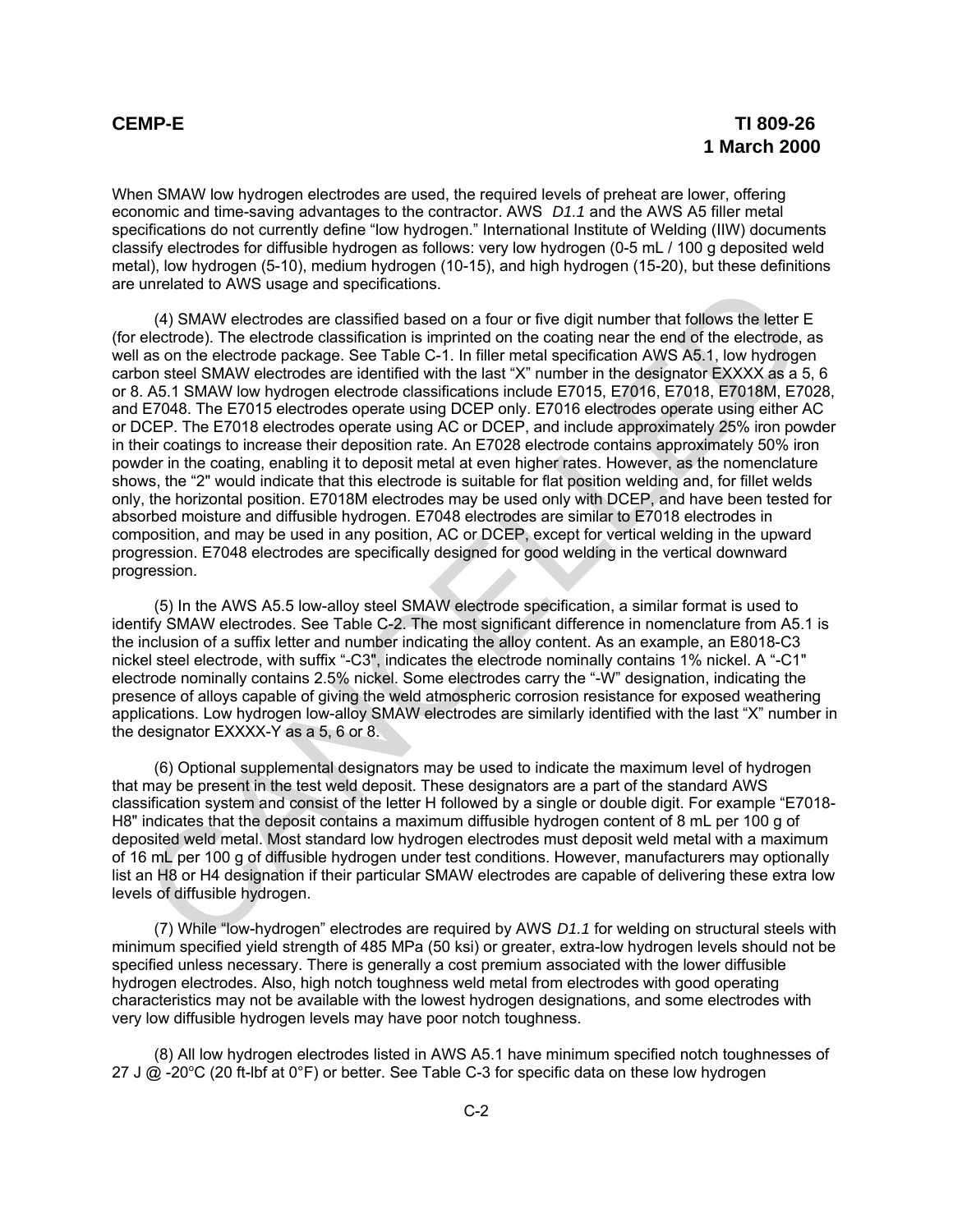electrodes. There are electrode classifications that have no required notch toughness (such as E6012, E6013, E6014, E7024), but these are not classified as low hydrogen electrodes. There is no direct correlation between the low hydrogen limits of various electrodes and notch toughness requirements.

(9) Low hydrogen, low-alloy SMAW electrodes, up through 550 MPa (80 ksi), as listed with operating limitations and uses in Table C-4. For electrodes exceeding 550 MPa (80 ksi), see AWS A5.5.

(10) Electrodes providing a given level of notch toughness are listed in Table C-5. For the notch toughness levels of higher strength electrodes, see AWS A5.5.

(11) Low hydrogen SMAW electrodes typically are supplied in hermetically sealed metal containers. When supplied in undamaged containers, they may be used without any preconditioning, or baking, before use. When SMAW electrodes are received in damaged containers or in non-hermetically sealed containers, AWS *D1.1* requires that the electrodes be baked prior to use, in the range of 260 °C to 430°C (500 to 800°F), to remove any residual moisture picked up from exposure to the atmosphere. The electrode manufacturer's guidelines should be followed to ensure a baking procedure that eliminates retained moisture, and these recommendations may vary from AWS *D1.1* provisions.

(12) Once low hydrogen SMAW electrodes are removed from their hermetically sealed container, or from the baking oven, they should be placed in a holding oven, also called a "rod oven" or "storage oven", to avoid the pickup of moisture from the atmosphere. These heated ovens must maintain the electrodes at a minimum temperature of  $120^{\circ}C(250^{\circ}F)$ . Once the electrode has been exposed to the atmosphere, it begins to pick up moisture. AWS *D1.1* Table 5.1 limits the exposure time of various electrode classifications. Higher strength electrodes, used to join high strength steels which are particularly susceptible to hydrogen assisted cracking, are limited to very short periods. rating illmitations and uses in Table C-4. For electrodes exceeding bou MPa (eU ksi), see AWS A6<br>
(11) Electrodes providing a given level of notch bughness are listed in Table C-5. For the notch<br>threes levels of higher str

c. Advantages, Disadvantages and Limitations. Generally SMAW has a lower deposition rate and is less efficient, and is more costly than the other structural welding processes of FCAW, GMAW and SAW. SMAW is seldom used as the principal process for structural welding, but is commonly used for tack welding, fabrication of miscellaneous components, and repair welding.

(1) SMAW has the benefit of requiring relatively simple, inexpensive, portable, and easy to maintain welding equipment. Gas shielding is not required. Holding ovens for low hydrogen electrodes are required unless hermetically sealed containers are used to provide dry electrodes when needed. SMAW is capable of depositing high quality welds, and is relatively tolerant of welding technique, welding procedure variations, and wind. It can be used in areas with difficult access.

(2) Smaller prequalified weld bead sizes, maximum 8 mm (5/16 in.) in a single pass in the common horizontal position, requires more passes for large welds, with additional cleaning time required for slag removal. For long welds, because of the fixed length electrode, it may not be possible to complete the weld without stopping, removing the slag to allow restarting the weld, and using additional electrodes.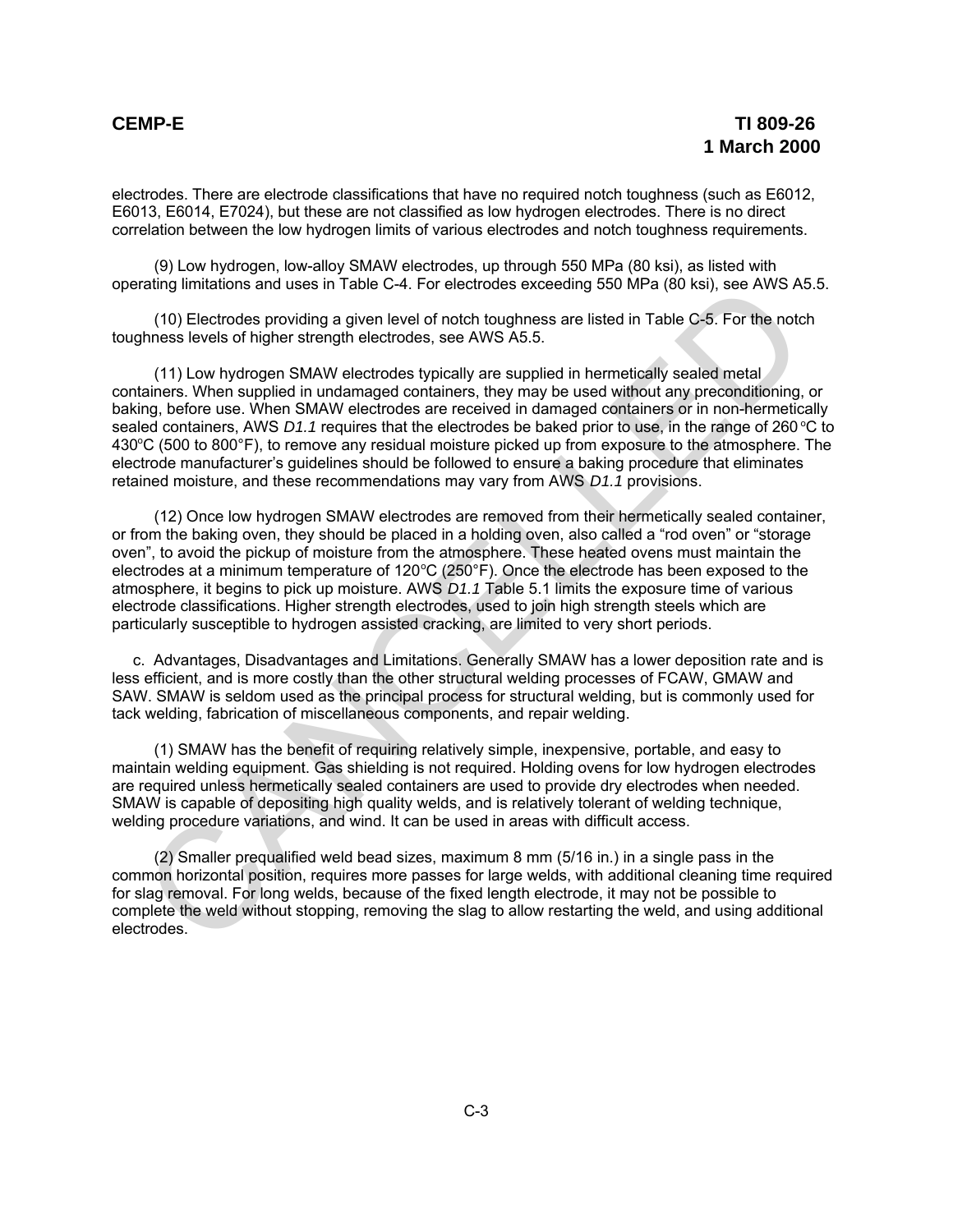# Table C-1. AWS A5.1 Classification System for Carbon Steel Electrodes for SMAW

E XX YY M - 1 HZ R

| E    | <b>Electrode</b>                                                                                                                                                                                                                                                                                                                                                                                            |
|------|-------------------------------------------------------------------------------------------------------------------------------------------------------------------------------------------------------------------------------------------------------------------------------------------------------------------------------------------------------------------------------------------------------------|
| XX   | Minimum tensile strength in units of 1 ksi (7 MPa)<br>60 = 60 ksi (420 MPa)<br>70 = 70 ksi (480 MPa)                                                                                                                                                                                                                                                                                                        |
| Υ    | Generally, welding positions permitted for use, but may be additionally limited by<br>electrode diameter and class<br>$1 =$ all positions (F, H, V, OH)<br>$2 = F$ , H-fillets<br>$4 = F$ , H, V-down, OH                                                                                                                                                                                                   |
| Y    | Type of covering<br>0 = high cellulose sodium (E6010)<br>$0 = high$ iron oxide (E6020)<br>1 = high cellulose potassium<br>2 = high titania sodium<br>3 = high titania potassium<br>$4 =$ iron powder, titania<br>5 = low hydrogen sodium<br>$6 =$ low hydrogen potassium<br>7 = high iron oxide, iron powder<br>8 = low hydrogen potassium, iron powder (except E7018M)<br>9 = iron oxide titania potassium |
| М    | If present, meets special Military specifications, and covering is low hydrogen, iron<br>powder                                                                                                                                                                                                                                                                                                             |
| $-1$ | If present, indicates improved notch toughness (see AWS A5.1, Table 3)<br>for E7016-1, average CVN of 27 J @ -46°C (20 ft-lbf @ -50°F)<br>for E7018-1, average CVN of 27 J @ -46°C (20 ft-lbf @ -50°F)<br>for E7024-1, average CVN of 27 J @ -18°C (20 ft-lbf @ -0°F)                                                                                                                                       |
| HZ   | Optional supplemental diffusible hydrogen designator<br>H16 = maximum 16 mL / 100 g deposited weld metal<br>$H8$ = maximum 8 mL / 100 g deposited weld metal<br>H4 = maximum 4 mL $/$ 100 g deposited weld metal<br>(note: E7018M meets H4 requirements, but the H4 designation is not used)                                                                                                                |
| R.   | If present, indicates electrode has lower moisture content and meets absorbed<br>moisture test requirements<br>(note: E7018M must meet more stringent requirements, but the R designation is<br>not used)                                                                                                                                                                                                   |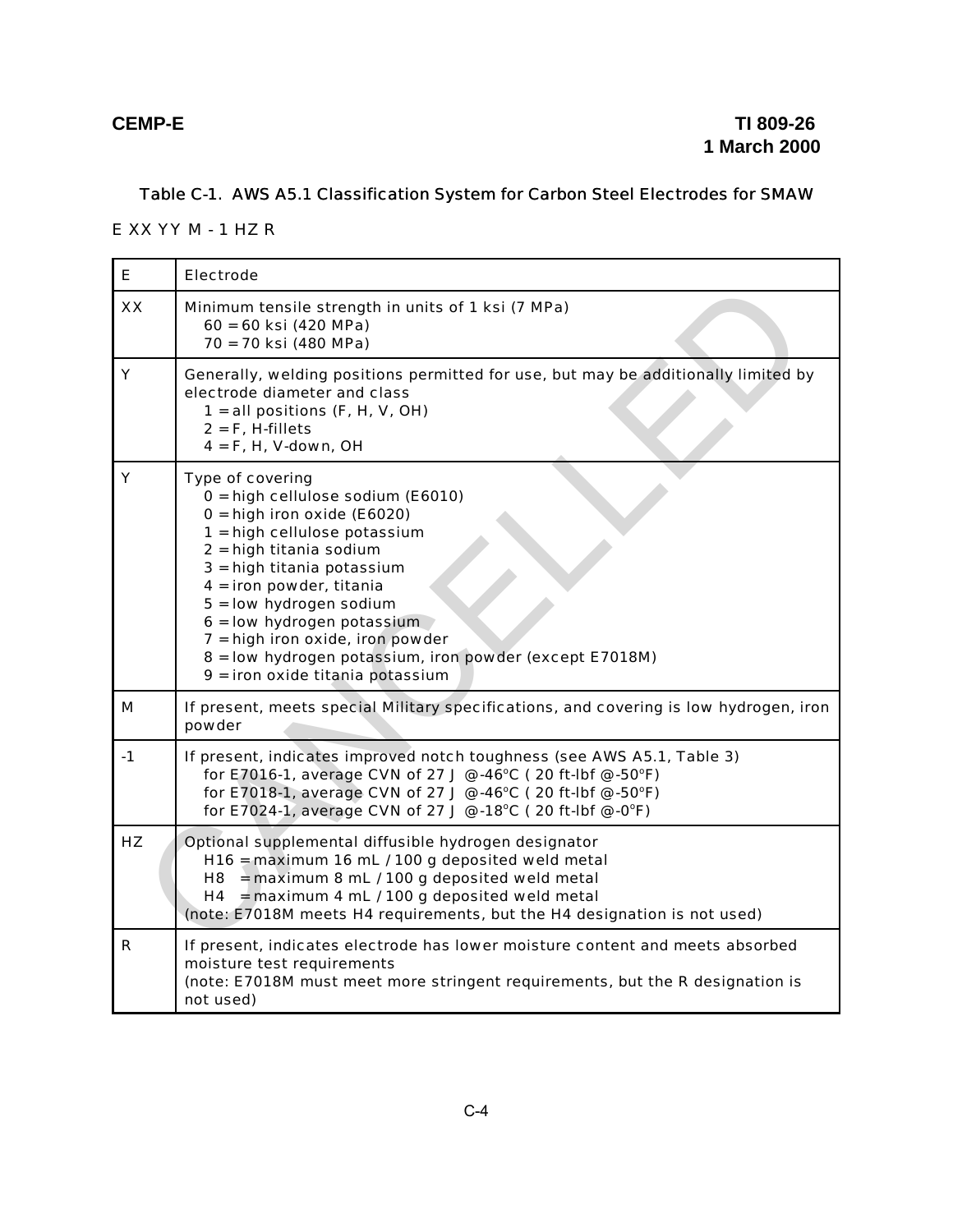# Table C-2. AWS A5.5 Classification System for Low-Alloy Steel Electrodes for SMAW

E XX YY M - X# HZ R

| Е  | <b>Electrode</b>                                                                                                                                                                                                                                                                                                                                                                                               |
|----|----------------------------------------------------------------------------------------------------------------------------------------------------------------------------------------------------------------------------------------------------------------------------------------------------------------------------------------------------------------------------------------------------------------|
| XX | Minimum tensile strength in units of 1 ksi (7 MPa)<br>70 = 70 ksi (480 MPa)<br>80 ksi (550 MPa)<br>$80 =$<br>90 = 90 ksi (620 MPa)<br>100 = 100 ksi (690 MPa)<br>110 = 110 ksi (760 MPa)<br>120 = 120 ksi (830 MPa)                                                                                                                                                                                            |
| Υ  | Generally, welding positions permitted for use, but may be additionally limited by<br>electrode diameter and class<br>1 = all positions $(F, H, V, OH)$<br>$2 = F$ , H-fillets                                                                                                                                                                                                                                 |
| Υ  | Type of covering<br>0 = high cellulose sodium (except E7020)<br>$0 =$ hiğh iron oxide (E7020)<br>1 = high cellulose potassium<br>2 = hiğh titania sodium<br>3 = hiğh titania potassium<br>4 = iron powder, titania<br>5 = low hydrogen sodium<br>6 = low hydroğen potassium<br>7 = high iron oxide, iron powder<br>8 = low hydrogen potassium, iron powder (except EXX18M)<br>9 = iron oxide titania potassium |
| М  | If present, meets special Military specifications, and covering is low hydrogen, iron<br>powder                                                                                                                                                                                                                                                                                                                |
|    |                                                                                                                                                                                                                                                                                                                                                                                                                |
| x# | Alloy type<br>A carbon-molybdenum steel<br>chromium-molybdenum steel<br>В<br>C.<br>nickel steel<br>D<br>manganese-molybdenum steel<br>G<br>general low-alloy steel<br>P<br>for pipeline use<br>W weathering steel                                                                                                                                                                                              |
| HZ | Optional supplemental diffusible hydrogen designator<br>H16 = maximum 16 mL / 100 g deposited weld metal<br>$=$ maximum 8 mL / 100 g deposited weld metal<br>H8 .<br>= maximum 4 mL / 100 g deposited weld metal<br>H4<br>(note: EXX18M meets H4 requirements, but the H4 designation is not used)                                                                                                             |
| R  | If present, indicates electrode has lower moisture content and meets absorbed<br>moisture test requirements                                                                                                                                                                                                                                                                                                    |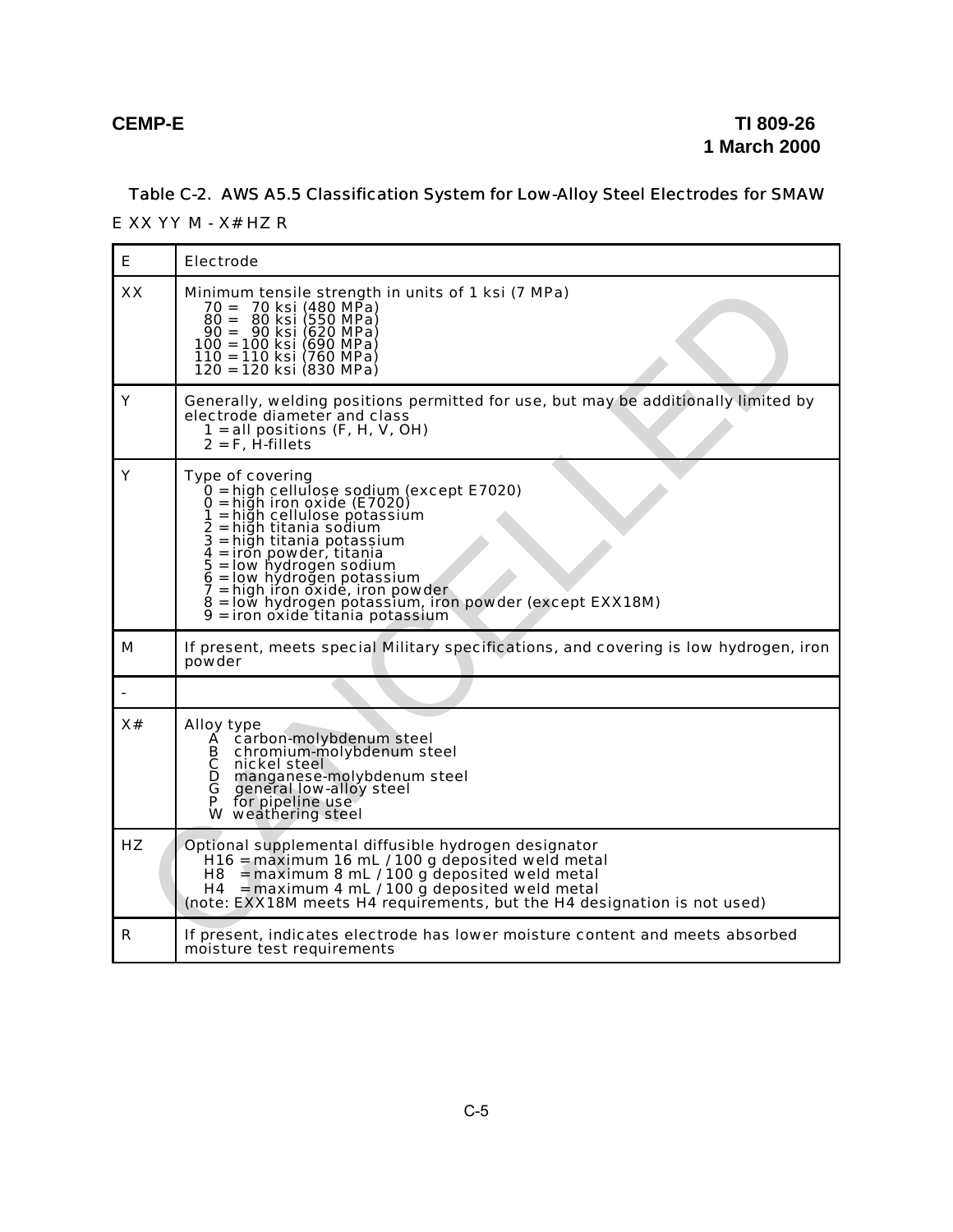| <b>Electro</b><br>de | <b>Position</b>                                 | <b>Current</b> | <b>CVN</b><br><b>Toughness</b>                    | <b>Moisture</b><br><b>Content</b><br>Limit (as<br>received | <b>Available</b><br><b>Diffusible</b><br><b>Hydrogen</b><br><b>Limits</b> |
|----------------------|-------------------------------------------------|----------------|---------------------------------------------------|------------------------------------------------------------|---------------------------------------------------------------------------|
| E7015                | <b>F, H, V, OH</b>                              | <b>DCEP</b>    | 27 J @ -29°C<br>(20 ft-lbf @ -<br>$20^{\circ}F$   | 0.6                                                        | H16, H8, H4                                                               |
| E7016                | F, H, V, OH                                     | AC, DCEP       | 27 J @ -29°C<br>(20 ft-lbf @ -<br>$20^{\circ}$ F) | 0.6                                                        | H <sub>16</sub> , H <sub>8</sub> , H <sub>4</sub>                         |
| E7018                | F, H, V, OH                                     | AC, DCEP       | 27 J @ -29°C<br>(20 ft-lbf @ -<br>$20^{\circ}F$   | 0.6                                                        | H16, H8, H4                                                               |
| E7018M               | F, H, V, OH                                     | <b>DCEP</b>    | 68 J @ -29°C<br>(50 ft-lbf @ -<br>$20^{\circ}F$ ) | 0.1                                                        | 4.0 <sup>1</sup>                                                          |
| E7028                | F, H-fillets                                    | AC, DCEP       | 27 J @ -18°C<br>$(20$ ft-lbf @ $0^{\circ}$ F)     | 0.3                                                        | H16, H8, H4                                                               |
| E7048                | F, H, V-down,<br><b>OH</b>                      | AC, DCEP       | 27 J @ -29°C<br>(20 ft-lbf @ -<br>$20^{\circ}F$   | 0.4                                                        | H16, H8, H4                                                               |
| E7016-1              | F, H, V, OH                                     | AC, DCEP       | 27 J @ -46°C<br>(20 ft-lbf @ -<br>$50^{\circ}$ F) | 0.6                                                        | H16, H8, H4                                                               |
| E7018-1              | <b>F, H, V, OH</b>                              | AC, DCEP       | 27 J @ -46°C<br>(20 ft-lbf @ -<br>$50^{\circ}$ F) | 0.6                                                        | H16, H8, H4                                                               |
|                      | <sup>1</sup> - no H designation used for E7018M |                |                                                   |                                                            |                                                                           |

## Table C-3. Low Hydrogen AWS A5.1 Carbon Steel Electrodes for SMAW [to 480 MPa (70 ksi)]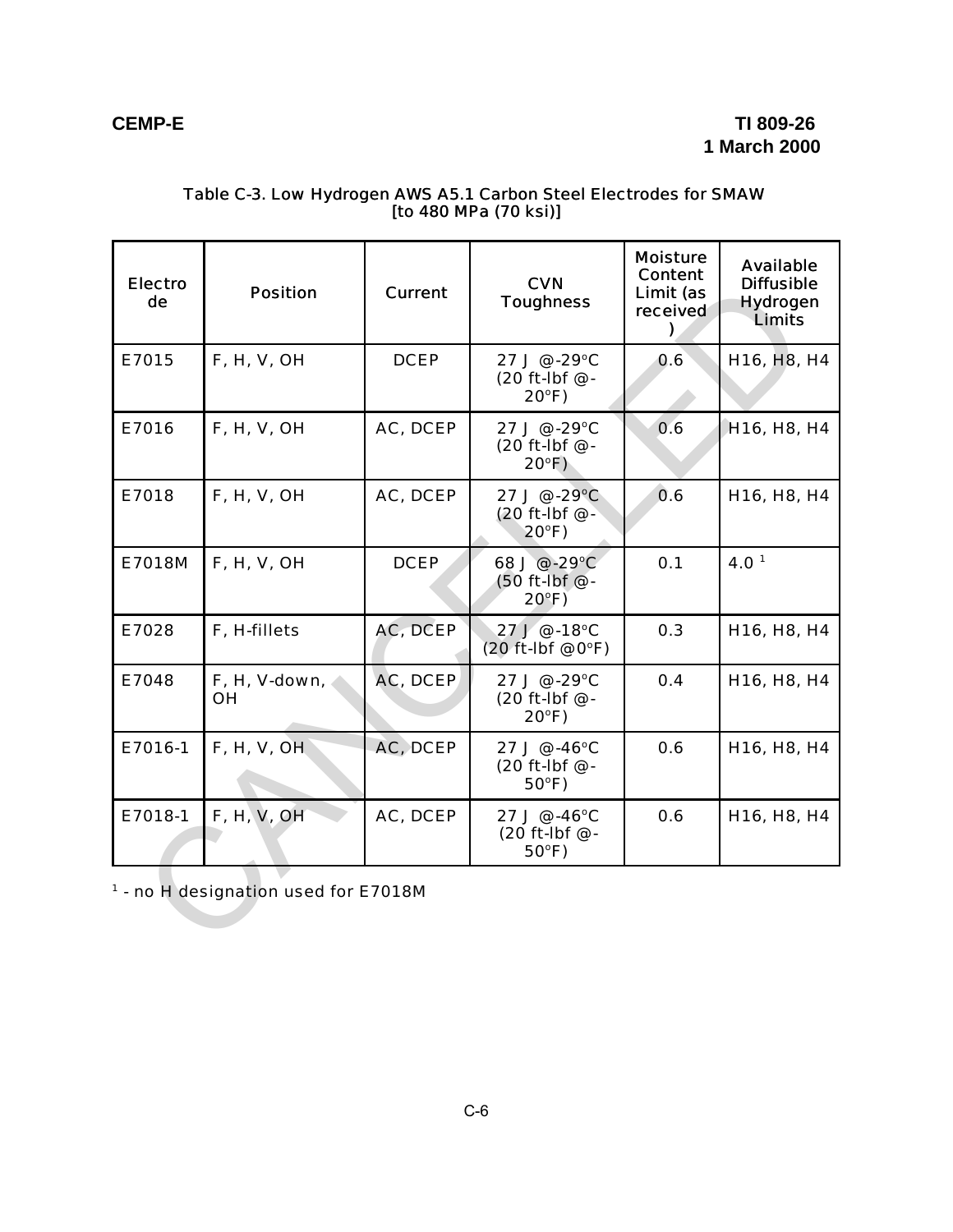| <b>Electrode</b>     | <b>Position</b> | <b>Current</b> | <b>Moisture</b><br><b>Content Limit</b><br>(as received) | <b>Available</b><br><b>Diffusible</b><br><b>Hydrogen</b><br><b>Limits</b> |
|----------------------|-----------------|----------------|----------------------------------------------------------|---------------------------------------------------------------------------|
| E7015-X              | F, H, V, OH     | <b>DCEP</b>    | $0.4^{2}$                                                | H <sub>16</sub> , H <sub>8</sub> , H <sub>4</sub>                         |
| E7016-X              | F, H, V, OH     | AC, DCEP       | $0.4^2$                                                  | H <sub>16</sub> , H <sub>8</sub> , H <sub>4</sub>                         |
| E7018-X              | F, H, V, OH     | AC, DCEP       | 0.4 <sup>2</sup>                                         | H <sub>16</sub> , H <sub>8</sub> , H <sub>4</sub>                         |
| E8015-X <sup>1</sup> | F, H, V, OH     | <b>DCEP</b>    | 0.2                                                      | H <sub>16</sub> , H <sub>8</sub> , H <sub>4</sub>                         |
| E8016-X <sup>1</sup> | F, H, V, OH     | AC, DCEP       | 0.2                                                      | H <sub>16</sub> , H <sub>8</sub> , H <sub>4</sub>                         |
| E8018-X <sup>1</sup> | F, H, V, OH     | AC, DCEP       | 0.2                                                      | H <sub>16</sub> , H <sub>8</sub> , H <sub>4</sub>                         |

## Table C-4. Low Hydrogen AWS A5.5 Low-Alloy Steel Electrodes for SMAW [to 550 MPa (80 ksi)]

## Table C-5. Toughness Values for Low Hydrogen A5.5 Low Alloy Steel Electrodes [to 550 MPa (80 ksi)]

| <b>Electrode</b>                                                 |                                                                                                                                                                                                                                                                                                                             | <b>Position</b>      | Current                                               | <b>Content Limit</b><br>(as received) | <b>Hydrogen</b><br><b>Limits</b>                  |  |
|------------------------------------------------------------------|-----------------------------------------------------------------------------------------------------------------------------------------------------------------------------------------------------------------------------------------------------------------------------------------------------------------------------|----------------------|-------------------------------------------------------|---------------------------------------|---------------------------------------------------|--|
| E7015-X                                                          |                                                                                                                                                                                                                                                                                                                             | F, H, V, OH          | <b>DCEP</b>                                           | 0.4 <sup>2</sup>                      | H16, H8, H4                                       |  |
| E7016-X                                                          |                                                                                                                                                                                                                                                                                                                             | F, H, V, OH          | AC, DCEP                                              | $0.4^2$                               | H <sub>16</sub> , H <sub>8</sub> , H <sub>4</sub> |  |
| E7018-X                                                          |                                                                                                                                                                                                                                                                                                                             | <b>F, H, V, OH</b>   | AC, DCEP                                              | 0.4 <sup>2</sup>                      | H <sub>16</sub> , H <sub>8</sub> , H <sub>4</sub> |  |
| E8015-X <sup>1</sup>                                             |                                                                                                                                                                                                                                                                                                                             | F, H, V, OH          | <b>DCEP</b>                                           | 0.2                                   | H <sub>16</sub> , H <sub>8</sub> , H <sub>4</sub> |  |
| E8016-X <sup>1</sup>                                             |                                                                                                                                                                                                                                                                                                                             | <b>F, H, V, OH</b>   | AC, DCEP                                              | 0.2                                   | H16, H8, H4                                       |  |
| E8018-X <sup>1</sup>                                             |                                                                                                                                                                                                                                                                                                                             | F, H, V, OH          | AC, DCEP                                              | 0.2                                   | H16, H8, H4                                       |  |
|                                                                  | <sup>1</sup> - B3, B3L, B4L, B5, B6, B7, B7L, B8, B8L, and B9 series electrodes not prequalified<br>under AWS D1.1<br><sup>2</sup> - E70XX-XR and E70XX-X-HZR series Limit on Moisture Content (as received) = 0.3<br>Table C-5. Toughness Values for Low Hydrogen A5.5 Low Alloy Steel Electrodes<br>[to 550 MPa (80 ksi)] |                      |                                                       |                                       |                                                   |  |
| <b>CVN Toughness</b>                                             |                                                                                                                                                                                                                                                                                                                             | <b>Electrodes</b>    |                                                       |                                       |                                                   |  |
| 27 J @ -18°C<br>$(20$ ft-Ibf @ $0^{\circ}$ F)                    |                                                                                                                                                                                                                                                                                                                             | E7018-W1<br>E8018-W2 |                                                       |                                       |                                                   |  |
| 27 J @ -40°C<br>$(20 ft-lbf \, \textcircled{\,\,} -40^{\circ}F)$ |                                                                                                                                                                                                                                                                                                                             |                      | E8016-C3, E8018-C3, E8018-NM1                         |                                       |                                                   |  |
| 27 J @ -51°C<br>$(20 ft-lbf @ -60°F)$                            |                                                                                                                                                                                                                                                                                                                             | E7018-C3L            | E8016-C4, E8016-D3, E8018-C4, E8018-D1, E8018-D3      |                                       |                                                   |  |
| 27 J @ -60°C<br>(20 ft-lbf @ -75°F)                              |                                                                                                                                                                                                                                                                                                                             | E8016-C1, E8018-C1   |                                                       |                                       |                                                   |  |
| $27 \text{ J} \circ .73^{\circ}$ C<br>(20 ft-lbf @ -<br>100°F)   |                                                                                                                                                                                                                                                                                                                             |                      | E7015-C1L, E7016-C1L, E7018-C2L<br>E8016-C2, E8018-C2 |                                       |                                                   |  |
| 27 J @ -100°C<br>(20 ft-lbf @ -<br>$150^{\circ}F$                |                                                                                                                                                                                                                                                                                                                             |                      | E7015-C2L, E7016-C2L, E7018-C2L                       |                                       |                                                   |  |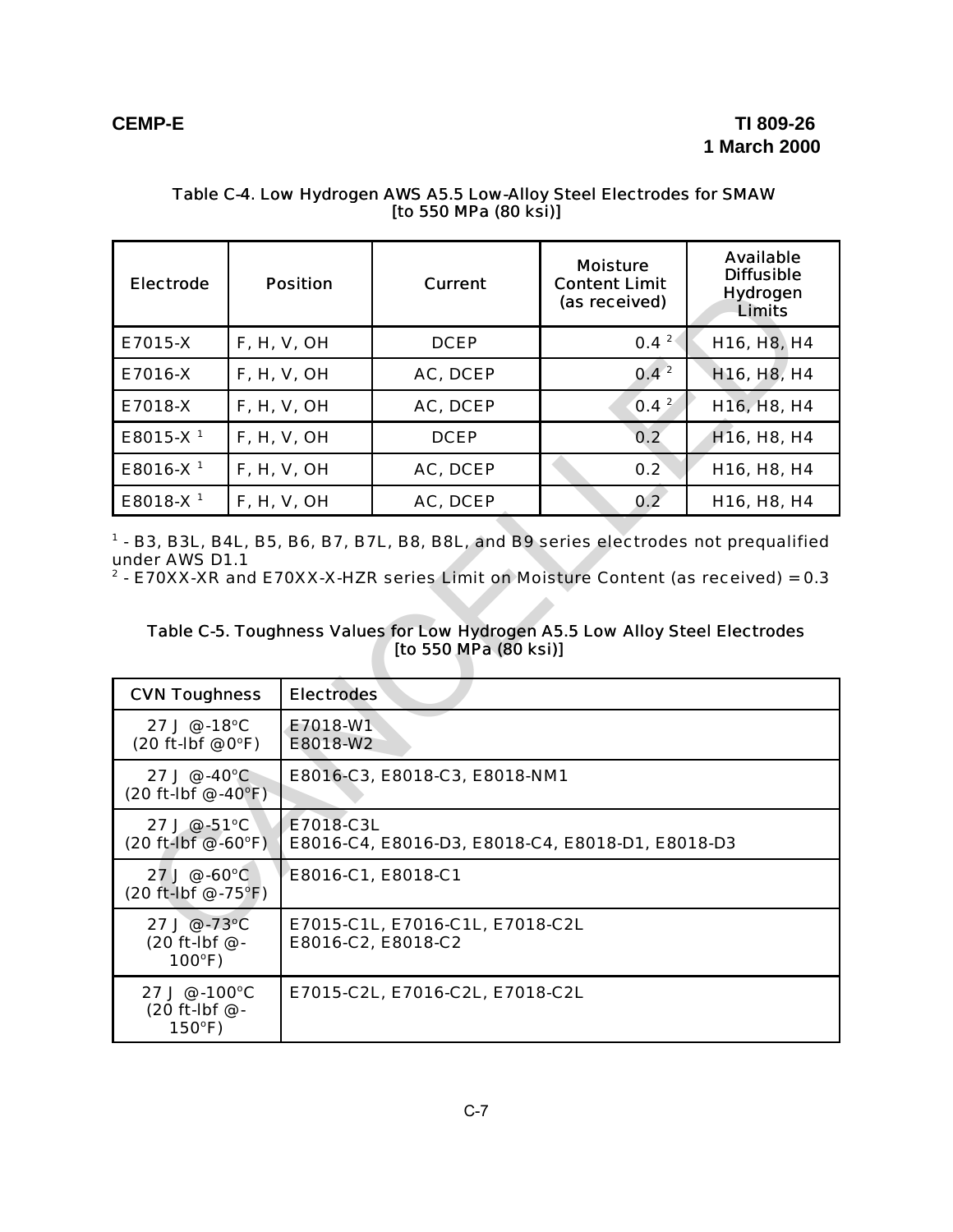## 2. FLUX CORED ARC WELDING (FCAW).

a. Process Principles. Flux cored arc welding (FCAW) is an arc welding process that uses a continuous tubular electrode fed from a coil or spool into a welding "gun". The electrode core contains alloy additions, deoxidizers and flux materials. The heat of the arc causes the base metal, tubular electrode wire and core materials to melt. The flux materials bind impurities, rise to the top of the molten weld, and protect the cooling weld from atmospheric nitrogen or oxygen. Shielding of the exposed arc is provided either by the decomposition of the core in self-shielded electrodes, designated FCAW-S, or by an externally supplied gas or gas mixture, designated FCAW-G.

(1) With FCAW-G, carbon dioxide (CO $_2$ ) or a mixture of argon (Ar) of 75 to 90% and of CO $_2$  10 to 25% is used in addition to the gas provided by the flux core. The shielding gas selection may affect the mechanical properties (yield and tensile strength, elongation, and notch toughness) of the weld. Carbon dioxide, as a reactive gas, may cause some of the alloys in the electrode to become oxidized, and therefore less alloy is transferred to the weld deposit. When an inert gas such as argon is substituted for  $\mathsf{CO}_2$ , alloy transfer typically increases. With more alloy in the weld deposit, higher yield and tensile strengths and reduced ductility is expected. The notch toughness of the weld deposit may increase or decrease, depending on the alloys affected.

(2) The power source is usually the constant voltage type, using either direct current electrode positive or electrode negative polarity. A separate wire feeder sends wire into the welding gun at a preset rate. The Welding Procedure Specification (WPS) provides the appropriate voltage, wire feed speed, electrode extension, and travel speed. For a given wire feed speed and electrode extension, a specific current (amperage) will be provided. As the wire feed speed is increased, the current is likewise increased. The WPS should, preferably, state the wire feed speed to be used because electrode extension, polarity and electrode diameter also affect current. Shorter electrical stickout results in higher current for a given wire feed speed. If current is used in the WPS, an inaccurate electrode extension may go undetected. trode wire and core materials to metr. In the lux matterials bind mpulnities, rise to the top of the most and an any consider the cooling weld from atmospheric nitrogen or oxygen. Shielding of the exposed and then by the d

(3) FCAW is most commonly used as "semiautomatic", wire fed but with the welding gun manipulated by the welder. It may also be used as automatic, but the intensity of arc rays from the high current arc, and the significant volume of smoke generated, make Submerged Arc Welding (SAW) more desirable for automatic welding.

b. Filler Metal Designation, Specification and Certification. FCAW electrodes are specified in AWS filler metal specifications AWS A5.20 and A5.29. AWS A5.20 is applicable to carbon steel electrodes, and AWS A5.29 is applicable to low alloy steel electrodes. The classification and identification system used for these two specifications is summarized in Tables C-6 and C-7.

(1) All FCAW electrodes are considered low hydrogen. Self-shielded FCAW electrodes are limited to 550 MPa (80 ksi) tensile strength of less, but higher strengths are available from gas-shielded FCAW electrodes. AWS A5.20 electrodes EXXT-2, -3, -10, -13, -14, and -GS electrodes are not permitted by AWS *D1.1* because they are limited to single pass welds. AWS A5.20 electrodes EXXT-3, EXXT-11, and EXXT-14 are for limited thickness applications only, and the manufacturer's recommendations should be consulted.

(2) Tables C-8 and C-9 provide additional information regarding electrode limitations, usage and toughness properties for electrodes permitted by AWS *D1.1* for classification strengths of 550 MPa (80 ksi) and lower. For higher strength and other electrodes, the AWS A5.20 and A5.29 specifications should be consulted.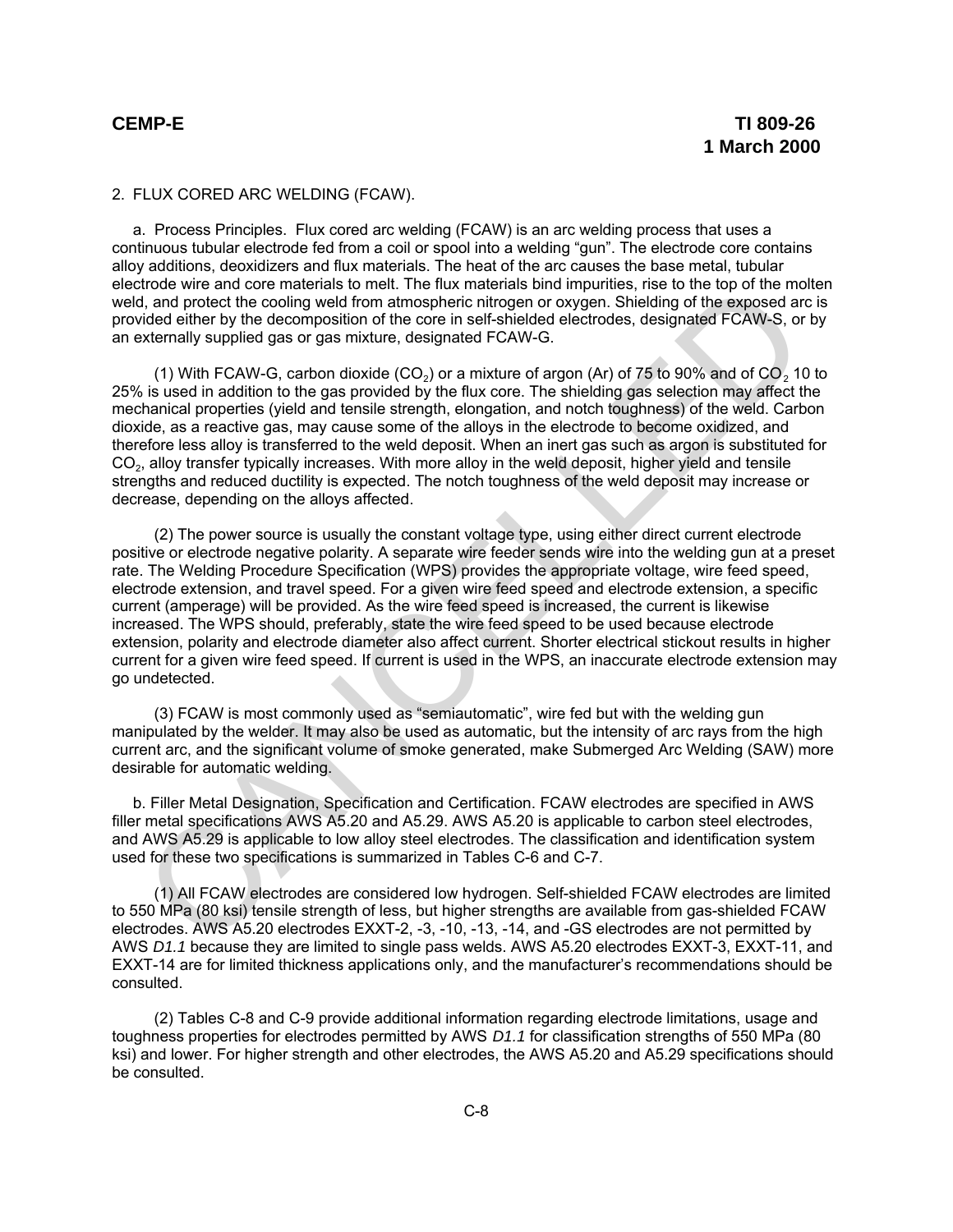c. Advantages, Disadvantages and Limitations. The Flux Cored Arc Welding (FCAW) process offers several advantages over Shielded Metal Arc Welding (SMAW), but also has a few disadvantages and limitations

(1) The FCAW electrode is continuous, eliminating the numerous starts and stops necessary with SMAW on longer and larger welds.

(2) Increased deposition rates are possible with FCAW because the current can be higher than with SMAW. SMAW currents are limited by rod heating and coating breakdown concerns. With FCAW, the electrode is passed through a contact tip usually 20 to 25 mm (3/4 to 1 in.) from the end of the electrode, minimizing the buildup of heat from electrical resistance. This electrode extension distance, commonly called "stickout," varies for each WPS, and may be considerably higher. Both factors provide FCAW an economic advantage over SMAW.

(3) The number of arc starts and stops, a potential source of weld discontinuities, is also reduced.

(4) The equipment required for FCAW is more expensive and complicated than SMAW, and more difficult to maintain. This increased cost is offset by the higher productivity levels achieved using FCAW compared to SMAW.

(5) FCAW electrode wires do not need heated holding ovens for ordinary applications, but caution should be used when FCAW wires are exposed to the elements for extended periods of time. For critical welds requiring very low hydrogen deposits, more restrictive storage requirements may be warranted.

(6) FCAW is capable of all-position welding when using small diameter electrodes. Large diameter electrodes, using higher electrical currents, are restricted to the flat and horizontal positions.

(7) There are several advantages to using FCAW-S (self-shielded) rather than FCAW-G (gasshielded). The FCAW-S welding gun assembly does not require a gas nozzle, also called a gas cup, therefore access into smaller areas is possible, significant when welding in tight locations such as weld access holes in beam-to-column connections. The welder is also better able to see the arc and weld puddle because the gas cup is not present.

(8) A second advantage to FCAW-S over FCAW-G is its ability to make quality welds under field conditions involving wind. For FCAW-G, it is necessary to erect protective shielding from wind to maintain the shielding gas around the molten weld puddle. Such shielding may be expensive, timeconsuming, require additional ventilation for the welder, and constitute a fire hazard. FCAW-S eliminates the handling of high pressure gas cylinders, theft of cylinders, protection of gas distribution hosing under field conditions, and the cost of the shielding gas. For shop fabrication, wind is less of a problem than under field conditions. However, drafts from doorways and windows, fans used to cool personnel and provide ventilation, and welding fume exhaust equipment can create unacceptable wind speeds that degrade weld quality. (2) Increased deposition rates are possible with FCAW because the current can be higher than (2) Increased deposition rates are possible with FCAW because the current can be higher than W. SMAW currents are limited by rod

(9) FCAW-G "operator appeal" is usually higher than with FCAW-S because of better arc control and less fume generation. FCAW-G is less sensitive to variations in electrode extension and arc voltage than FCAW-S. The range of suitable applications for a single size and classification of FCAW-G electrodes is generally broader than for FCAW-S electrodes.

(10) FCAW-S procedures must be closely controlled to ensure the required level of weld quality and mechanical properties. Because of the high deposition rates possible, travel speeds and technique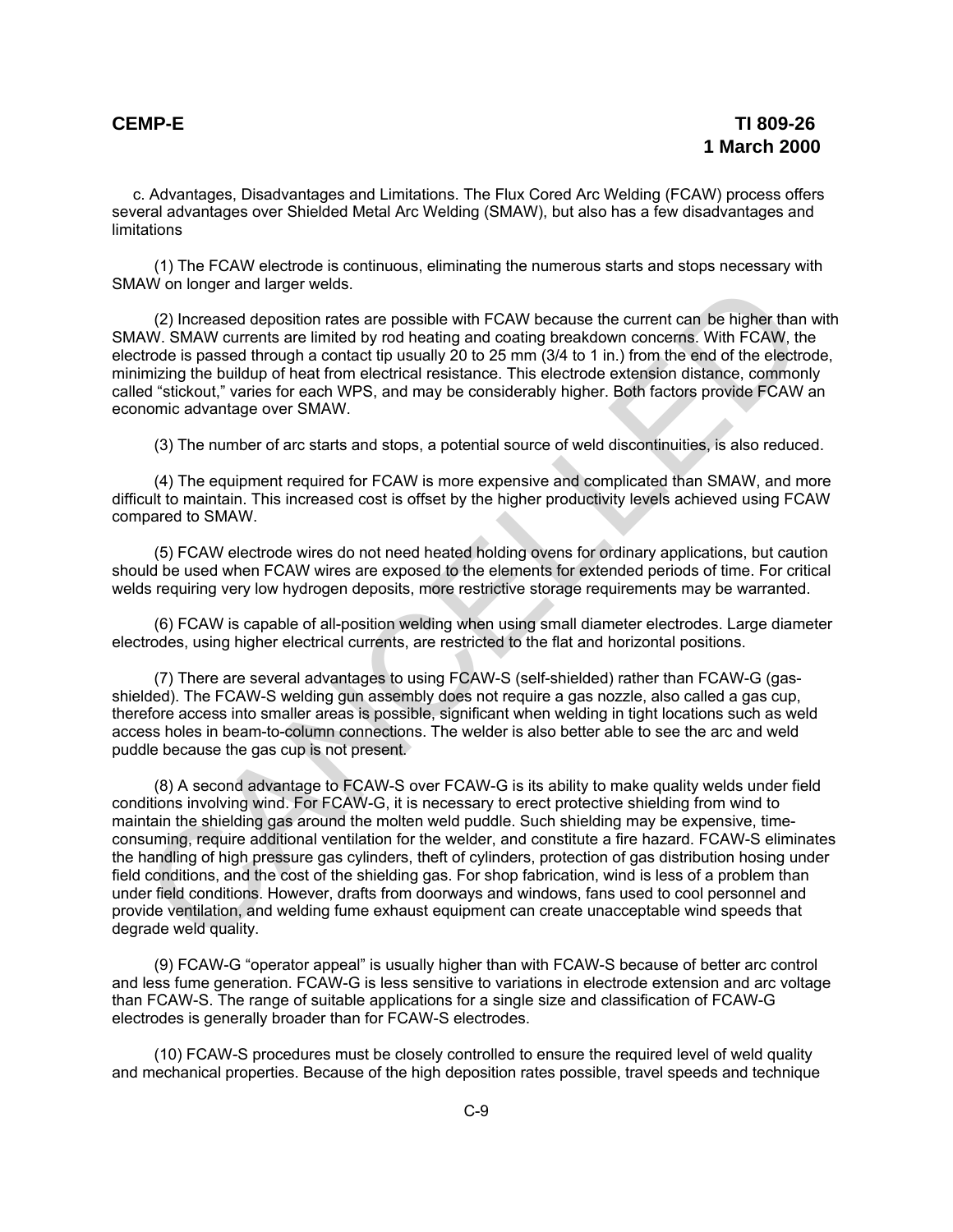must be monitored to ensure that excessively large bead sizes are not produced. Large bead size, because of the high heat input and excessively slow cooling rates, may reduce notch toughness, reduce weld soundness, decrease heat affected zone toughness, and decrease the weld metal yield and tensile strengths.

CANCALLED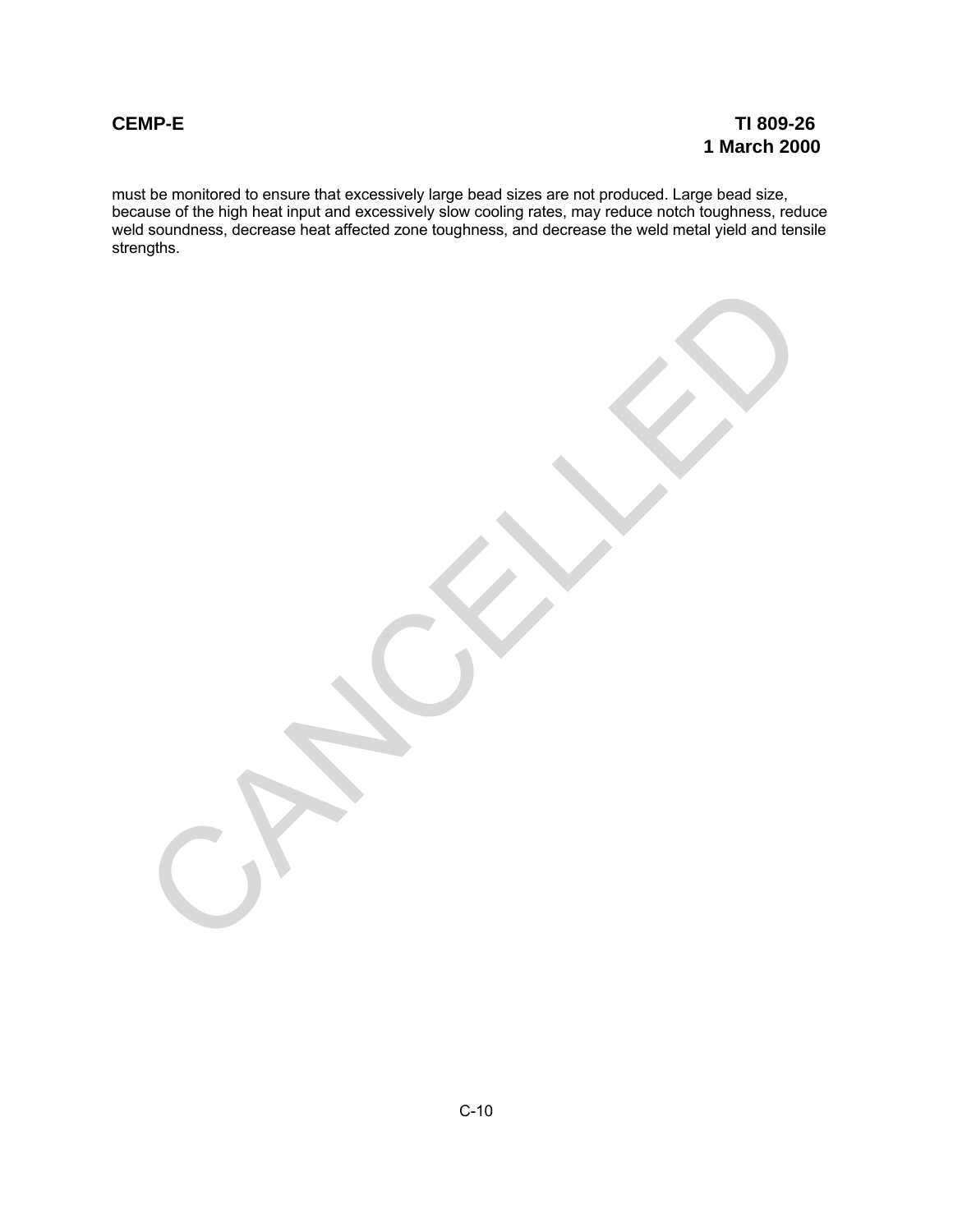# Table C-6. AWS A5.20 Classification System for Carbon Steel Electrodes for FCAW

## EXXT-XMJHZ

| Е  | <b>Electrode</b>                                                                                                                                                                                                          |  |  |  |
|----|---------------------------------------------------------------------------------------------------------------------------------------------------------------------------------------------------------------------------|--|--|--|
| X  | Minimum Tensile Strength in units of 10 ksi (69 MPa)<br>$6 = 60$ ksi (420 MPa)<br>7 = 70 ksi (480 MPa)                                                                                                                    |  |  |  |
| X  | Position of welding permitted<br>$0 =$ flat and horizontal position only<br>$1 = all positions$                                                                                                                           |  |  |  |
| T  | <b>Tubular electrode</b>                                                                                                                                                                                                  |  |  |  |
|    |                                                                                                                                                                                                                           |  |  |  |
| X  | Type of electrode, numbered 1-14, or letter G or GS                                                                                                                                                                       |  |  |  |
| M  | If used, electrode has been classified using 75-80% Ar, with balance CO <sub>2</sub>                                                                                                                                      |  |  |  |
| J  | If used, electrode has toughness of 27 J @ -40°C (20 ft-lbf @ -40°F)<br>If not used, electrode has toughness as listed in A5.20, Table 1                                                                                  |  |  |  |
| HZ | Optional supplemental diffusible hydrogen designator<br>H16 = maximum 16 mL / 100 g deposited weld metal<br>= maximum 8 mL / 100 g deposited weld metal<br>H8<br>= maximum 4 mL / 100 g deposited weld metal<br><b>H4</b> |  |  |  |
|    |                                                                                                                                                                                                                           |  |  |  |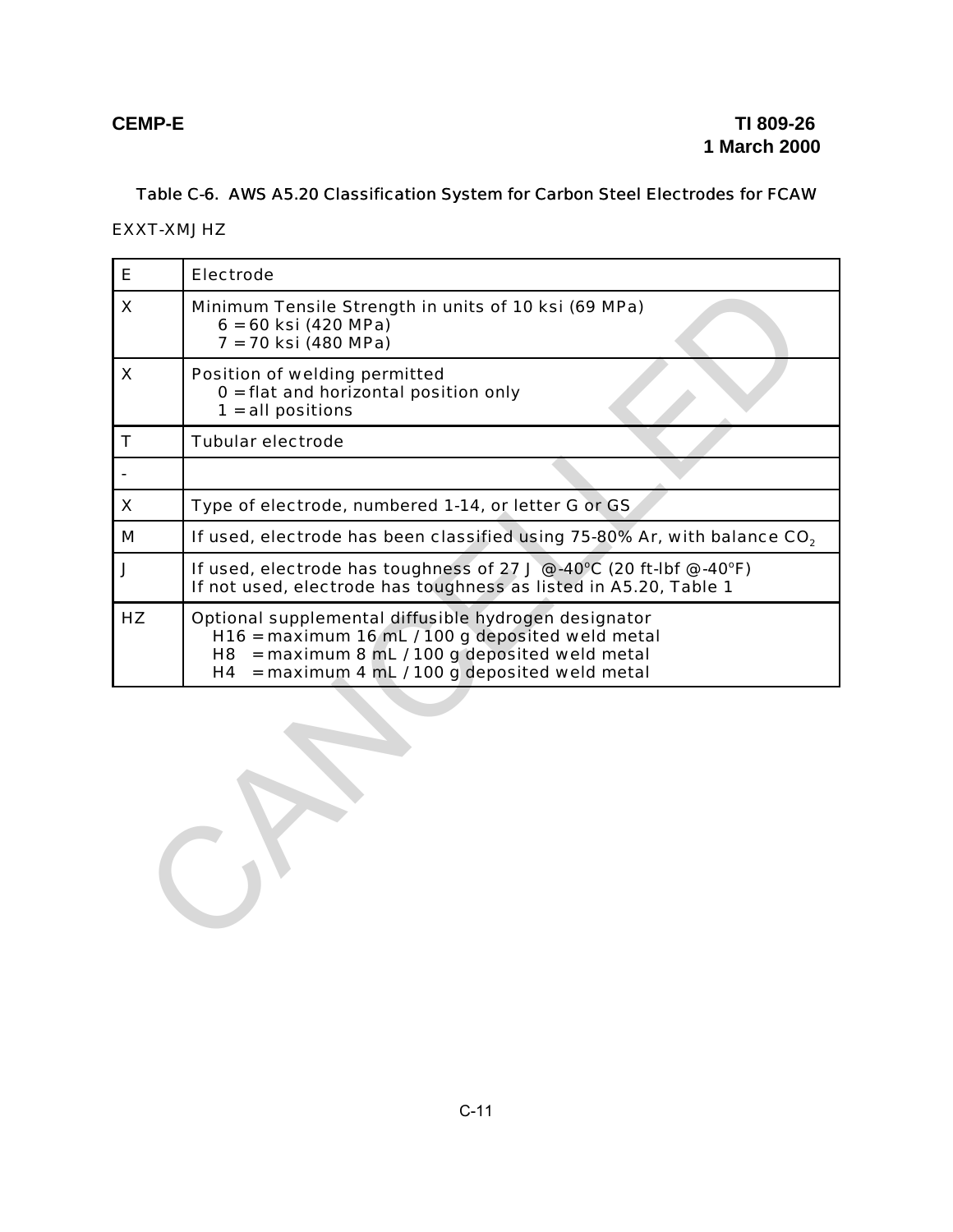# Table C-7. AWS A5.29 Classification System for Low Alloy Steel Electrodes for FCAW

## EXXTX-X#M

| E  | <b>Electrode</b>                                                                                                                                                                                                                     |
|----|--------------------------------------------------------------------------------------------------------------------------------------------------------------------------------------------------------------------------------------|
| X  | Minimum Tensile Strength in units of 10 ksi (69 MPa)<br>$6 = 60$ ksi (420 MPa)<br>7 = 70 ksi (480 MPa)<br>8 = 80 ksi (550 MPa)<br>9 = 90 ksi (620 MPa)<br>10 = 100 ksi (690 MPa)<br>11 = 110 ksi (760 MPa)<br>12 = 120 ksi (830 MPa) |
| X  | Position of welding permitted<br>$0 =$ flat and horizontal position only<br>$1 = all positions$                                                                                                                                      |
| T  | <b>Tubular electrode</b>                                                                                                                                                                                                             |
| X  | Type of electrode, numbered 1, 4, 5, or 8<br>1 & 5 - gas-shielded<br>4 & 8 - self-shielded                                                                                                                                           |
|    |                                                                                                                                                                                                                                      |
| X# | <b>Alloy type</b><br>A carbon-molybdenum steel<br>B chromium-molybdenum steel<br>C nickel steel<br>D manganese-molybdenum steel<br>K other alloy steels<br>W weathering steel                                                        |
| M  | If used, electrode has been classified using 75-80% Ar, with balance CO <sub>2</sub>                                                                                                                                                 |
|    |                                                                                                                                                                                                                                      |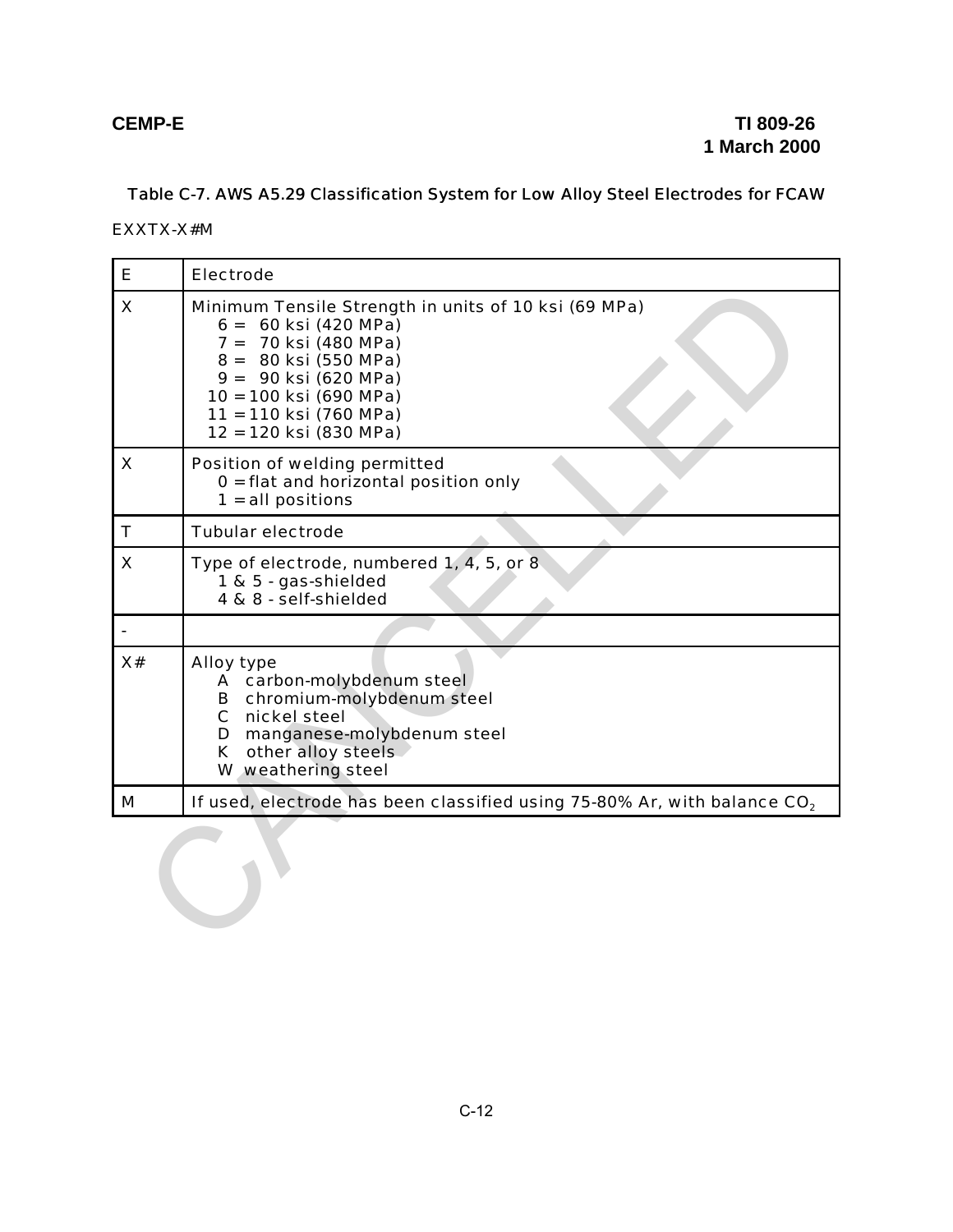# **CEMP-E TI 809-26 1 March 2000**

| Electrode      | <b>Position</b>     | <b>Testing Shielding</b><br>Current<br>Gas <sup>d</sup> |                   | <b>CVN Toughness<sup>c</sup></b> |
|----------------|---------------------|---------------------------------------------------------|-------------------|----------------------------------|
|                | F, H                | CO                                                      |                   | 27 J @ -18°C                     |
| <b>E70T-1M</b> |                     | 75-80% Ar - CO <sub>2</sub>                             | <b>DCEP</b>       | C                                |
| E71T-1         | F, H, V-up, OH      | $\overline{2}$                                          | <b>DCEP</b>       | 27 J $@-18°$                     |
|                | F, H, V-up, OH      | 75-80% Ar - CO                                          |                   | 27 J @ -18°C                     |
| E70T-4         |                     | self                                                    | <b>DCEP</b>       |                                  |
| <b>E70T-5</b>  | F, H                | $\overline{2}$                                          | <b>DCEP</b>       | 27J@.29°                         |
|                | F, H                | 75-80% Ar - CO                                          |                   | 27 J @ -29°C                     |
| E71T-5         |                     | CO <sub>2</sub>                                         | <b>DCEP, DCEN</b> | C                                |
| E71T-5M        | F, H, V-up, OH      | $\overline{\mathbf{2}}$                                 | <b>DCEP, DCEN</b> | 27 J @ -29°                      |
|                | F, H                | self                                                    |                   | 27 J @ -29 C                     |
| E70T-7         | F, H                |                                                         | <b>DCEN</b>       | none specified                   |
|                | F, H, V-up, OH      | self                                                    |                   | none specified                   |
| <b>E70T-8</b>  |                     | self                                                    | <b>DCEN</b>       | °C                               |
|                | F, H, V-up, OH      | self                                                    |                   | 27 J @ -29 C                     |
| E70T-9         | F, H                | $\overline{2}$                                          | <b>DCEP</b>       | 27 J @ -29°                      |
|                | F, H                | 75-80% Ar - CO                                          |                   | 27 J @ -29°C                     |
| E71T-9         |                     | CO <sub>2</sub>                                         | <b>DCEP</b>       | C                                |
| E71T-9M        | F, H, V-up, OH      | $\overline{2}$                                          | <b>DCEP</b>       | 27 J @ -29°                      |
| $\mathbf b$    | F, H                | self                                                    |                   | none specified                   |
| b              | F, H, V-dn, OH      | self                                                    |                   | none specified                   |
|                | F, H                | co                                                      |                   | 27 J @ -29°C                     |
| E71T-12        |                     | CO <sub>2</sub>                                         | <b>DCEP</b>       | C                                |
| $EX^a$ OT-G    |                     | not specified                                           | not specified     |                                  |
| $EX^a$         | F, H, V-up or V-dn, | not specified                                           |                   | not specified                    |

## Table C-8. AWS A5.20 Carbon Steel Electrodes for FCAW [to 480 MPa (70 ksi), Multipass Only]

Note  $\cdot$  27 J @  $\cdot$  18 C = 20 ft-lbf @ 0 $^{\circ}$   $^{\circ}$  C = 20 ft-lbf @  $\cdot$ 20 F

 $^{\text{a}}$  - May be either 6 or 7, for 60 ksi or 70 ksi tensile strength.<br>b

 - electrodes with "J" at the end of the designator (e.g. E7XT-9J) have minimum CVN Toughness of 27 J @ -40°C (20 ft-lbf @ -20°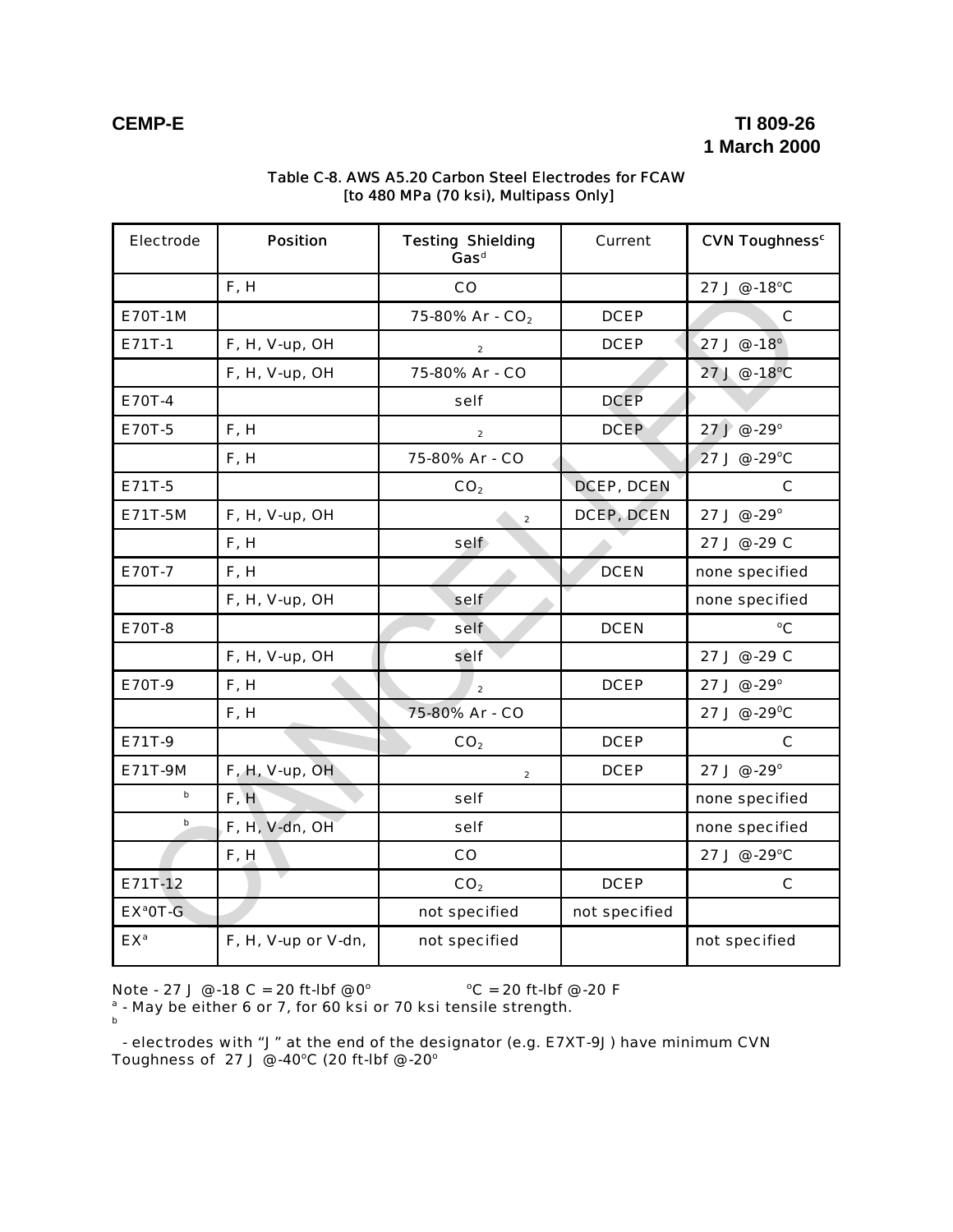# **CEMP-E TI 809-26 1 March 2000**

 $^{\texttt{d}}$  - Electrodes classified using the shielding gas listed shall not be used with any other shielding gas mixture without first consulting the manufacturer.

CANCALLED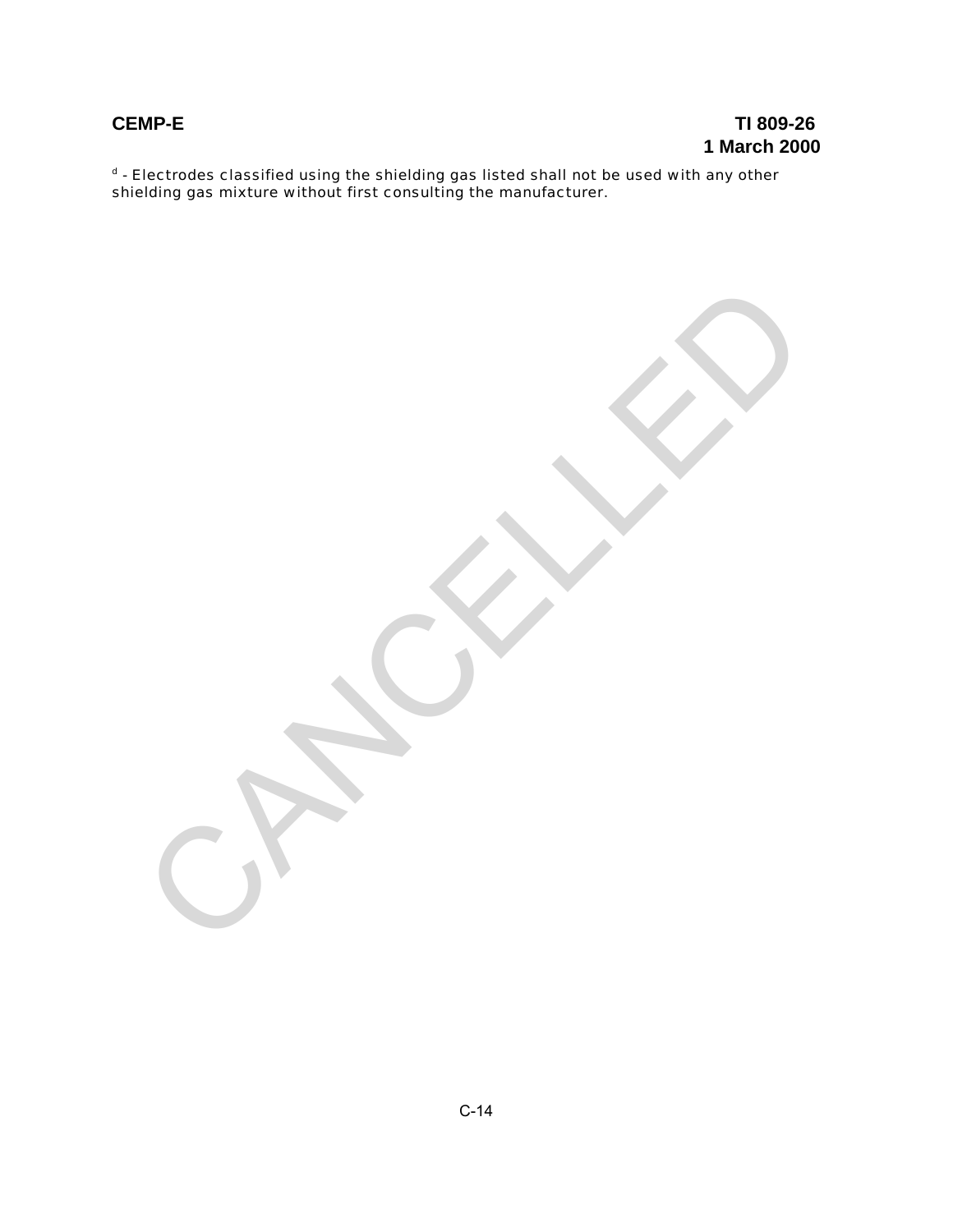# **CEMP-E TI 809-26 1 March 2000**

| <b>Electrode</b> | <b>Permitted</b><br><b>Positions</b> | <b>Testing</b><br>Shielding Gas <sup>d</sup> | <b>Current</b> | <b>Minimum CVN Toughness</b>                   |
|------------------|--------------------------------------|----------------------------------------------|----------------|------------------------------------------------|
| E61T8-K6         | F, H, V, OH                          | self                                         | <b>DCEN</b>    | 27 J @ -29°C (20 ft-Ibf @ -20°F)               |
|                  |                                      |                                              |                |                                                |
| E70T4-K2         | F, H                                 | self                                         | <b>DCEP</b>    | 27 J @ -18°C (20 ft-lbf @ 0°F)                 |
| E70T5-A1         | F, H                                 | CO <sub>2</sub>                              | <b>DCEP</b>    | 27 J @ -29°C (20 ft-lbf @ -20°F)               |
| E71T8-K2         | F, H                                 | self                                         | <b>DCEN</b>    | 27 J @ -29°C (20 ft-lbf @ -20°F)               |
| E71T8-K6         | F, H, V, OH                          | self                                         | <b>DCEN</b>    | 27 J @ -29°C (20 ft-lbf @ -20°F)               |
| E71T8-Ni1        | F, H, V, OH                          | self                                         | <b>DCEN</b>    | 27 J @ -29°C (20 ft-Ibf @ -20°F)               |
| E71T8-Ni2        | <b>F, H, V, OH</b>                   | self                                         | <b>DCEN</b>    | 27 J @ -29°C (20 ft-lbf @ -20°F)               |
|                  |                                      |                                              |                |                                                |
| E80T1-A1         | F, H                                 | CO <sub>2</sub>                              | <b>DCEP</b>    | none specified                                 |
| E81T1-A1         | <b>F, H, V, OH</b>                   | CO <sub>2</sub>                              | <b>DCEP</b>    | none specified                                 |
| E80T1-B1         | F, H                                 | CO <sub>2</sub>                              | <b>DCEP</b>    | none specified                                 |
| E81T1-B1         | F, H, V, OH                          | CO <sub>2</sub>                              | <b>DCEP</b>    | none specified                                 |
| E81T1-B2         | F, H, V, OH                          | CO <sub>2</sub>                              | <b>DCEP</b>    | none specified                                 |
| E80T1-B2H        | <b>F, H, V, OH</b>                   | CO <sub>2</sub>                              | <b>DCEP</b>    | none specified                                 |
| E80T1-K2         | F, H                                 | CO <sub>2</sub>                              | <b>DCEP</b>    | 27 J @ -29°C (20 ft-lbf @ -20°F)               |
| <b>E80T1-Ni1</b> | F, H                                 | CO <sub>2</sub>                              | <b>DCEP</b>    | 27 J @ -29°C (20 ft-Ibf @ -20°F)               |
| E81T1-Ni1        | <b>F, H, V, OH</b>                   | CO <sub>2</sub>                              | <b>DCEP</b>    | 27 J @ -29°C (20 ft-lbf @ -20°F)               |
| <b>E80T1-Ni2</b> | F, H                                 | CO <sub>2</sub>                              | <b>DCEP</b>    | 27 J @ -40°C (20 ft-lbf @ -40°F)               |
| E81T1-Ni2        | <b>F, H, V, OH</b>                   | CO <sub>2</sub>                              | <b>DCEP</b>    | 27 J @ -40°C (20 ft-lbf @ -40°F)               |
| <b>E80T1-W</b>   | F, H                                 | CO <sub>2</sub>                              | <b>DCEP</b>    | 27 J @ -29°C (20 ft-lbf @ -20°F)               |
| E80T5-B2         | F, H                                 | CO <sub>2</sub>                              | <b>DCEP</b>    | none specified                                 |
| <b>E80T5-B2L</b> | F, H                                 | CO <sub>2</sub>                              | <b>DCEP</b>    | none specified                                 |
| E80T5-Ni1        | F, H                                 | CO <sub>2</sub>                              | <b>DCEP</b>    | 27 J $\omega$ -51°C (20 ft-lbf $\omega$ -60°F) |
| <b>E80T5-Ni2</b> | F, H                                 | CO <sub>2</sub>                              | <b>DCEP</b>    | 27 J @ -60°C (20 ft-lbf @ -76°F)               |
| <b>E80T5-Ni3</b> | F, H                                 | CO <sub>2</sub>                              | <b>DCEP</b>    | 27 J @ -73°C (20 ft-lbf @ -100°F)              |
| E80T5-K1         | F, H                                 | CO <sub>2</sub>                              | <b>DCEP</b>    | 27 J @ -40°C (20 ft-lbf @ -40°F)               |
| E80T5-K2         | F, H                                 | CO <sub>2</sub>                              | <b>DCEP</b>    | 27 J @ -29°C (20 ft-Ibf @ -20°F)               |

### Table C-9. AWS A5.29 Low Alloy Steel Electrodes for FCAW [to 550 MPa (80 ksi), Multipass Only]

 $^{\texttt{d}}$  - Electrodes classified using the shielding gas listed shall not be used with any other shielding gas mixture without first consulting the manufacturer.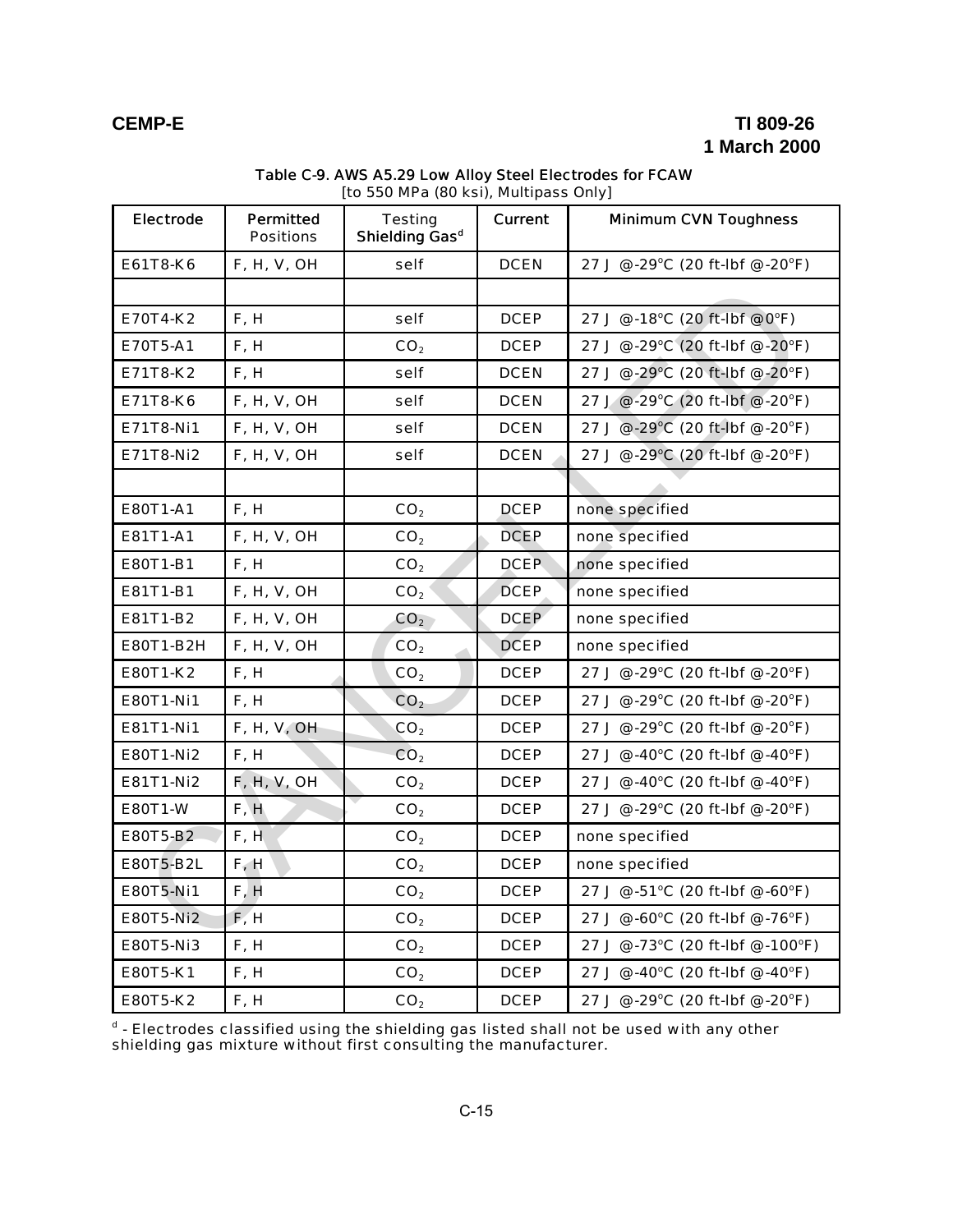## 3. GAS METAL ARC WELDING (GMAW).

a. Process Principles. The Gas Metal Arc Welding (GMAW ) process, commonly referred to as "MIG" (Metal Inert Gas) welding, is very similar to gas-shielded flux cored arc welding (FCAW-G), and uses the same equipment. GMAW uses a solid or metal cored electrode, and subsequently leaves little, if any, slag. The shielding gas used for GMAW may be carbon dioxide (CO $_{2}$ ), or a mixture of argon (Ar) and either CO $_{\rm 2}$  or small levels of oxygen (O), or both. GMAW is commonly applied in one of four ways: spray arc transfer, globular transfer, pulsed arc transfer, and short arc transfer.

(1) Spray arc transfer uses high wire feed speeds and relatively high voltages. A fine spray of molten drops, all smaller in diameter than the electrode diameter, is ejected from the electrode toward the work. The arc in spray transfer is continuously maintained, resulting in high quality welds with good appearance. The shielding used for spray arc transfer is composed of at least 80% argon, with the balance made up of either carbon dioxide or oxygen. Typical mixtures are 90% argon with 10% CO<sub>2</sub>, and 95% argon with 5% oxygen. Because of the intensity of the arc, puddle fluidity, and lack of slag to hold the molten metal in place, spray arc is limited to the flat and horizontal position.

(2) Globular transfer results when high concentrations of carbon dioxide are used. Carbon dioxide, as an active gas rather than inert gas, may be referred to as "MAG" (Metal Active Gas) welding. Because of the high concentration of CO<sub>2</sub>, the arc ejects large globular pieces of molten steel from the end of the electrode, rather than a spray. This mode of transfer can result in deep penetration, but may have poor appearance with relatively high levels of spatter. It is also limited to the flat and horizontal positions. Because of the lower cost of  $CO<sub>2</sub>$  shielding gas, the lower level of heat generated, and increased welder comfort, globular transfer may be selected in place of spray transfer.

(3) Pulsed arc transfer uses a background current that is continuously applied to the electrode, plus a pulsing peak current applied at a rate proportional to the wire feed speed. Each pulse of current ejects a single droplet of metal from the electrode, usually between 100 and 400 times per second. The arc is maintained by the lower background current. Pulsed arc transfer can be used out-of-position, with better quality than short-circuiting mode. It is not as productive as spray transfer for welding in the flat and horizontal positions. Weld appearance and quality are generally good. Pulsed arc transfer GMAW equipment is somewhat more complex and costly than standard GMAW equipment.

(4) Short circuiting transfer, also called short arc, is suitable for welding only on thin gauge materials, and should not be used for structural steel. The small diameter electrode is fed at a moderate wire feed speed using relatively low voltage. The electrode contacts the workpiece, shorting the electrical circuit, extinguishing the arc, resulting in very high current flowing through the electrode, causing it to heat and melt. As the electrode melts, the arc is briefly reestablished. This cycle occurs up to 200 times per second, creating a characteristic buzzing sound. With structural steel, significant fusion problems such as cold lap may result. Short circuiting transfer provides a low deposition rate, but can be used out of position. While GMAW is considered prequalified by AWS *D1.1*, the short circuiting mode of transfer, abbreviated GMAW-S, is not. All GMAW-S welding procedures must be qualified by test. er CU<sub>2</sub> or small levels of oxygen (U), or both. GWAW is commonly applied in one of tour ways: spectrate CU<sub>2</sub> or small levels are customer and the standard method distributed by high voltages. A fire spray of the standard

b. Filler Metal Designation, Specification and Certification. GMAW electrodes are classified under AWS A5.18 for carbon steel electrodes, and AWS A5.28 for low alloy steel electrodes. The classification systems used for GMAW electrodes in AWS A5.18 and A5.28 are summarized in Tables C-10 and C-11.

(1) Classification testing is usually performed using specific welding procedures that use  $CO<sub>2</sub>$ shielding gas, therefore promoting globular transfer, but other gases, and therefore transfer modes, may be specified.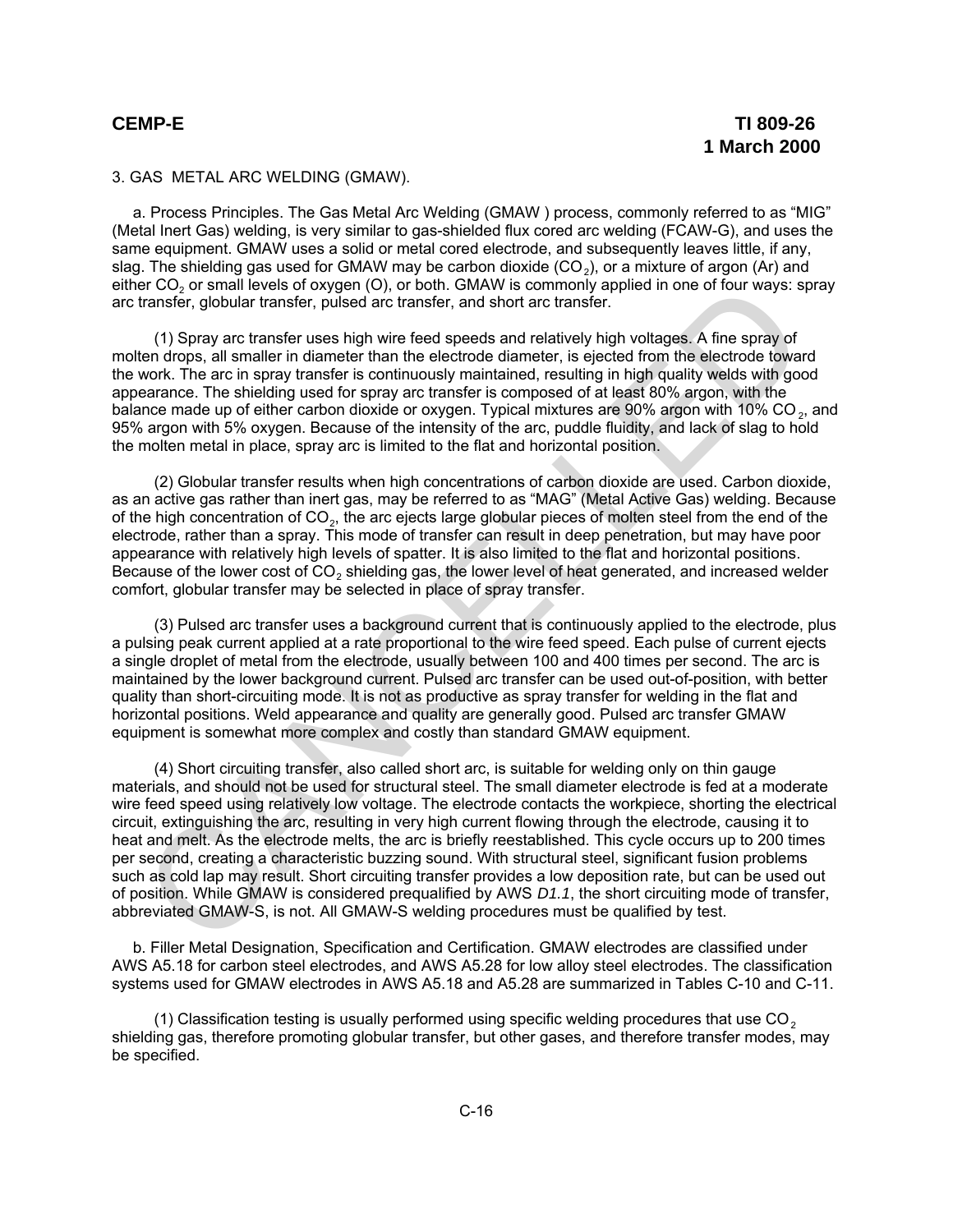## **CEMP-E TI 809-26 1 March 2000**

(2) Metal cored electrodes, previously classified as FCAW electrodes, are now listed in both A5.18 and A5.28. GMAW with metal cored electrodes is similar to FCAW, with a tubular electrode, but the core contains metallic powders (alloy) rather than flux materials. Metal cored electrodes require less current to obtain the same deposition rates, have better tolerance for mill scale and rust, and when used out-ofposition, are less likely to cold lap. Metal cored electrodes typically provide higher deposition rates because higher currents may be used than with solid wire electrodes. Weld appearance is typically very good, and the weld is essentially free of slag. The consistency of mechanical properties is typically better with metal cored electrodes than with solid wire electrodes.

(3) Properties and usage for GMAW electrodes, up to 550 MPa (80 ksi), are summarized in Tables C-12 and C-13. For higher strength electrodes, see AWS A5.28.

 c. Advantages, Disadvantages and Limitations. The Gas Metal Arc Welding (GMAW) process offers several advantages over Shielded Metal Arc Welding (SMAW), but also has some disadvantages and limitations.

(1) The GMAW electrode is continuous, eliminating the numerous starts and stops necessary with SMAW on longer and larger welds.

(2) Increased deposition rates are possible with GMAW because the current can be higher than with SMAW. SMAW currents are limited by rod heating and coating breakdown concerns. With GMAW, the electrode is passed through a contact tip usually 20 to 25 mm (3/4 to 1 in.) from the end of the electrode, minimizing the buildup of heat from electrical resistance. This electrode extension distance, commonly called "stickout," varies for each WPS, and may be considerably higher. Both factors provide GMAW an economic advantage over SMAW.

(3) The number of arc starts and stops, a potential source of weld discontinuities, is also reduced.

(4) GMAW electrode wires do not need heated holding ovens. For critical welds requiring very low hydrogen deposits, GMAW electrode wires are available in the lowest diffusible hydrogen category, H2.

(5) GMAW "operator appeal" is usually high because of good arc control and little fume generation.

(6) Because no flux is involved, GMAW is intolerant of high levels of mill scale, rust, and other surface contaminants, and is limited to welding on relatively clean materials. Commonly, mill scale must be removed by blast cleaning or power wire brushing prior to welding.

(7) GMAW is also seriously affected by wind because of the removal of the shielding gas from around the weld puddle. For field work, it is often necessary to erect protective shielding from wind to maintain the shielding gas around the molten weld puddle. Such shielding may be expensive, timeconsuming, require additional ventilation for the welder, and constitute a fire hazard. For shop fabrication, wind is less of a problem than under field conditions. However, drafts from doorways and windows, fans used to cool personnel and provide ventilation, and welding fume exhaust equipment can create unacceptable wind speeds that degrade weld quality. d, and the well is essentially three of slag. The consistency of mechanical properties is typically be<br>
metal cored electrodes than with solid wire electrodes.<br>
(3) Properties and usage for GMAW electrodes, up to 550 MPa (

(8) The equipment required for GMAW is more expensive and complicated than SMAW, and more difficult to maintain. This increased cost is offset by the higher productivity levels achieved using GMAW compared to SMAW.

## Table C-10. AWS A5.18 Classification System for Carbon Steel Electrodes for GMAW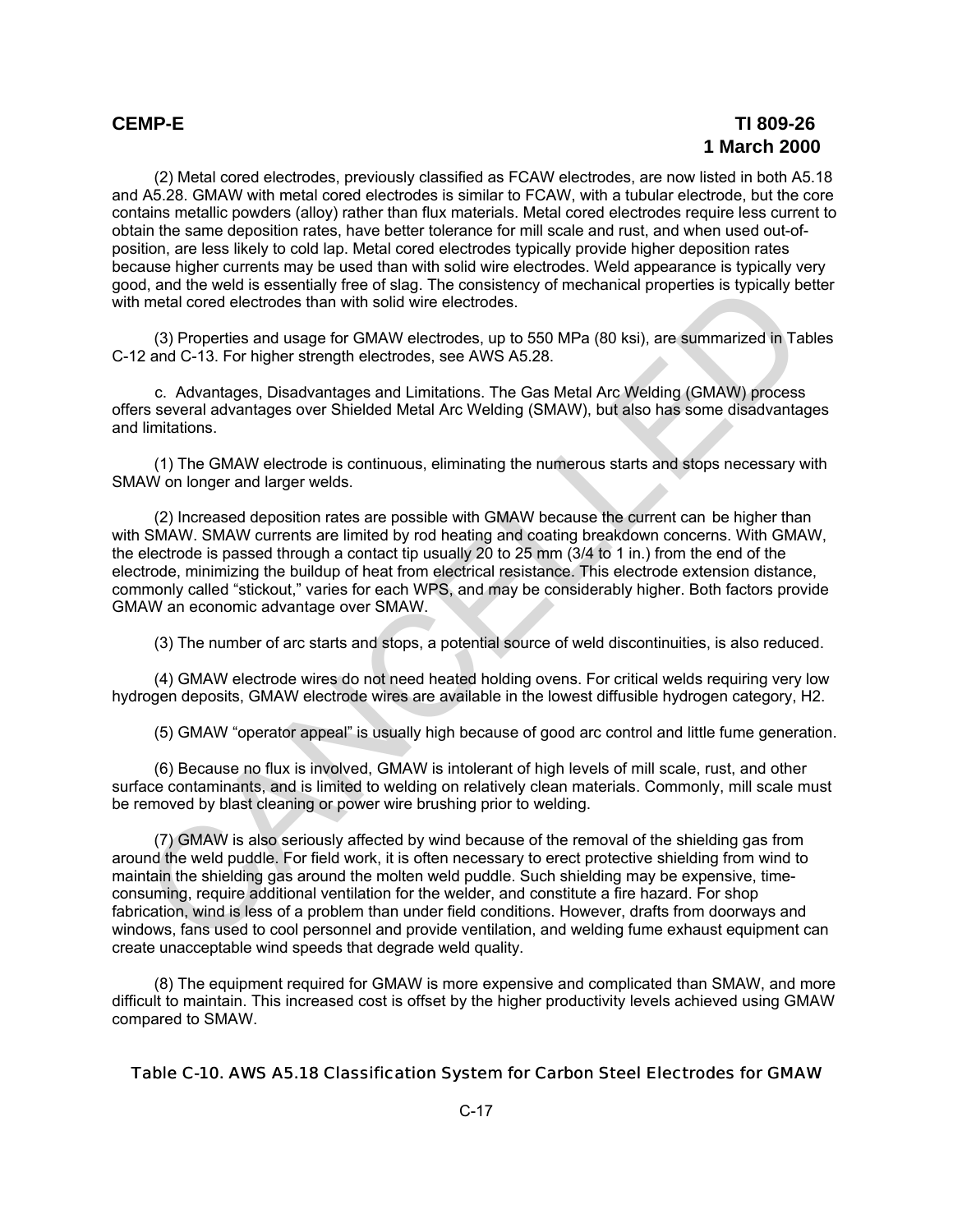E XX C - X Y N HZ

| Е            |                                                                                                         |
|--------------|---------------------------------------------------------------------------------------------------------|
| $\mathsf{R}$ | If used, designates that electrode may also be used as filler rod                                       |
| XX           | Minimum Tensile Strength in units of 1 ksi (7 MPa)                                                      |
| S or C       | $S =$ Solid wire                                                                                        |
|              |                                                                                                         |
| X            | composite wire<br>G = unspecified composition                                                           |
|              | Shielding gas used for classification testing<br>$C = CO2$<br>$M = 75-80\%$ Ar, balance CO <sub>2</sub> |
| N            | applications                                                                                            |
| HZ           | H16 = maximum 16 mL / 100 g deposited weld metal<br>$=$ maximum 8 mL / 100 g deposited weld metal<br>H8 |
|              | H <sub>2</sub><br>= maximum 2 mL / 100 g deposited weld metal                                           |
|              |                                                                                                         |

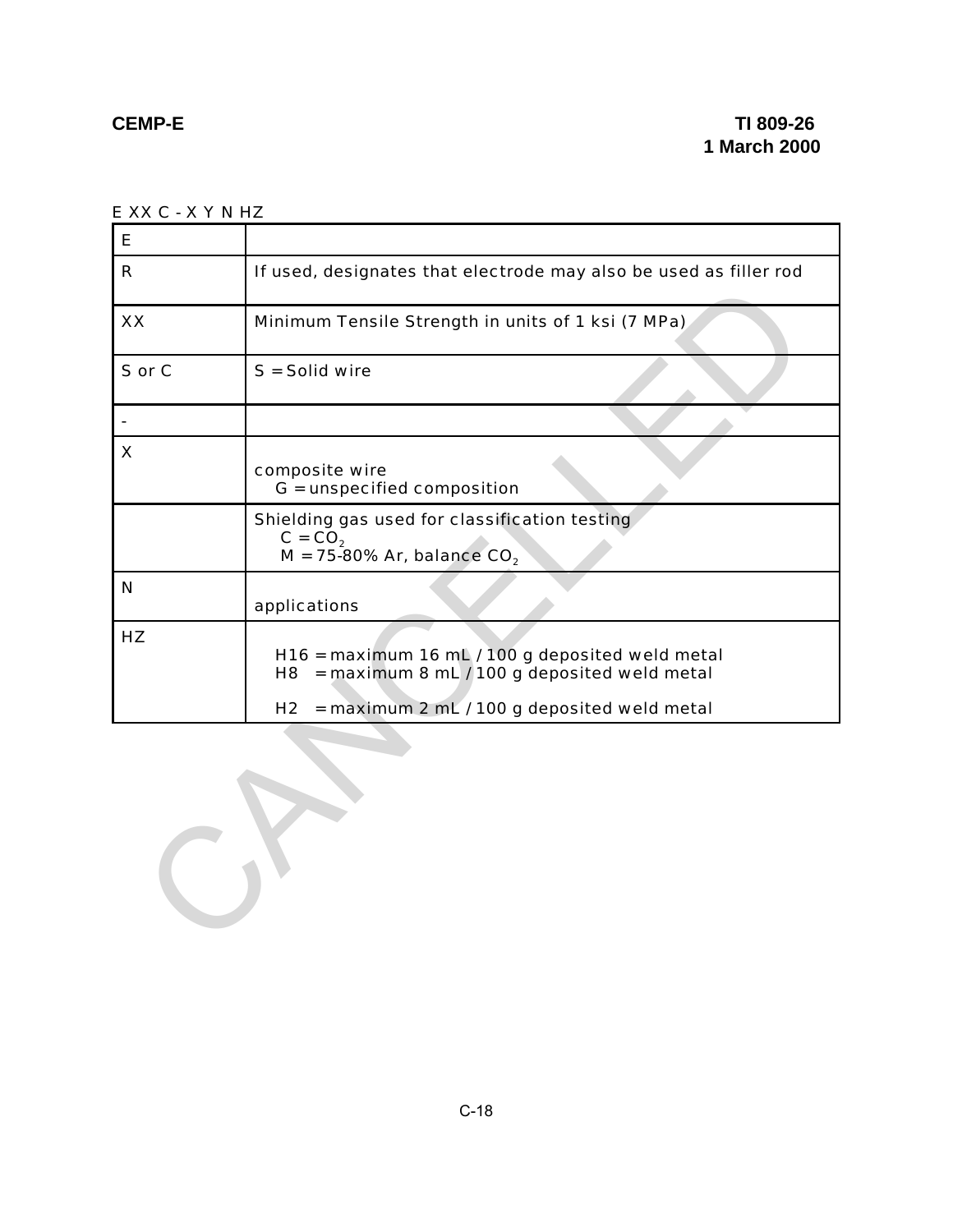# **CEMP-E TI 809-26 1 March 2000**

## Table C-11. AWS A5.28 Classification System for Low Alloy Steel Electrodes for **GMAW**

### ER XX S - XXX HZ E XX C - XXX HZ

| Е          | <b>Electrode</b>                                                                                                                                                                                                                                                     |
|------------|----------------------------------------------------------------------------------------------------------------------------------------------------------------------------------------------------------------------------------------------------------------------|
| R          | If used, designates that electrode may also be used as filler rod<br>for GTAW                                                                                                                                                                                        |
| XX         | Minimum Tensile Strength in units of 1 ksi (7 MPa)<br>70 = 70 ksi (480 MPa)<br>80 = 80 ksi (550 MPa)<br>90 = 90 ksi (620 MPa)<br>100 = 100 ksi (690 MPa)<br>110 = 110 ksi (760 MPa)<br>120 = 120 ksi (830 MPa)                                                       |
| S or C     | $S =$ Solid wire<br>$C =$ Composite (metal cored) wire                                                                                                                                                                                                               |
|            |                                                                                                                                                                                                                                                                      |
| <b>XXX</b> | Chemical composition of solid wire, or of weld deposit of<br>composite wire<br>$A = carbon-molybdenum steel$<br>$B =$ chromium-molybdenum steel<br>$Ni = nickel steel$<br>$D =$ manganese-molybdenum steel<br>$1 = other alloy steels$<br>$G = not specified$        |
| HZ         | Optional supplemental diffusible hydrogen designator<br>H16 = maximum 16 mL / 100 g deposited weld metal<br>$H8$ = maximum 8 mL / 100 g deposited weld metal<br>$H4 =$ maximum 4 mL / 100 g deposited weld metal<br>$H2$ = maximum 2 mL / 100 g deposited weld metal |
|            |                                                                                                                                                                                                                                                                      |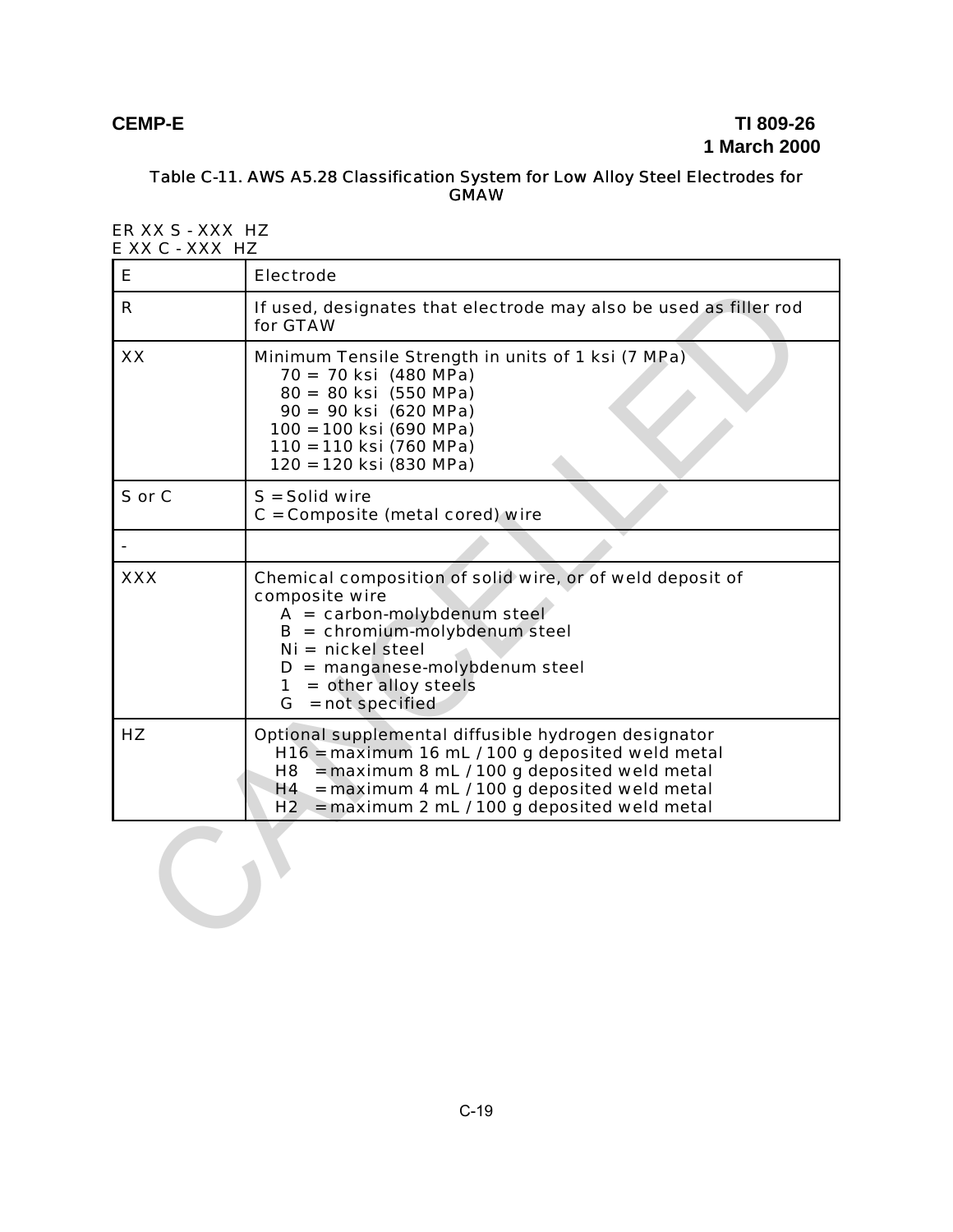| <b>Electrode</b>                                                                                                                                                                                                                                                 | <b>Testing Shielding</b><br>Gas <sup>d</sup> | <b>Polarity</b> | <b>CVN Toughness</b>                                  |  |  |
|------------------------------------------------------------------------------------------------------------------------------------------------------------------------------------------------------------------------------------------------------------------|----------------------------------------------|-----------------|-------------------------------------------------------|--|--|
| <b>ER70S-2</b>                                                                                                                                                                                                                                                   | CO <sub>2</sub>                              | <b>DCEP</b>     | $27 \text{ J} \& 29^{\circ}$ C<br>(20 ft-lbf @ -20°F) |  |  |
| <b>ER70S-3</b>                                                                                                                                                                                                                                                   | CO <sub>2</sub>                              | <b>DCEP</b>     | 27 J @ -18°C<br>$(20$ ft-lbf @ $0^{\circ}$ F)         |  |  |
| <b>ER70S-4</b>                                                                                                                                                                                                                                                   | CO <sub>2</sub>                              | <b>DCEP</b>     | not required                                          |  |  |
| <b>ER70S-5</b>                                                                                                                                                                                                                                                   | CO <sub>2</sub>                              | <b>DCEP</b>     | not required                                          |  |  |
| <b>ER70S-6</b>                                                                                                                                                                                                                                                   | CO <sub>2</sub>                              | <b>DCEP</b>     | 27 J @ -29°C<br>(20 ft-lbf @ -20°F)                   |  |  |
| <b>ER70S-7</b>                                                                                                                                                                                                                                                   | CO <sub>2</sub>                              | <b>DCEP</b>     | 27 J @ -29°C<br>(20 ft-lbf @ -20°F)                   |  |  |
| <b>ER70S-G</b>                                                                                                                                                                                                                                                   | as agreed                                    |                 | as agreed                                             |  |  |
| <b>E70C-3C</b>                                                                                                                                                                                                                                                   | CO <sub>2</sub>                              | <b>DCEP</b>     | 27 J @ -18°C<br>(20 ft-Ibf @ 0°F)                     |  |  |
| <b>E70C-3M</b>                                                                                                                                                                                                                                                   | 75-80% Ar, balance<br>CO <sub>2</sub>        | <b>DCEP</b>     | 27 J @ -18°C<br>(20 ft-Ibf @ 0°F)                     |  |  |
| <b>E70C-6C</b>                                                                                                                                                                                                                                                   | CO <sub>2</sub>                              | <b>DCEP</b>     | 27 J @ -29°C<br>(20 ft-lbf @ -20°F)                   |  |  |
| <b>E70C-6M</b>                                                                                                                                                                                                                                                   | 75-80% Ar, balance<br>CO <sub>2</sub>        | <b>DCEP</b>     | 27 J @ -29°C<br>(20 ft-lbf @ -20°F)                   |  |  |
| $E70C-G(X)$                                                                                                                                                                                                                                                      | as agreed                                    |                 | as agreed                                             |  |  |
| d - Electrodes classified using the shielding gas listed shall not be used with any<br>other shielding gas mixture without first consulting the manufacturer.<br>Note - E70C-GS(X) electrode is limited to single pass applications, and is not<br>prequalified. |                                              |                 |                                                       |  |  |
| Note - All above electrodes optionally available as H16, H8, and H4 for diffusible                                                                                                                                                                               |                                              |                 |                                                       |  |  |

## Table C-12. AWS A5.18 Carbon Steel Electrodes for GMAW [480 MPa (70 ksi) only]

Note - All above electrodes optionally available as H16, H8, and H4 for diffusible hydrogen requirements.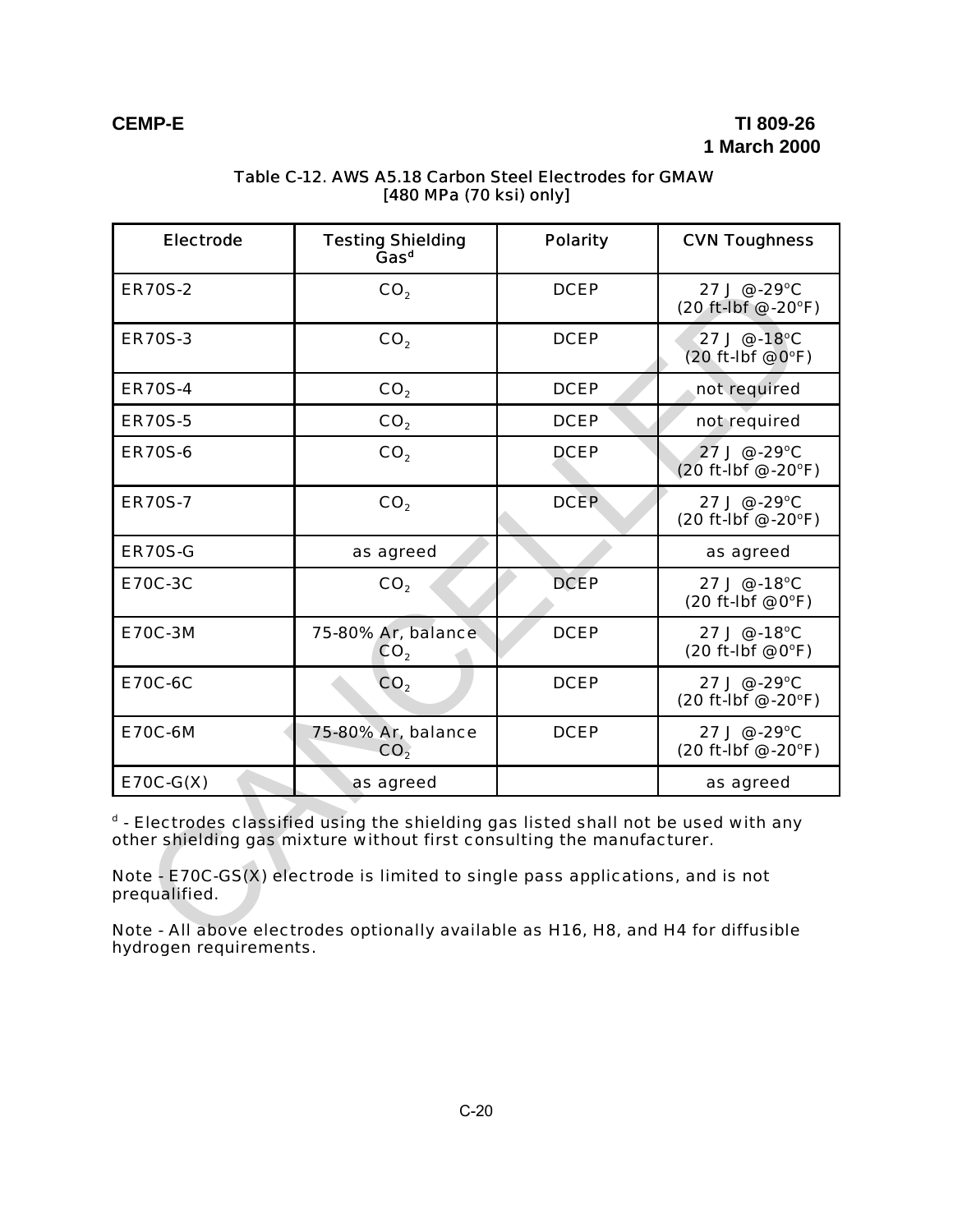## **CEMP-E TI 809-26 1 March 2000**

| <b>Electrode</b>                                                                                                                                                                                                                              | <b>Testing Shielding</b><br>$\mathrm{\tilde{G}as}^d$ | <b>Polarity</b> | <b>CVN Toughness</b>                                             |
|-----------------------------------------------------------------------------------------------------------------------------------------------------------------------------------------------------------------------------------------------|------------------------------------------------------|-----------------|------------------------------------------------------------------|
| <b>ER70S-A1</b>                                                                                                                                                                                                                               | Ar / 1-5% $O_2$                                      | <b>DCEP</b>     | not required                                                     |
| <b>ER70S-B2L</b>                                                                                                                                                                                                                              | Ar / 1-5% $O_2$                                      | <b>DCEP</b>     | not required                                                     |
| <b>E70C-B2L</b>                                                                                                                                                                                                                               | Ar / 1-5% O <sub>2</sub>                             | <b>DCEP</b>     | not required                                                     |
| <b>E70C-Ni2</b>                                                                                                                                                                                                                               | Ar / 1-5% $O_2$                                      | <b>DCEP</b>     | 27J@.62°C<br>$(20 ft-lbf @ -80°F)$                               |
|                                                                                                                                                                                                                                               |                                                      |                 |                                                                  |
| <b>ER80S-B2</b>                                                                                                                                                                                                                               | Ar / 1-5% $O_2$                                      | <b>DCEP</b>     | not required                                                     |
| <b>ER80S-Ni1</b>                                                                                                                                                                                                                              | Ar / 1-5% $O_2$                                      | <b>DCEP</b>     | 27 J @ -46°C<br>$(20 ft-lbf \, \textcircled{\,\,} -50^{\circ}F)$ |
| <b>ER80S-Ni2</b>                                                                                                                                                                                                                              | Ar / 1-5% $O_2$                                      | <b>DCEP</b>     | 27 J @ -62°C<br>(20 ft-lbf @ -80°F)                              |
| ER80S-Ni3                                                                                                                                                                                                                                     | Ar / 1-5% $O_2$                                      | <b>DCEP</b>     | 27 J @ -73°C<br>(20 ft-lbf @ -100°F)                             |
| <b>ER80S-D2</b>                                                                                                                                                                                                                               | CO <sub>2</sub>                                      | <b>DCEP</b>     | 27 J @ -29°C<br>(20 ft-lbf @ -20°F)                              |
| <b>E80C-B2</b>                                                                                                                                                                                                                                | Ar / 1-5% $O_2$                                      | <b>DCEP</b>     | not required                                                     |
| <b>E80C-Ni1</b>                                                                                                                                                                                                                               | Ar / 1-5% $O_2$                                      | <b>DCEP</b>     | 27 J @ -46°C<br>$(20 ft-lbf @ -50°F)$                            |
| <b>E80C-Ni2</b>                                                                                                                                                                                                                               | Ar / 1-5% O <sub>2</sub>                             | <b>DCEP</b>     | 27 J @ -62°C<br>(20 ft-lbf @ -80°F)                              |
| <b>E80C-Ni3</b>                                                                                                                                                                                                                               | Ar / 1-5% O <sub>2</sub>                             | <b>DCEP</b>     | 27 J @ -73°C<br>(20 ft-lbf @ -100°F)                             |
| d - Electrodes classified using the shielding gas listed shall not be used with any<br>other shielding gas mixture without first consulting the manufacturer.<br>Note - B3, B3L, B6, B8 and B9 classification electrodes are not prequalified |                                                      |                 |                                                                  |

## Table C-13. AWS A5.28 Low Alloy Steel Electrodes for GMAW [to 550 MPa (80 ksi), Multipass Only]

Note - B3, B3L, B6, B8 and B9 classification electrodes are not prequalified Note - All above electrodes optionally available as H16, H8, H4 and H2 for diffusible hydrogen requirements.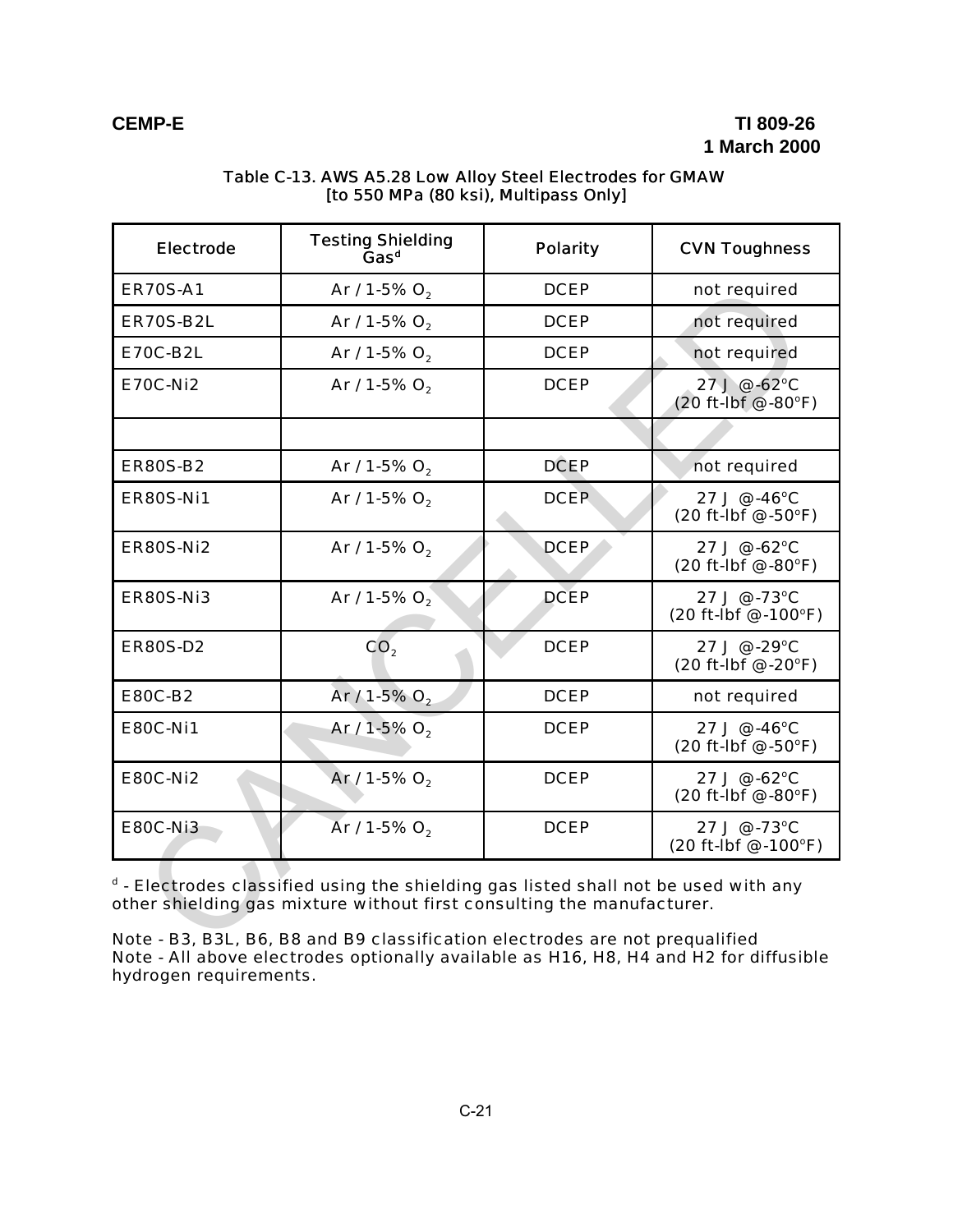### 4. SUBMERGED ARC WELDING (SAW).

a. Process Principles. Submerged Arc Welding (SAW) uses a blanket of fusible granular material called flux to shield the arc and molten metal. The arc is struck between the workpiece and a bare wire or composite electrode, the tip of which is submerged in the flux. Since the arc is completely covered by flux, it is not visible and the weld is made without the flash, spatter, sparks and smoke common for the open-arc processes.

(1) The process is typically operated automatic, or fully mechanized, although semiautomatic operation is often used. The electrode is continuously fed from a coil or spool to the welding gun, which travels at a preset speed along the joint, preceded by a flux deposition system. In semiautomatic welding, the welder moves the gun, usually equipped with a flux-feeding device, along the joint by hand.

(2) Flux feed may be by gravity flow through a nozzle from a small hopper atop the welding gun, or it may be through a nozzle tube connected to an air-pressurized flux tank. Flux may also be applied in advance of the welding operation, ahead of the arc, from a hopper run along the joint. Many fully mechanized systems are equipped with vacuum devices to pick up the flux unfused after welding for reuse.

(3) During welding, the heat of the arc melts some of the flux along with the steel and the tip of the electrode. The tip of the electrode and the welding zone are always shielded by molten flux, surrounded by a layer of unfused flux. As the electrode progresses along the joint, the lighter molten flux rises above the molten metal in the form of a slag. The molten slag is a good conductor and provides an additional path for the current, thus generating additional heat. The weld metal, having a higher melting (freezing) point, solidifies while the slag above it is still molten. The slag then freezes over the newly solidified weld metal, continuing to protect the metal from contamination while it is very hot and reactive with atmospheric oxygen and nitrogen. Upon cooling and removal of any unmelted flux for reuse, the slag is removed from the weld. (1) The process is typically operated automatic, or fully mechanized, although semiautomatic<br>
(1) The process is typically operated automaty fed from a coil or spool to the welding gun, while,<br>
test at a preset speed along

(4) Several electrodes may be used in series or parallel, and multiple beads can be placed when using separate power supplies for each bead. Parallel electrode SAW uses two electrodes connected electrically in parallel to the same power supply. Both electrodes are fed by means of a single electrode feeder. For heat input calculation purposes, the total for the two electrodes is used. Multiple electrode SAW uses at least two separate power supplies and two separate wire drives to feed two electrodes independently. To minimize the potential interaction of magnetic fields between the two electrodes, typical SAW setups have the lead electrode operating on DC current while the trail electrode is operating AC.

(5) DC and AC welding machines of both conventional drooping voltage type or constant potential type can be used for SAW. With drooping voltage, a voltage sensitive relay adjusts the wire feed speed to maintain the desired arc voltage. With constant potential voltage, the arc length is self-adjusting, similar to the action in FCAW. Welding currents typically range from 500 to 1000 amperes.

(6) Flux must be stored so that it remains dry. Fluxes in open or damaged bags, or in flux hoppers, may become contaminated with moisture from the atmosphere, so exposure should be limited. The guidelines of the flux manufacturer, as well as AWS *D1.1* Section 5.3.3 regarding storage and usage of the flux must be followed. When not in use, flux hoppers should be covered or otherwise protected from the atmosphere.

(7) Because unmelted flux does not undergo chemical changes, it may be recovered for future use. Flux recovery systems range from vacuum recovery systems to sweeping with brooms and pans.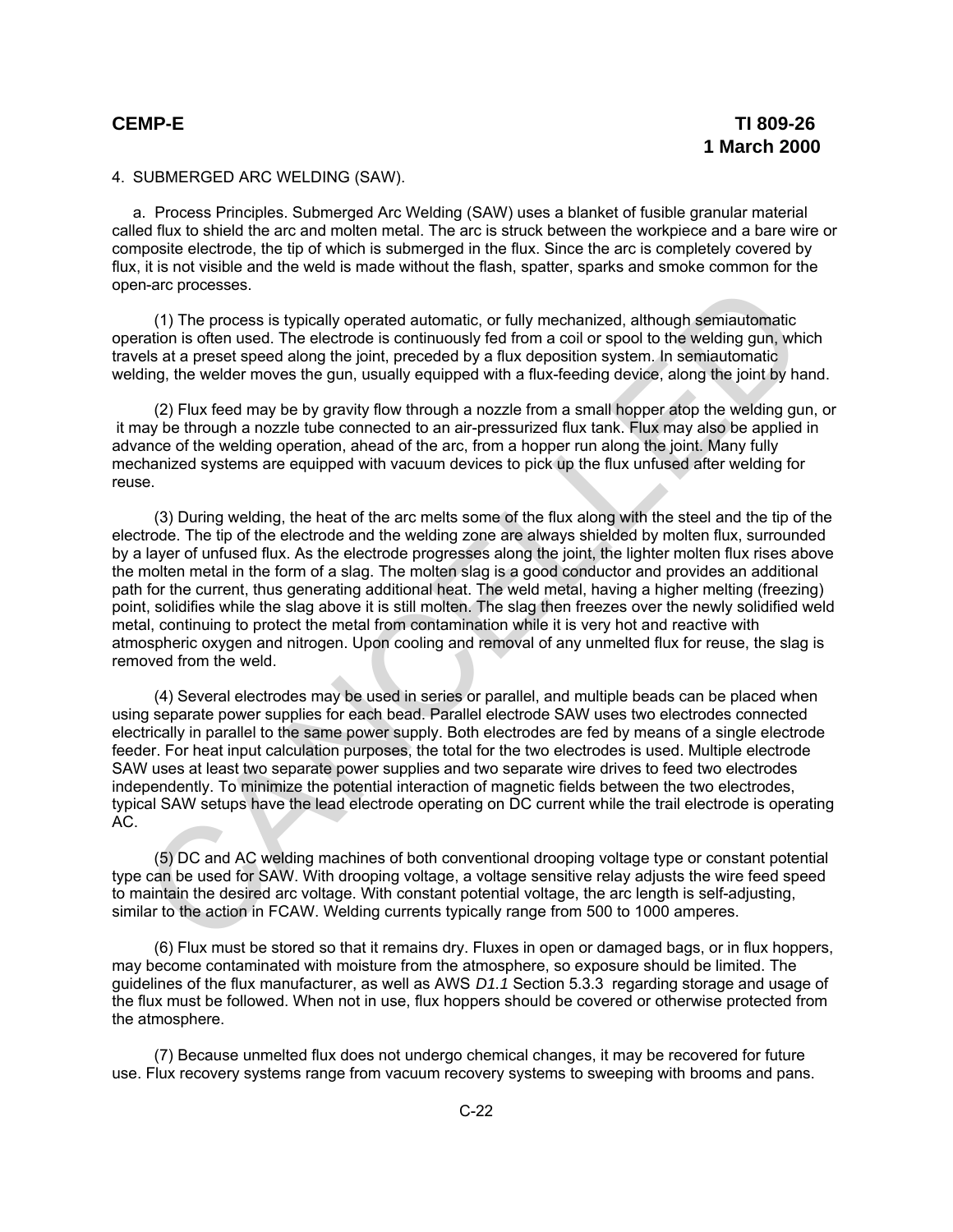## **CEMP-E TI 809-26 1 March 2000**

Flux contamination through contact with oil, moisture, dirt, scale of other contaminants may occur, therefore care is needed. Some loss of fine particulate matter may also occur with flux recovery, therefore blending reclaimed flux with new flux is required.

b. Filler Metal Designation, Specification and Certification. Submerged Arc Welding (SAW) filler materials, the electrodes and fluxes, are classified under AWS A5.17 for carbon steel electrodes and fluxes, and AWS A5.23 for low alloy steel electrodes and fluxes. Because SAW is dependent upon both components, flux and electrode, the classification system integrates both materials. After an electrode and flux combination is selected and a test plate welded, the flux-electrode classification may be established. Specimens are extracted from the weld deposit to obtain the mechanical properties of the flux-electrode combination, which must meet specific compositional and mechanical property requirements.

(1) The classification systems for SAW are summarized in Tables C-14 and C-15 for AWS A5.17 materials, and Table C-16 for AWS A5.23 materials. Low alloy steel SAW electrodes and fluxes classified under AWS A5.23 have a more complex classification system, because of the variety of alloys that may be involved, and because the composition of both the electrode and the resultant weld metal must be specified.

(2) Because the submerged arc welding process is frequently used for pressure vessel fabrication where assemblies are stress relieved, many submerged arc materials have been classified for the post weld heat treated, or stress relieved, condition. When this is done, a "P" is placed in the designation rather than an "A". For structural work, which is seldom stress relieved, the "A" classification is commonly used. Flux-electrode combinations classified in the post weld stress relieved condition may not exhibit notch toughness when used in the as-welded condition, therefore investigation into weld metal properties is warranted whenever the weld will be used differently than the filler metal classification condition.

(3) Fluxes are manufactured using one of four basic processes, and are further classified as neutral, active or alloy fluxes, based upon their performance characteristics during welding.

(4) Fused fluxes are made by blending deoxidizing and alloying ingredients, as necessary, and then heating the mixture in a furnace until completely melted. A glass-like fused product is formed as the liquid is cooled to ambient temperature, and later ground to the sizes required for welding. Fused fluxes are nonhygroscopic, meaning they will not absorb water, but may be contaminated by moisture or other products that adhere to the outside of particles. Fused fluxes are not subject to chemical segregation during reuse because the complete composition is in each particle and cannot be separated. Fused fluxes may have less than desired amounts of deoxidizer and ferro-alloy ingredients because of losses that occur from the high temperatures during the manufacturing process. Fused flux performance can be impeded by loss of fines during recycling. Fused fluxes with the required chemical composition generally give the best low hydrogen welding performance. ss, and AWS Ab.23 for low also steel electrodes and fluxes. Because SAW is dependent upon<br>the popularity, flux and electrode, the dassification system integrates both materials. After an electrod<br>livisted, the and electrod

(5) Bonded fluxes are made by combining all required chemical ingredients with a binder and baking the product at low temperature to form hard granules, then broken up and screened for size. Bonded fluxes contain chemically bonded moisture and can absorb moisture as well. Because the product is baked at low temperature, deoxidizer content or alloying elements that can be added as ferroalloys or as elemental metals are not a problem as with fused fluxes. Bonded fluxes may segregate during use and reuse, and gases may be produced in the molten slag during welding. Bonded fluxes tend to break down during recycling and increase the percentage of fines.

(6) Agglomerated fluxes are similar to bonded fluxes in their method of manufacture, except that the binder is a ceramic material that requires baking at higher temperatures. This may limit deoxidizer or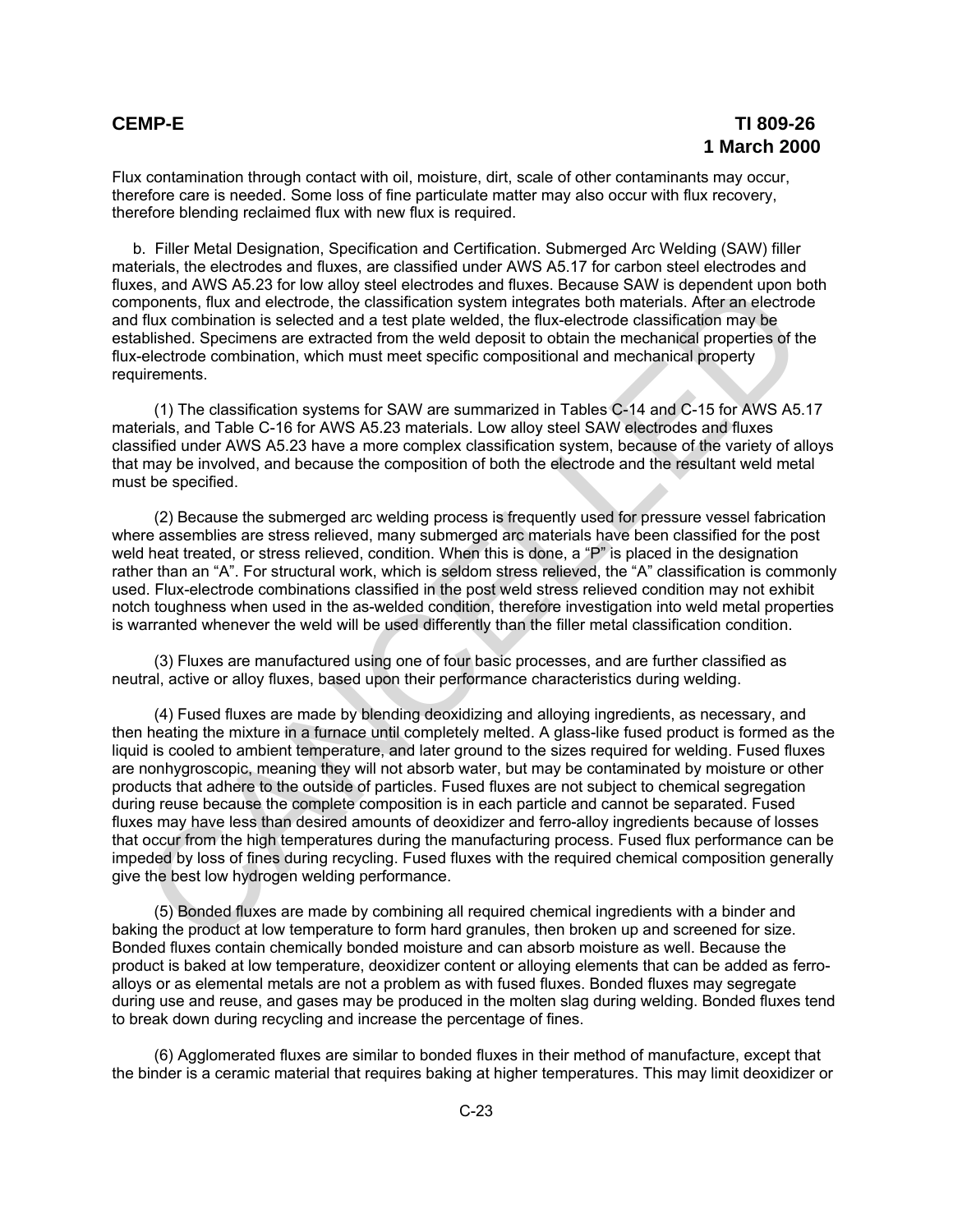ferro-alloy content due to high temperature losses. Agglomerated fluxes are generally considered

(7) Mechanically mixed fluxes can be a mixture of any flux type in any desired proportion, are subject to segregation, and will have the attributes of their components.

description and limitations of theses fluxes is provided in the Annexes to the AWS A5.17 and A5.23 filler metal specifications. cription and limitations of theses fluxes is provided in the Annexes to the AWS A5.17 and A5.23<br>Il specifications.<br>
Il specifications.<br>
Il specifications.<br>
Il specifications content, is relatively unaffected by changes in

manganese and silicon content, is relatively unaffected by changes in welding procedure variables, primarily the voltage that determines arc length. For both active and alloy fluxes, the weld metal

(10) Active fluxes have small additions of manganese and silicon, or both, to help offset the effects of welding though mill scale and light coatings of rust. With active fluxes, a change in arc voltage will

are more resistant to porosity and cracking than welds made with neutral fluxes, active fluxes are often used in making single pass fillet welds. Active fluxes intended for single pass fillet welding should not be

combine with the same elements in the electrode to produce weld metal with unacceptable properties. The chemistry may build to unacceptable levels in larger multipass welds, therefore welding with active

with low levels of manganese and silicon. Where all mill scale and other contaminants are removed prior to welding, the surface contamination tolerance of active fluxes is not needed. Continued recycling of

(11) Alloy fluxes contain alloys intended to improve the strength or corrosion resistance of the weld metal, or both, and the composition of the weld metal is highly dependent upon the alloy content of the

mechanical properties of the weld. Alloy fluxes, properly used with carbon steel electrodes, provide a low-cost method of producing corrosion resistant weld metal for joining weathering steels. Unlike active

in the alloy content.

c. Advantages, Disadvantages and Limitations. Very high currents can be used in submerged arc

and deep penetration. The slag above the molten weld puddle acts as an insulating blanket, concentrating heat in the welding zone and preventing rapid escape of heat. Deep penetration allows the

High travel speeds reduce the total heat input into the joint, reducing distortion.

(1) SAW welds generally have good ductility and toughness, and a uniform bead appearance

reducing cleaning and surface preparation costs. The covered arc allows SAW to be operated without the need for extensive shielding to protect the operators from the high intensity arc created by the high

protection.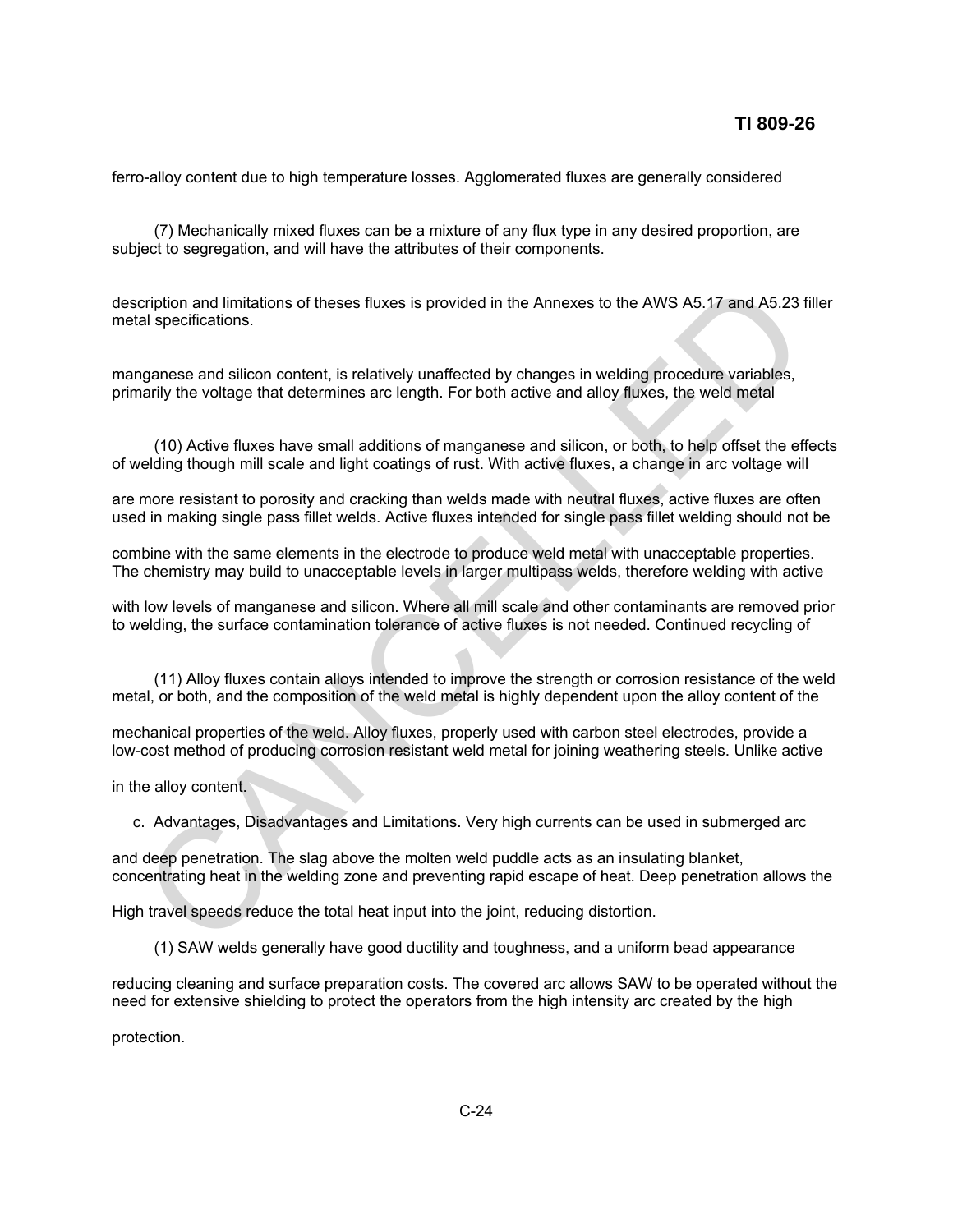(2) The SAW process does not allow the operator to observe the molten weld puddle, forcing reliance on the appearance of the slag blanket to indicate the quality of the weld bead. When SAW is performed semi-automatically, the operator must acquire and practice a technique to produce good welds without reliance upon arc and weld bead appearance.

CANCALLED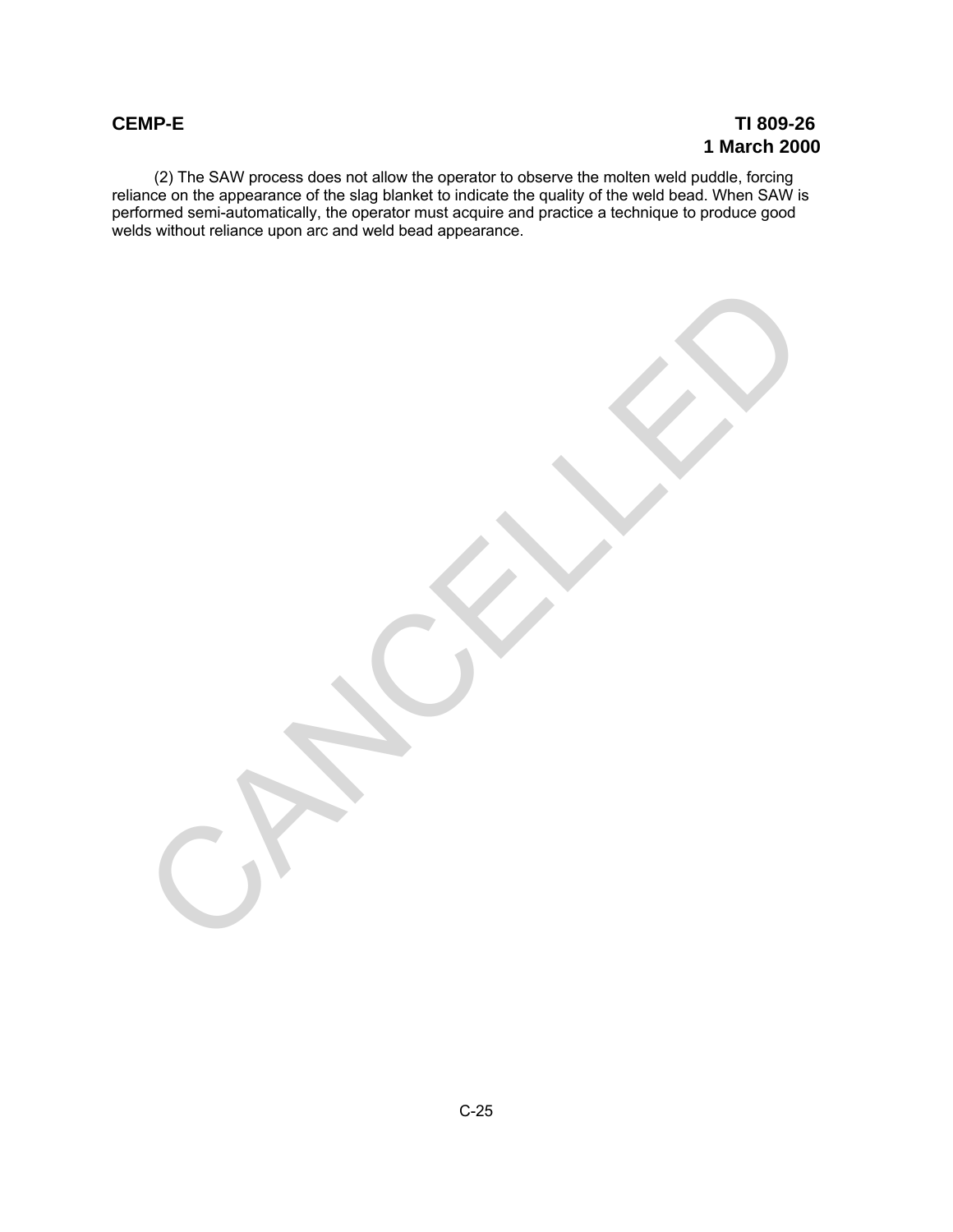### Table C-14. AWS A5.17 Classification System for Carbon Steel Electrodes and Fluxes for SAW [US Customary Units]

### FSXXX-ECXXX-HZ

|             | Flux (virgin flux if not followed by S)                                                                                                                                                                                                                                                                                  |  |  |
|-------------|--------------------------------------------------------------------------------------------------------------------------------------------------------------------------------------------------------------------------------------------------------------------------------------------------------------------------|--|--|
| S           |                                                                                                                                                                                                                                                                                                                          |  |  |
| X           | Minimum tensile strength in units of 10 ksi (70 MPa)                                                                                                                                                                                                                                                                     |  |  |
|             | 7 = 70 ksi (480 MPa)                                                                                                                                                                                                                                                                                                     |  |  |
| X           | $A = tested$ as-welded<br>$P =$ tested after postweld heat treatment                                                                                                                                                                                                                                                     |  |  |
|             | Temperature in F at or above the impact strength meets or exceeds 20 ft-lbf (27 J)<br>$Z = no$ impact strength test required<br>$0 =$ tested at<br>$O^{\circ}$<br>C)<br>$2 =$ tested at -20 $\degree$ F (-29 $\degree$<br>$F( -40°C)$<br>$5 =$ tested at -50 $^{\circ}$<br>C)<br>$6 =$ tested at -60°F (-51°<br>F(.62°C) |  |  |
|             |                                                                                                                                                                                                                                                                                                                          |  |  |
|             | Electrode                                                                                                                                                                                                                                                                                                                |  |  |
| $\mathbf c$ | specified in A5.17. ECG does not have a specified chemistry. Either type must be<br>tested with a specific flux.                                                                                                                                                                                                         |  |  |
|             | Manganese (Mn) content, % weight<br>$L =$ low Mn (0.25 - 0.60)<br>$H = high Mn$ (varies by classification, 1.30 low to 2.20 high)<br>G = chemistry not specified                                                                                                                                                         |  |  |
|             | Number that makes up a part of the electrode classification system, indicating<br>chemistry in A5.17, Table 1. Generally, indicates nominal carbon content in<br>nominal carbon), 11,12, 13, 14, and 15.                                                                                                                 |  |  |
| X           |                                                                                                                                                                                                                                                                                                                          |  |  |
|             |                                                                                                                                                                                                                                                                                                                          |  |  |
| HZ          | H16 = maximum 16 mL / 100 g deposited weld metal<br>$H8$ = maximum 8 mL / 100 g deposited weld metal<br>$H2$ = maximum 2 mL / 100 g deposited weld metal                                                                                                                                                                 |  |  |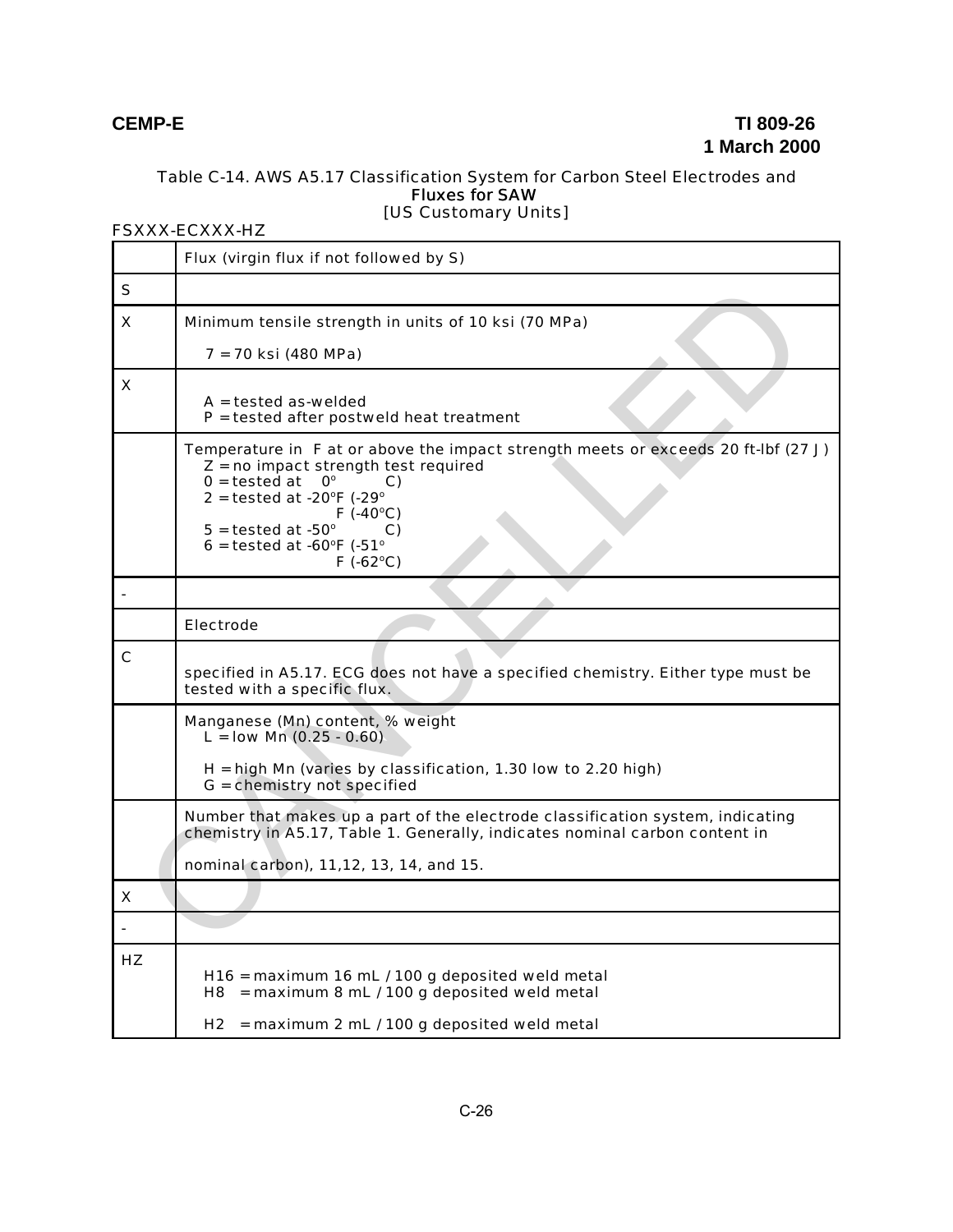### Table C-15. AWS A5.17 Classification System for Carbon Steel Electrodes and Fluxes for SAW [SI (Metric) Units]

### FSXXX-ECXXX-HZ

| F            | Flux (virgin flux if not followed by S)                                                                                                                                                                                                                                                                                                                                                                                                                                                         |  |  |
|--------------|-------------------------------------------------------------------------------------------------------------------------------------------------------------------------------------------------------------------------------------------------------------------------------------------------------------------------------------------------------------------------------------------------------------------------------------------------------------------------------------------------|--|--|
| $\mathsf{s}$ | If present, flux is from crushed slag or blend of crushed slag and virgin flux.                                                                                                                                                                                                                                                                                                                                                                                                                 |  |  |
| X            | Minimum tensile strength in units of 10 MPa (1.45 ksi)<br>43 = 430 MPa (62 ksi)<br>48 = 480 MPa (70 ksi)                                                                                                                                                                                                                                                                                                                                                                                        |  |  |
| X            | <b>Test condition of plates</b><br>$A =$ tested as-welded<br>$P =$ tested after postweld heat treatment                                                                                                                                                                                                                                                                                                                                                                                         |  |  |
| X            | Temperature in °C at or above the impact strength meets or exceeds 27 J (20 ft-lbf)<br>$Z = no$ impact requirements<br>$0 =$ tested at<br>$0^{\circ}$ C (32 $^{\circ}$ F)<br>$2 = \text{tested at } -20^{\circ}\text{C}$ ( $-4^{\circ}\text{F}$ )<br>$3 =$ tested at -30 $^{\circ}$ C (-22 $^{\circ}$ F)<br>$4 = \text{tested at } -40^{\circ}\text{C}$ (-40°F)<br>$5 = \text{tested at } -50^{\circ}\text{C}$ ( $-58^{\circ}\text{F}$ )<br>$6 =$ tested at -60 $^{\circ}$ C (-76 $^{\circ}$ F) |  |  |
|              |                                                                                                                                                                                                                                                                                                                                                                                                                                                                                                 |  |  |
| E.           | Electrode                                                                                                                                                                                                                                                                                                                                                                                                                                                                                       |  |  |
| $\mathbf c$  | If present, electrode is Composite electrode. Electrode EC1 meets a chemistry<br>specified in A5.17. ECG does not have a specified chemistry. Either type must be<br>tested with a specific flux.                                                                                                                                                                                                                                                                                               |  |  |
| X            | Manganese (Mn) content, % weight<br>$L =$ low Mn (0.25 - 0.60)<br>$M =$ medium Mn (varies by classification, 0.80 low to 1.50 high)<br>H = high Mn (varies by classification, 1.30 low to 2.20 high)<br>G = chemistry not specified                                                                                                                                                                                                                                                             |  |  |
| X            | Number that makes up a part of the electrode classification system, indicating<br>chemistry in A5.17, Table 1. Generally, indicates nominal carbon content in<br>hundredths of a percent. Listed classification numbers: 8 (indicating 0.08%<br>nominal carbon), 11,12, 13, 14, and 15.                                                                                                                                                                                                         |  |  |
| X            | K indicates that the electrode was made from silicon-killed steel.                                                                                                                                                                                                                                                                                                                                                                                                                              |  |  |
|              |                                                                                                                                                                                                                                                                                                                                                                                                                                                                                                 |  |  |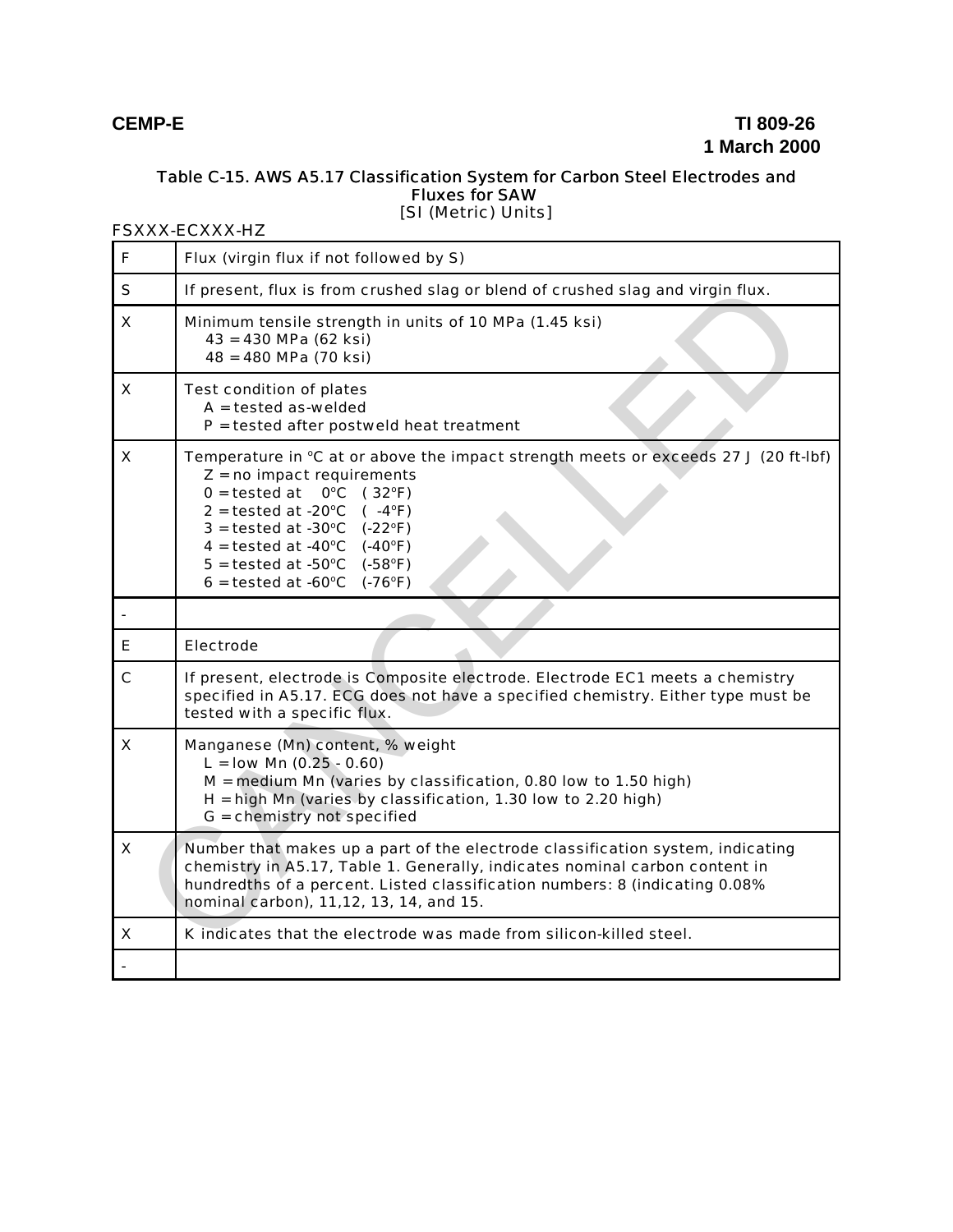| l HZ | Optional supplemental diffusible hydrogen designator |  |  |
|------|------------------------------------------------------|--|--|
|      | H16 = maximum 16 mL / 100 g deposited weld metal     |  |  |
|      | $H8$ = maximum 8 mL / 100 g deposited weld metal     |  |  |
|      | $H4 =$ maximum 4 mL / 100 g deposited weld metal     |  |  |
|      | $H2 =$ maximum 2 mL / 100 g deposited weld metal     |  |  |

CANCALLED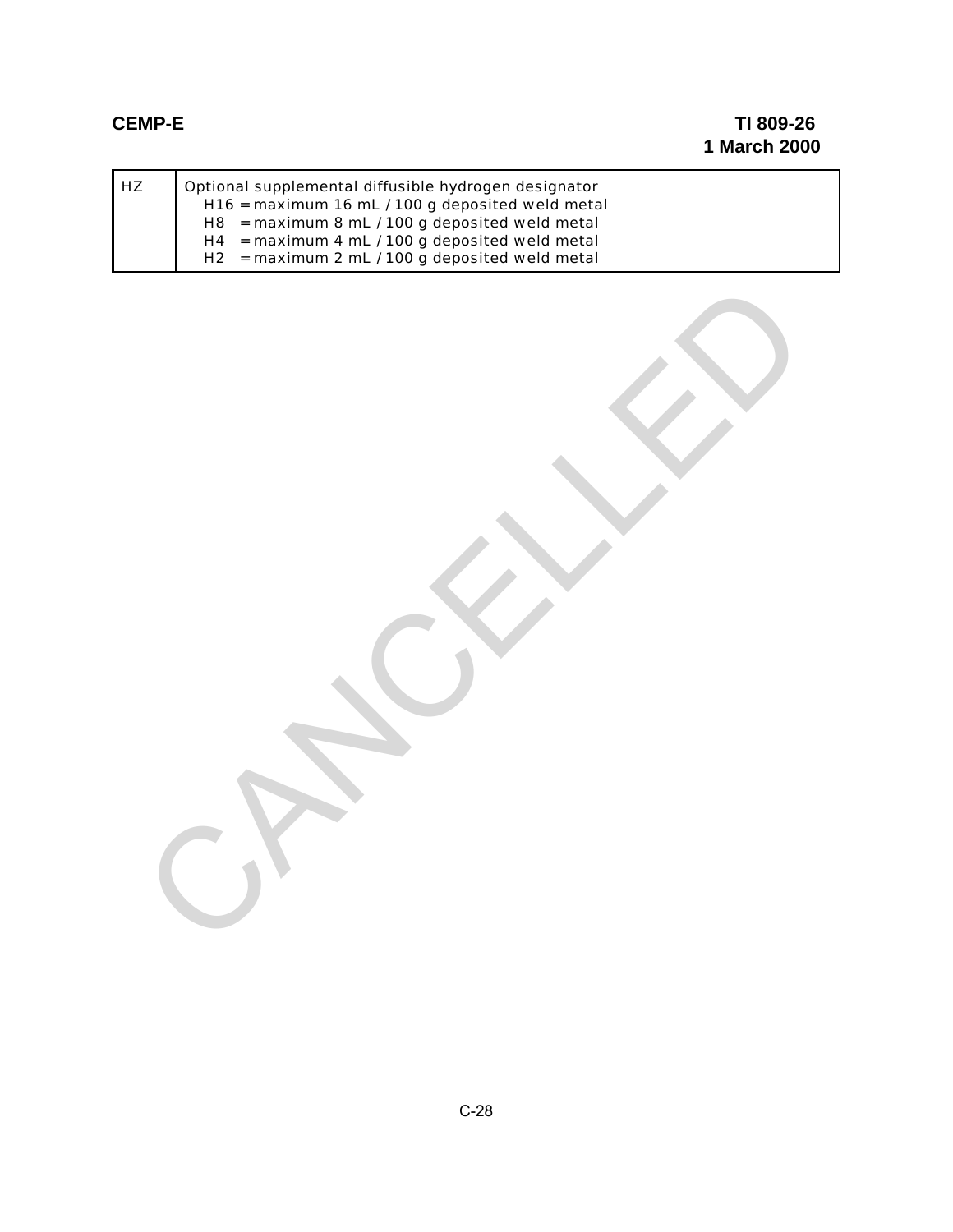### Table C-16. AWS A5.23 Classification System for Low Alloy Steel Electrodes and Fluxes for SAW [US Customary Units]

| F           | <b>Flux</b>                                                                                                                                                                                                                                                                                                                                     |
|-------------|-------------------------------------------------------------------------------------------------------------------------------------------------------------------------------------------------------------------------------------------------------------------------------------------------------------------------------------------------|
|             | Minimum tensile strength in units of 10 ksi (70 MPa)<br>7 = 70 ksi (480 MPa)                                                                                                                                                                                                                                                                    |
|             | 9 = 90 ksi (620 MPa)<br>10 = 100 ksi (690 MPa)                                                                                                                                                                                                                                                                                                  |
|             | <b>Test condition of plates</b><br>$A =$ tested as-welded                                                                                                                                                                                                                                                                                       |
| X           | Temperature in °<br>$Z = no$ impact strength test required<br>$F( -18°C)$<br>$2 =$ tested at $-20^{\circ}$<br>C)<br>4 = tested at $-40^{\circ}$ F ( $-40^{\circ}$<br>$F( -46^{\circ}C)$<br>$6 =$ tested at $-60^{\circ}$<br>C)<br>$8 =$ tested at $-80^{\circ}F$ ( $-62^{\circ}$<br>$F(-73^{\circ}C)$<br>$15 =$ tested at -150 $^{\circ}$<br>C) |
|             |                                                                                                                                                                                                                                                                                                                                                 |
| E.          |                                                                                                                                                                                                                                                                                                                                                 |
| $\mathbf c$ | If present, electrode is Composite electrode with composition per AWS A5.23                                                                                                                                                                                                                                                                     |
| X           | Chemical composition of electrode (Table 1) or weld metal (Table 2)<br>M = carbon steel, medium Mn solid electrode (EM12K)<br>$A = carbon$ -molybdenum weld metal<br>$Ni = nickel$<br>$M =$ military<br>$W = weathering$                                                                                                                        |
| XX          | Number (and letter, if needed) that makes up a part of the electrode classification                                                                                                                                                                                                                                                             |
| ${\bf N}$   | Indicates that the electrode is intended for the core belt region of nuclear reactor                                                                                                                                                                                                                                                            |
|             |                                                                                                                                                                                                                                                                                                                                                 |
| X           | above                                                                                                                                                                                                                                                                                                                                           |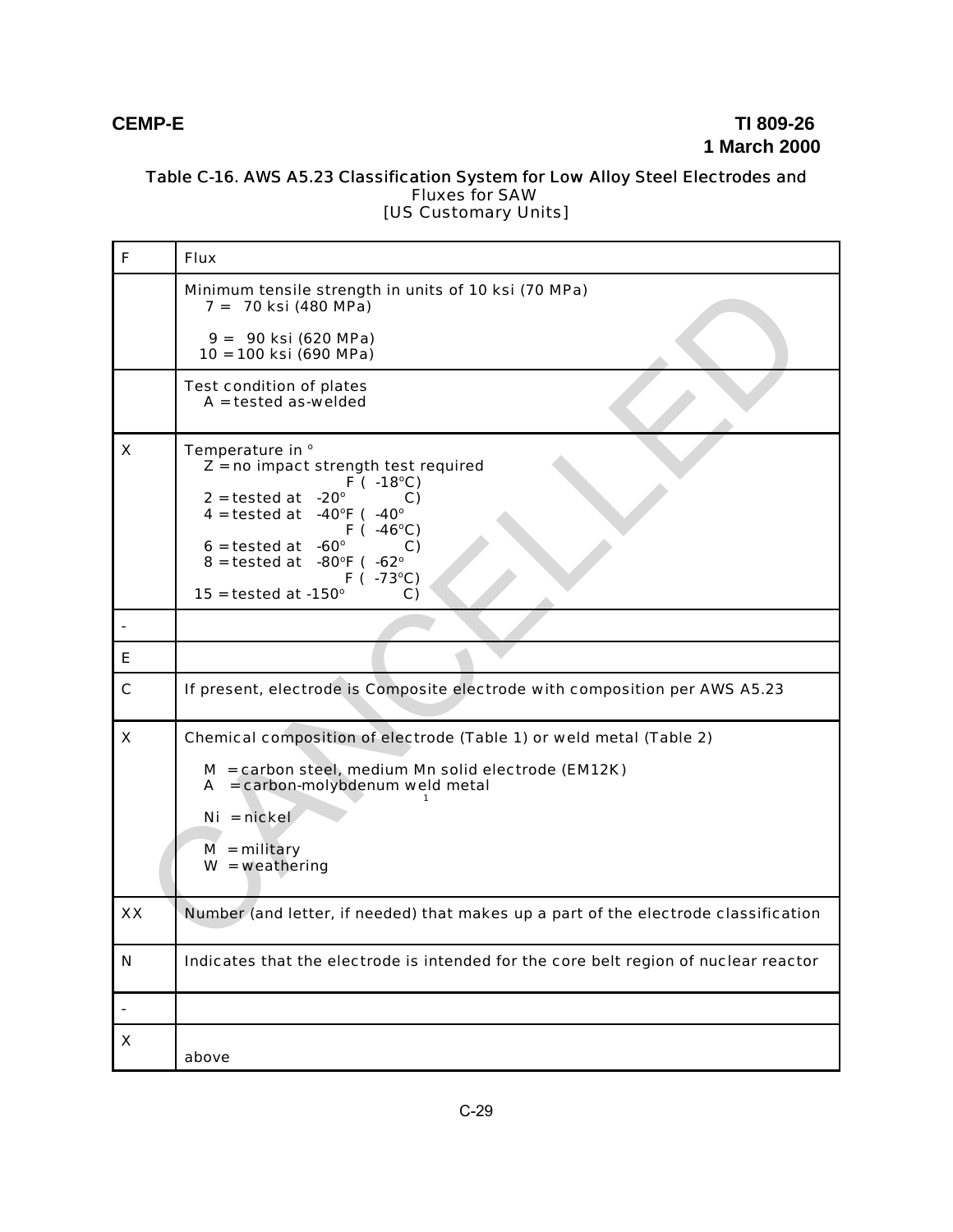| $\mathbf N$ | Indicates that the weld metal is intended for the core belt region of nuclear reactor<br>vessels, with limited chemistry for phosphorous, vanadium, and copper.                                                            |  |  |  |
|-------------|----------------------------------------------------------------------------------------------------------------------------------------------------------------------------------------------------------------------------|--|--|--|
| HZ          | Optional supplemental diffusible hydrogen designator<br>H16 = maximum 16 mL / 100 g deposited weld metal<br>$H8$ = maximum 8 mL / 100 g deposited weld metal<br>$=$ maximum 4 mL / 100 g deposited weld metal<br><b>H4</b> |  |  |  |
|             | $1 - B3$ , B4, B5, B6, B6H, B8 are not prequalified in AWS D1.1                                                                                                                                                            |  |  |  |
|             |                                                                                                                                                                                                                            |  |  |  |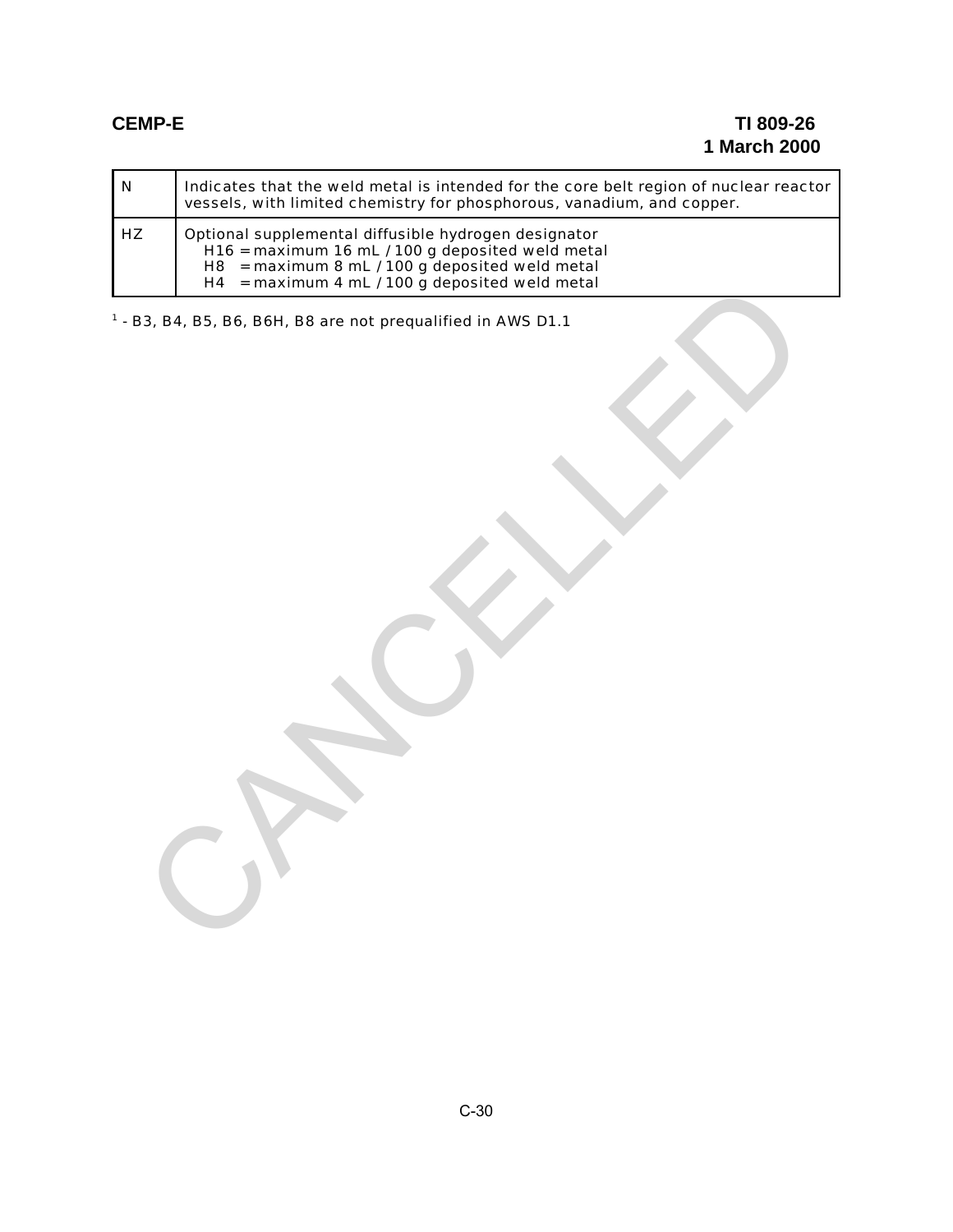5.

a. Process Principles. Gas Tungsten Arc Welding (GTAW), also frequently called TIG (Tungsten Inert Gas) welding, is done using the heat of an arc between a non-consumable tungsten electrode and

external shielding gas or gas mixture. Direct current electrode negative (DCEN) (straight) polarity is used to produce a deep, narrow penetration when welding thicker materials. Direct current electrode positive

metals. Alternating current (AC) is generally used for welding aluminum and magnesium alloys. A high frequency oscillator is usually incorporated into GTAW power supplies to initiate the arc. This reduces

tungsten to the base metal. The process may be performed manually, but may also be used as automatic. The tungsten electrode in the welding "torch" gets very hot under high duty cycles, therefore

deposition rate through the use a continuous filler metal, supplied with current from a separate power source, to preheat the wire using resistance heating.

welding torch are classified in AWS A5.12, *Specification for Tungsten and Tungsten Alloy Electrodes for* . The filler metal used, if any, is rod classified for GMAW in AWS A5.18 or A5.28, with a designation ER at the beginning. Tungsten electrodes are summarized in Table C-17. roduce a deep, narrow penetration when welding thicker materials. Direct current electrode positionals, alternating current (AC) is generally used for welding aluminum and magnesium alloys. A high such as the metric of the

spatter, with excellent arc control that is very beneficial for root passes. It can be used on material thicknesses that range from thin sheet metals up to maximum of about 10 mm (3/8 in.). However,

welding processes. Gas shielding is also critical, and wind speeds over 8 km per hour (5 mph) cause quality and mechanical property degradation. GTAW, as an unfluxed welding process, also requires very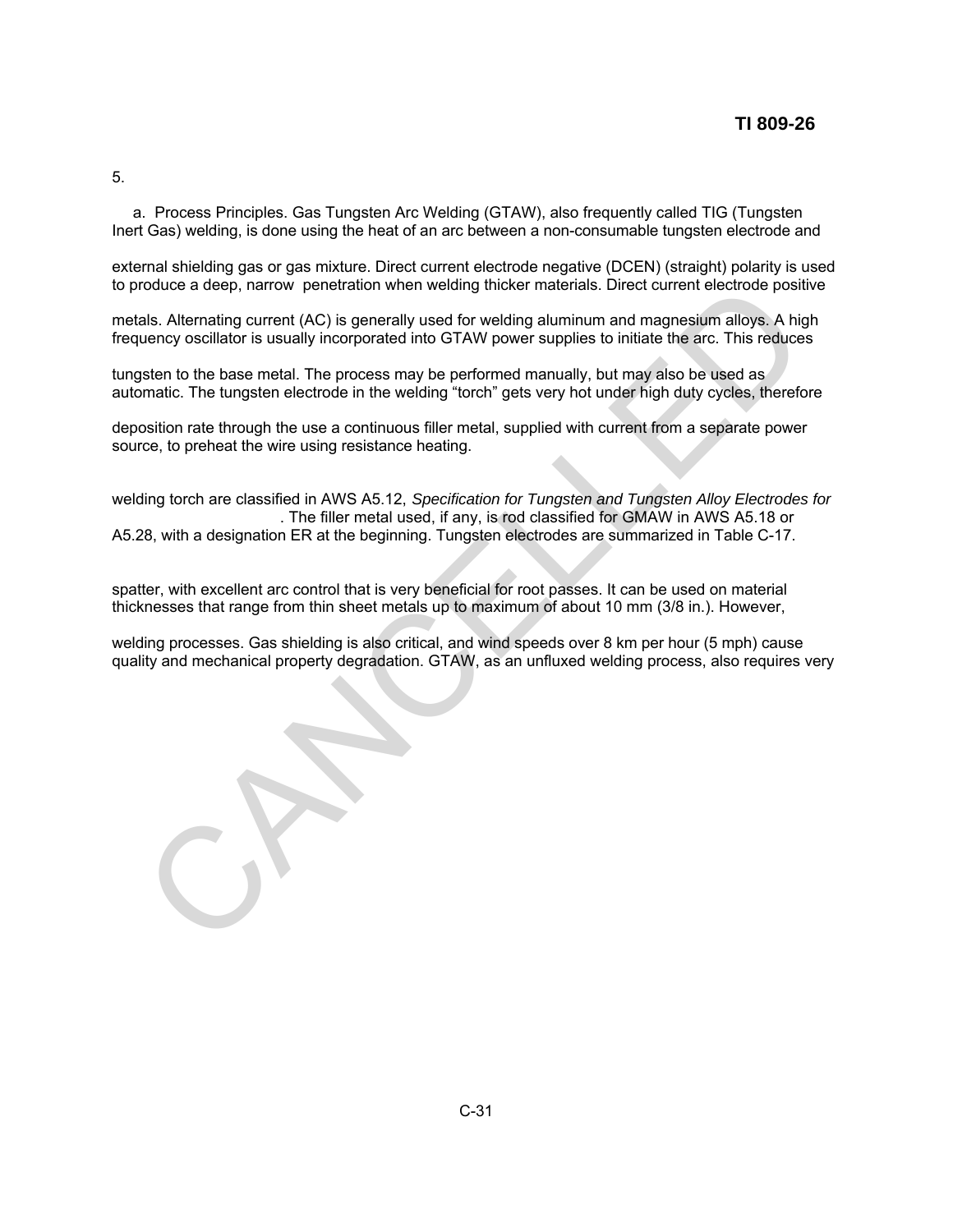| EWX-X       |                                                                                                                                                                                                                                                               |
|-------------|---------------------------------------------------------------------------------------------------------------------------------------------------------------------------------------------------------------------------------------------------------------|
| $\mathsf E$ | Electrode                                                                                                                                                                                                                                                     |
| W           | Tungsten                                                                                                                                                                                                                                                      |
| $X-X$       | Letter (and optionally -number) describing type of tungsten electrode<br>$P = pure tungsten$<br>Ce = tungsten-cesium alloy<br>$La = tungsten-lanthanum alloy$<br>Th = tungsten-thorium alloy<br>$Zr = tungsten-zirconium alloy$<br>G = general, not specified |
|             |                                                                                                                                                                                                                                                               |

# **Table C-17. AWS A5.12 Classification System for Tungsten Electrodes for GTAW**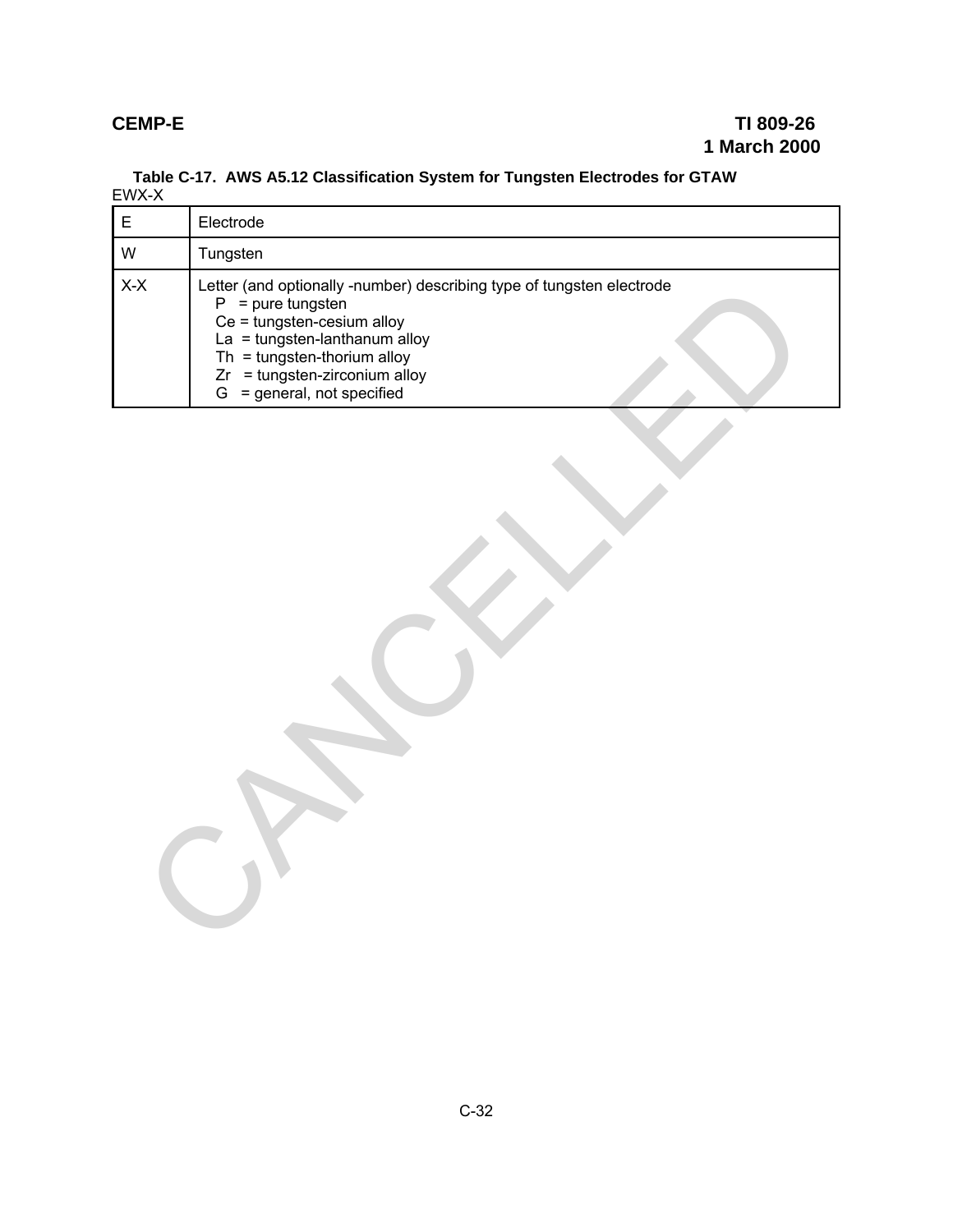a. Process Principles. Electroslag Welding (ESW) is used for welding thick sections, typically 50 mm to 500 mm (2 to 20 in.) in thickness, for short to moderate lengths. The plates to be joined are positioned

40 mm (3/4 to 1-1/2 in.), depending on welding equipment and material thickness, with no edge preparation generally required. Water-cooled copper shoes are placed on each side of the joint, forming

used. Shielding of the arc and weld pool is provided by the addition of flux into the joint as welding progresses. To start the weld, an arc is struck in a sump at the bottom of the joint, underneath a deposit

The arc is extinguished by the slag, but the fed electrode wire and adjacent base metal melts from the heat generated by the high electrical resistance of the slag. The weld proceeds as more electrode is fed

weld termination. Both the starting sump and finishing run-off tab are removed after completion of welding.

specified in AWS A5.25, *Specification for Carbon and Low-Alloy Steel Electrodes and Fluxes for* . Electrode wires may be either solid or composite. The classification system is summarized in Table C-18. oriation generally required. Water-cooled copper shoes are placed on each side of the joint, former that Shielding of the arc and weld pool is provided by the addinot of flux into the joint) and Shielding of the arc and we

deposition rates, in the range of 20 kg (40 lb.) per hour, offering considerable cost and time savings for vertical welding of thick steels. Time and expense is also saved in the avoidance of joint preparation,

distortion upon completion.

(1) ESW, if interrupted during welding, can leave major discontinuities in the joint that are difficult

may cause low toughness properties, as well as make ultrasonic testing more difficult.

(2) ESW can be used for joints over 12 mm (1/2 in.) thick, but generally does not become the most

including the number of joints to be welded. ESW is not prequalified under AWS *D1.1* qualification testing following AWS *D1.1*

vertical require special setups and procedures, although ESW has been performed at angles to 45 degrees.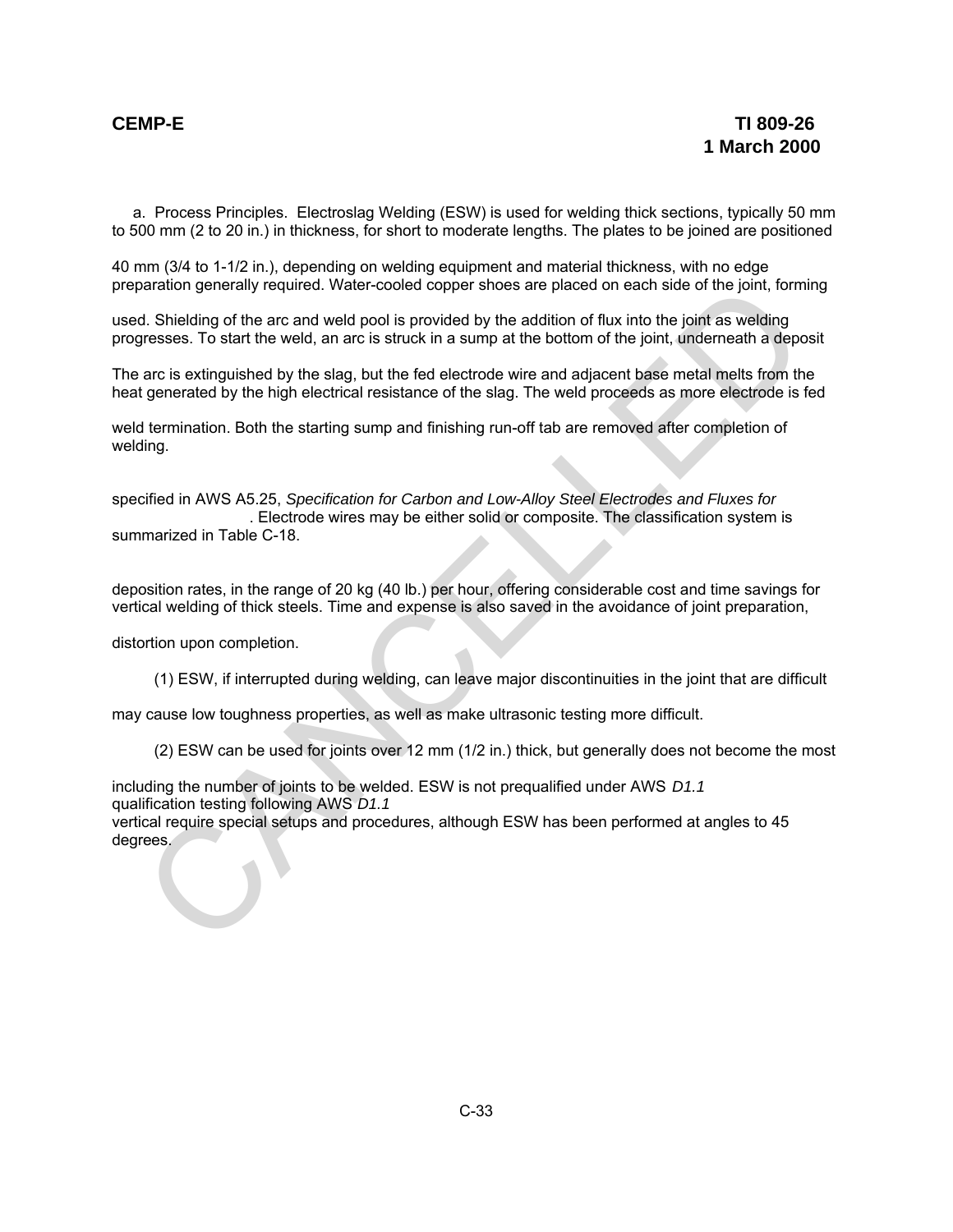## Table C-18. AWS A5.25 Classification System for Electrodes and Fluxes for ESW

FESXX-XXX

| <b>FES</b>                | <b>Flux for Electroslag Welding</b>                                                                                                                                                                                                        |  |  |
|---------------------------|--------------------------------------------------------------------------------------------------------------------------------------------------------------------------------------------------------------------------------------------|--|--|
| $\boldsymbol{\mathsf{X}}$ | Minimum tensile strength in units of 10 ksi (70 MPa)<br>$6 = 60$ ksi (420 MPa)<br>7 = 70 ksi (480 MPa)                                                                                                                                     |  |  |
| $\boldsymbol{\mathsf{X}}$ | Temperature in °F at or above the impact strength meets or exceeds 15<br>ft-Ibf (20 J)<br>$Z = no$ impact strength test required<br>$0 = \text{tested at } 0^{\circ}F (.18^{\circ}C)$<br>$2 =$ tested at -20 $\degree$ F (-29 $\degree$ C) |  |  |
|                           |                                                                                                                                                                                                                                            |  |  |
| <b>XXX</b>                | Electrode classification used (EM5K-EW, for example), see AWS A5.25                                                                                                                                                                        |  |  |
|                           |                                                                                                                                                                                                                                            |  |  |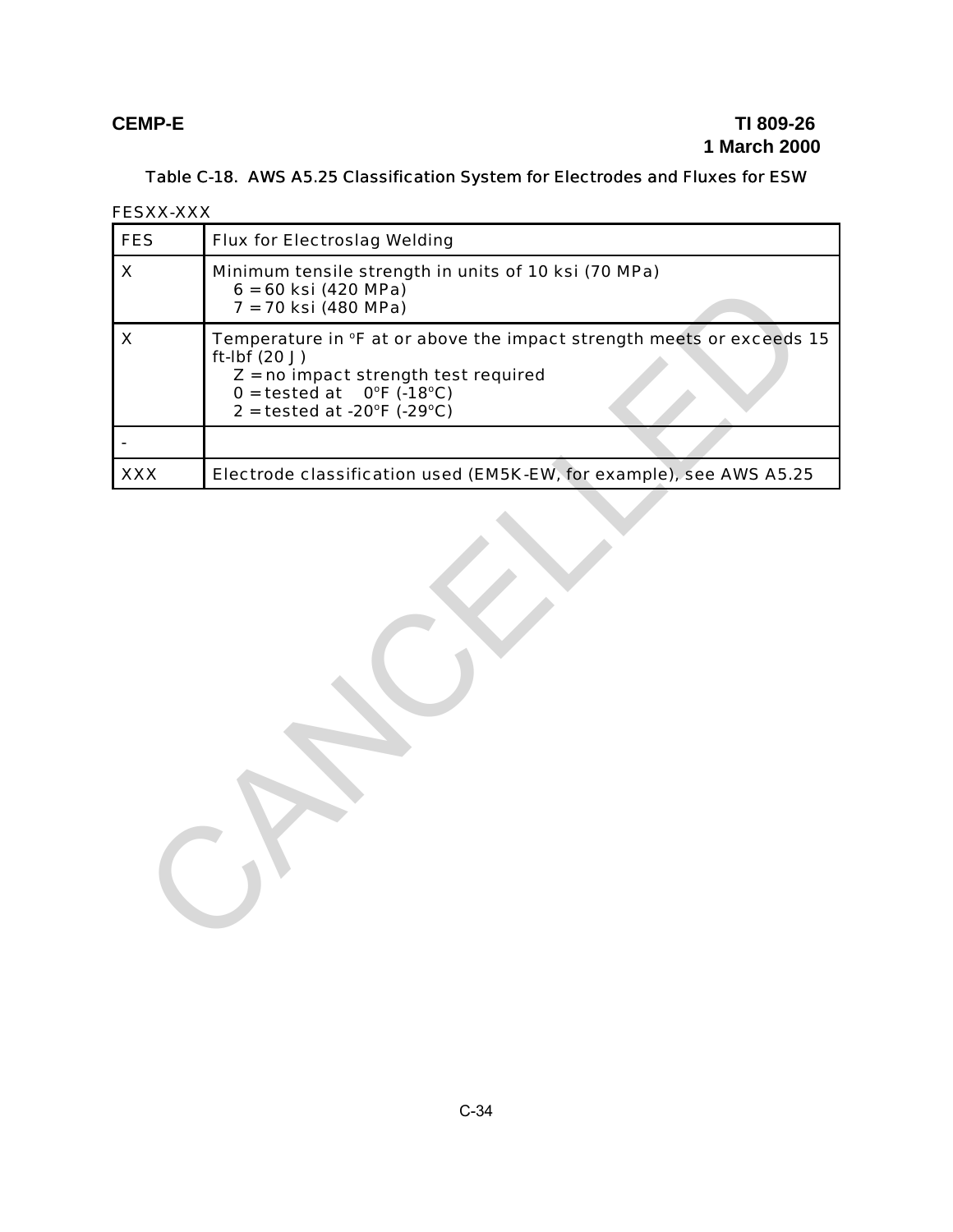7.

a. Process Principles. Electrogas Welding (EGW) is very similar to Electroslag Welding (ESW), and is used for welding thick sections, typically 50 mm to 500 mm (2 to 20 in.) in thickness, for short to

opening gap at the joint is generally set to approximately 22 mm (7/8 in.), depending on welding equipment and material thickness, with no edge preparation generally required. Water-cooled copper

current electrode negative (DCEN) currents of 500 to 700 amperes are commonly used. The electrode is either a solid wire, composite (cored) wire, or a flux cored wire designed for EGW. For solid wires, or an argon- $CO<sub>2</sub>$  mix.

When flux cored wires are used, the shielding gas may or may not be necessary, depending upon the

weld pool and allows the welding arc to stabilize before reaching the actual joint. The arc is maintained, and the fed electrode wire and adjacent base metal melts from the heat generated by the arc. The weld

Both the starting sump and finishing run-off tab are removed after completion of welding.

b. Filler Metal Designation, Specification and Certification. Filler materials, electrodes and fluxes *Specification for Carbon and Low-Alloy Steel Electrodes and*

*Electrogas Welding* classification system is summarized in Table C-19.

c. Advantages, Disadvantages and Limitations. Electrogas Welding (EGW) provides very high

vertical welding of thick steels. Time and expense is also saved in the avoidance of joint preparation, preheating and interpass temperature control, and interpass cleaning. The joint is also free from angular

(1) EGW, if interrupted during welding, can leave major discontinuities in the joint that are difficult to access and repair. The large grain size from the substantial heat input, and subsequent slow cooling,

disadvantage, compared to ESW, of requiring protection of the joint from wind over 8 km per hour (5 mph).

economical choice until a thickness of around 50 mm (2 in.) is welded, depending upon several factors including the number of joints to be welded. EGW is not prequalified under AWS , therefore qualification testing following AWS Section 4 is required. Angles beyond 10 to 15 degrees from Section 4 is required. Angles beyond 10 to 15 degrees from vertical may require special setups and procedures. princent and material thickness, with no edge preparation generally required. Water-cooled cooppent electrode negative (DCEN) currents of 500 to 700 ampress are commonly used. The electrode is the sector of the sector of t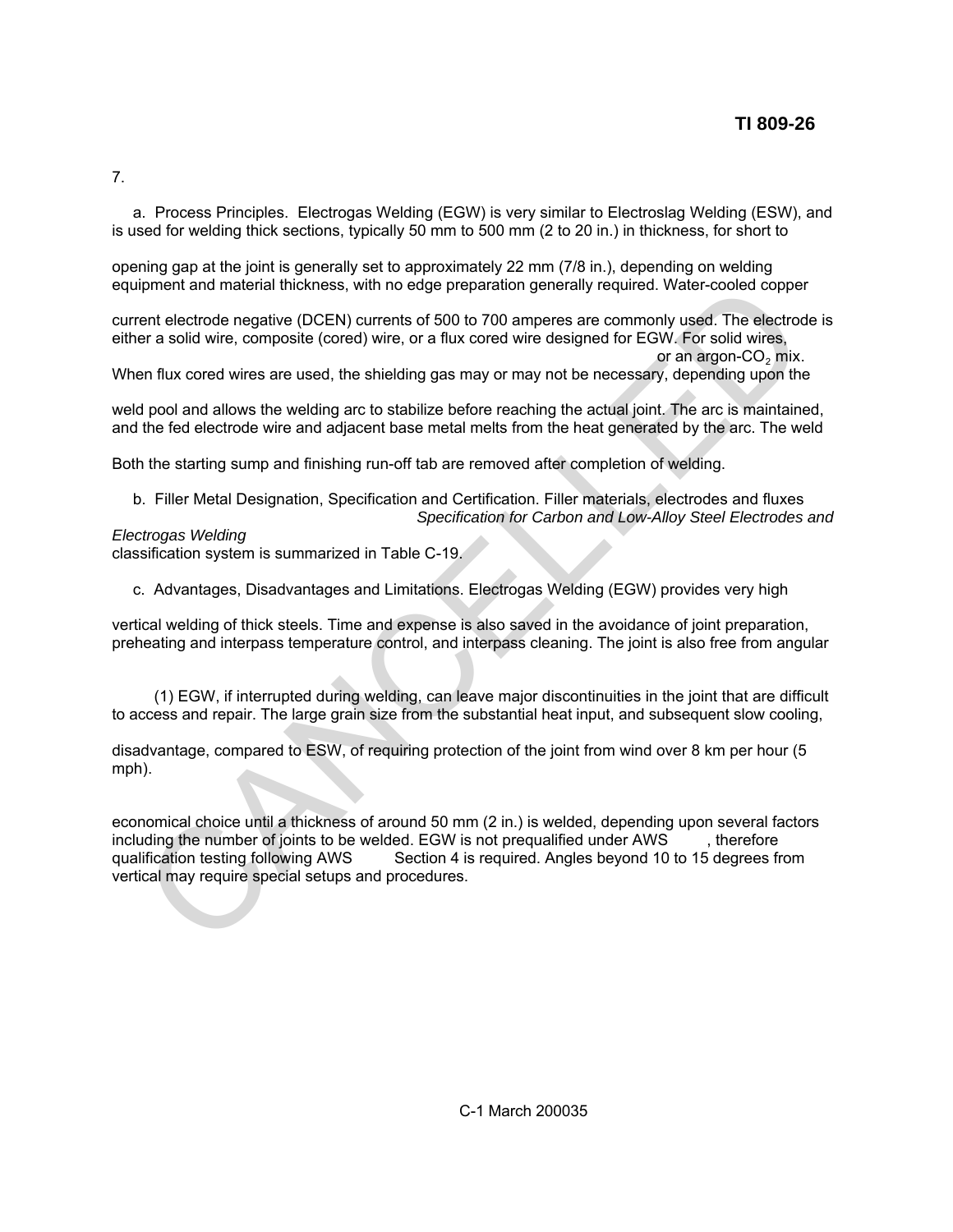EGXXX-XXX

| EG                        | <b>Electrogas Welding</b>                                                                                                                                                                                                      |  |  |
|---------------------------|--------------------------------------------------------------------------------------------------------------------------------------------------------------------------------------------------------------------------------|--|--|
| $\boldsymbol{\mathsf{X}}$ | Minimum tensile strength in units of 10 ksi (70 MPa)<br>6 = 60 ksi (420 MPa)<br>7 = 70 ksi (480 MPa)<br>8 = 80 ksi (550 MPa)                                                                                                   |  |  |
| $\pmb{\times}$            | Temperature in °F at or above the impact strength meets or exceeds 20 ft-lbf (27 J)<br>$Z =$ no impact strength test required<br>$0 =$ tested at $0^{\circ}F(-18^{\circ}C)$<br>2 = tested at -20 $\degree$ F (-29 $\degree$ C) |  |  |
| $\pmb{\times}$            | $S =$ solid wire<br>$T =$ tubular wire                                                                                                                                                                                         |  |  |
|                           |                                                                                                                                                                                                                                |  |  |
| <b>XXX</b>                | Electrode classification used, see AWS A5.26                                                                                                                                                                                   |  |  |
|                           |                                                                                                                                                                                                                                |  |  |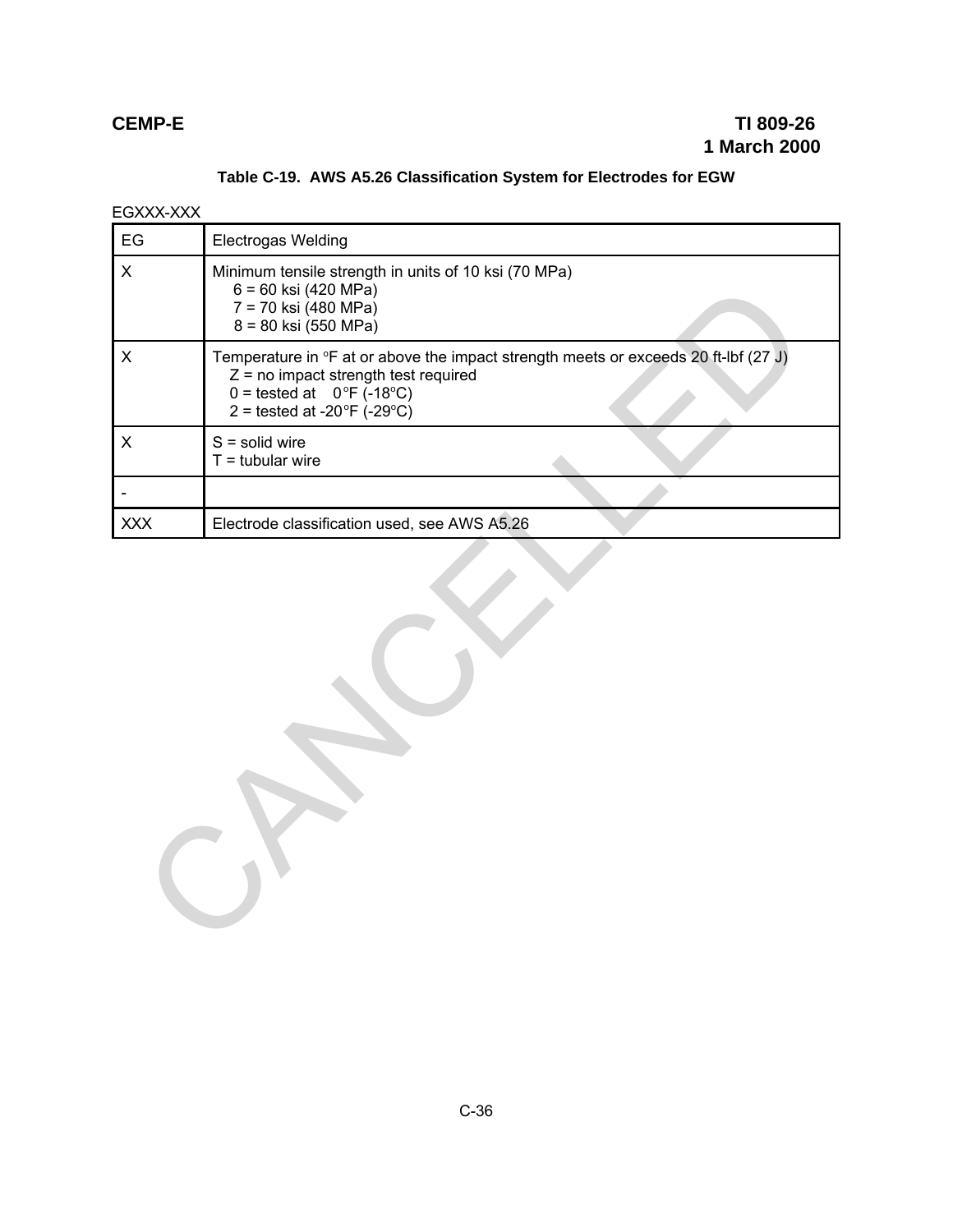### **TI 809-26**

### APPENDIX D

### 1. VISUAL TESTING (VT).

a. Method Description. Visual inspection, as a form of nondestructive testing, is the visual observation

the first nondestructive testing method applied, and if the inspected item fails to meet visual criteria, more extensive nondestructive testing should not be conducted until the visual criteria is satisfied.

and other enhancements. Such instruments tend to distort the perception of the inspector. When surface discontinuities such as cracks are suspected, the use of magnifying devices to further investigate the

(2) Visual inspection includes the measurement of the work, which may include the smoothness of thermally cut edges, and the measurement of root openings, groove angles, weld size, convexity and

such as weld gauges are required.

b. Advantages and Disadvantages.

arc strikes, excessive convexity, overlap, toe cracks, undersized welds, undercut, seams and laminations at exposed edges. Not all listed discontinuities are structurally significant, but they may provide indication I. Method Description. Visual inspection, as a form of nondestructive testing, is the visual observative tractive testing method applied, and if the inspected item fails to meet visual criteria, extensive nondestructive te

(2) Visual inspection cannot reveal subsurface discontinuities such as cracks, incomplete fusion, slag inclusions, incomplete penetration, buried laminations or lamellar tearing. See Table D-1.

surrounding heat-affected zone (HAZ).

(4) The cost of visual inspection is usually less, per unit length of weld, that the other methods of

rather than simple verification measurements and recording of unsatisfactory workmanship.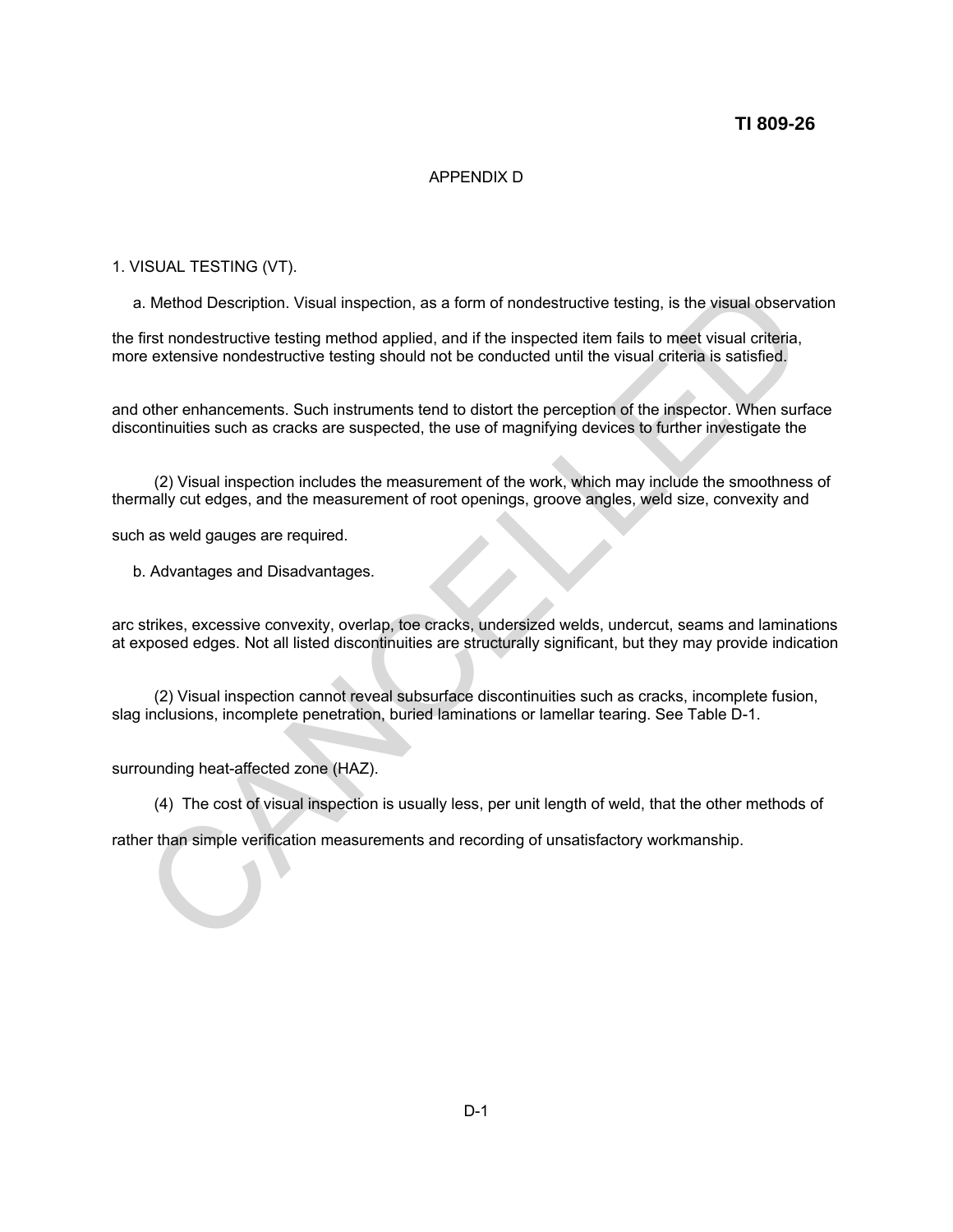## **Table D-1. Visual Inspection**

|                                                                                               | Most Applicable                                                                                                                                                                                                                                                                                                                              | Applicable                                                                                                                                                         | Least Applicable                                                                                                                                                                                                                                                    |  |  |
|-----------------------------------------------------------------------------------------------|----------------------------------------------------------------------------------------------------------------------------------------------------------------------------------------------------------------------------------------------------------------------------------------------------------------------------------------------|--------------------------------------------------------------------------------------------------------------------------------------------------------------------|---------------------------------------------------------------------------------------------------------------------------------------------------------------------------------------------------------------------------------------------------------------------|--|--|
| D<br>Ť<br>$\mathbf S$<br>$\mathbf{C}$<br>$\mathsf{o}$<br>n<br>t<br>i<br>n<br>u<br>İ<br>t<br>у | Microcracks<br>Shrinkage Cavity<br>Undercut<br>Excessive<br>Reinforcement<br><b>Excessive Convexity</b><br><b>Excessive Penetration</b><br>Misalignment<br>Burn-Through<br><b>Underfilled Groove</b><br><b>Irregular Bead</b><br><b>Root Concavity</b><br>Poor Restart<br>Miscellaneous Surface<br><b>Discontinuities</b><br>(Spatter, etc.) | <b>Crater Cracks</b><br><b>Group Discontinuous</b><br>Cracks<br><b>Branching Cracks</b><br>Surface Pore<br><b>Crater Pipe</b><br>Incomplete Penetration<br>Overlap | <b>Longitudinal Cracks</b><br><b>Transverse Cracks</b><br><b>Radiating Cracks</b><br><b>Uniform Porosity</b><br><b>Linear Porosity</b><br><b>Elongated Cavity</b><br>"Worm Hole"<br><b>Incomplete Fusion</b><br>(Sidewall or Interpass)<br>Incomplete Fusion (Root) |  |  |
| Joint<br>Geometry                                                                             | Lap, $< 6$ mm $(0.2 in.)$                                                                                                                                                                                                                                                                                                                    | Lap, 6-15 mm (0.2 - 0.6 in.)<br><b>Both-Side Access</b><br>Double-V Groove                                                                                         | Lap, 16 - 50 mm (0.6 - 2 in.)<br>Lap, $> 50$ mm ( $> 2$ in.)<br>One-Side Only Access<br>Single-V Groove                                                                                                                                                             |  |  |
|                                                                                               |                                                                                                                                                                                                                                                                                                                                              |                                                                                                                                                                    |                                                                                                                                                                                                                                                                     |  |  |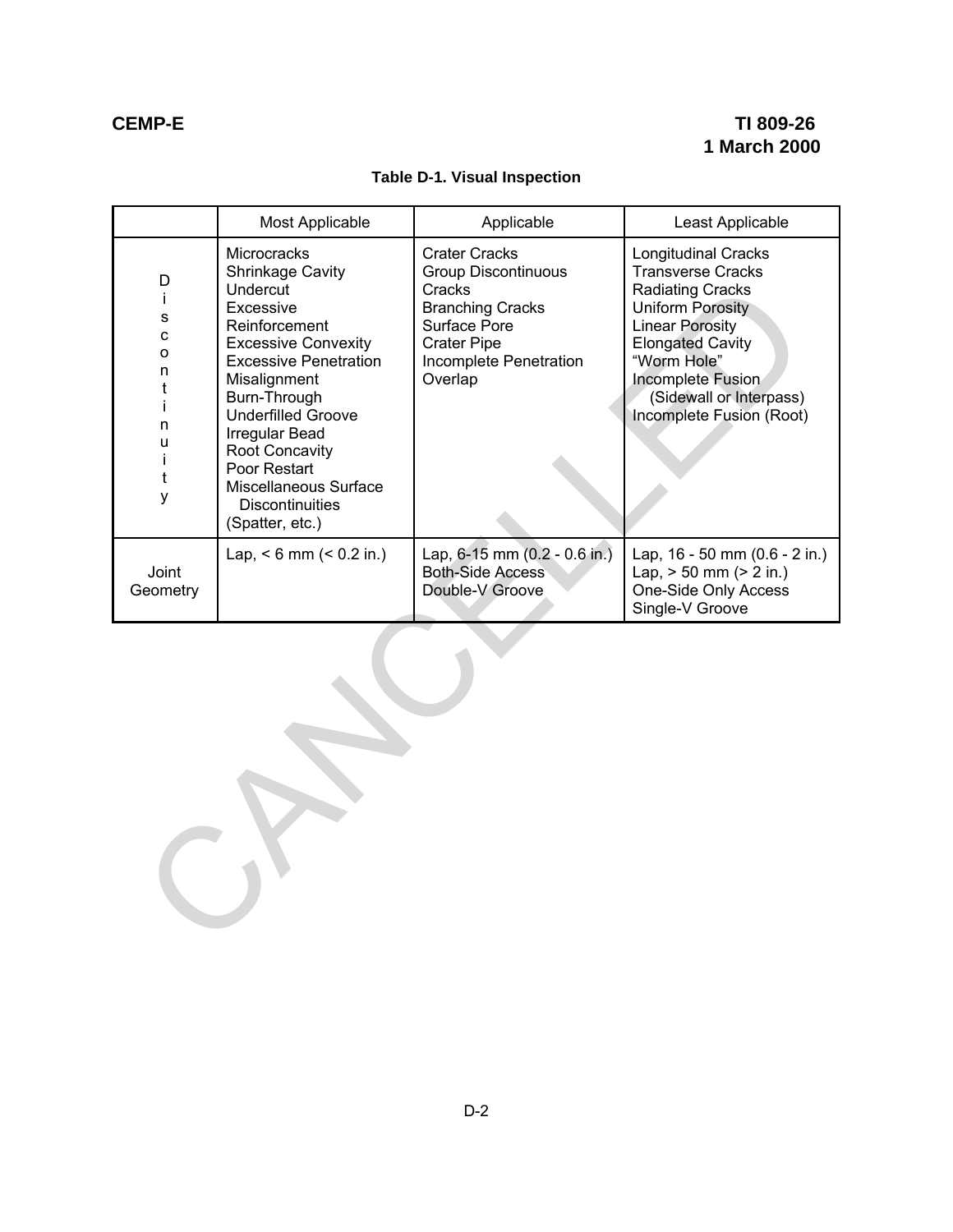2. PENETRANT TESTING (PT).

a. Method Description. Penetrant testing, also called dye penetrant or liquid penetrant testing, is the use of a liquid penetrating dye to detect discontinuities at the surface of a weld or base metal. The penetrant is applied to the surface, allowed to remain on the surface for a specified dwell time to penetrate cracks, pores, or other surface-breaking discontinuities, and then is carefully removed. A developer is then applied to the surface, which draws the penetrant out of the discontinuities. This leaves a visible contrasting indication in the developer, which is then removed for closer visual examination of the area providing indications. One method of penetrant testing uses a visible dye, usually red, which contrasts with the developer, usually white. The second method uses a flourescent dye, visible under ultraviolet light. Flourescent methods are usually more sensitive, but require a darkened area for testing. eine spence to the surate. winn france with shen energination to the discontinuutes. Insies the contasting indication in the developer, which is then removed for closer visual examination<br>sible contrasting indications. One

b. Advantages and Disadvantages.

(1) Penetrant testing is relatively economical compared to ultrasonic testing, and especially economical when compared to radiographic testing.

(2) Testing materials are small, portable, and inexpensive, with no specialized equipment required unless an ultraviolet light is used.

(3) A relatively short period of training is necessary for technicians who will be performing PT.

(4) PT can be performed relatively quickly, depending upon the penetrant used and the required dwell time.

(4) A disadvantage with some penetrants and developers is the safe handling and disposal of used liquids and cleaning rags.

(5) Cleaning after inspection to remove residual penetrant and developer prior to weld repairs or the application of coating systems can sometime be difficult and time-consuming.

(6) Rough surface conditions, and irregular profile conditions such as undercut and overlap, can sometimes provide false indications of weld toe cracks when cleaning is not thoroughly performed. Weld spatter can also make surface removal of the penetrant more difficult.

(7) PT cannot be performed when the surface remains hot, unless special high-temperature PT materials are used, so waiting time is sometimes necessary with PT that would not be required with magnetic particle testing.

(8) Existing coatings should be removed prior to PT because the coating may bridge narrow cracks, preventing the entry of the penetrant.

(9) PT is especially effective with small surface-breaking cracks, such as toe cracks, and also surface-breaking piping porosity, crater cracks, laminations along exposed edges and joint preparations, and other surface discontinuities.

(10 PT is ineffective for any discontinuity below the surface, such as buried cracks, slag inclusions, lack of fusion, or incomplete penetration. See Table D-2.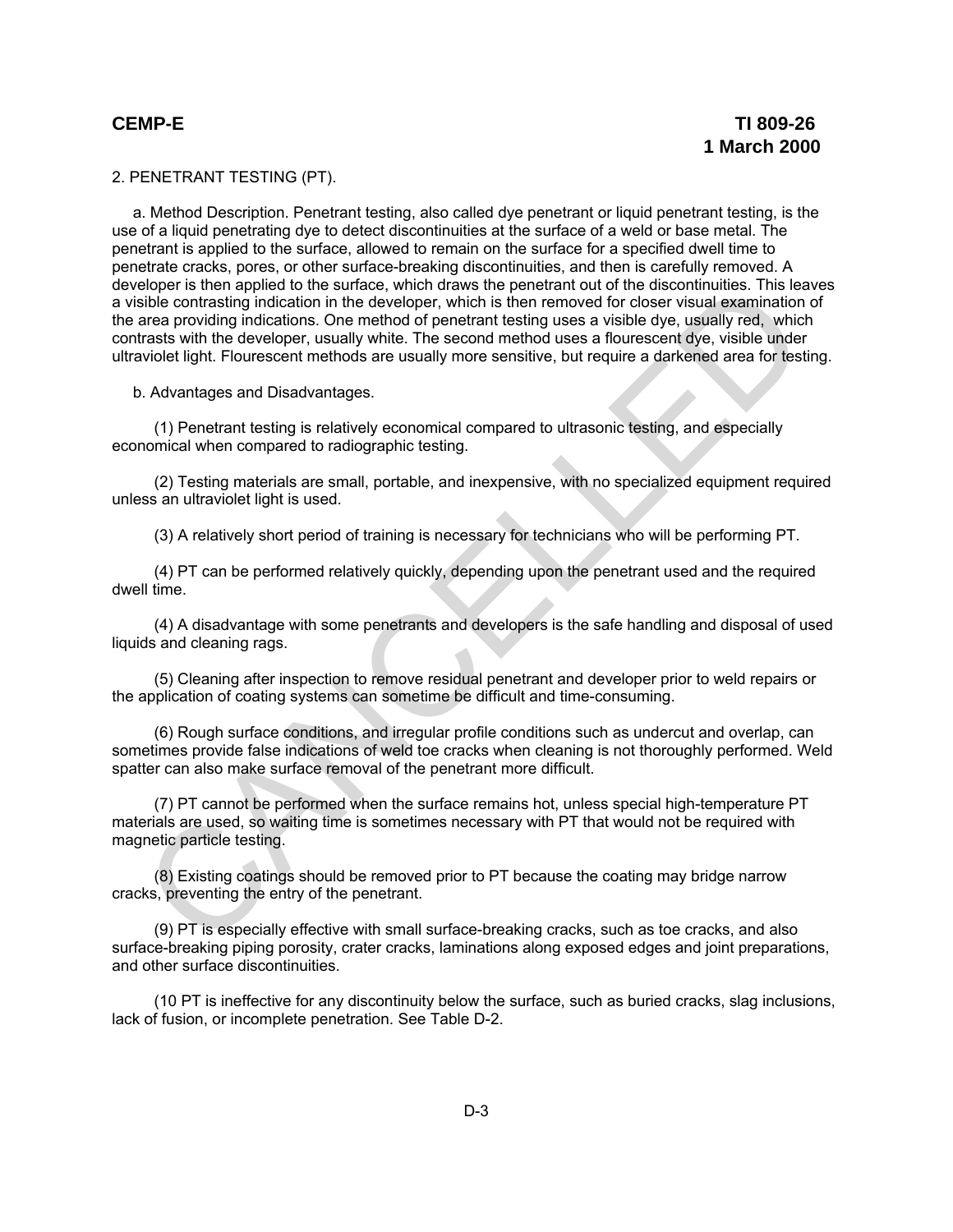## **Table D-2. Penetrant Testing**

|                                                               | Most Applicable                                                                                                                          | Applicable                                                                                                                                                                                                                                                                                                                                        | Least Applicable                                                                                           |  |  |
|---------------------------------------------------------------|------------------------------------------------------------------------------------------------------------------------------------------|---------------------------------------------------------------------------------------------------------------------------------------------------------------------------------------------------------------------------------------------------------------------------------------------------------------------------------------------------|------------------------------------------------------------------------------------------------------------|--|--|
| D<br>Ť<br>s<br>C<br>o<br>n<br>t<br>Ť<br>n<br>u<br>Ť<br>t<br>у | Radiating Cracks<br>Surface Pore\<br><b>Crater Pipe</b><br>Overlap<br>Miscellaneous Surface<br><b>Discontinuities</b><br>(Spatter, etc.) | <b>Longitudinal Cracks</b><br><b>Transverse Cracks</b><br><b>Crater Cracks</b><br><b>Group Discontinuous Cracks</b><br><b>Branching Cracks</b><br>Uniform Porosity<br><b>Linear Porosity</b><br>Shinkage Cavity<br>Incomplete Fusion<br>(Sidewall or Interpass)<br>Incomplete Fusion (Root)<br>Incomplete Penetration<br>Undercut<br>Burn-Through | Microcracks<br><b>Elongated Cavity</b><br>"Worm Hole"                                                      |  |  |
| Joint<br>Geometry                                             |                                                                                                                                          | Lap, $< 6$ mm $(< 0.2$ in.)<br>Lap, 6-15 mm (0.2 - 0.6 in.)<br><b>Both-Side Access</b><br>Double-V Groove                                                                                                                                                                                                                                         | Lap, 16 - 50 mm (0.6 - 2 in.)<br>$Lap$ , $> 50$ mm ( $> 2$ in.)<br>One-Side Only Access<br>Single-V Groove |  |  |
|                                                               |                                                                                                                                          |                                                                                                                                                                                                                                                                                                                                                   |                                                                                                            |  |  |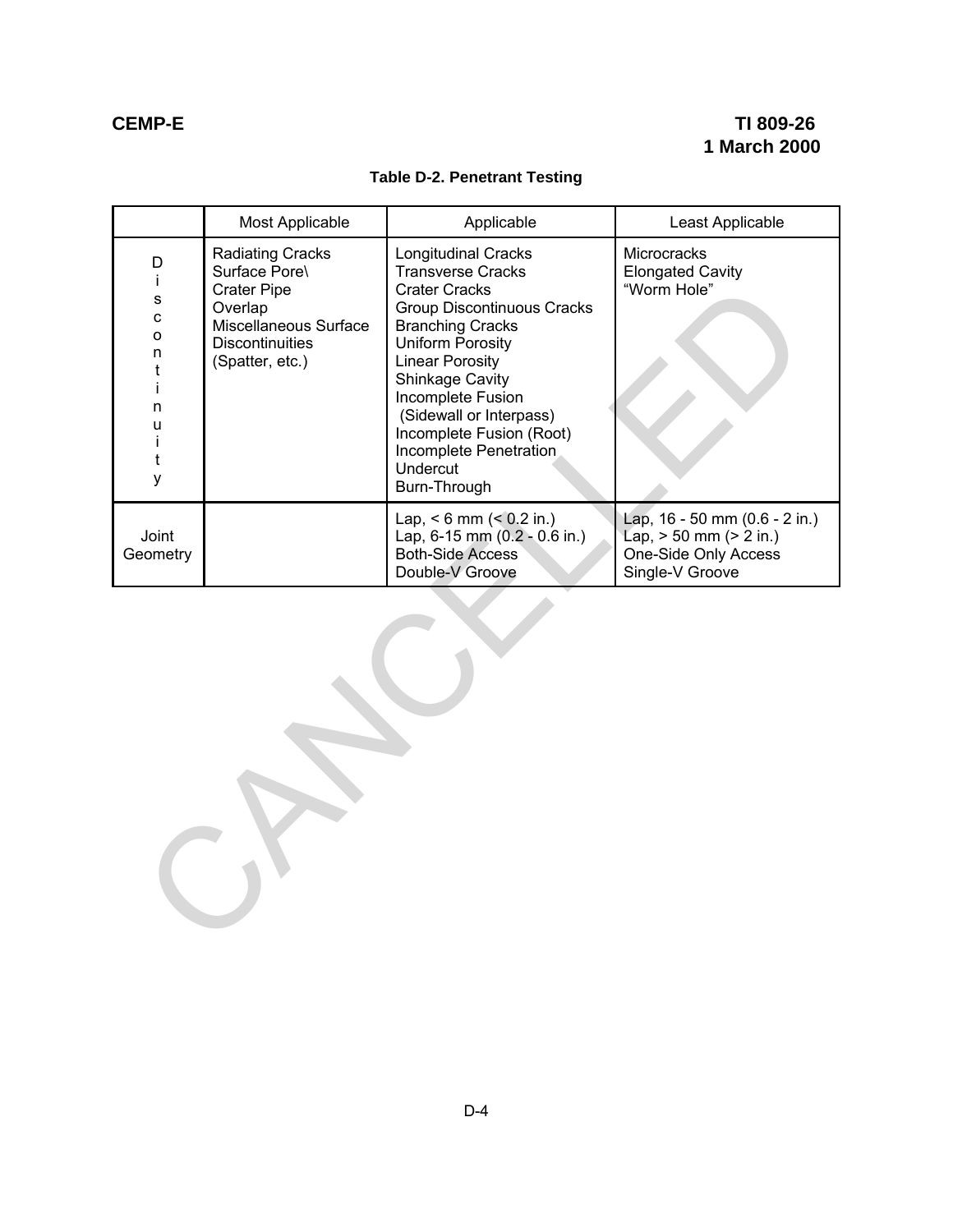### 3. MAGNETIC PARTICLE TESTING (MT).

a. Method Description. Magnetic particle testing uses the relationship between electricity and magnetism to induce magnetic fields in the steel. Magnetic particles, commonly in the form of iron powder colored for better visibility, are dusted onto the magnetized surface. Cracks and other discontinuities on or near the surface disturb the lines of magnetic force, essentially acting as poles of a magnet, attracting the magnetic particles. After the area has been magnetized, the particles are applied, then removed with gentle dusting or application of air. Particles attracted to discontinuities remain on the surface at the discontinuity, attracted to the magnetic poles. The MT technician then evaluates the location and nature of the indicating particles. Tight lines are indicative of surface cracks or other discontinuities. Subsurface cracks and slag inclusions would show a broader indication. A permanent record of detected discontinuities can be made with the use of transparent adhesive tape or photography. ment, attacting the magnetic particles. After the area has been magnetized, the particles are apply<br>the removed with gentle dusting or application of air. Particles attracted to discontinuities remain on<br>cace at the discon

(1) The magnetic fields can be induced using either prods, which directly magnetize the steel through direct contact with the steel and the induction of current flow in the steel, or with a yoke, which does not transfer electrical current but provides magnetic flux between the two elements of the yoke.

(2) MT equipment may be operated either DC (rectified AC) or AC. DC provides higher magnetization levels which allows for inspection for discontinuities somewhat below the surface. Inspection with AC is generally limited to surface-breaking and very near-surface discontinuities, and is considered more effective for surface discontinuities because the particles are more mobile.

b. Advantages and Disadvantages.

(1) MT is relatively fast and economical.

(2) The equipment is relatively inexpensive, compared with ultrasonic or radiographic equipment.

(3) A source of electric power is necessary.

(4) Inspection costs are generally equal to or slightly more than PT, but considerably less than UT or RT.

(5) More training is necessary for MT, compared to PT, but substantially less than that required for UT or RT.

(6) MT can be performed effectively while the joint is still warm from welding or postheating.

(7) After inspection, removal of magnetic particles is quick and thorough, not delaying repairs or affecting coating application.

(8) Existing coatings may reduce the effectiveness of MT.

(9)The depth of inspectability depends upon the equipment, selection of current, and the type of particles used. Although opinions vary as to the maximum depth that can be effectively inspected using MT, 8 mm (5/16 in.) is generally considered the deepest discontinuity that can be detected under good conditions.

(10) MT is effective for detecting surface-breaking discontinuities such as cracks and laminations. It is also effective for cracks, laminations, incomplete fusion, slag inclusions, and incomplete penetration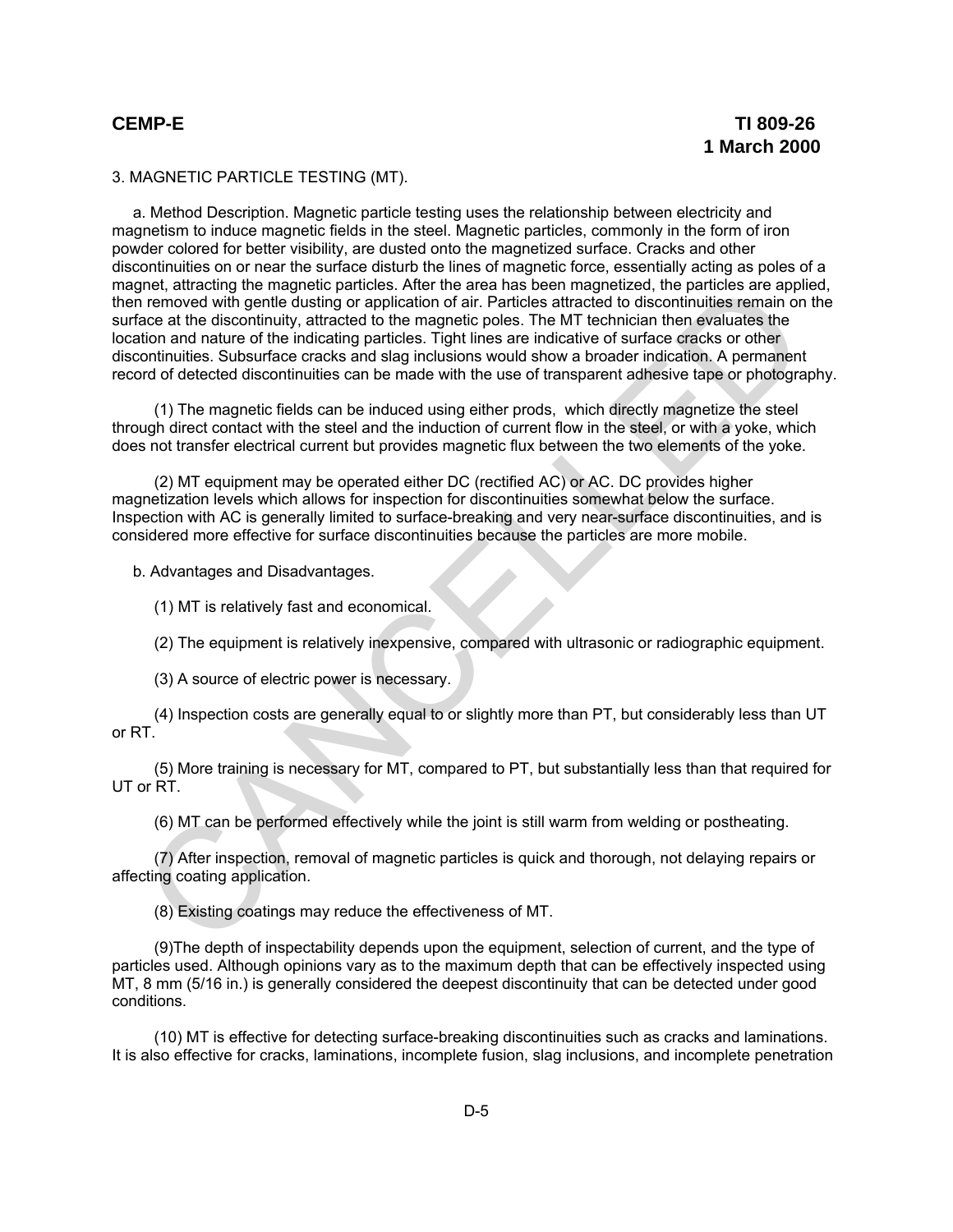if slightly below the surface. Rounded discontinuities such as porosity do not disturb the magnetic flux lines sufficiently to be effectively detected. See Table D-3.

|                                                                     | Most Applicable             | Applicable                                                                                                                                                                                                                                                                                                                                                                     | Least Applicable                                                                                                                                                                          |  |
|---------------------------------------------------------------------|-----------------------------|--------------------------------------------------------------------------------------------------------------------------------------------------------------------------------------------------------------------------------------------------------------------------------------------------------------------------------------------------------------------------------|-------------------------------------------------------------------------------------------------------------------------------------------------------------------------------------------|--|
| D<br>Ť<br>s<br>C<br>$\circ$<br>n<br>t<br>Ť<br>n<br>u<br>Ť<br>t<br>у |                             | <b>Longitudinal Cracks</b><br><b>Transverse Cracks</b><br><b>Radiating Cracks</b><br><b>Crater Cracks</b><br><b>Group Discontinuous Cracks</b><br><b>Branching Cracks</b><br>Surface Pore<br><b>Shrinkage Cavity</b><br><b>Crater Pipe</b><br>Incomplete Fusion<br>(Sidewall or Interpass)<br>Incomplete Fusion (Root)<br>Incomplete Penetration<br><b>Undercut</b><br>Overlap | <b>Microcracks</b><br>Uniform Porosity<br>Linear Porosity<br><b>Elongated Cavity</b><br>"Worm Hole"<br>Burn-Through<br>Miscellaneous Surface<br><b>Discontinuities</b><br>(Spatter, etc.) |  |
| Joint<br>Geometry                                                   | Lap, $< 6$ mm $(< 0.2$ in.) | Lap, 6-15 mm (0.2 - 0.6 in.)<br><b>Both-Side Access</b><br>Double-V Groove                                                                                                                                                                                                                                                                                                     | Lap, 16 - 50 mm (0.6 - 2 in.)<br>Lap, $> 50$ mm ( $> 2$ in.)<br>One-Side Only Access<br>Single-V Groove                                                                                   |  |
|                                                                     |                             |                                                                                                                                                                                                                                                                                                                                                                                |                                                                                                                                                                                           |  |

### **Table D-3. Magnetic Particle Testing**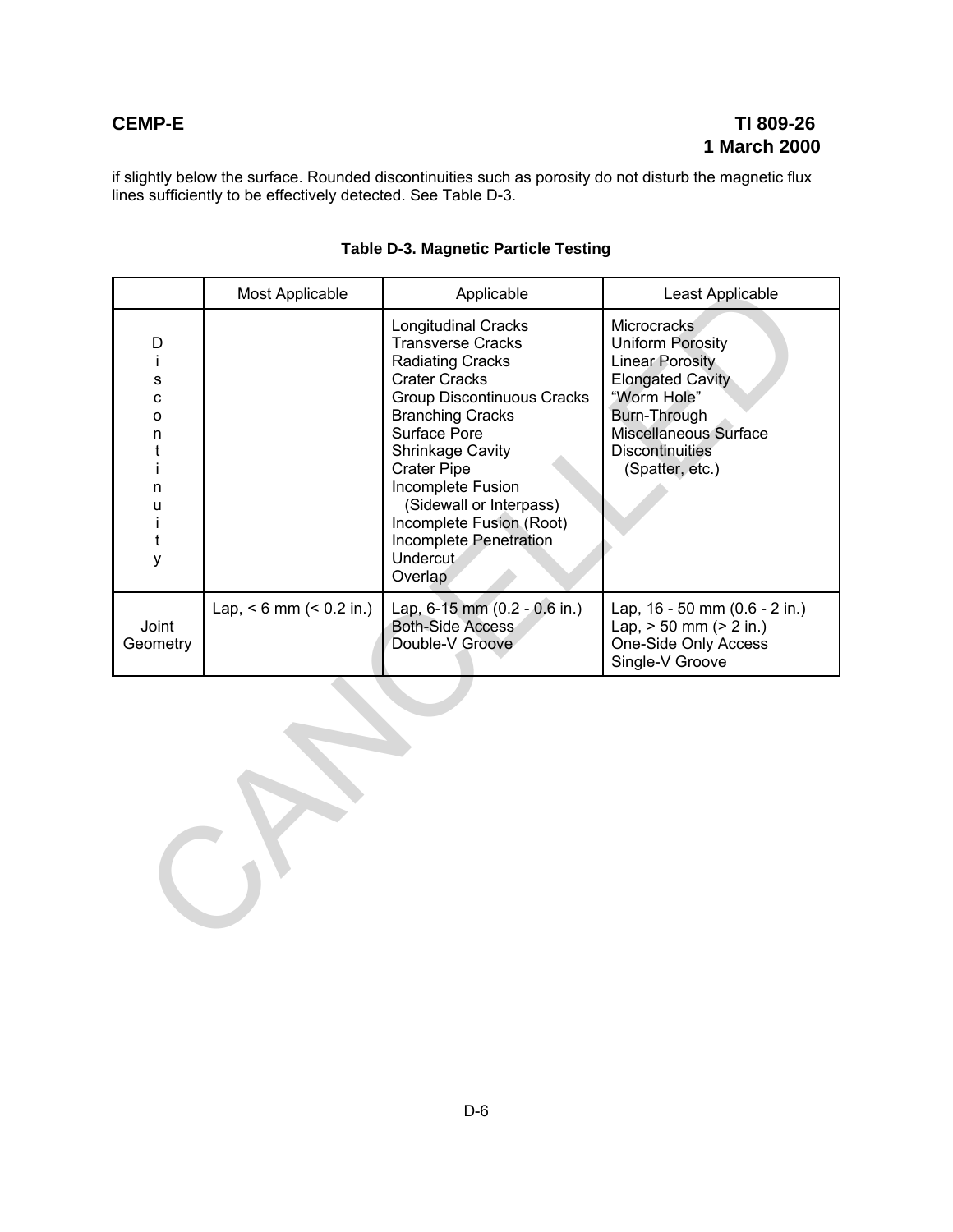### 4. ULTRASONIC TESTING (UT).

a. Method Description. Ultrasonic testing requires specialized equipment to produce and receive precise ultrasonic waves induced into the steel using piezoelectric materials. The unit sends electric pulses into the piezoelectric crystal, which converts electrical energy into vibration energy. The vibration is transmitted into the steel from the transducer using a liquid couplant. The vibration is introduced into the steel at a known angle, depending upon the design of the transducer, with a known frequency and waveform. The speed of travel of the vibration in steel is also known. The vibration pulse travels through the steel until it strikes a discontinuity, or the opposite face of the steel, either of which reflects energy back to the transducer unit or another receiving transducer. Using a system of calibration and measurements, the location, relative size and nature of the discontinuity, if any, can be determined by close evaluation of the reflected signals. Small reflections are generally ignored, unless located in specific regions such as along edges. Locations of discontinuities can be determined using the display screen scale and simple geometry.

(1) AWS *D1.1* Section 6, Part F provides the UT inspection procedures, including calibration, scanning methods, scanning faces, and transducer angles, and weld acceptance criteria, including reflected signal strength, discontinuity lengths and locations for weld discontinuities. Report forms, generally hand written, are prepared by the UT technician, recording weld discontinuities and other material discontinuities that exceed the acceptance criteria specified.

(2) More expensive and sophisticated UT equipment can be operated in digital mode, recording and printing display screen images with input data. Very sophisticated automated UT equipment can record the transducer location and the corresponding reflections, then use computer software systems to produce representative two-dimensional images, from various directions, of the inspected area and discontinuities. Such equipment is rarely used in normal construction inspection applications, but is available and sometimes used for very complex and critical inspections.

(3) Even with conventional equipment, more complex inspection methods can be used to locate, evaluate and size weld discontinuities. These techniques include tip diffraction and time-of-flight techniques, and can be incorporated into project inspection through the use of AWS *D1.1* Annex K provisions. Annex K requires the use of written UT procedures specific to the application, with experienced and qualified UT technicians tested in the use of the procedures, and also provides for alternate acceptance criteria in lieu of the tables found in Section 6, Part F of AWS *D1.1*. Such provisions are necessary when using miniature transducers, alternate frequencies, or scanning angles other than those prescribed. steller at known angle, depending upon the design of the transducer, with a known frequency and<br>election. The speed of travel of the vibration in stelle is also known. The vibration pulse travel stress<br>the debt until it st

b. Advantages and Disadvantages.

(1) Ultrasonic testing is a highly sensitive method of NDT, and is capable of detecting discontinuity in welds and base metal in a wide variety of joint applications and thicknesses.

(2) AWS *D1.1* provisions are applicable for thickness ranges from 8 mm (5/16 in.) to 200 mm (8 in.) Both thinner and thicker materials may be examined and evaluated using UT, but Annex K must be used for technique and acceptance.

(3) Although capable of locating discontinuities and measuring discontinuity length, it is less capable of directly sizing discontinuities or determining discontinuity height without the use of advanced techniques.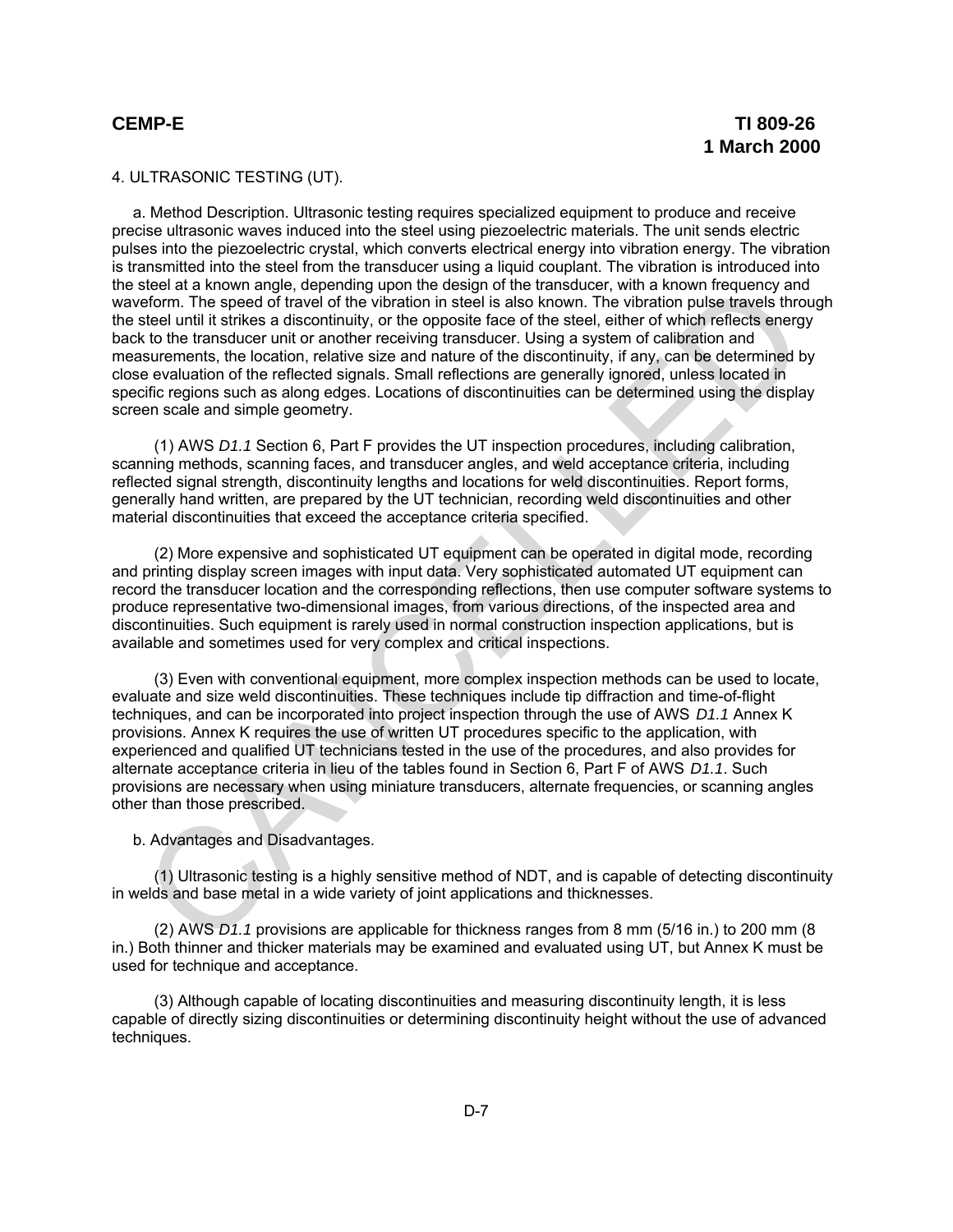(4) A primary disadvantage of ultrasonic testing is that it is highly dependent upon the skill of the UT technician.

(6) The cost of the equipment is considerably more that MT, but also much less than RT. The cost of more sophisticated UT units capable of computer-generated imaging approaches, and sometimes exceeds, the cost of RT equipment.

(7) UT indications are difficult to interpret in certain geometric applications. It is ineffective for fillet welds unless very large, and then only for the root area for fillet welds above approximately 18 mm (3/4 in.). When backing bars remain in place, it is difficult to distinguish between the backing bar interface and cracks, slag lines, or lack of penetration or fusion at the root. With partial joint penetration groove welds, it is difficult to distinguish between the unfused root face and discontinuities near the root. In welded beam-to-column moment connections, the interference of the web with inspection of the bottom flange makes direct evaluation of the area beneath the weld access hole difficult. Second-leg inspections, not as accurate or as reliable as first-leg inspections, are necessary to evaluate the entire depth of many welds unless the weld face is ground flush. Discontinuities located just below the weld or material surface are also difficult to detect. (7) UI indications are a directly to imeprefit in certain geometric applicants. It is interfective for<br>the such system and the individual of the root area for fillel welds above approximately 18 mm (2<br>system backing bars r

(8) UT is best suited for planar discontinuities such as cracks and lack of fusion, discontinuities which are generally most detrimental to joint performance when oriented transverse to the direction of loading. These discontinuities tend to be irregular with rough surfaces, and therefore reflect signals even when not exactly perpendicular to the direction of the pulse. Laminations and lamellar tears are also easily detected. Smooth surfaces, such as unfused root faces, would redirect a signal and provide a weak response unless oriented perpendicular to the pulse. Rounded and cylindrical discontinuities such as porosity disperse the signal, also providing a weak response, but such rounded discontinuities are rarely detrimental to joint performance. Slag inclusions are irregular and provide easily identifiable responses. See Table D-4.

(9) The cost of ultrasonic testing is considerably more than PT or MT, and considerably less than RT. However, UT is the best method for detection of the most serious weld discontinuties in a wide variety of thicknesses and joints. The time, and therefore cost, of UT inspection can vary greatly, depending upon the quality of the weld to be inspected. A good quality weld will provide few responses, requiring little evaluation time. A difficult configuration, or a poor quality weld, will require numerous time-consuming evaluations and recording of test data.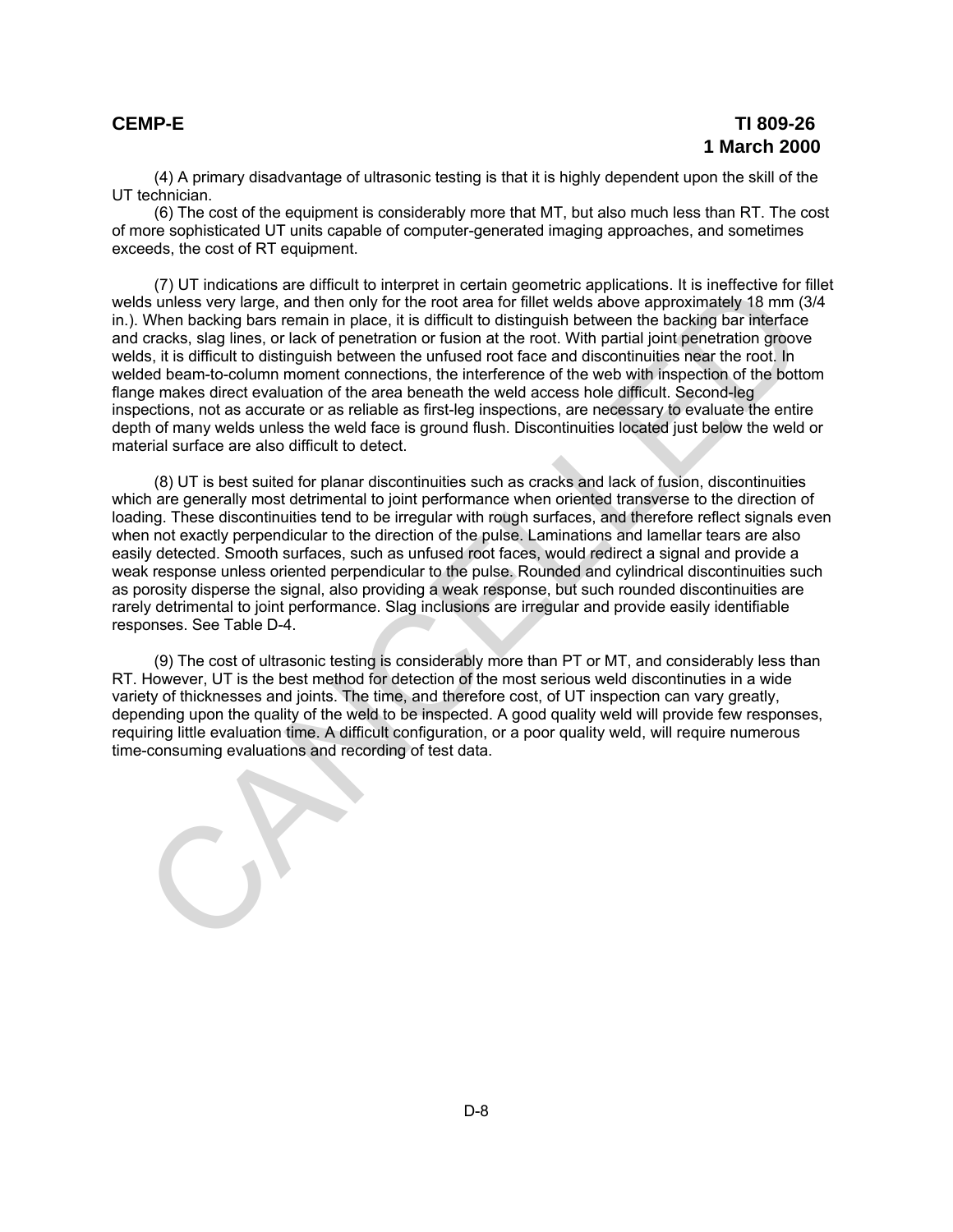## **Table D-4. Ultrasonic Testing**

|                                                                         | Most Applicable                                                            | Applicable                                                                                                                                                                                                                                                                          | Least Applicable                                                                                                                                                                                                                                                                                                                                                                                                                             |  |
|-------------------------------------------------------------------------|----------------------------------------------------------------------------|-------------------------------------------------------------------------------------------------------------------------------------------------------------------------------------------------------------------------------------------------------------------------------------|----------------------------------------------------------------------------------------------------------------------------------------------------------------------------------------------------------------------------------------------------------------------------------------------------------------------------------------------------------------------------------------------------------------------------------------------|--|
| D<br>Ť<br>$\mathbf s$<br>C<br>o<br>n<br>t<br>i<br>n<br>U<br>Ť<br>t<br>y | <b>Longitudinal Cracks</b><br>Incomplete Fusion<br>(Sidewall or Interpass) | <b>Transverse Cracks</b><br><b>Radiating Cracks</b><br><b>Elongated Cavity</b><br>Solid Inclusion<br>Slag or Flux Inclusion<br>Oxide Inclusion<br>Metallic Inclusion<br>Incomplete Fusion (Root)<br>Incomplete Penetration<br>Burn-Through<br><b>Irregular Bead</b><br>Poor Restart | Microcracks<br><b>Crater Cracks</b><br><b>Group Discontinuous Cracks</b><br><b>Branching Cracks</b><br><b>Uniform Porosity</b><br><b>Linear Porosity</b><br>"Worm Hole"<br><b>Surface Pore</b><br><b>Shrinkage Cavity</b><br><b>Crater Pipe</b><br><b>Undercut</b><br><b>Excessive Reinforcement</b><br><b>Excessive Convexity</b><br><b>Excessive Penetration</b><br>Overlap<br>Misalignment<br><b>Underfilled Groove</b><br>Root Concavity |  |
| Joint<br>Geometry                                                       |                                                                            | Lap, $< 6$ mm $(< 0.2$ in.)<br>Lap, 6-15 mm (0.2 - 0.6 in.)<br><b>Both-Side Access</b><br>Double-V Groove                                                                                                                                                                           | Lap, $16 - 50$ mm $(0.6 - 2$ in.)<br>Lap, $> 50$ mm ( $> 2$ in.)<br>One-Side Only Access<br>Single-V Groove                                                                                                                                                                                                                                                                                                                                  |  |
|                                                                         |                                                                            |                                                                                                                                                                                                                                                                                     |                                                                                                                                                                                                                                                                                                                                                                                                                                              |  |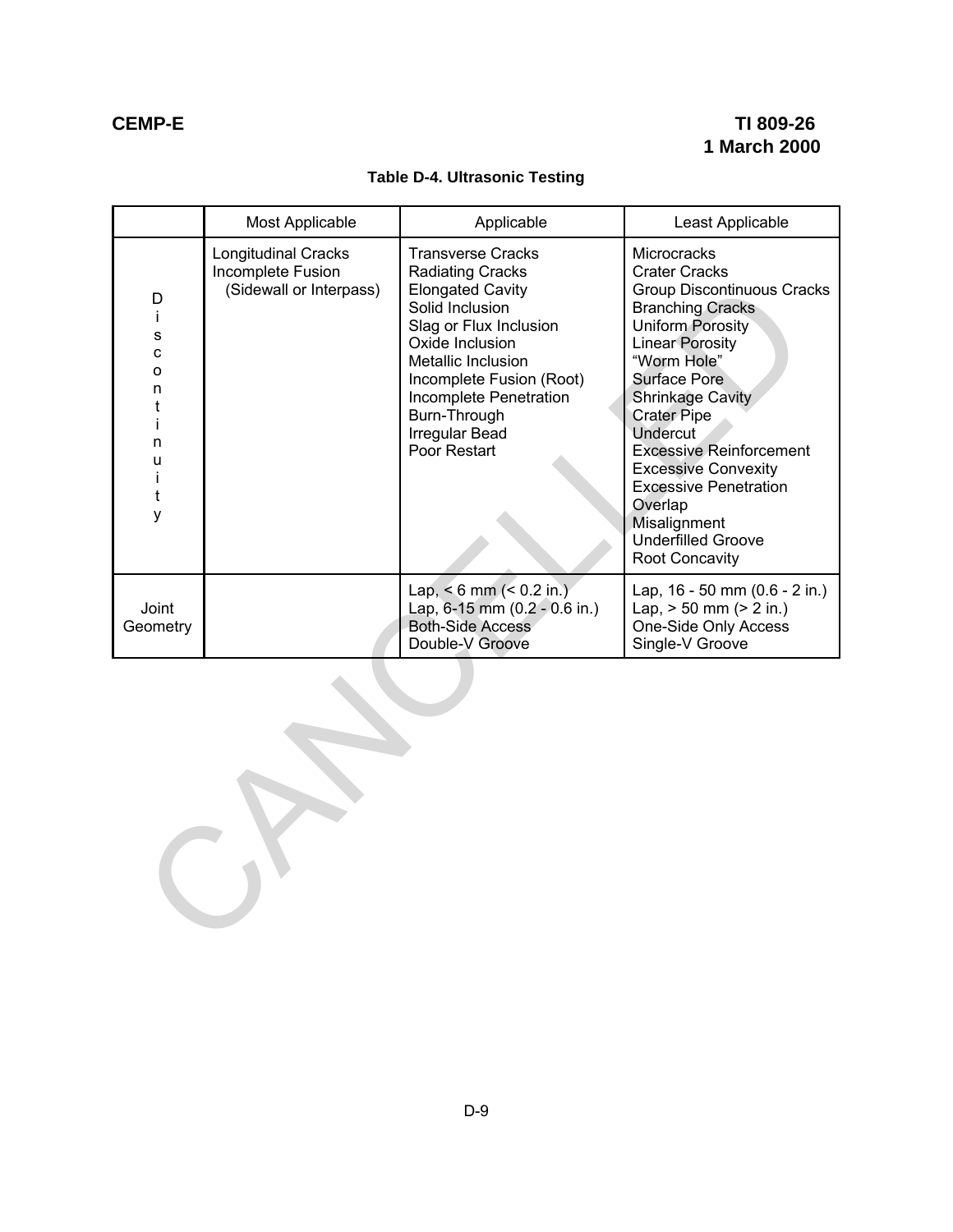5. RADIOGRAPHIC TESTING (RT).

a. Method Description. Radiographic Testing (RT) uses a radioactive source and, typically, a film imaging process similar to X-ray film. The film provides a permanent record of the inspection. When a weld is exposed to penetrating radiation, some radiation is absorbed, some scattered, and some transmitted through the weld onto the film. Image Quality Indicators (IQIs) are used to verify the quality and sensitivity of the image. Most conventional RT techniques involve exposures that record a permanent image on film, although other image recording methods are also used. Real-time radiography uses a fluoroscope to receive radiation, then presents an on-screen image for evaluation. The two types of radiation sources commonly used in weld inspection are x-ray machines and radioactive isotopes. sensitivity of the mage. Most conventional at H techniques movie exposures that records<br>analon mage on film, although other image recording methods are also used. Real-time radiographiation sources commonly used in weld in

(1) X-rays are produced by portable units capable of radiographing relatively thin objects. A large 2000 kV X-ray unit is capable of penetrating approximately 200 mm (8 in.) of steel, a 400 kV unit to 75 mm (3 in.), and a 200 kV unit to 25 mm (1 in.) of steel.

(2) Radioisotopes are used to emit gamma radiation. The three most common RT isotopes are cobalt 60, cesium 137, and iridium 192. Cobalt 60 can effectively penetrate up to approximately 230 mm (9 in.) of steel, cesium 137 to 100 mm (4 in.), and iridium 192 to 75 mm (3 in.) of steel.

b. Advantages and Disadvantages.

(1) RT can detect subsurface porosity, slag, voids, cracks, irregularities, and lack of fusion. See Table D-5.

(2) Accessibility to both sides of the weld is required.

(3) RT is limited to butt joint applications by AWS *D1.1*. Because of the constantly changing thickness for the exposure, RT is not effective when testing fillet welds or groove welds in tee or corner joints.

(4) To be detected, an imperfection must be oriented roughly parallel to the radiation beam. As a consequence, RT may miss laminations and cracks parallel to the film surface. Because they are usually volumetric in cross-section, discontinuities such as porosity or slag are readily detected.

(5) The limitations on RT sensitivity are such that discontinuities smaller than about 1½ percent of the metal thickness may not be detected.

(6) The radiographic images provide a permanent record for future review, and aid in characterizing and locating discontinuities for repair.

(7) RT is generally unaffected by grain structure, particularly helpful with ESW and EGW welds.

(8) RT is a potential radiation hazard to personnel, and strict safety regulations must be monitored and enforced.

(9) The cost of radiographic equipment, facilities, safety programs, and related licensing is higher than any other NDT process.

(10) There is usually a significant waiting time between the testing process and the availability of results.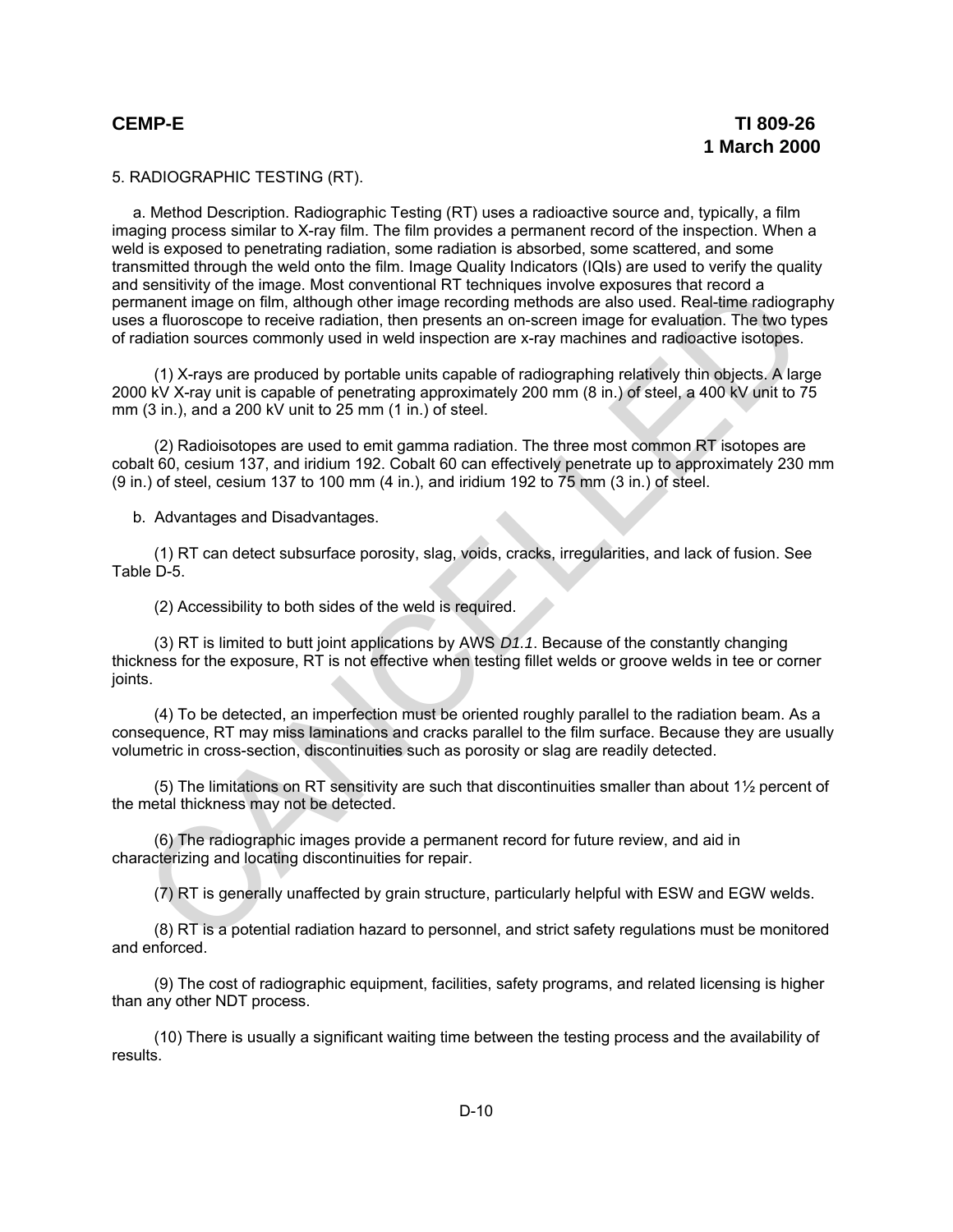## **Table D-5. Radiographic Testing**

|                                                                                                | Most Applicable                                                                                                                                                                                                                                                                                                                                                                                                  | Applicable                                                                                                                                                                                                                                                                                                                                    | Least Applicable       |  |
|------------------------------------------------------------------------------------------------|------------------------------------------------------------------------------------------------------------------------------------------------------------------------------------------------------------------------------------------------------------------------------------------------------------------------------------------------------------------------------------------------------------------|-----------------------------------------------------------------------------------------------------------------------------------------------------------------------------------------------------------------------------------------------------------------------------------------------------------------------------------------------|------------------------|--|
| D<br>j.<br>$\mathbf S$<br>$\mathbf{C}$<br>$\mathsf{o}$<br>n<br>t<br>İ<br>n<br>u<br>Ť<br>t<br>у | <b>Longitudinal Cracks</b><br><b>Transverse Cracks</b><br><b>Radiating Cracks</b><br><b>Crater Cracks</b><br><b>Group Discontinuous</b><br>Cracks<br><b>Branching Cracks</b><br>Uniform Porosity<br><b>Linear Porosity</b><br><b>Elongated Cavity</b><br>"Worm Hole"<br>Solid Inclusion<br>Slag or Flux Inclusion<br>Oxide Inclusion<br>Metallic Inclusion<br>Incomplete Fusion (Root)<br>Incomplete Penetration | Surface Pore<br>Shrinkage Cavity<br><b>Crater Pipe</b><br>Incomplete Fusion<br>(Sidewall or Interpass)<br>Undercut<br><b>Excessive Reinforcement</b><br><b>Excessive Convexity</b><br><b>Excessive Penetration</b><br>Burn-Through<br><b>Underfilled Groove</b><br>Root Concavity<br>Miscellaneous Surface<br>Discontinuities (Spatter, etc.) | Microcracks<br>Overlap |  |
| Joint<br>Geometry                                                                              | Lap, $6-15$ mm $(0.2 - 0.6)$ in.)<br><b>Both-Side Access</b><br>Double-V Groove                                                                                                                                                                                                                                                                                                                                  | Lap, $< 6$ mm $(< 0.2$ in.)<br>Lap, 16 - 50 mm (0.6 - 2 in.)<br>Lap, $> 50$ mm ( $> 2$ in.)<br>Single-V Groove                                                                                                                                                                                                                                |                        |  |
|                                                                                                |                                                                                                                                                                                                                                                                                                                                                                                                                  |                                                                                                                                                                                                                                                                                                                                               |                        |  |